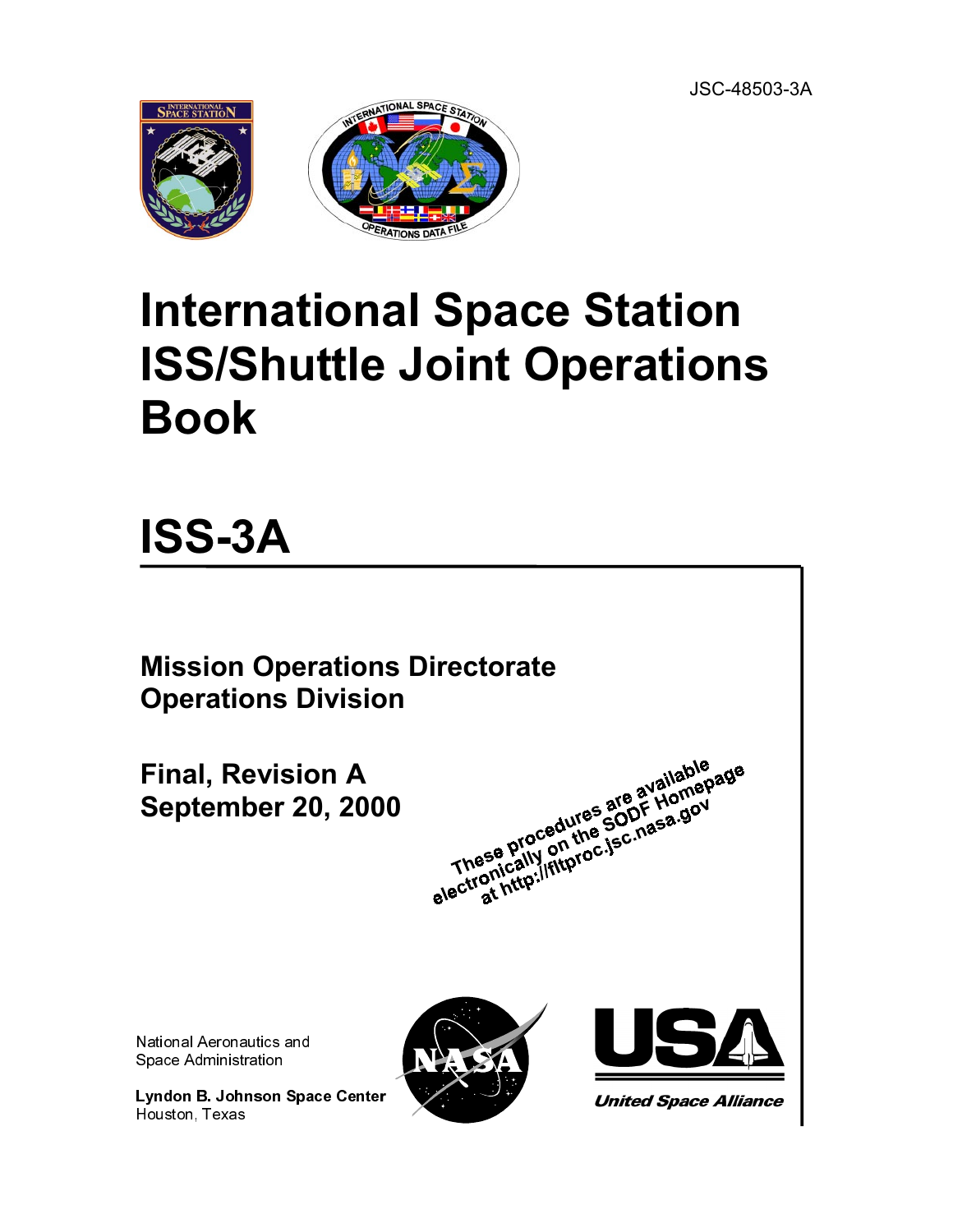# INTERNATIONAL SPACE STATION ISS/SHUTTLE JOINT OPERATIONS BOOK ISS-3A

FINAL, REVISION A September 20, 2000

APPROVED BY:

\_\_\_\_\_\_\_\_\_\_\_\_\_\_\_\_\_\_\_\_\_\_\_\_\_\_\_\_\_\_\_\_\_\_\_\_\_\_\_\_\_\_\_ Kenneth E. Peek Book Manager

Lead, Cargo Support Operations

 $\overline{\phantom{a}}$  , and the contribution of the contribution of the contribution of the contribution of the contribution of the contribution of the contribution of the contribution of the contribution of the contribution of the Joseph H. Cavallaro<br>
Cargo Support Operations<br>
Chief, Cargo Integration and Group Contract Contract Contract Contract Contract Operations Branch

> \_\_\_\_\_\_\_\_\_\_\_\_\_\_\_\_\_\_\_\_\_\_\_\_\_\_\_\_\_\_\_\_\_\_\_\_\_\_\_\_\_\_\_ Kent H. Adams 3A SODF Coordinator

> > ACCEPTED BY:

\_\_\_\_\_\_\_\_\_\_\_\_\_\_\_\_\_\_\_\_\_\_\_\_\_\_\_\_\_\_\_\_\_\_\_\_\_\_\_\_\_\_\_ Michael T. Hurt SODF Manager

This document is under the configuration control of the Systems Operations Data File Control Board (SODFCB).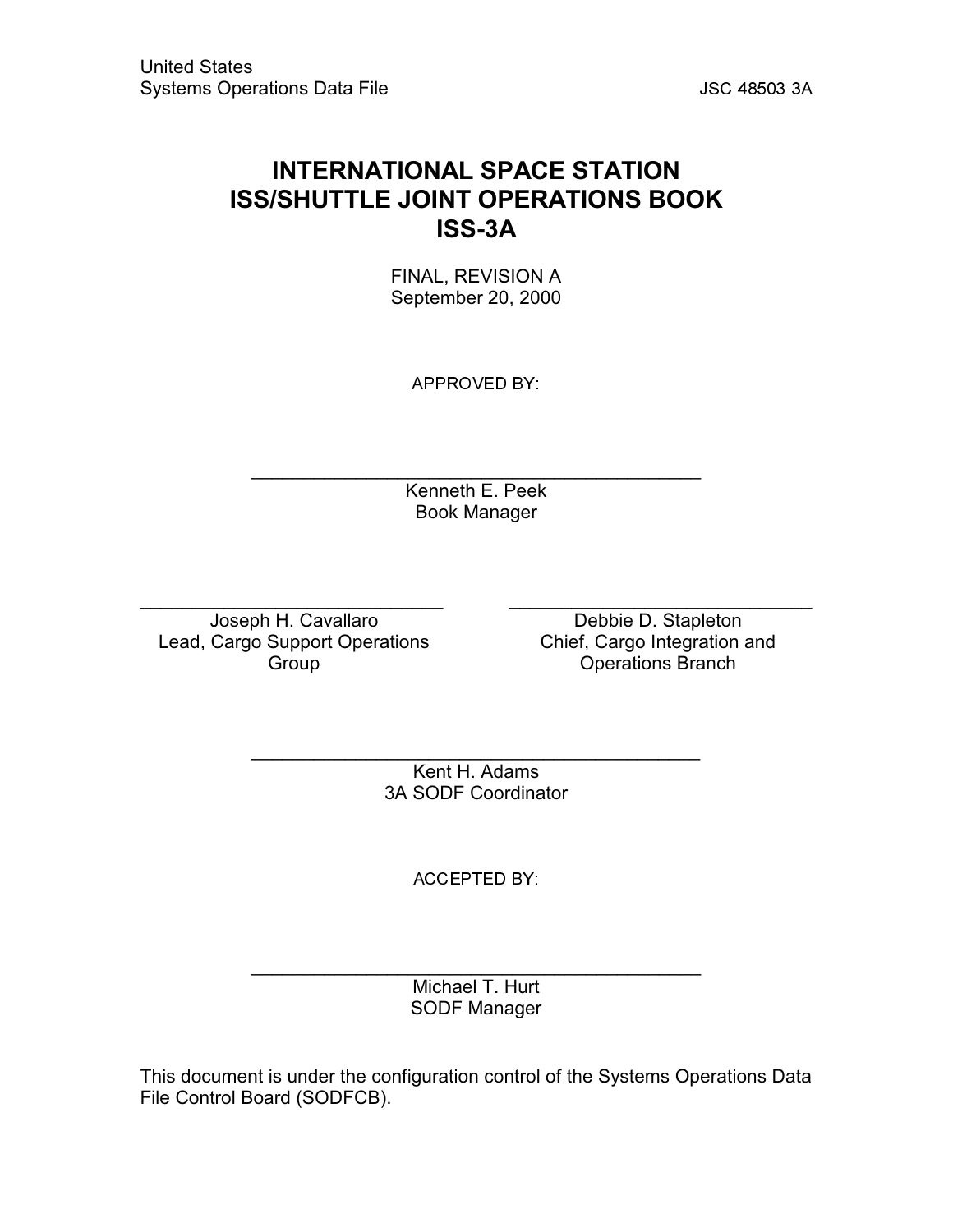|     | Incorporates the following: |              |              |                |
|-----|-----------------------------|--------------|--------------|----------------|
| CR: | Joint OpsU2                 | Joint OpsU17 | Joint OpsU39 | Multi FileU48A |
|     | Joint OpsU3                 | Joint OpsU18 | Joint OpsU40 | Multi FileU49A |
|     | Joint OpsU4                 | Joint OpsU19 | Joint OpsU42 | Multi FileU76  |
|     | Joint OpsU5                 | Joint OpsU20 | Joint OpsU43 | Multi FileU77  |
|     | Joint OpsU9                 | Joint OpsU21 | Joint OpsU44 | Multi FileU79  |
|     | Joint OpsU10                | Joint OpsU23 | Joint OpsU45 | Multi FileU84  |
|     | Joint OpsU12                | Joint OpsU24 | Joint OpsU46 |                |
|     | Joint OpsU13                | Joint OpsU25 | Joint OpsU47 |                |
|     | Joint OpsU14                | Joint OpsU26 | Joint OpsU48 |                |
|     | Joint OpsU15                | Joint OpsU28 | Joint OpsU49 |                |
|     | Joint OpsU16                | Joint OpsU29 | Joint OpsU54 |                |
|     |                             |              |              |                |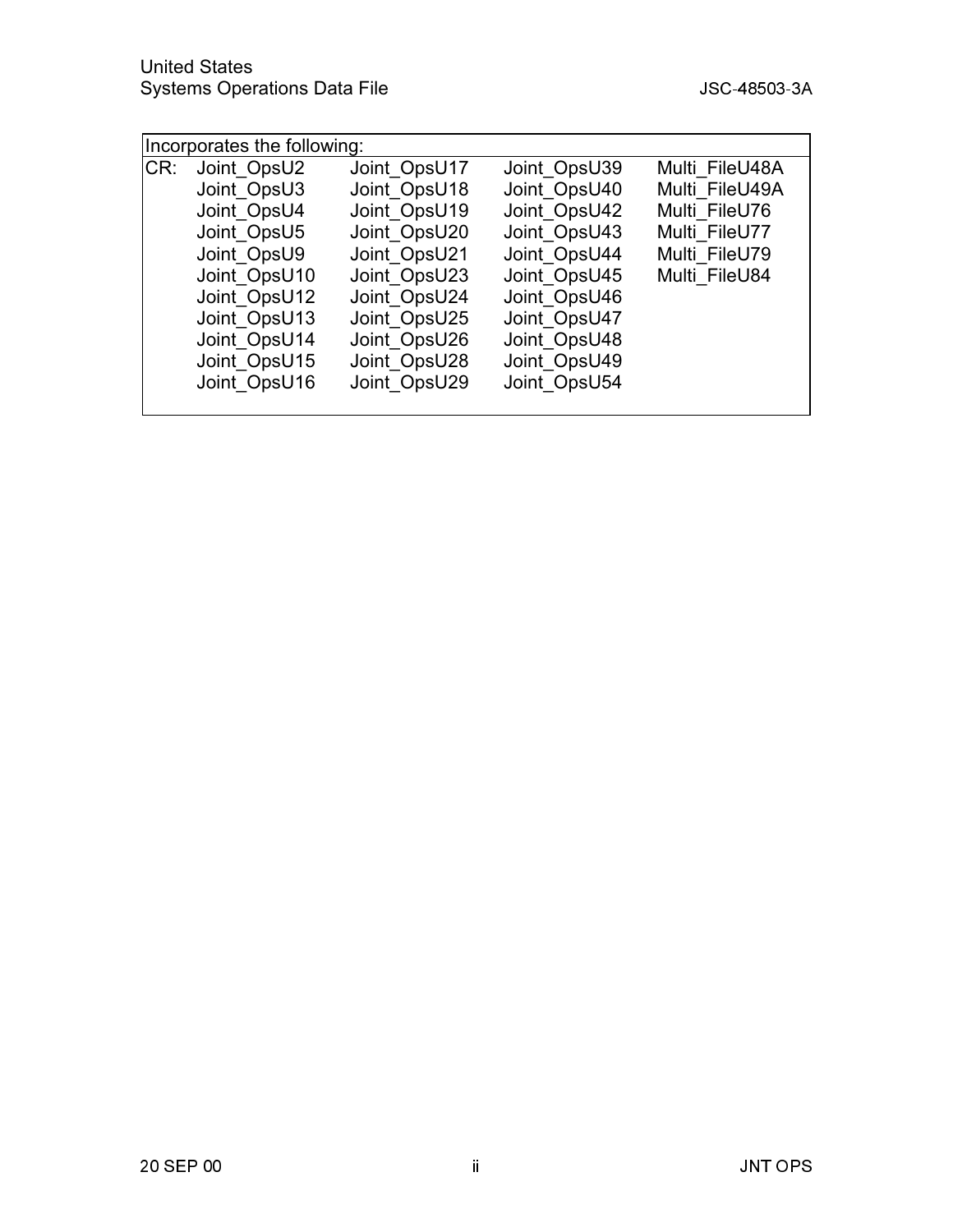# **INTERNATIONAL SPACE STATION** JOINT OPERATIONS BOOK - 3A

LIST OF EFFECTIVE PAGES

FINAL 23 JUN 00<br>REV A 20 SEP 00

|  |           |  | 18 SEP 00 |
|--|-----------|--|-----------|
|  |           |  | 18 SEP 00 |
|  |           |  | 18 SEP 00 |
|  |           |  | 19 SEP 00 |
|  | 20 SEP 00 |  | 17 SEP 00 |
|  | 20 SEP 00 |  | 17 SEP 00 |
|  | 20 SEP 00 |  | 16 SEP 00 |
|  | 20 SEP 00 |  | 16 SEP 00 |
|  | 19 SEP 00 |  | 16 SEP 00 |
|  | 19 SEP 00 |  | 19 SEP 00 |
|  | 17 SEP 00 |  | 19 SEP 00 |
|  | 19 SEP 00 |  | 19 SEP 00 |
|  | 21 JUN 00 |  | 19 SEP 00 |
|  | 19 SEP 00 |  | 19 SEP 00 |
|  | 17 SEP 00 |  | 20 SEP 00 |
|  | 19 SEP 00 |  | 20 SEP 00 |
|  | 21 JUN 00 |  | 18 SEP 00 |
|  | 21 JUN 00 |  | 18 SEP 00 |
|  | 22 JUN 00 |  | 18 SEP 00 |
|  | 19 SEP 00 |  | 18 SEP 00 |
|  |           |  | 18 SEP 00 |
|  | 17 SEP 00 |  |           |
|  | 17 SEP 00 |  | 18 SEP 00 |
|  | 17 SEP 00 |  | 18 SEP 00 |
|  | 19 SEP 00 |  | 18 SEP 00 |
|  | 22 JUN 00 |  | 18 SEP 00 |
|  | 19 SEP 00 |  | 18 SEP 00 |
|  | 17 SEP 00 |  | 18 SEP 00 |
|  | 17 SEP 00 |  | 18 SEP 00 |
|  | 17 SEP 00 |  | 16 SEP 00 |
|  | 19 SEP 00 |  | 16 SEP 00 |
|  | 17 SEP 00 |  | 20 SEP 00 |
|  | 17 SEP 00 |  | 20 SEP 00 |
|  | 17 SEP 00 |  | 22 JUN 00 |
|  | 17 SEP 00 |  | 19 SEP 00 |
|  | 18 SEP 00 |  | 22 JUN 00 |
|  | 18 SEP 00 |  | 19 SEP 00 |
|  | 18 SEP 00 |  | 22 JUN 00 |
|  | 18 SEP 00 |  | 22 JUN 00 |
|  | 18 SEP 00 |  | 22 JUN 00 |
|  | 19 SEP 00 |  | 19 SEP 00 |
|  | 18 SEP 00 |  | 22 JUN 00 |
|  | 18 SEP 00 |  | 19 SEP 00 |

\* - Omit from flight book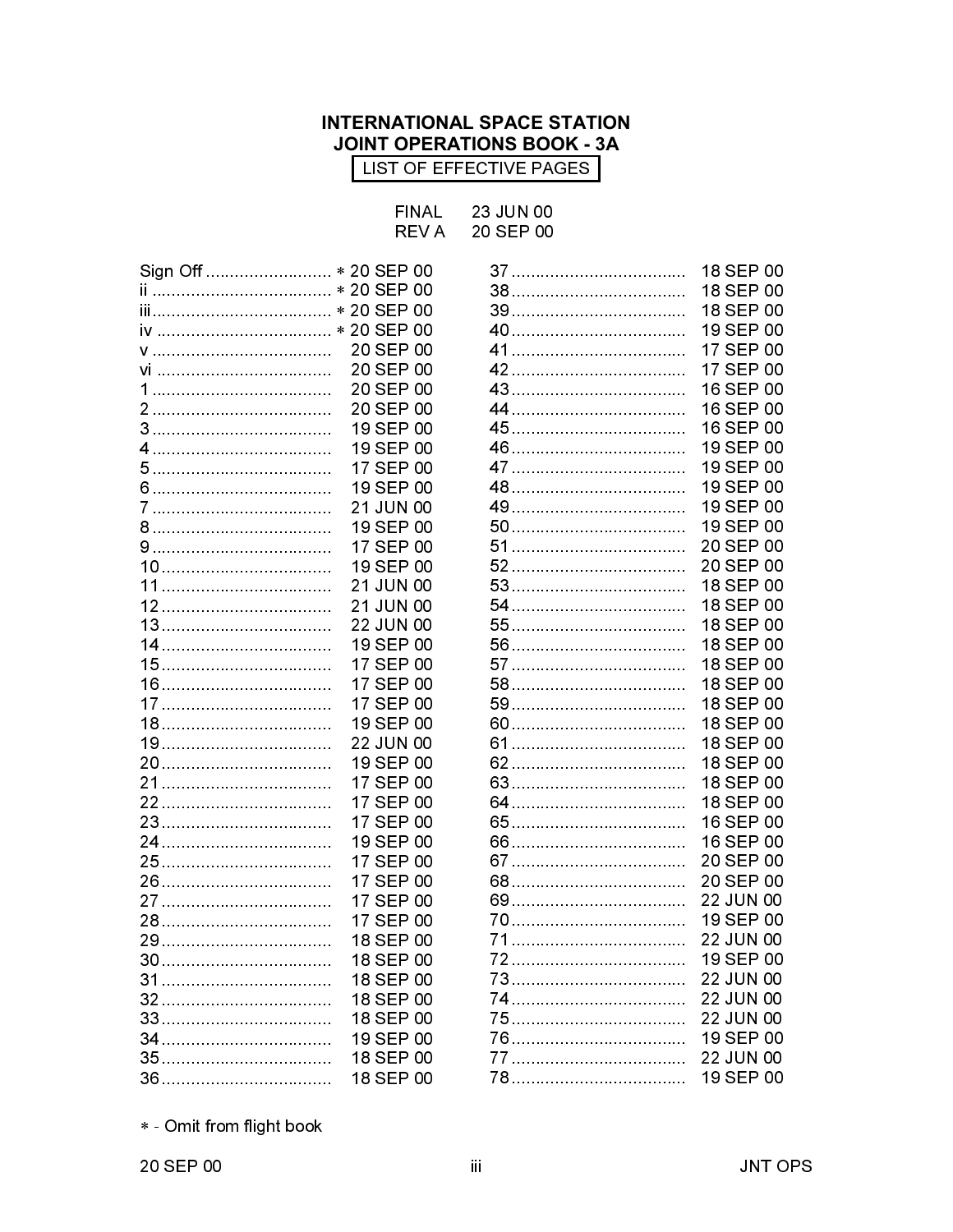|     | 20 SEP 00 |
|-----|-----------|
|     | 20 SEP 00 |
|     | 17 SEP 00 |
|     | 17 SEP 00 |
|     | 17 SEP 00 |
|     | 19 SEP 00 |
|     | 18 SEP 00 |
|     | 18 SEP 00 |
|     | 17 SEP 00 |
|     | 17 SEP 00 |
|     | 17 SEP 00 |
|     | 17 SEP 00 |
|     | 17 SEP 00 |
|     | 19 SEP 00 |
|     | 22 JUN 00 |
|     | 19 SEP 00 |
|     | 18 SEP 00 |
|     | 18 SEP 00 |
|     | 18 SEP 00 |
|     | 18 SEP 00 |
|     | 18 SEP 00 |
|     | 18 SEP 00 |
|     | 18 SEP 00 |
|     | 19 SEP 00 |
| 103 | 17 SEP 00 |
| 104 | 17 SEP 00 |
|     | 23 JUN 00 |
|     | 19 SEP 00 |
|     | 20 SEP 00 |
|     | 20 SEP 00 |
|     | 16 SEP 00 |
|     | 16 SEP 00 |
| 111 | 16 SEP 00 |
| 112 | 16 SEP 00 |
|     | 16 SEP 00 |
| 114 | 19 SEP 00 |
|     | 20 SEP 00 |
| 116 | 20 SEP 00 |
|     | 19 SEP 00 |
| 118 | 19 SEP 00 |
| 119 | 16 SEP 00 |
|     | 16 SEP 00 |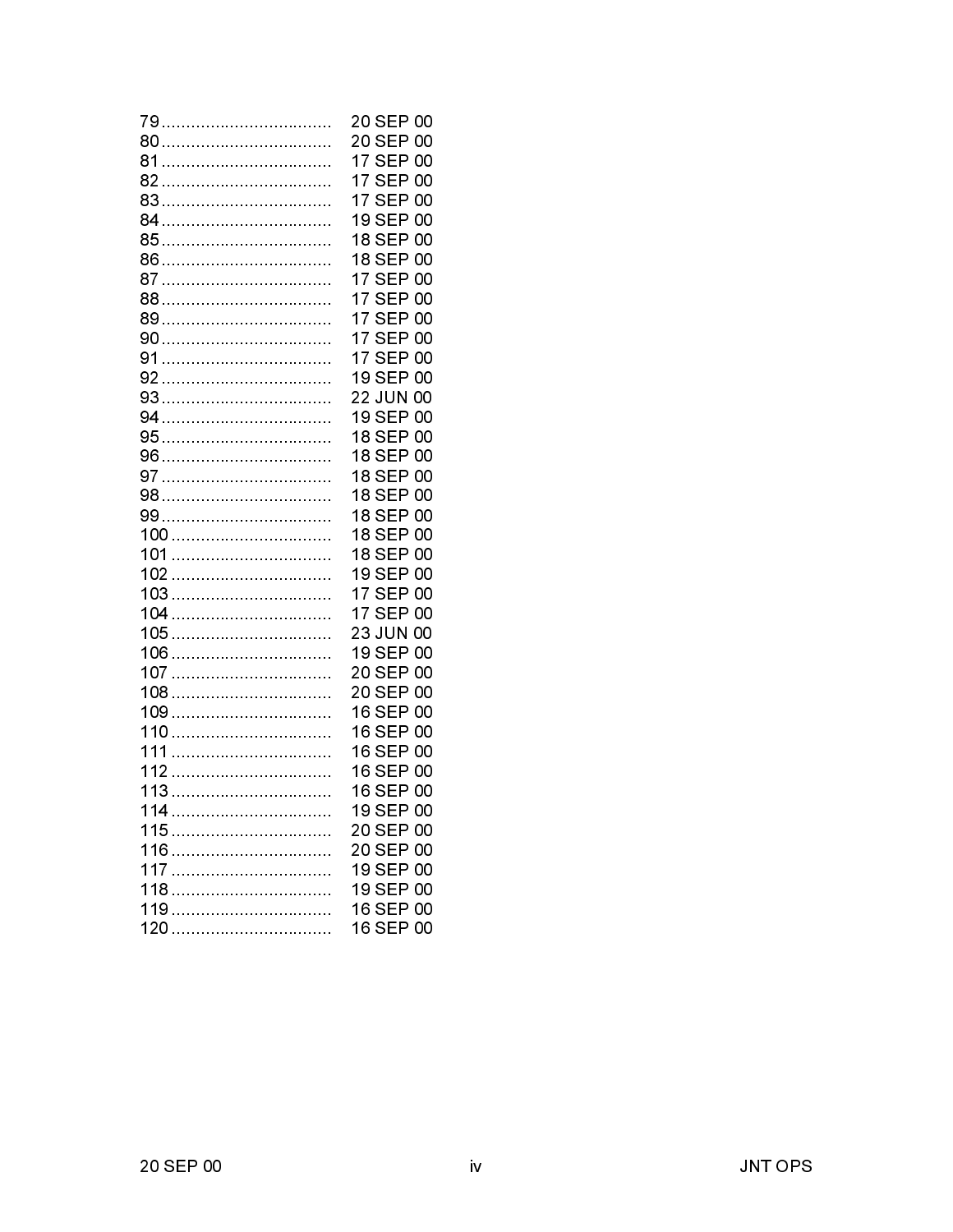### **CONTENTS**

|                                                          | $\mathbf 1$    |
|----------------------------------------------------------|----------------|
|                                                          | 3              |
|                                                          | 5              |
|                                                          | $\overline{7}$ |
|                                                          | 9              |
|                                                          | 11             |
|                                                          | 13             |
|                                                          | 15             |
|                                                          | 19             |
|                                                          | 21             |
|                                                          | 25             |
|                                                          | 27             |
|                                                          | 29             |
|                                                          | 35             |
|                                                          | 41             |
|                                                          | 43             |
|                                                          | 47             |
|                                                          |                |
|                                                          | 51             |
|                                                          | 53             |
|                                                          | 65             |
|                                                          | 67             |
|                                                          | <b>TBD</b>     |
| HANDOVER ATTITUDE CONTROL RS THRUSTERS TO ORBITER        | 69             |
| HANDOVER ATTITUDE CONTROL ORBITER TO RS THRUSTERS        | 71             |
|                                                          | 73             |
|                                                          | 75             |
|                                                          | 77             |
|                                                          |                |
|                                                          | 79             |
|                                                          | 81             |
|                                                          | 85             |
|                                                          | 87             |
|                                                          | 89             |
|                                                          | 93             |
|                                                          | 95             |
|                                                          | 97             |
|                                                          | 103            |
| ODS VESTIBULE/PMA2 DEPRESSURIZATION AND HATCH LEAK CHECK | 105            |
|                                                          | 107            |
|                                                          |                |
|                                                          |                |
|                                                          |                |
|                                                          |                |
|                                                          |                |
|                                                          |                |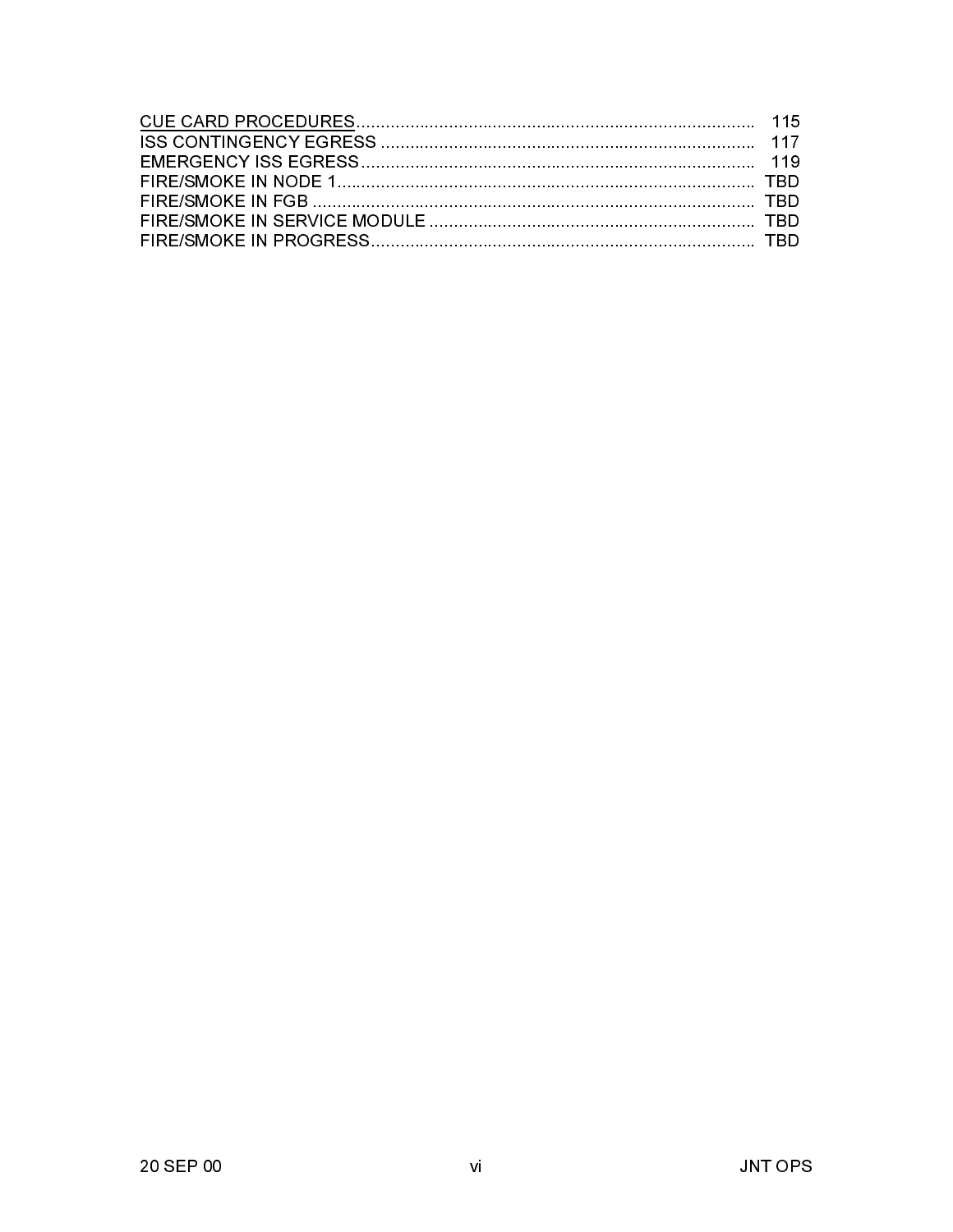# INGRESS STATION PROCEDURES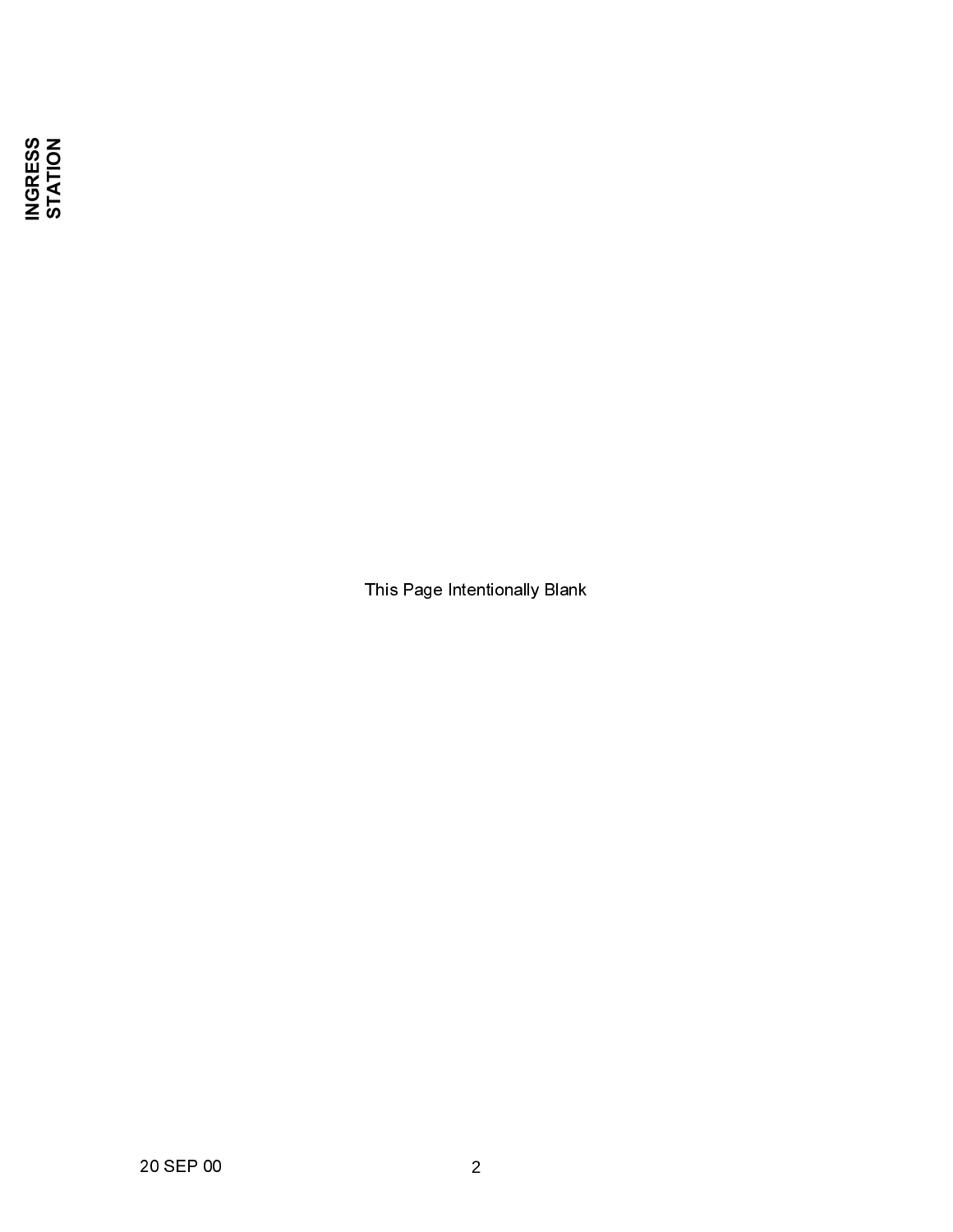#### **PRE-INGRESS EQUIPMENT SETUP**

| $(JNT OPS/3A/FIN A)$ Page 1 of 2 pages |                                                                                                                                                                                                                                                                                                                                                                                                                                                                                                                                                                       |
|----------------------------------------|-----------------------------------------------------------------------------------------------------------------------------------------------------------------------------------------------------------------------------------------------------------------------------------------------------------------------------------------------------------------------------------------------------------------------------------------------------------------------------------------------------------------------------------------------------------------------|
| MF57M<br>MA16F                         | 1. TOOLS AND EQUIPMENT PREP FOR INGRESS<br>Fanny Pack Assy (2) PLT and MS#3<br>______ Ratchet 1/4" Drive<br>$\frac{1}{4}$ 1/4" to 3/8" Adapter<br>1/4" Hex Shank<br>______ 5/32" Hex Head, 1/4" Drive w/ 4" Extension<br>_______ 3/16" Hex Head, 1/4" Drive<br>______ 1/4" Socket, 1/4" Drive<br>3/8" Socket, 1/4" Drive w/ 4" Extension<br>7/16" Socket, 1/4" Drive w/ 2" Extension<br>_____ Wire Cutters<br>______ Static Wrist Tether<br>6", 3/16" Ball Tip Hex Head Driver, 3/8" Drive<br>Velcro Straps (10)<br>Thermal Protective Gloves (Deerskin)<br>Ear Plugs |
| MF43K                                  | Fanny Pack Assy (1) MS#4<br>Ratchet 1/4" Drive<br>4" Extension, 1/4" Drive<br>______ Short Screwdriver<br>______ 5/16" Socket<br>______ 5/32" Hex Head, 1/4" Drive<br>7/16" Deep Socket, 1/4" Drive<br>_______ 7/16" Socket, 1/4" Drive<br><b>Static Wrist Tether</b><br>Thermal Protective Gloves (Deerskin)<br>Ear Plugs                                                                                                                                                                                                                                            |
| MA16D                                  | 1/4" Trq Wrench, 30-200 in-lbs<br>10" Adjustable Wrench<br>Braycote 601 Lubricant<br><b>Connector Pliers</b><br><b>Makita Battery</b><br><b>Short Screwdriver</b><br><b>Phillips Screwdriver #1</b><br><b>ACBM to PCBM Ground Straps</b><br><b>RTL PIP Pins</b><br><b>CBCS 1/4-turn Fasteners</b><br>Cargo Transfer Bag (CTB), Single (1)<br>12" x 12" Ziplock Bag (1), contains:<br>Protective Cap (4) (P/N NATC-RPC-N-09-0)<br>Protective Cap (4) (P/N NATC-PPC-N-09-0)<br>Protective Cap (4) (P/N NATC-RPC-N-11-0)<br>Protective Cap (4) (P/N NATC-PPC-N-11-0)     |
|                                        | <b>IMV O-ring Replacement Kit</b><br>Bore O-ring<br>Face O-ring<br><b>Alcohol Wipes</b><br>Rubber Gloves (four pairs)                                                                                                                                                                                                                                                                                                                                                                                                                                                 |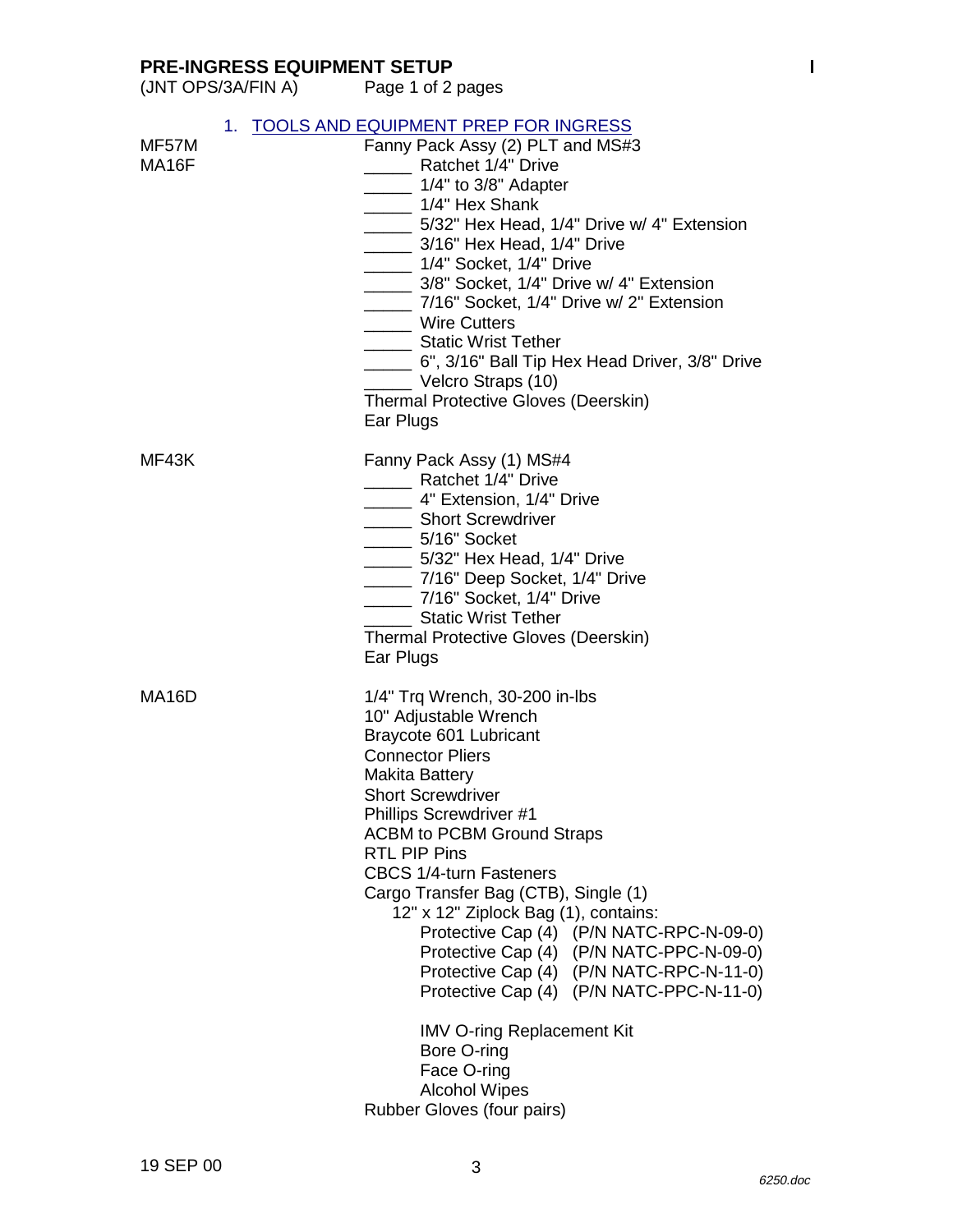# **PRE-INGRESS EQUIPMENT SETUP**

| <b>FRE-INGRESS EQUIFIMENT SETUP</b><br>(JNT OPS/3A/FIN A) | Page 2 of 2 pages                                                                                                                                                                     |
|-----------------------------------------------------------|---------------------------------------------------------------------------------------------------------------------------------------------------------------------------------------|
|                                                           | <b>Towels</b><br>Dry Wipes<br>Ziplock Bag for ESA Stowage                                                                                                                             |
| Middeck Ceiling<br>(Upper Port Small Bag)                 | 1-1/2" Open End Wrench<br>Docking Mechanism Accessory Kit<br><b>APAS Hatch Tool</b><br><b>Cleaning Pads</b><br>Docking Target Base Plate Cover<br>Docking Target Standoff Cross Bag   |
| <b>MF28O</b>                                              | General Purpose Tape 2"<br><b>Digital Multimeter Kit</b><br>Temperature Probe Kit<br><b>Kapton Tape</b>                                                                               |
| MF71E                                                     | Atmosphere Sampling Bottles (2)                                                                                                                                                       |
| <b>MF57E/</b><br><b>MA16G</b>                             | <b>ISS CUE CARDS</b><br><b>ISS EMERGENCY EGESS/ISS CONTINGENCY</b><br>EGRESS (two)<br>NODE 1 FIRE SMOKE/FGB FIRE SMOKE (two)<br>Sharpie Pen and colored dots (for marking crosshairs) |
| <b>EXT Airlock Floor Bag</b>                              | Jettison Stowage Bag                                                                                                                                                                  |
| <b>Personal Items</b>                                     | <b>Marking Pens</b><br><b>Scissors</b><br>Laundry to wrap CLAs for stowage<br>Flashlight                                                                                              |
|                                                           | Timers (2) for Z1 procedures                                                                                                                                                          |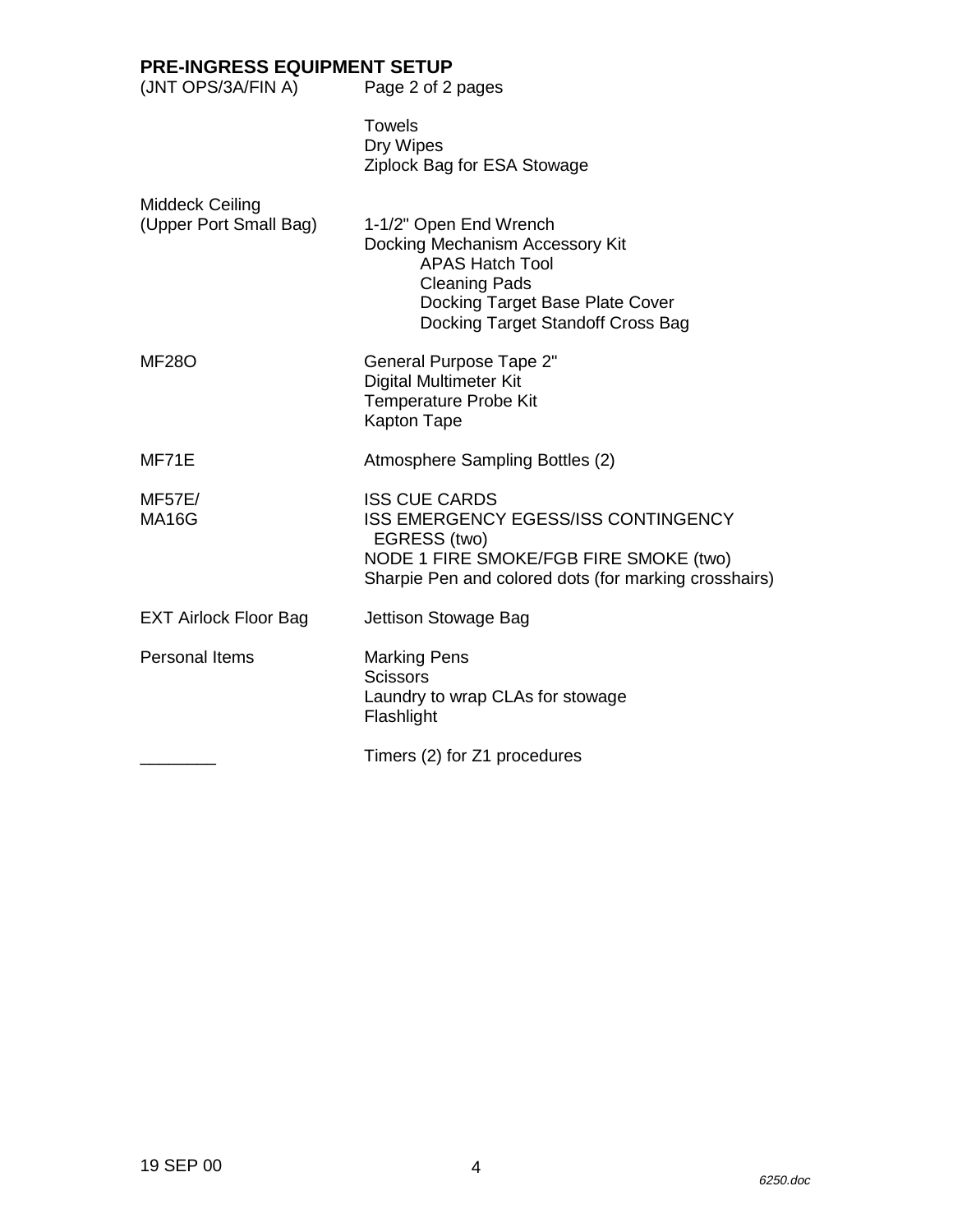#### **ODS VOLUME PREPARATION FOR DOCKING**

(JNT OPS/3A/FIN A) Page 1 of 1 page

EXT A/L 1. √ODS Upper Hatch closed Equal vlv caps (two)  $\rightarrow$  installed

> Unstrap Centerline Camara Diffuser flex duct from EXT A/L wall. Attach flex duct to camera bracket to direct air flow to window. If required, tape diffuser open.

- AW18A 2. LTG FLOOD 1(3,4) − OFF
- MO13Q 3. AIRLK FAN A(B) − OFF
- EXT A/L 4. Disconnect airlock flex duct from booster fan muffler, rotate into middeck, and secure.
- MO13Q 5. AIRLK FAN A(B) − ON
	- 6. AIRLK 2 − OFF/ON
	- 7. If Tunnel Adapter Flown TNL ADAPT 1 − OFF/ON

 $\mathbf{I}$ 

- 8. √Airflow at muffler
- Middeck 9. Close Inner Hatch per decal.
	- 10. Equal vlv (two) OFF, install caps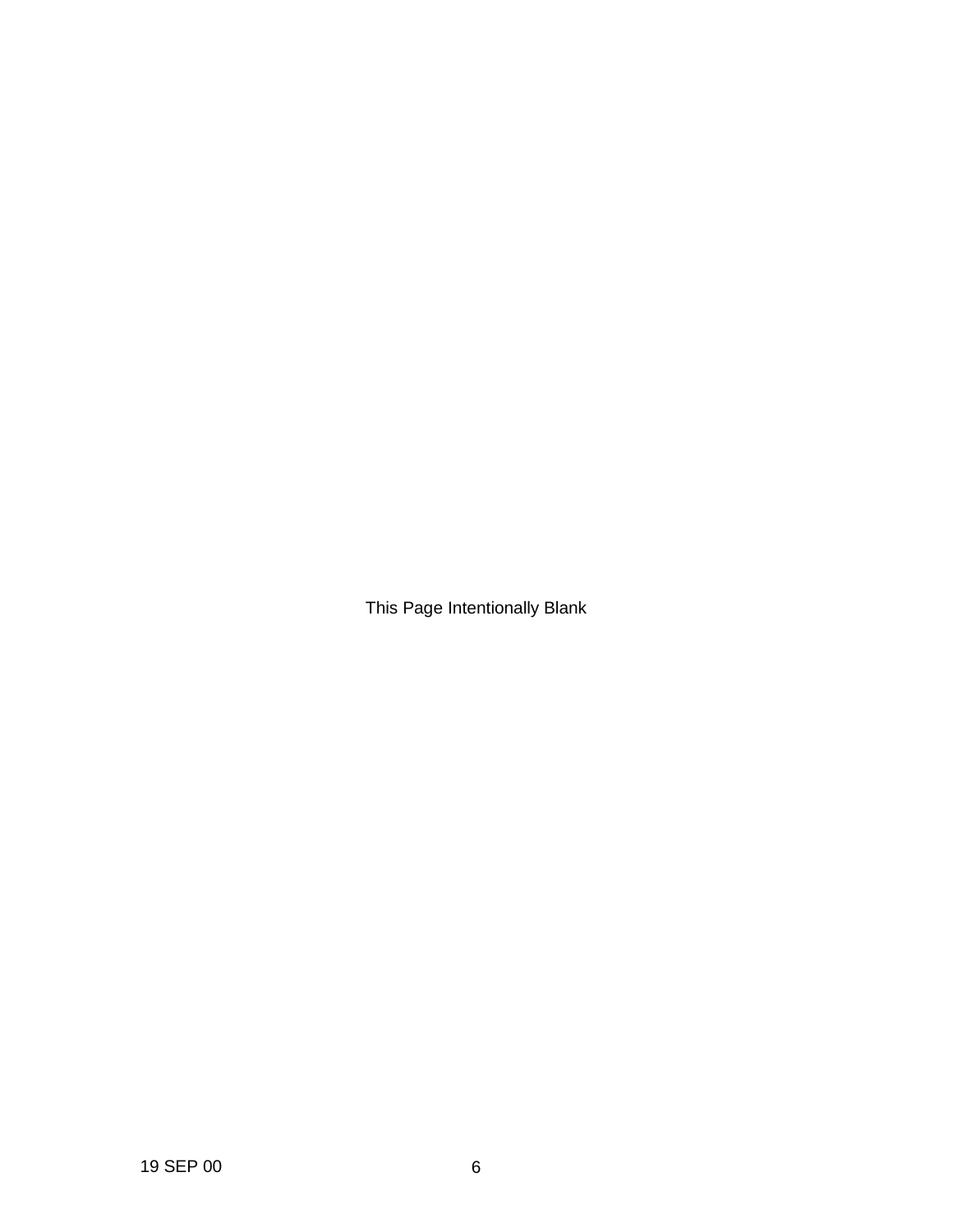#### POST DOCKING HATCH LEAK CHECK

|  | (JNT OPS/3A/FIN) | Page 1 of 1 page |
|--|------------------|------------------|
|--|------------------|------------------|

1. Notify MCC, "Beginning initial hatch leak checks."

MO10W 2.  $\sqrt{14.7}$  CAB REG INLET SYS 1, SYS 2 (two) – CL

SM 177 EXTERNAL AIRLOCK

3. Record A/L-VEST AP: psid. Record EXT A/L PRESS: psia.

SM 220 NODE 1-2N

- 4. Record NODE 1 CAB PRESS: \_\_\_\_\_ psia.
- 5. Wait 20 minutes.

If A/L-VEST  $\Delta P \le$  previously recorded - 0.16 psid Notify MCC-H (possible leakage through Hatches).

If EXT A/L Press  $\le$  previously recorded - 0.16 psia Notify MCC-H (possible leakage from EXT A/L).

If NODE PRESS  $\le$  previously recorded - 0.02 psia Notify MCC-H (possible leakage from NODE 1/PMA 2). 

6. Notify MCC: "Initial hatch leak checks complete. Ready for vestibule/PMA pressurization."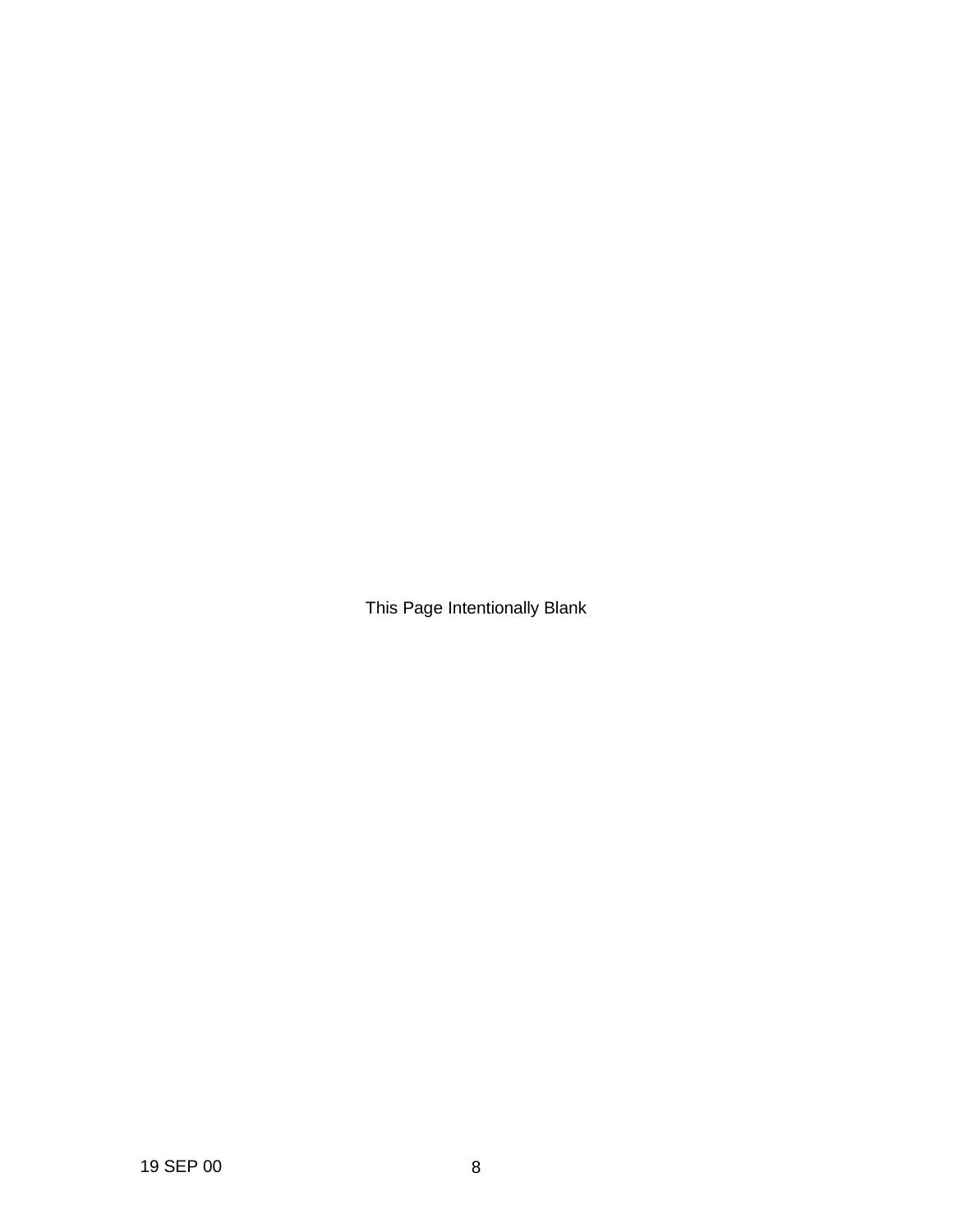#### **ODS VOLUME PREPARATION FOR INGRESS**

| (JNT OPS/3A/FIN A) | Page 1 of 1 page |  |
|--------------------|------------------|--|
|--------------------|------------------|--|

- A6L 1. LT VEST PORT, STBD (two) OFF
	- 2. LT TRUSS FWD, AFT (two) OFF
- Inner 3. Equal vlv caps (two) − remove

**Hatch** 

- 4. Equal vlv (two) NORM
- 5.  $\sqrt{\text{Hatch} \Delta P}$  < 0.2 psid
- 6. Open Hatch per decal.
- 7. Equal vlv (two) OFF, reinstall caps
- MO13Q 8. If Tunnel Adapter Flown TNL ADAPT 1 − ON/OFF
	- 9. AIRLK 2 − ON/OFF
	- 10. AIRLK FAN A(B) − OFF
- Middeck 11. Remove diffuser cap from floor fitting. Stow. Mark stowage location (will be reused).
- EXT A/L/ 12. Unstrap airlock flex duct. Middeck Connect to middeck floor fitting and to booster fan muffler inlet.
- MO13Q 13. AIRLK FAN A(B) − ON
- AW18A 14. As required, LTG FLOOD 1(3,4) − ON
	- 15. √Airflow at top of external airlock halo
- EXT A/L 16. Unstrap centerline camera diffuser flex duct from camera bracket. Stow duct along Stbd top of EXT A/L wall (in straps).
	- 17. Remove, stow Centerline Camera.

 $\mathbf{I}$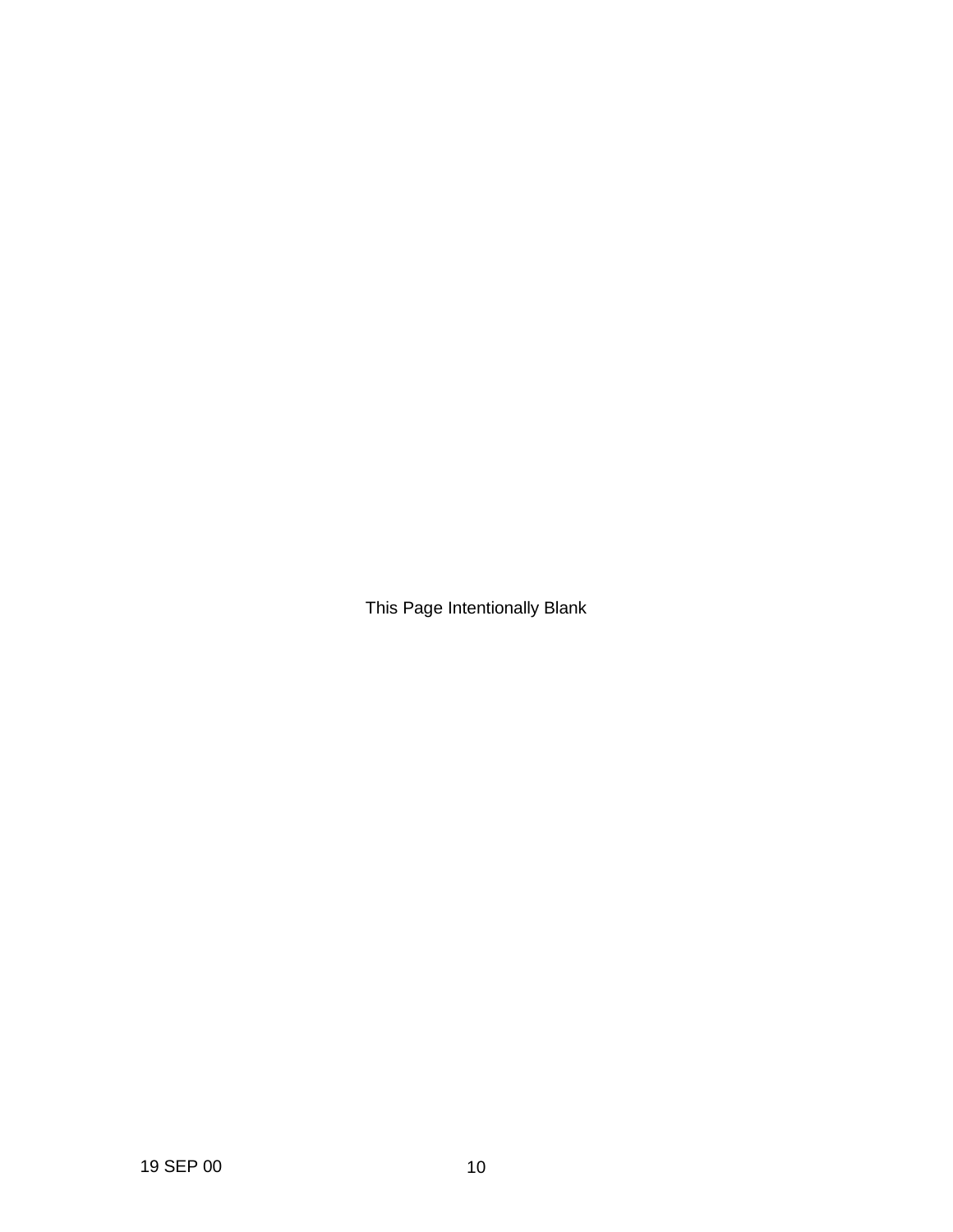#### **CONFIGURE C&W FOR INGRESS/DEPRESS/REPRESS**

(JNT OPS/3A/FIN) Page 1 of 2 pages

- **NOTE**
- 1. Tables below provide parameter FDA that will be changed prior to Orbiter Depress/Repress.
- 2. **MCC** will reset software limits via TMBU.

#### C&W CONFIGURATION

1. Reset H/W C&W limits per table.

| <b>PARAMETER NAME</b> | <b>C&amp;W CHL</b> | <b>ENA/INH</b> |
|-----------------------|--------------------|----------------|
| <b>CABIN PRESS</b>    | 4                  | <b>INH</b>     |
| CABIN O2 FLOW 1       | 14                 | <b>INH</b>     |
| CABIN O2 FLOW 2       | 24                 | <b>INH</b>     |
| <b>CABIN PPO2 A</b>   | 34                 | <b>INH</b>     |
| <b>CABIN PPO2 B</b>   | 44                 | <b>INH</b>     |
| CABIN N2 FLOW 1       | 54                 | <b>INH</b>     |
| CABIN N2 FLOW 2       | 64                 | <b>INH</b>     |
| CABIN FAN $\Delta$ P  | 74                 | <b>INH</b>     |

2. Contact **MCC** to TMBU the following limits to appropriate values for the given activity (depress or repress).

| B/U C&W                | PARAM ID | <b>VALUE</b> |
|------------------------|----------|--------------|
| <b>CABIN PRESS</b>     | 0612405  |              |
| CABIN O2 FLOW 1        | 0612105  |              |
| CABIN O2 FLOW 2        | 0612205  |              |
| CABIN PPO2 A           | 0612511  |              |
| CABIN PPO2 B           | 0612513  |              |
| CABIN N2 FLOW 1        | 0612553  |              |
| CABIN N2 FLOW 2        | 0612554  |              |
| CABIN FAN $\Delta$ P   | 0612556  |              |
| <b>SM ALERT</b>        |          |              |
| AV BAY FAN $\land$ P 1 | 0612642  |              |
| AV BAY FAN $\land$ P 2 | 0612647  |              |
| AV BAY FAN $\land$ P 3 | 0612658  |              |
| IMU FAN A P            | 0612869  |              |
| CABIN AIRLK P          | 0640101  |              |
| EXT AIRLK P            | 0640126  |              |
| CABIN O2 CONC          | 0922104  |              |

If Spacehab present

| B/U C&W             | <b>PARAM ID</b> | VAI VF |
|---------------------|-----------------|--------|
| <b>SH CAB PRESS</b> | 0472008         |        |
| SH CAB PPO2 - 1     | 0472012         |        |
| SH CAB PPO2 - 2     | 0472113         |        |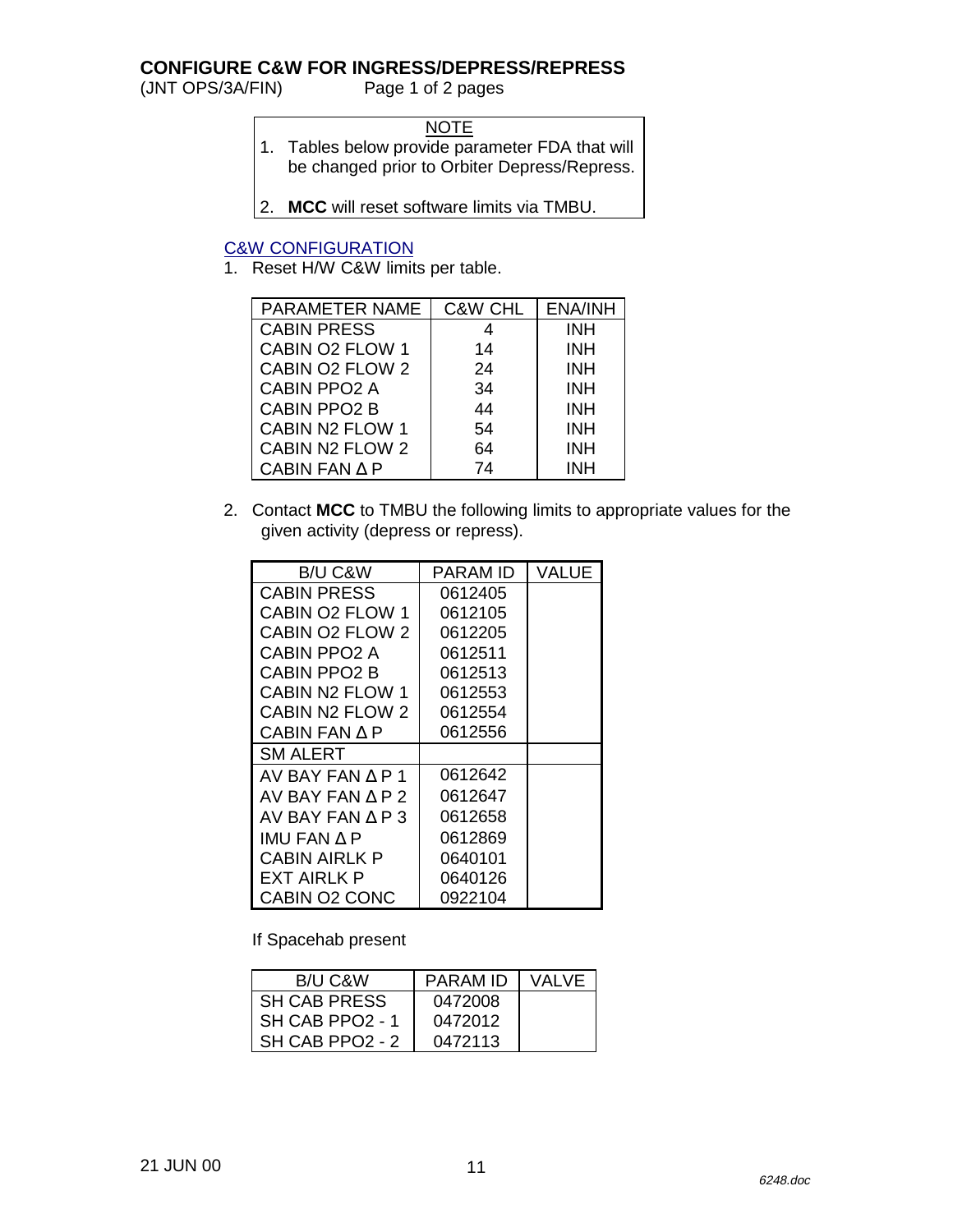# **CONFIGURE C&W FOR INGRESS/DEPRESS/REPRESS**<br>(JNT OPS/3A/FIN) Page 2 of 2 pages

(JNT OPS/3A/FIN)

#### C&W RESET

3. Reset H/W C&W.

| PARAMETER NAME       | <b>C&amp;W CHL</b> | <b>ENA/INH</b> |
|----------------------|--------------------|----------------|
| <b>CABIN PRESS</b>   | 4                  | <b>ENA</b>     |
| CABIN O2 FLOW 1      | 14                 | <b>ENA</b>     |
| CABIN O2 FLOW 2      | 24                 | <b>ENA</b>     |
| <b>CABIN PPO2 A</b>  | 34                 | <b>ENA</b>     |
| <b>CABIN PPO2 B</b>  | 44                 | <b>ENA</b>     |
| CABIN N2 FLOW 1      | 54                 | <b>ENA</b>     |
| CABIN N2 FLOW 2      | 64                 | <b>ENA</b>     |
| CABIN FAN $\Delta$ P | 74                 | <b>ENA</b>     |

4. Contact **MCC** to TMBU the following parameters to the appropriate values.

| B/U C&W                 | PARAM ID | <b>VALUE</b> |
|-------------------------|----------|--------------|
| <b>CABIN PRESS</b>      | 0612405  |              |
| CABIN O2 FLOW 1         | 0612105  |              |
| CABIN O2 FLOW 2         | 0612205  |              |
| CABIN PPO2 A            | 0612511  |              |
| CABIN PPO2 B            | 0612513  |              |
| CABIN N2 FLOW 1         | 0612553  |              |
| CABIN N2 FLOW 2         | 0612554  |              |
| CABIN FAN ∆ P           | 0612556  |              |
| SM ALERT                |          |              |
| AV BAY FAN $\Delta$ P 1 | 0612642  |              |
| AV BAY FAN $\land$ P 2  | 0612647  |              |
| AV BAY FAN $\Delta$ P 3 | 0612658  |              |
| IMU FAN A P             | 0612869  |              |
| CABIN AIRLK P           | 0640101  |              |
| EXT AIRLK P             | 0640126  |              |
| CABIN O2 CONC           | 0922104  |              |

If Spacehab present

| B/U C&W             | PARAM ID | VAI VF |
|---------------------|----------|--------|
| <b>SH CAB PRESS</b> | 0472008  |        |
| SH CAB PPO2 - 1     | 0472012  |        |
| SH CAB PPO2 - 2     | 0472113  |        |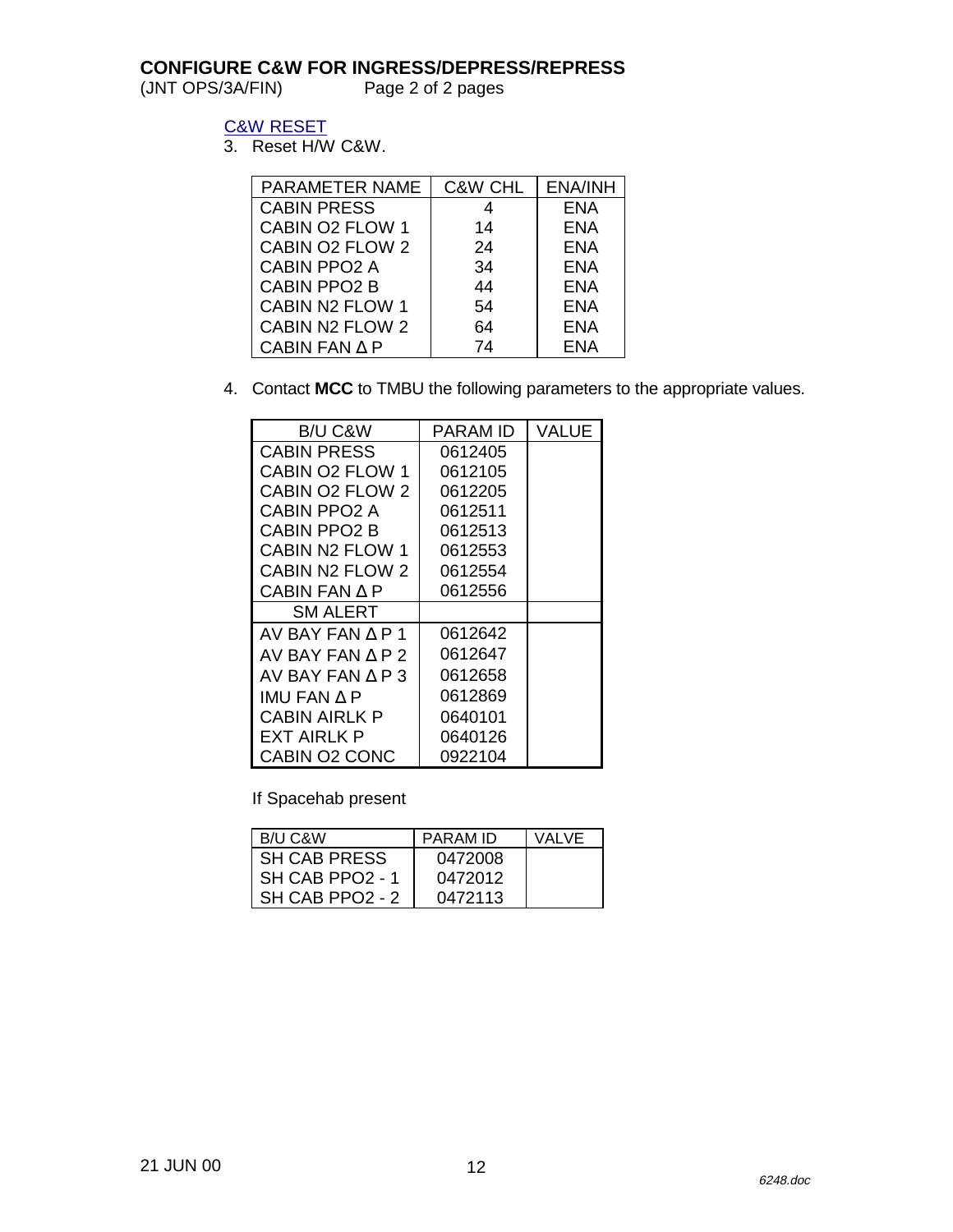#### **ODS VESTIBULE/PMA2 PRESSURIZATION**

| (JNT OPS/3A/FIN) |  |
|------------------|--|
|------------------|--|

Page 1 of 1 page

NOTE Expect possible dP/dt klaxon 'S66 CABIN PRES' and 'S66 CABIN PPO2' alarms during pressurization.

- 
- ODS 1. ODS Equal vlv (one)  $\rightarrow$  remove cap

**Hatch** 

NOTE Cycling of Equal vlv is required to avoid excessive negative delta pressure across the APAS Hatch.

2. ODS Equal vlv (one)  $\rightarrow$  cycle to NORM for 8 seconds, OFF for 30 seconds Repeat 10 cycles, then ODS Equal vlv (one)  $\rightarrow$  NORM

NOTE Pressurization will take 15 minutes.

3. When ODS Hatch ∆P < 0.2 psid ODS Equal vlv  $\rightarrow$  OFF Wait 5 minutes for thermal stabilization.

#### SM 177 EXTERNAL AIRLOCK

CRT 4. Record A/L-VEST ∆P: \_\_\_\_\_ psid. Wait 30 minutes.

> \*\*\*\*\*\*\*\*\*\*\*\*\*\*\*\*\*\*\*\*\*\*\*\*\*\*\*\*\*\*\*\*\*\*\*\*\*\*\*\*\*\*\*\*\*\*\*\*\*\*\*\*\*\*\*\*\*\*\*\* If A/L-VEST ∆P ≥ previously recorded + 0.16 psid Notify **MCC-H** (Vestibule/PMA 2 Leak). \*\*\*\*\*\*\*\*\*\*\*\*\*\*\*\*\*\*\*\*\*\*\*\*\*\*\*\*\*\*\*\*\*\*\*\*\*\*\*\*\*\*\*\*\*\*\*\*\*\*\*\*\*\*\*\*\*\*\*\*

- 5. Report results of leak monitoring to **MCC-H**, "Vestibule final leak check successful, ready for PMA2 ingress."
- ODS 6. ODS Equal valve  $\rightarrow$  OFF, Install Cap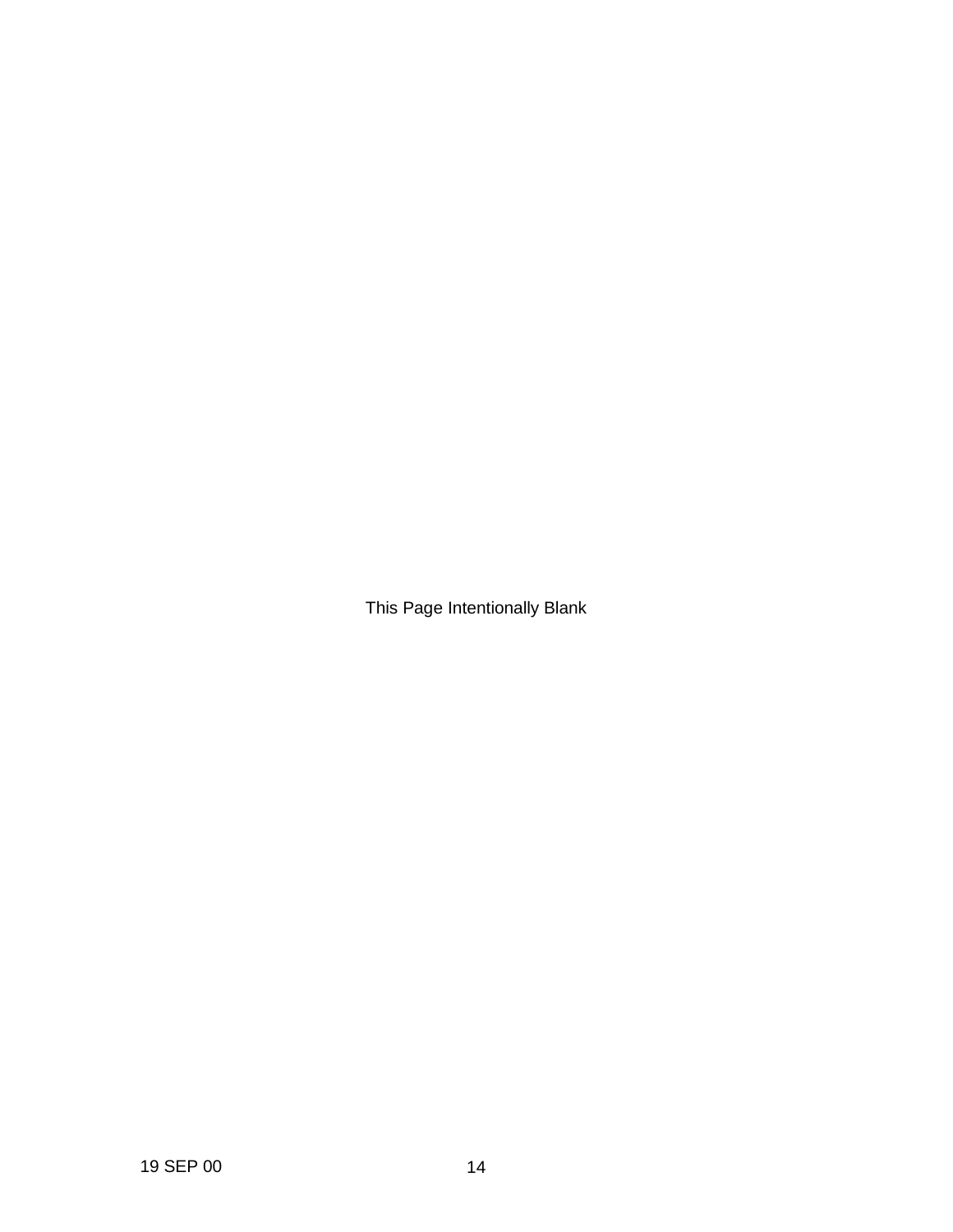#### **NODE 1 CABIN FAN ACTIVATION**

(JNT OPS/3A/FIN A) Page 1 of 3 pages

1. POWER SOURCE VERIFICATION If APCU 2 powering N14B power bus CRT | SM 200 APCU Status

√APCU 1,2 OUT VOLTS RES LOW ≥ 121 Volts √APCU 2 (CONV A OUT AMPS + CONV B OUT AMPS) < 2 Amps

If RACU 6 powering N14B power bus (Node 1 Internal Y Cable Installed) SM 200 APCU Status

√APCU 1 OUT VOLTS RES LOW ≥ 121 Volts

SM 224 FGB-2N

√RACU 6 − On √RACU 6 Output Current > 1.7 Amps

- 
- 2. SMOKE DETECTOR SD 1 ACTIVATION PCS Node 1: ECLSS: SD1 Node 1 Smoke Detector 1 |
	- 2.1 sel RPCM N14B C RPC 03

RPCM N14B C RPC 03

**cmd** RPC Position − Close (Verify − Cl)

NOTE

If using time-tagged commands, allow a minimum 2-second delay between the close RPC command and the monitor enable command to allow the smoke detector voltages to stabilize.

2.2 Node 1 Smoke Detector 1 'Monitoring'

**cmd** Enable

'Active Bit'

√Status – In Progress

Wait 3 seconds, then

√Status – Complete √Failure – blank

'Monitoring'

#### √Status – Enabled

17 SEP 00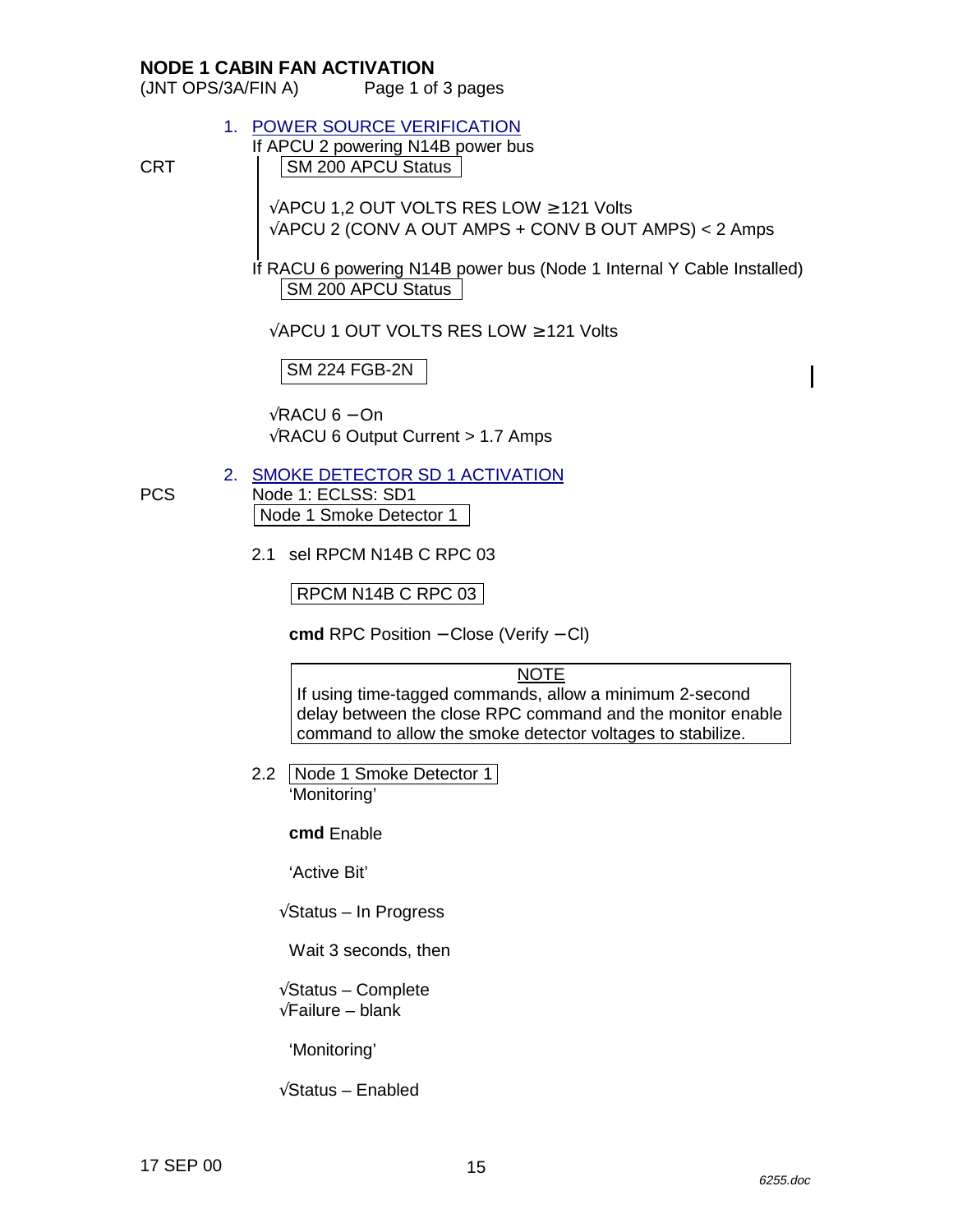#### **NODE 1 CABIN FAN ACTIVATION**

(JNT OPS/3A/FIN A) Page 2 of 3 pages

- 
- 3. SMOKE DETECTOR SD 2 ACTIVATION PCS Node 1: ECLSS: SD2 Node 1 Smoke Detector 2
	- 3.1 sel RPCM N13B A RPC 16

#### RPCM N13B A RPC 16

**cmd** RPC Position − Close (Verify − Cl)

#### NOTE

If using time-tagged commands, allow a minimum 2-second delay between the close RPC command and the monitor enable command to allow the smoke detector voltages to stabilize.

3.2 Node 1 Smoke Detector 2 'Monitoring'

**cmd** Enable

'Active Bit'

√Status – In Progress

Wait 3 seconds, then

√Status – Complete √Failure – blank

'Monitoring'

√Status – Enabled

4. ENABLING FDIR

PCS Node 1: ECLSS: FDIR Node 1 FDIR 'Node 1-1 MDM'

4.1 **cmd** IMV FDIR − Enable

√Status − Enabled

4.2 **cmd** Fire Isolation − Enable

√Status − Enabled

'Node 1-2 MDM'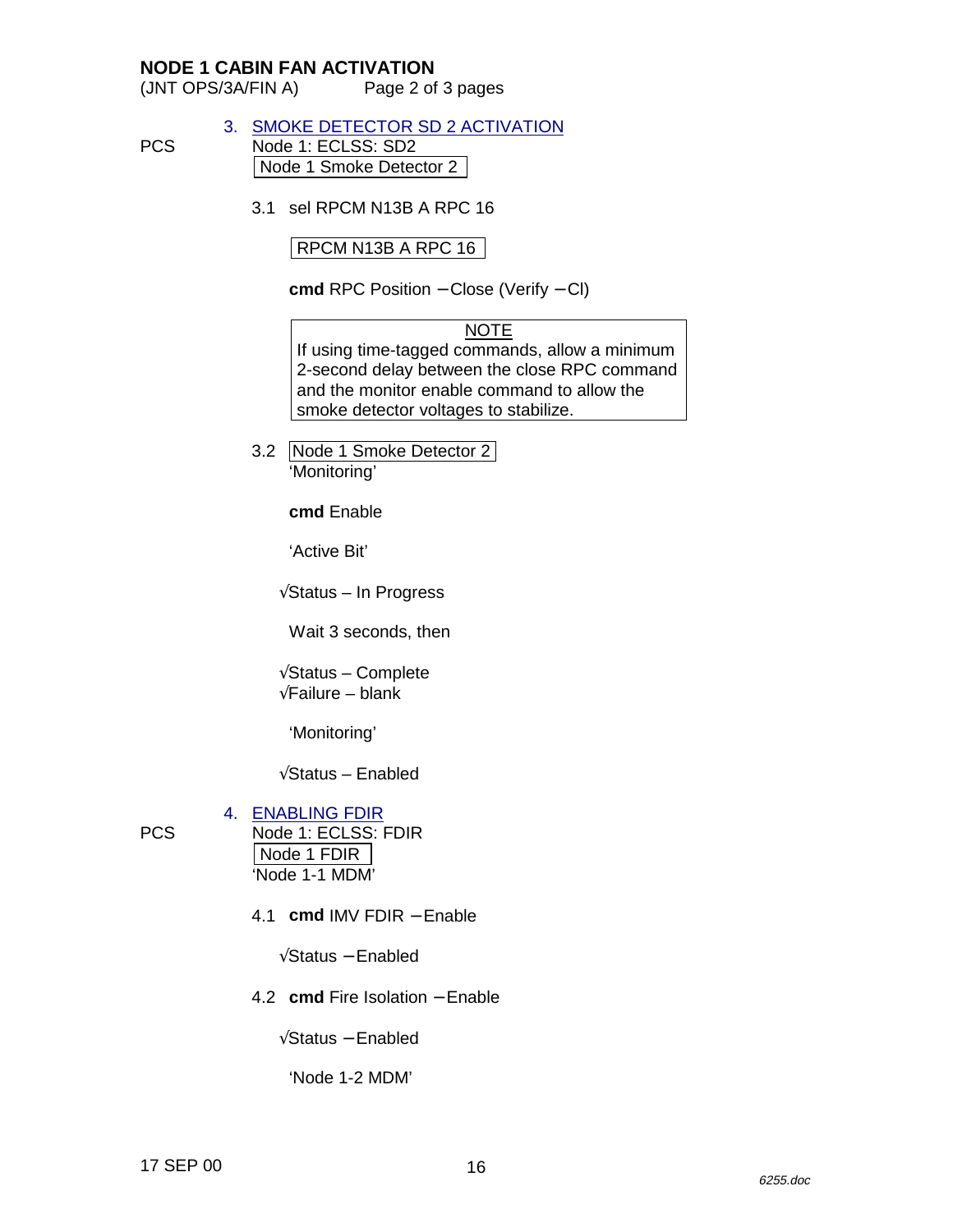#### **NODE 1 CABIN FAN ACTIVATION**

(JNT OPS/3A/FIN A) Page 3 of 3 pages

4.3 **cmd** IMV FDIR − Enable

√Status − Enabled

4.4 **cmd** Fire Isolation − Enable

√Status − Enabled

#### 5. NODE 1 CABIN FAN ACTIVATION

PCS Node 1: ECLSS: Cab Fan Node 1 Cabin Fan

# NOTE

Per SPN 15271, NCS R2 does not report the Cabin Fan's RPC data correctly to the PCS. Upon commanding the RPC to CLOSE, the telemetry will still indicate '**OPEN**'. Assume RPC has closed and continue with the procedure. **MCC-H** has insight to the correct status.

5.1 sel RPCM N14B B RPC 17

RPCM N14B B RPC 17

cmd RPC Position – Close (Verify – Cl)

Node 1 Cabin Fan

5.2 **cmd** State − On

√State − On √Speed, rpm: 3549 --- 4251  $\sqrt{d}P$ , mmHg  $\leq 5.0$ 

'Speed Limiting'

√Status – Enabled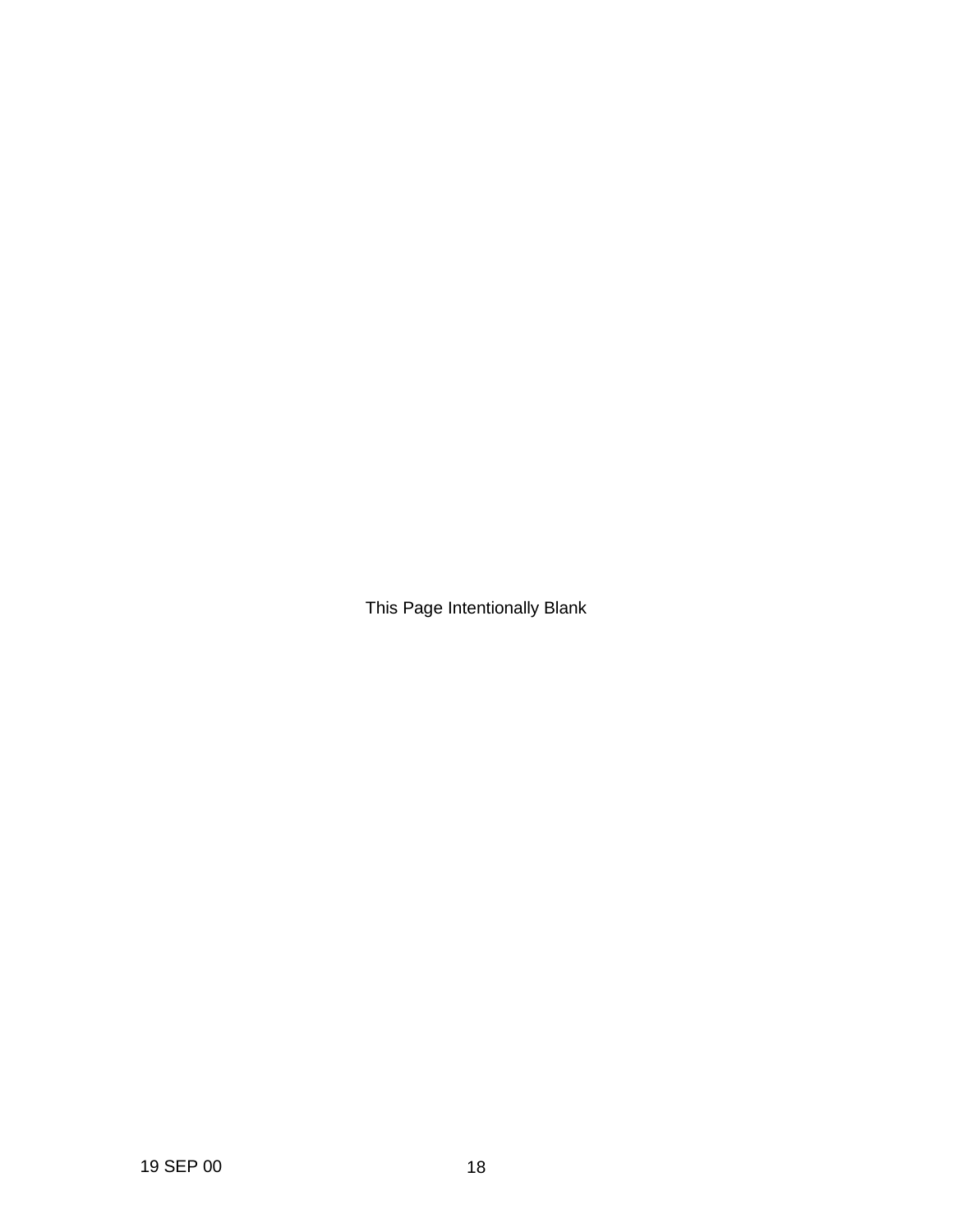#### **NODE 1 CABIN FAN SPEED CHANGE**

(JNT OPS/3A/FIN) Page 1 of 1 page

**NOTE** 

To prevent APCU 2 trip condition, N14B power bus loads must be managed whenever Node 1 Cabin Fan speed is increased or decreased.

#### 1. CHANGING NODE 1 CABIN FAN SPEED PCS Node 1: ECLSS: Cab Fan

Node 1 Cabin Fan

√State − On

'Speed'

#### **NOTE** The valid speed range for the cabin fan speed command is 3,209 --- 7,666 rpm. The fan software has under and over speed FDIR that is normally set to 3200 rpm and 7000 rpm, respectively. Commanding outside the FDIR range while FDIR is enabled will cause the fan software to shut the fan down and issue the '**Cabin Fan Fail – Node 1**' warning message.

Enter new speed in Set, rpm field.

**cmd** Set

 $\sqrt{\text{Speed}}$ , rpm: New commanded speed  $\pm$  9 %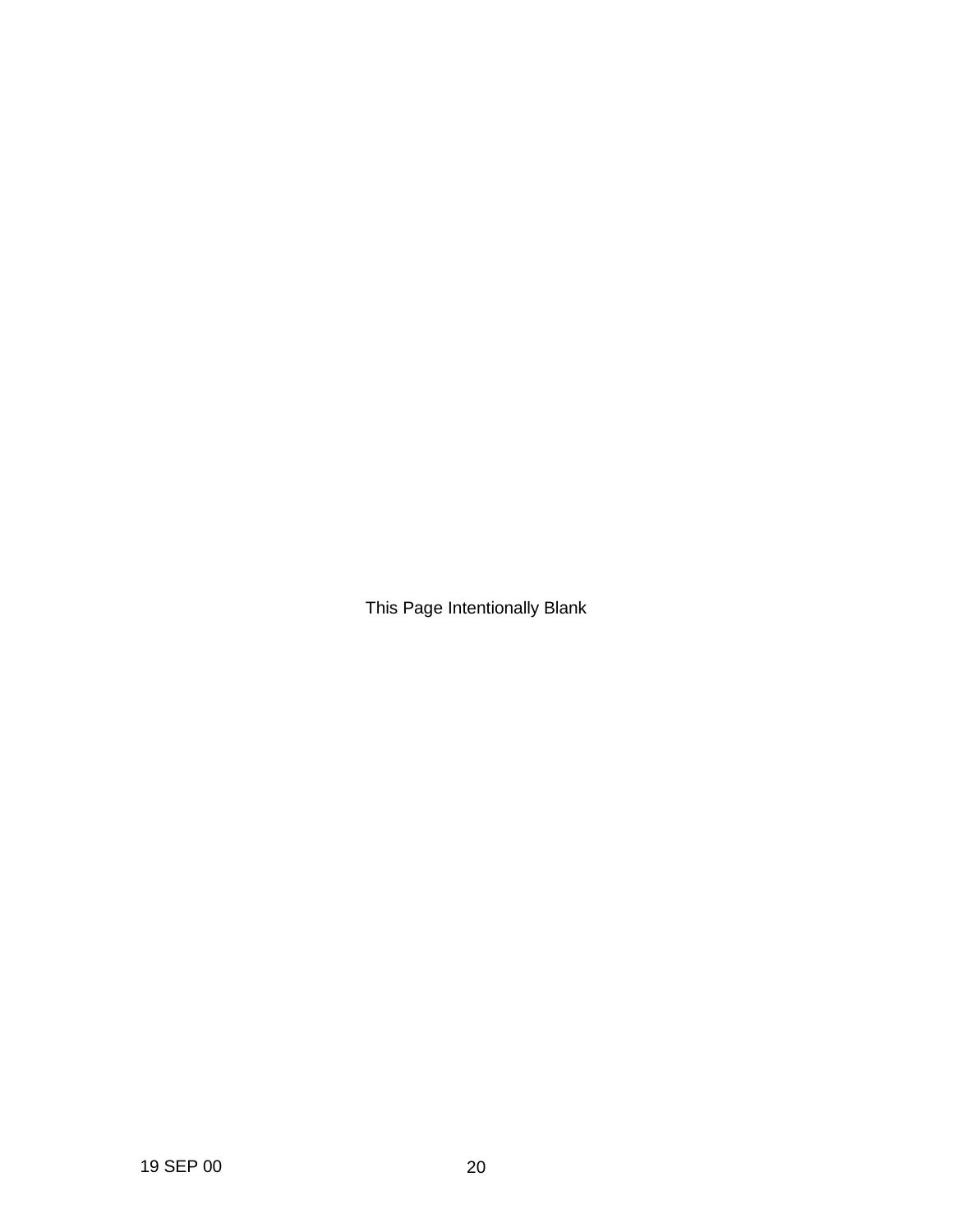**PMA2 INGRESS #1**

(JNT OPS/3A/FIN A) Page 1 of 3 pages

#### TOOLS AND EQUIPMENT REQUIRED:

Tool Bag 1-1/2" Open End Wrench 10" Adjustable Wrench

FDF Kit Sharpie pen and colored dots (for marking crosshairs)

Ingress Flashlight Equip Jettison/Stowage Bag Bag Rubber Gloves (two pair) Ear Plugs (two pair) Towel Docking Target Base Plate Cover Docking Target Standoff Cross Bag

PMA2 Docking Mechanism Accessory Kit APAS APAS Hatch Tool

Hatch Cleaning Pads

#### 1. SETTING UP EXTERNAL AIRLOCK FOR ODS AND PMA INGRESS 1.1 Relocate Tool Bag, Jettison Stowage Bag to Ext A/L.

- ODS 1.2 Temporary stow EMUs, Centerline Camera Bracket.
- ODS 1.3 ODS Equal vlv (one)  $\rightarrow$  remove cap, stow Hatch Equal vlv (one)  $\rightarrow$  NORM

√ODS Hatch ∆P ≤ 0.2 psid

#### 2. ODS VESTIBULE INGRESS

Open ODS Hatch per decal. Equal vlv (one)  $\rightarrow$  OFF, install cap

#### **WARNING**

- 1. Surfaces may be below freezing for a short time after initial ODS hatch opening.
- 2. Avoid direct contact with vestibule surfaces until VESTIBULE TEMP 1,2 (two) indicate > 40° F (SM 177 EXTERNAL AIRLOCK).

Rotate Centerline Camera Diffuser Duct into vestibule. Wipe any condensate from vestibule volume and report to **MCC-H**.

# 3. DOCKING EQUIPMENT REMOVAL

ODS 3.1 For each docking light Vest Disconnect cables. Install caps on outlet. Remove the locking pin. Remove docking light. Reinstall locking pin.

 $\mathbf I$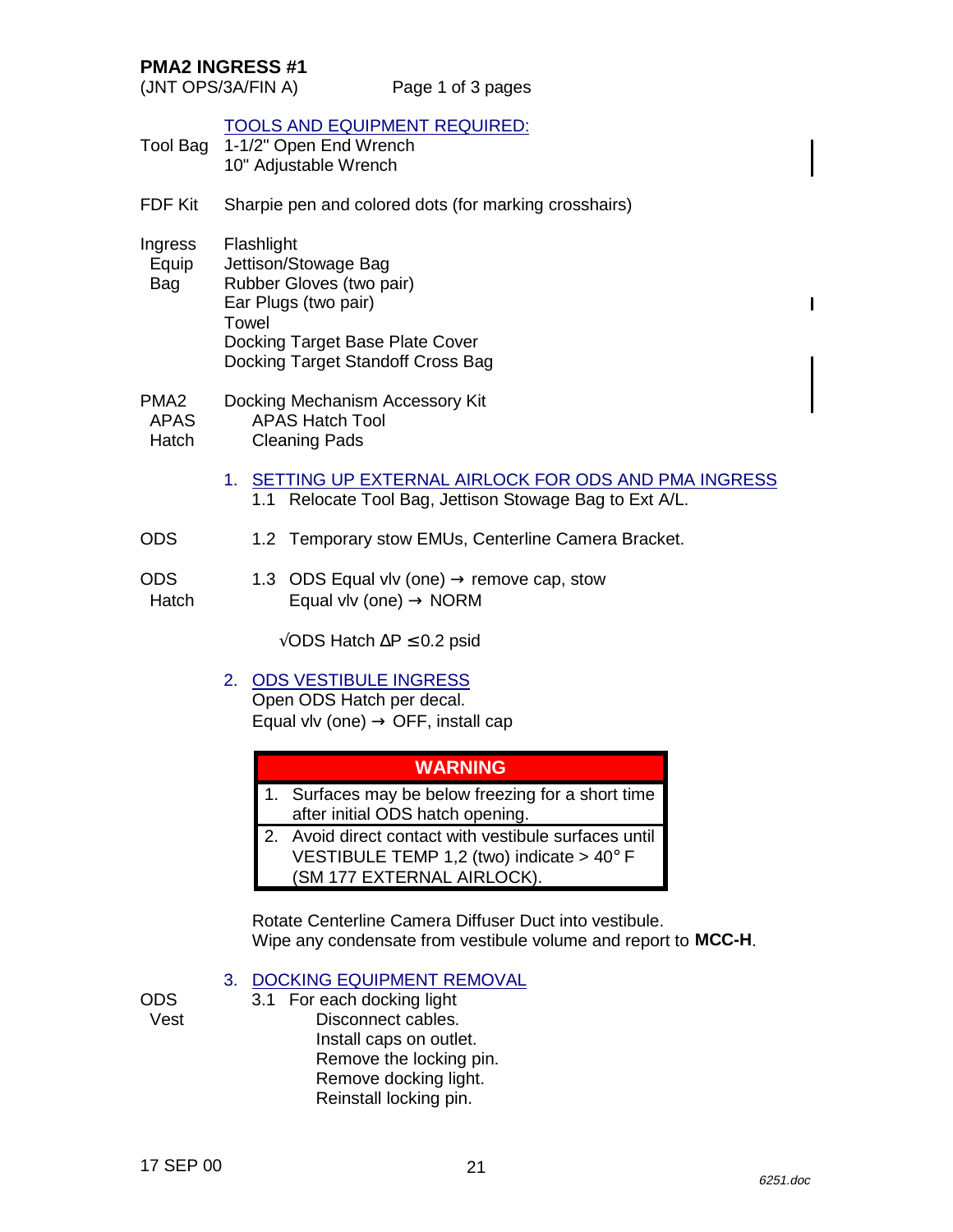- 3.2 Mark crosshairs with appropriate identification.
- 3.3 Remove crosshairs. Stow lights and crosshairs in post insertion locker.
- 4. INGRESS OPERATIONS PREPARATION

#### **CAUTION** 1. When the Standoff Cross is not mounted, it should be in its bag and the Docking Target Base Plate should be covered. The surfaces of these items are very easily scratched, which could impede future dockings.

- 2. Donning of Rubber Gloves required in handling of Docking Target Standoff Cross and Docking Target Base Plate.
- 4.1. Remove Docking Target Standoff Cross from Docking Target Base Plate (10" Adjustable Wrench and 1-1/2" Open End Wrench) Temporarily stow jamnut by continuing to rotate it  $\Omega$  onto smaller, non-threaded diameter of receptacle.
- 4.2. Insert cross into Docking Target Standoff Cross Bag. Temporarily stow in Jettison Stowage Bag.
- 4.3. Install Docking Target Base Plate Cover.
- 4.4. Stow tools.

#### 5. PMA2 INGRESS OPERATIONS

APAS 5.1 Select 'РАБОЧЕЕ ПОЛОЖЕНИЕ' (Working Position) torque setting Hatch on APAS Hatch Tool.

> Insert tool in hatch actuator socket (ensure fully seated). Rotate tool 3 --- 4 turns in direction of 'OTKP' (Open) arrow until it clicks.

Remove tool. Allow Hatch Seals to relax for three minutes.

#### **CAUTION**

APAS Hatch Seals require 3 minutes to relax before opening Hatch.

Open Hatch. Install APAS Hatch Cover. Secure Hatch in open position to PMA APAS Hatch Standoff.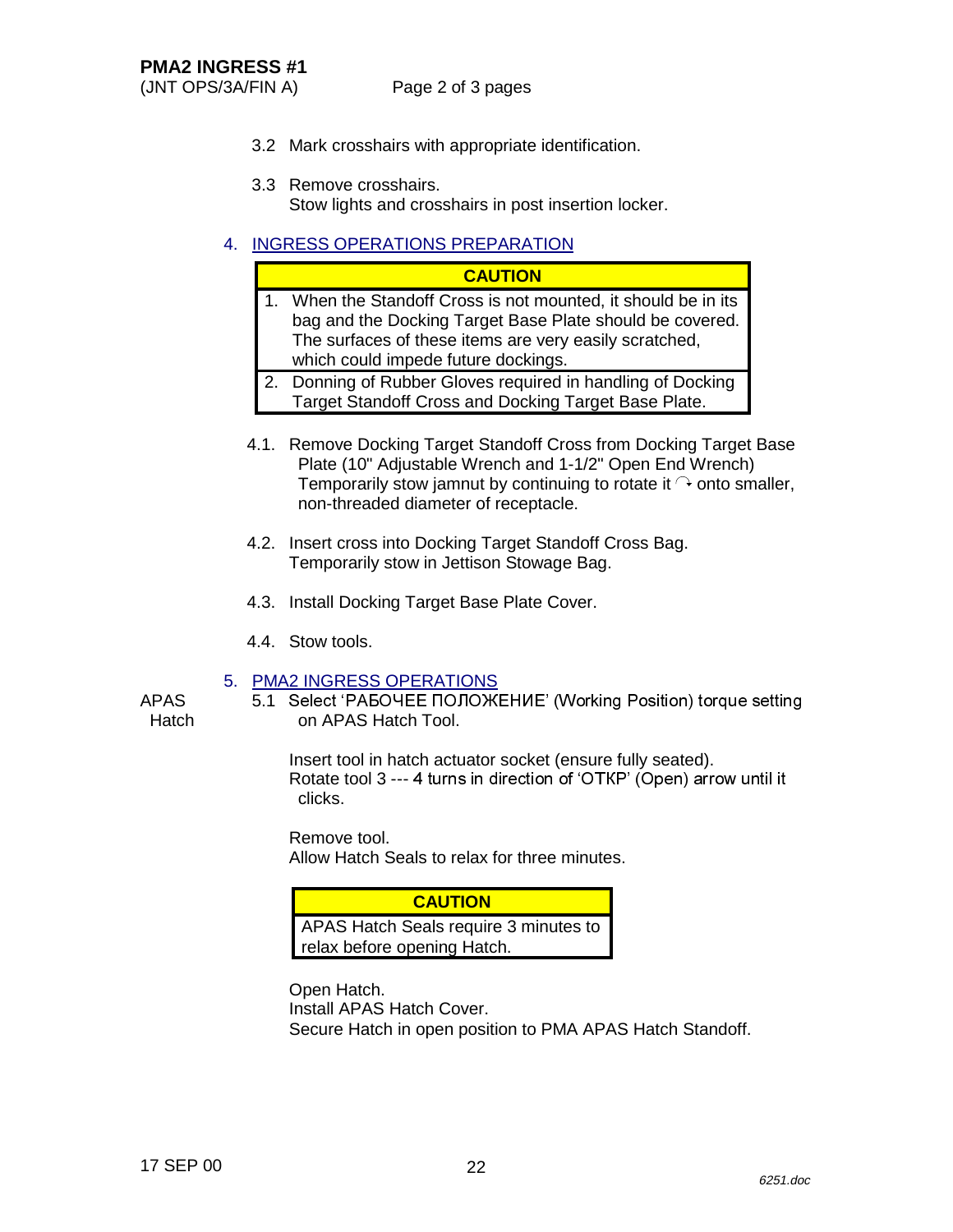### **PMA2 INGRESS #1**

| <b>PWAZ INGRESS #1</b><br>(JNT OPS/3A/FIN A) | Page 3 of 3 pages                                                                                                          |
|----------------------------------------------|----------------------------------------------------------------------------------------------------------------------------|
| MO <sub>13Q</sub>                            | 5.2. AIRLK FAN $A(B) - OFF$                                                                                                |
| Ext A/L                                      | 5.3. Halo Inlet Flex Duct $\leftarrow \rightarrow$ Halo                                                                    |
|                                              | 5.4. Obtain PMA/ODS Interface Duct from PMA2.<br>PMA/ODS Interface Duct →  ← Halo Inlet Flex Duct<br>(Use T-handle clamp.) |
| <b>ODS</b>                                   | 5.5. Stow Centerline Camera Diffuser Duct along starboard top of Hatch<br>External Airlock wall (in straps).               |
| PMA <sub>2</sub>                             | 5.6 PMA2 Hard Duct Grille Cover $\rightarrow$ Open                                                                         |
| MO <sub>13</sub> Q                           | 5.7 AIRLK FAN $A(B) - ON$                                                                                                  |
| PMA <sub>2</sub>                             | 5.8 $\sqrt{\text{Airflow}}$ from grille                                                                                    |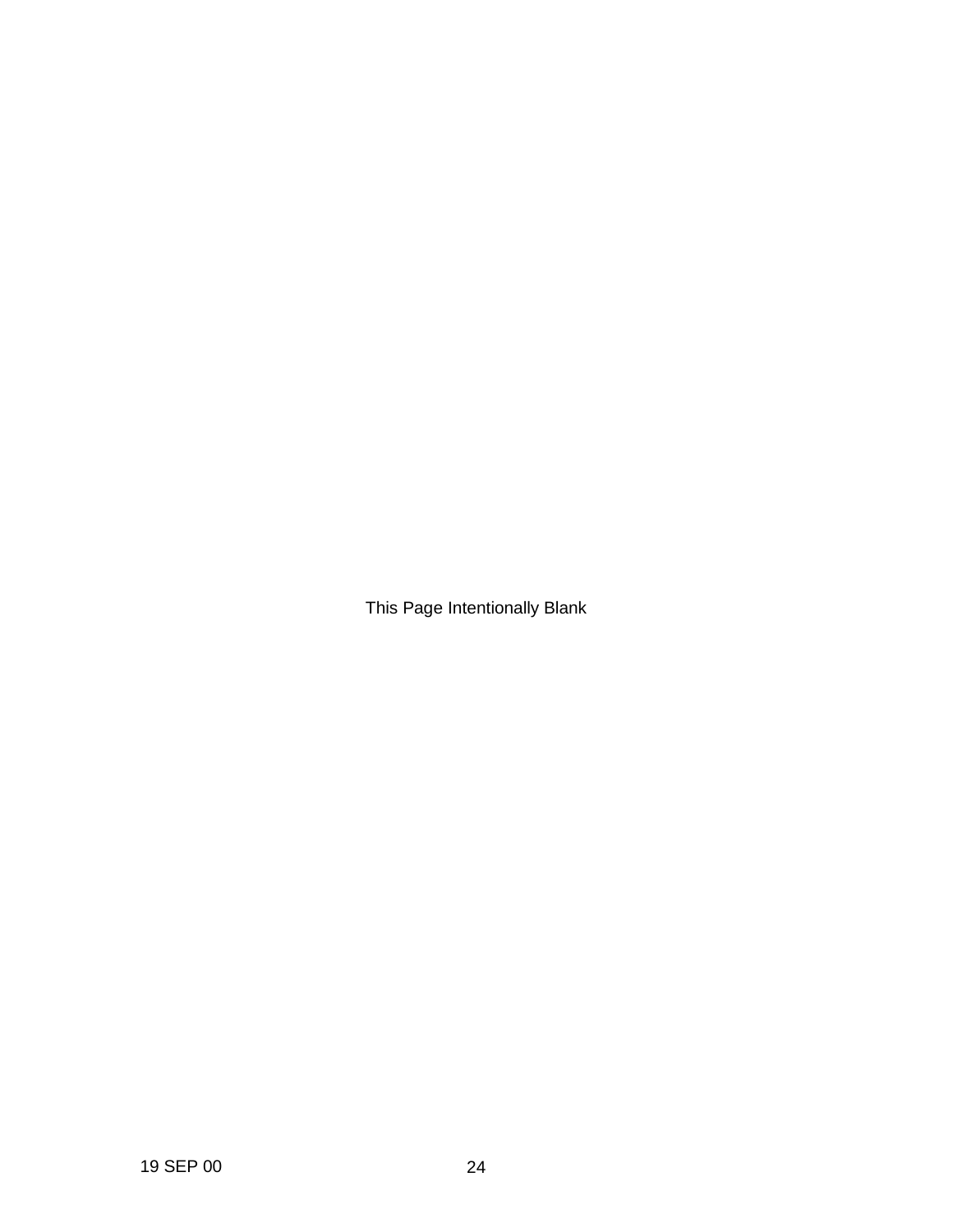#### **NODE 1 IMV VALVE RECONFIGURATION**

(JNT OPS/3A/FIN A) Page 1 of 2 pages

NOTE

This procedure is not necessarily to be executed in its entirety. Execute only those steps required for the desired valve reconfiguration.

| Table 1. Node 1 IMV Valve Information |  |  |  |
|---------------------------------------|--|--|--|
|---------------------------------------|--|--|--|

| X (LOCATION)    | Y (RPCM/RPC)       |
|-----------------|--------------------|
| Aft Port        | RPCM N14B C RPC 05 |
| Aft Stbd        | RPCM N14B C RPC 04 |
| <b>Fwd Port</b> | RPCM N13B C RPC 14 |
| <b>Fwd Stbd</b> | RPCM N13B C RPC 13 |

Refer to Table 1 for X and Y references that follow.

1. NODE 1 IMV FDIR VERIFICATION PCS Node 1: ECLSS: Node 1 FDIR Node 1 FDIR | 'Node 1-1 MDM – IMV FDIR'

√Status − Enabled

If Status − Inhibited **cmd** Enable

√Status − Enabled

'Node 1-2 MDM – IMV FDIR'

√Status − Enabled

If Status − Inhibited **cmd** Enable

√Status − Enabled

2. NODE 1 IMV X VALVE ACTIVATION Node 1: ECLSS: Node 1 IMV X Vlv

#### NOTE

Per SPN 15271, NCS R2 does not report the IMV Fwd Vlv's RPC data correctly to the PCS. Upon commanding the RPC to CLOSE, the telemetry will still indicate '**OPEN**.' Assume RPC has closed and continue with the procedure. **MCC-H** has insight to the correct status.

sel RPCM/RPC Y

RPCM/RPC Y

**cmd** RPC Position − Close (Verify − Cl)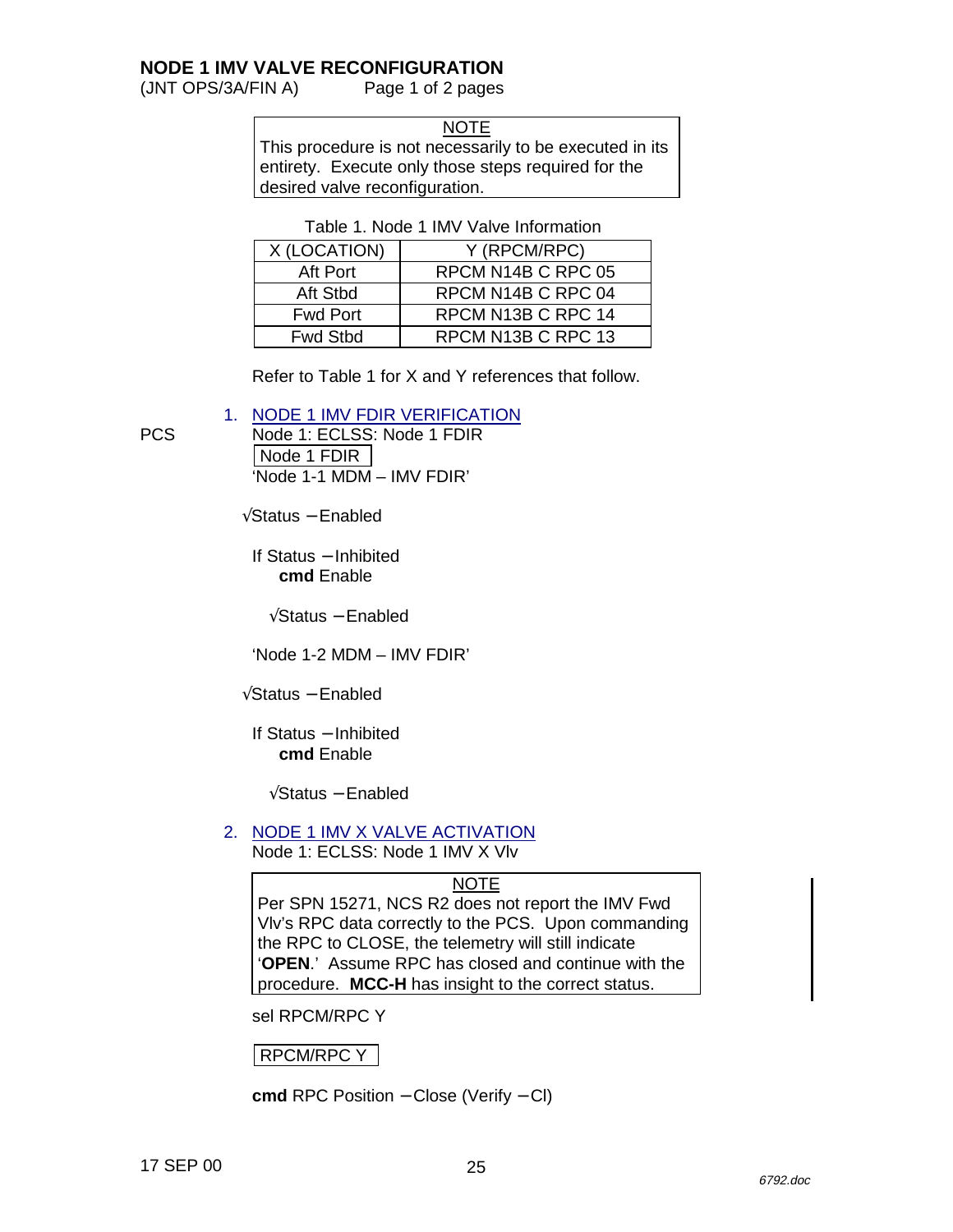#### **NODE 1 IMV VALVE RECONFIGURATION**

(JNT OPS/3A/FIN A) Page 2 of 2 pages

Node 1 IMV X Vlv

**cmd** Enable

√Status − Enabled

3. OPENING NODE 1 IMV X VALVE Node 1: ECLSS: IMV X Vlv Node 1 IMV X Vlv

**cmd** Open − Arm **cmd** Open

Wait 20 seconds.

√Position − Open

4. NODE 1 IMV X VALVE CLOSURE PCS Node 1: ECLSS: IMV X VIv Node 1 IMV X Vlv

> **cmd** Close − Arm **cmd** Close

Wait 20 seconds.

√Position − Closed

5. NODE 1 IMV X VALVE DEACTIVATION Node 1: ECLSS: Node 1 IMV X Vlv PCS | Node 1 IMV X VIv

√Status − Enabled

**cmd** Inhibit

√Status − Inhibited

#### **NOTE**

Per SPN 15271, NCS R2 does not report the IMV Fwd Vlv's RPC data correctly to the PCS. The RPC position will indicate '**OPEN**' when it is actually closed. Continue with the procedure as written. **MCC-H** has insight to the correct status.

sel RPCM/RPC Y

RPCM/RPC Y

**cmd** RPC Position − Open (Verify − Op)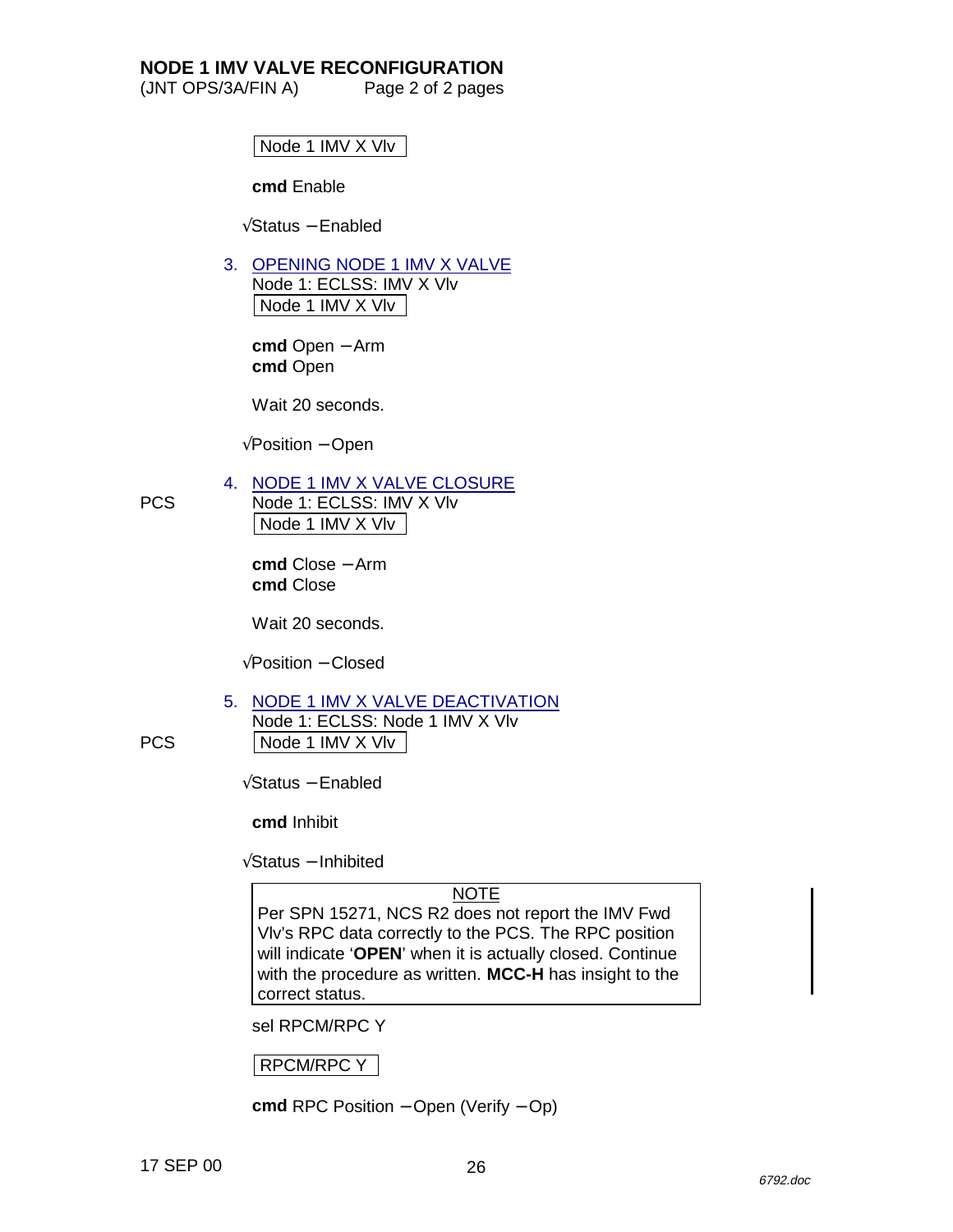#### **NODE 1 IMV FAN ACTIVATION/DEACTIVATION**

(JNT OPS/3A/FIN A) Page 1 of 2 pages

#### **CAUTION**

1. Aft Port - Verify corresponding IMV valve opened prior to activating IMV Fan.

2. Port Fwd, Stbd Aft - Verify ductwork is in the proper configuration prior to activating IMV Fan.

#### Table 1. Node 1 IMV Fan Information

| X (LOCATION) | Y (RPCM/RPC)       |
|--------------|--------------------|
| Aft Port     | RPCM N14B C RPC 12 |
| Port Fwd     | RPCM N13B C RPC 16 |
| Stbd Aft     | RPCM N13B A RPC 04 |

Refer to Table 1 above for X and Y references in the following steps.

#### 1. NODE 1 IMV X FAN ACTIVATION

PCS Node 1: ECLSS: IMV X Fan Node 1 IMV X Fan

#### **NOTE**

Per SPN 15271, NCS R2 does not report the IMV Port Fwd Fan's RPC data correctly to the PCS. Upon commanding the RPC to CLOSE, the telemetry will still indicate '**OPEN**'. Assume RPC has closed and continue with the procedure. **MCC-H** has insight to the correct status.

1.1 sel RPCM/RPC Y

**RPCM/RPC Y** 

**cmd** RPC Position − Close (Verify − Cl)

Node 1 IMV X Fan

1.2 **cmd** On

√Status − In Transit

Wait 15 seconds.

√Status − On √Speed, rpm: 7745 --- 9278

2. NODE 1 IMV X FAN DEACTIVIATION

**NOTE** MDM conversion translates 0 volts (fan off) to 7164 rpm. Reference 2A SPN 8437.

PCS Node 1: ECLSS: IMV X Fan Node 1 IMV X Fan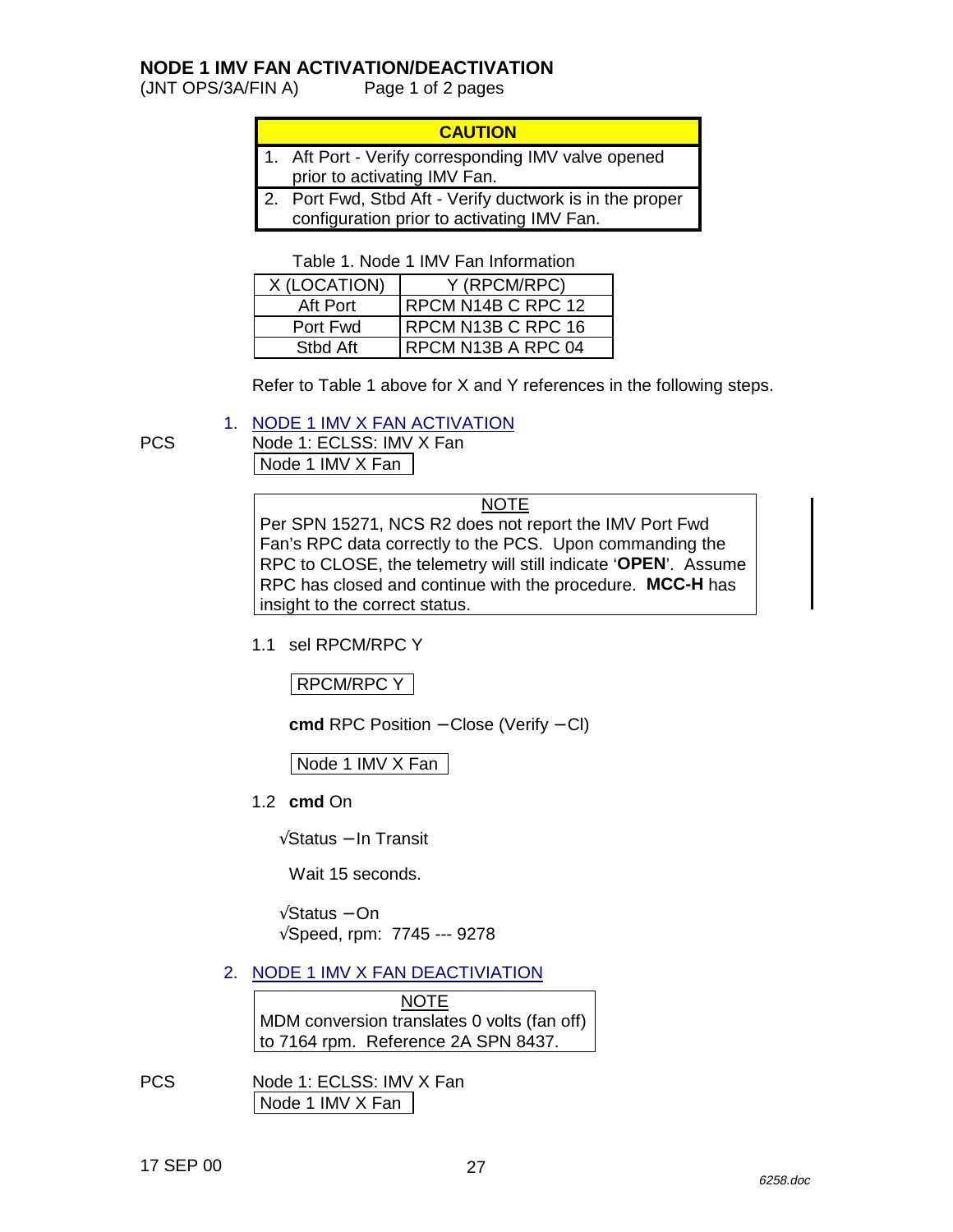#### **NODE 1 IMV FAN ACTIVATION/DEACTIVATION**

(JNT OPS/3A/FIN A) Page 2 of 2 pages

2.1 **cmd** Off − Arm **cmd** Off

> √Status − Off  $\sqrt{\text{Speed}}$ , rpm: 7164  $\pm$  50

#### NOTE

Per SPN 15271, NCS R2 does not report the IMV Port Fwd Fan's RPC data correctly to the PCS. The RPC position will indicate '**OPEN**' when it is actually closed. Continue with the procedure as written. **MCC-H** has insight to the correct status.

2.2 sel RPCM/RPC Y

RPCM/RPC Y

cmd RPC Position – Open (Verify – Op)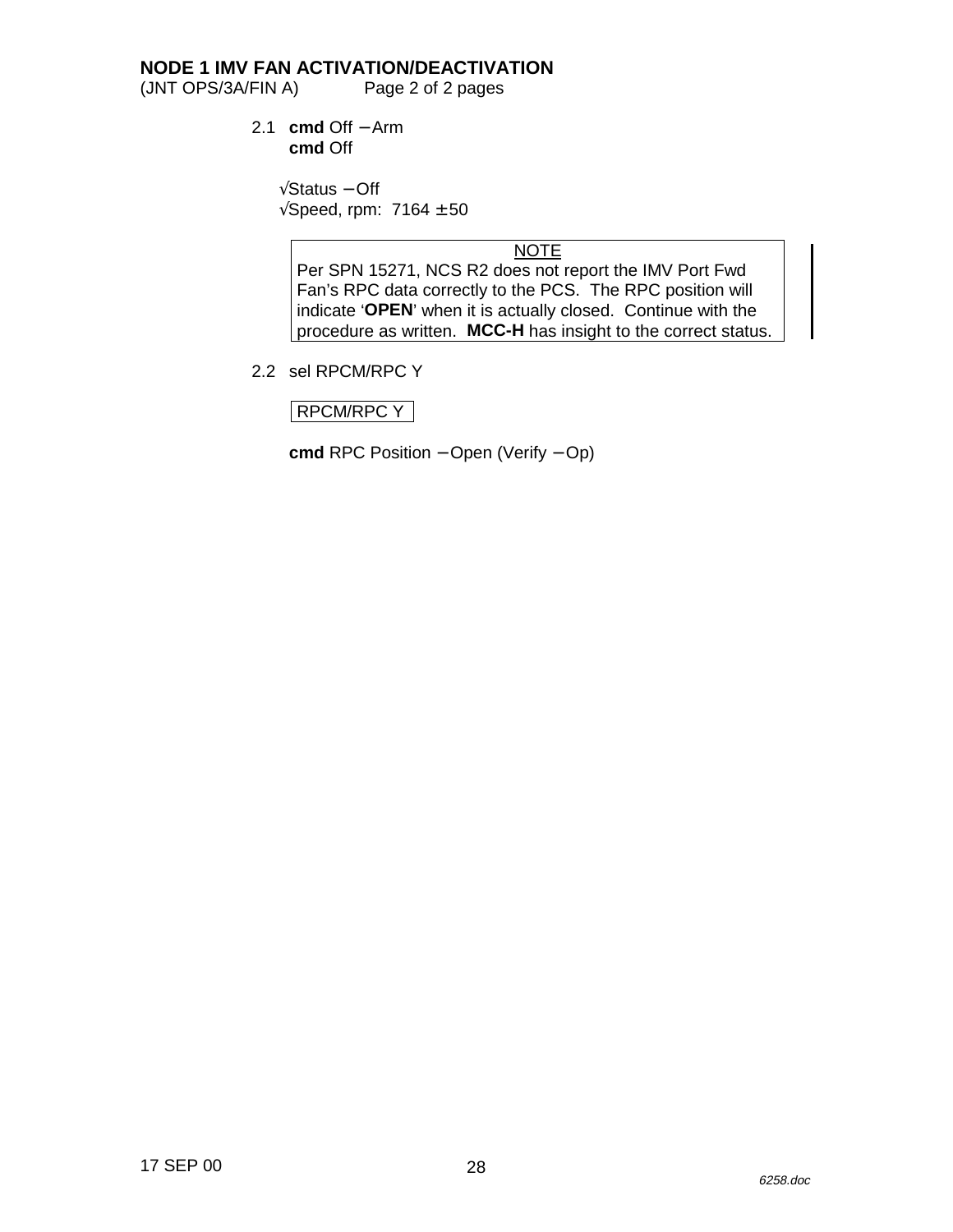# **NODE 1 INGRESS #1**

|                                | NULL I INGRESS #I<br>(JNT OPS/3A/FIN A)<br>Page 1 of 5 pages                                                 |  |
|--------------------------------|--------------------------------------------------------------------------------------------------------------|--|
|                                | <u>TOOLS REQUIRED:</u><br>Tool Bag Ratchet, 1/4" Drive<br>7/16" Deep Well Socket<br>10" Adjustable Wrench    |  |
| Ingress<br>Equip<br><b>Bag</b> | <b>ISS Cue Cards</b><br>Atmosphere Sampling Bottle (two)<br>General Purpose Tape, 2"<br>Jettison/Stowage Bag |  |
| <b>PCS</b>                     | <u>1. PROVIDING POWER TO NODE 1 INTERNAL LIGHTS</u><br>Node 1: EPS: RPCM N13B A<br>1.1<br>RPCM N13B A        |  |
|                                | sel RPC [X] where $[X] =   5  $<br> 13                                                                       |  |
|                                | <b>cmd</b> RPC Position – Close (Verify – CI)                                                                |  |
|                                | Repeat                                                                                                       |  |
|                                | Node 1: EPS: RPCM N13B B<br>1.2 <sub>1</sub><br>RPCM N13B B                                                  |  |
|                                | RPC <sub>1</sub><br>sel<br>cmd RPC Position $-$ Close (Verify $-$ CI)                                        |  |
|                                | 1.3 Node 1: EPS: RPCM N13B C<br>RPCM N13B C                                                                  |  |
|                                | sel RPC 1<br>cmd RPC Position - Close (Verify - CI)                                                          |  |
|                                | Node 1: EPS: RPCM N14B B<br>1.4<br>RPCM N14B B                                                               |  |
|                                | RPC 1<br>sel<br>cmd RPC Position $-$ Close (Verify $-$ CI)                                                   |  |
|                                | Node 1: EPS: RPCM N14B C<br>1.5<br>RPCM N14B C                                                               |  |
|                                | sel RPC [X] where $[X] =  2 $<br>  15<br>16                                                                  |  |
|                                | cmd RPC Position $-$ Close (Verify $-$ CI)                                                                   |  |
|                                | Repeat                                                                                                       |  |
|                                |                                                                                                              |  |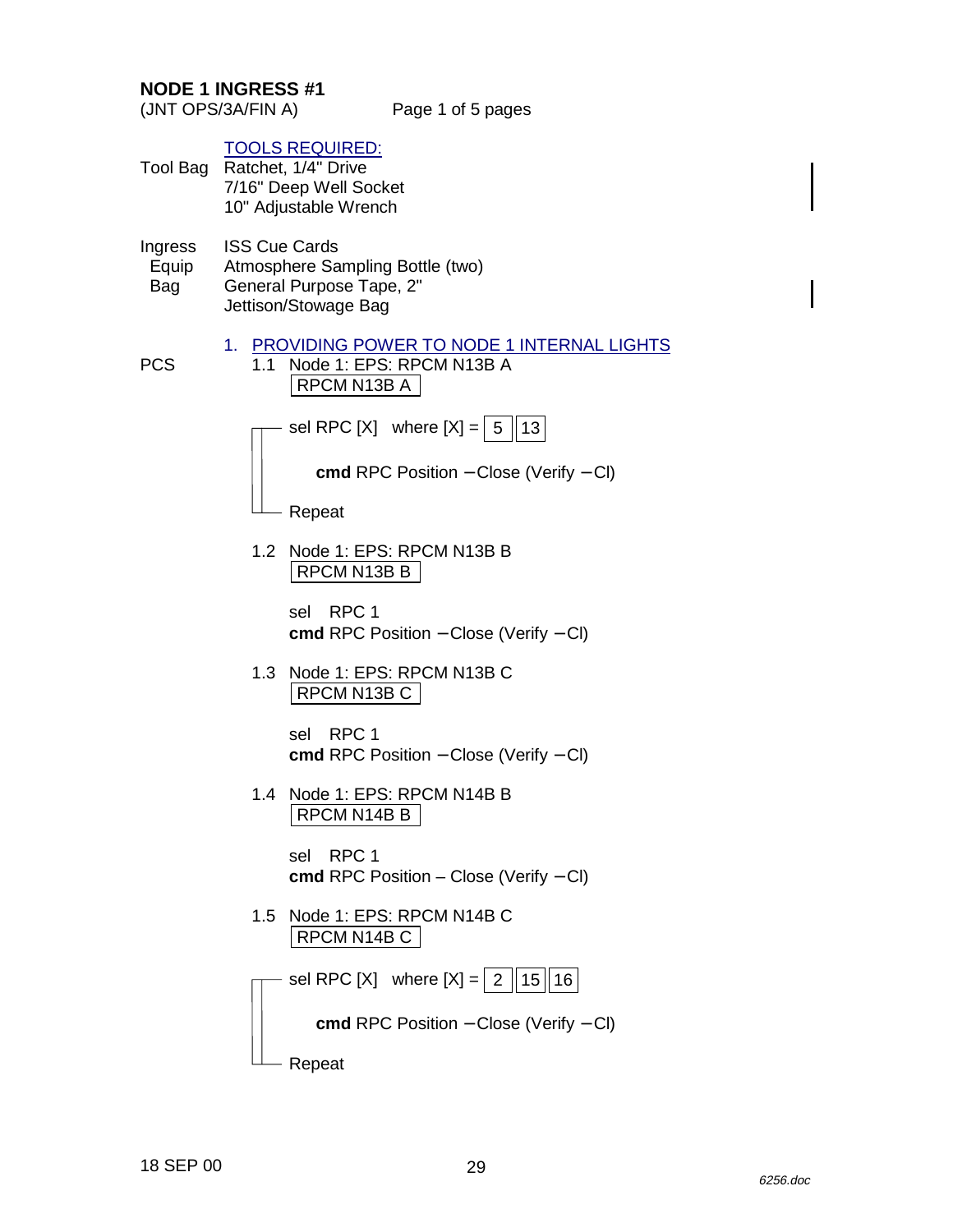(JNT OPS/3A/FIN A) Page 2 of 5 pages

#### **CAUTION**

It may take 30 minutes for cold lights to come up full bright. Lights must come up to full bright before turning them off.

- 2. SETTING UP QDMS FOR INGRESS CONTINGENCY SUPPORT
	- 2.1 QDMs (two) ←|→ existing LEH O2 lines Obtain two HIUs. Install HIU and QDM to each of the two 70-ft O2 Hoses.
- L2 2.2 √O2 XOVR SYS 1, SYS 2 (two) − OP
- C7 2.3 √LEH O2 SPLY 1,2 vlv (two) − OP
- MO32M 2.4 LEH O2 5,6 vlv (two)  $\rightarrow$  CL Free end of 70-ft O2 Hoses (two) →|← LEH O2 5,6 vlv outlet LEH O2 5,6 vlv (two)  $\rightarrow$  OP
- MO39M 2.5 MIDDECK COMM CCU PWR  $\rightarrow$  OFF Comm cables →|← MHA CCU PWR  $\rightarrow$  ON (HIU control volume, as required) MO42F XMIT/ICOM MODE – PTT/PTT (to alleviate comm noise)
	- 2.6 Don masks. Mask O2 Control → EMERGENCY Momentarily pull masks away from faces and verify O2 flow. Verify comm.
	- 2.7 Mask O2 Control  $\rightarrow$  NORM
	- 2.8 Doff masks. Route both QDM/70-ft O2 Hoses to Ext A/L.
	- 3. SETTING UP EXTERNAL AIRLOCK FOR NODE 1 INGRESS
		- 3.1 Relocate Tool Bag and Ingress Equipment Bag to Ext A/L.
		- 3.2 Collect one air sample inside the External Airlock and label location and MET on bottle. Stow bottle in Jettison Stowage Bag.
	- 4. OPENING NODE 1 FWD HATCH 4.1 √**MCC-H**, "Go for Node Ingress."

Node 1 4.2 √ESA Handle − CLOSED Fwd √ESA Sample Valve − CLOSED **Hatch** Completely loosen ESA captive screws (four).

Remove ESA from MPEV and place it inside Ziplock Bag. Stow in Jettison Stowage Bag.

 $\mathbf{I}$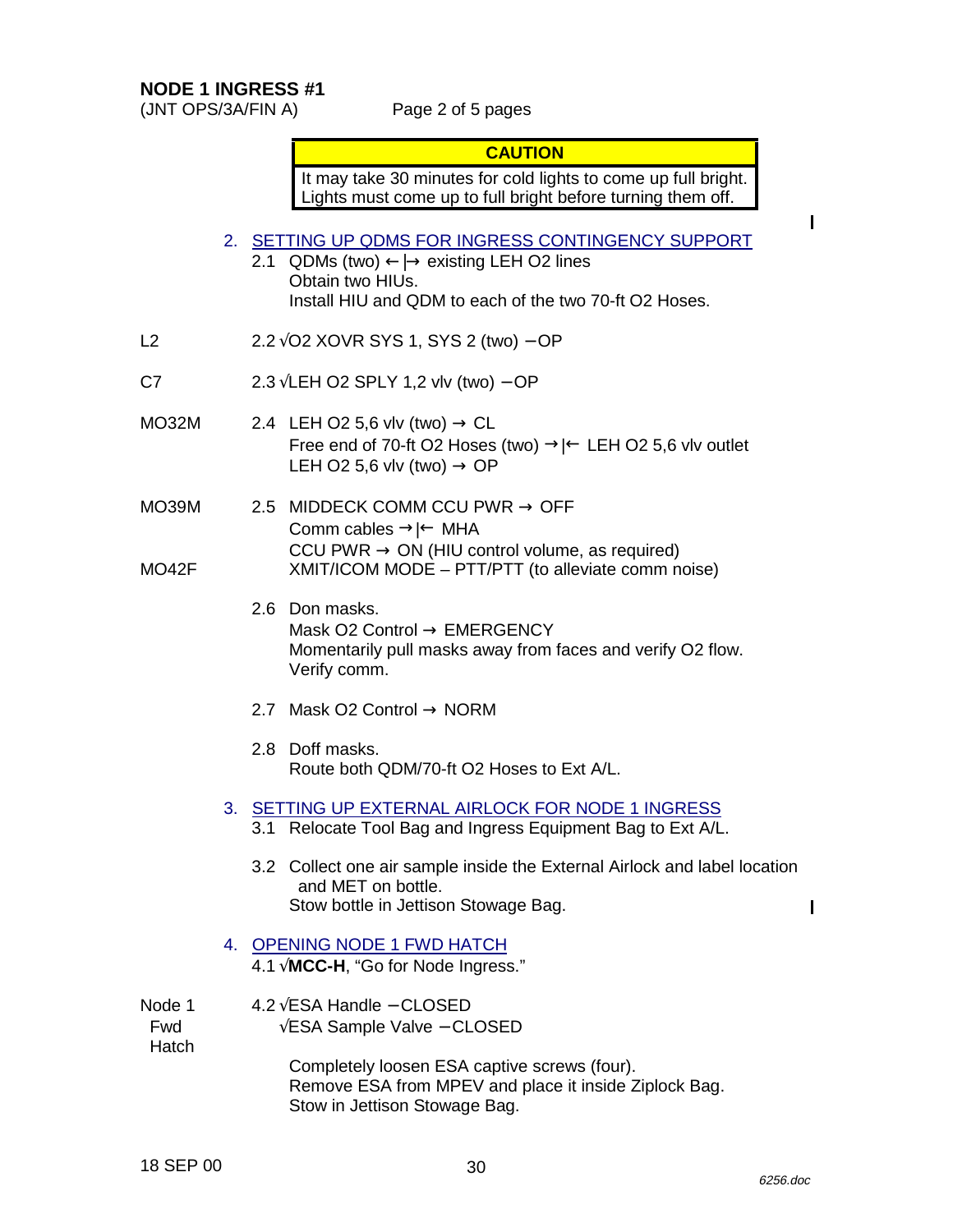(JNT OPS/3A/FIN A) Page 3 of 5 pages

|                   |     | <b>WARNING</b>                                                                                                                                                                                                                                              |   |
|-------------------|-----|-------------------------------------------------------------------------------------------------------------------------------------------------------------------------------------------------------------------------------------------------------------|---|
|                   |     | Don Earplugs prior to equalization. Doff<br>Earplugs when equalization is complete.                                                                                                                                                                         |   |
|                   | 4.3 | MPEV $\rightarrow$ OPEN                                                                                                                                                                                                                                     |   |
| <b>CRT</b>        |     | SPEC 78 SYS SUMM 1                                                                                                                                                                                                                                          | Ш |
|                   |     | 4.4 When CABIN dP/dT < 0.01, open Node 1 Fwd Hatch per decal<br>(Use 10" Adjustable Wrench if CPAs installed).                                                                                                                                              |   |
| Node 1            |     | 4.5 Collect one air sample inside Node 1.<br>Label location and MET on bottle.<br>Stow bottle in Jettison Stowage Bag.                                                                                                                                      |   |
| Node 1            |     | 5. DUCT CONFIGURATION<br>5.1 Node 1 IMV Fwd Stbd VIv $\rightarrow$ OPEN                                                                                                                                                                                     |   |
| Fwd               |     |                                                                                                                                                                                                                                                             | L |
| PMA <sub>2</sub>  |     | 5.2 IMV Cap $\leftarrow \rightarrow$ Node 1 Fwd Stbd IMV valve flange<br>(Use Ratchet, 1/4" Drive, 7/16" Deep Well Socket, leave V-band<br>clamp on flange.)<br>Temporarily stow IMV Cap to IMV flex duct with white Velcro Strap.                          |   |
| <b>MO13Q</b>      |     | 5.3 AIRLK FAN A(B) - OFF                                                                                                                                                                                                                                    |   |
| PMA <sub>2</sub>  |     | 5.4 PMA IMV Flex Duct Extension Assembly $\rightarrow$ $\leftarrow$ Node 1 Fwd Stbd<br>IMV valve flange (Use V-band clamp, Snug fastener using Ratchet,<br>1/4" Drive, 7/16" Deep Well Socket.)                                                             |   |
| MO <sub>13Q</sub> |     | 5.5 AIRLK FAN A(B) - ON                                                                                                                                                                                                                                     |   |
| PMA <sub>2</sub>  |     | 5.6 √Airflow at PMA2 grille                                                                                                                                                                                                                                 |   |
| Node 1<br>Fwd     |     | 5.7 Node 1 IMV Fwd Port VIv $\rightarrow$ OPEN                                                                                                                                                                                                              |   |
| PMA <sub>2</sub>  |     | 5.8 IMV Cap $\leftarrow \rightarrow$ Node 1 Fwd Port IMV valve flange<br>(Use Ratchet and Deep Socket, leave V-band clamp on flange.)<br>Temporarily stow IMV Cap to IMV flex duct with white Velcro Strap.                                                 |   |
| PMA <sub>2</sub>  | 5.9 | Retrieve one IMV Cap (Flange Saver) Velcro strapped to flexible<br>ducting.<br>IMV Cap (Flange Saver) $\rightarrow$ $\leftarrow$ Node1 Fwd Port IMV valve flange<br>(Use V-band clamp, Snug fastener using Ratchet, 1/4" Drive, 7/16"<br>Deep Well Socket.) |   |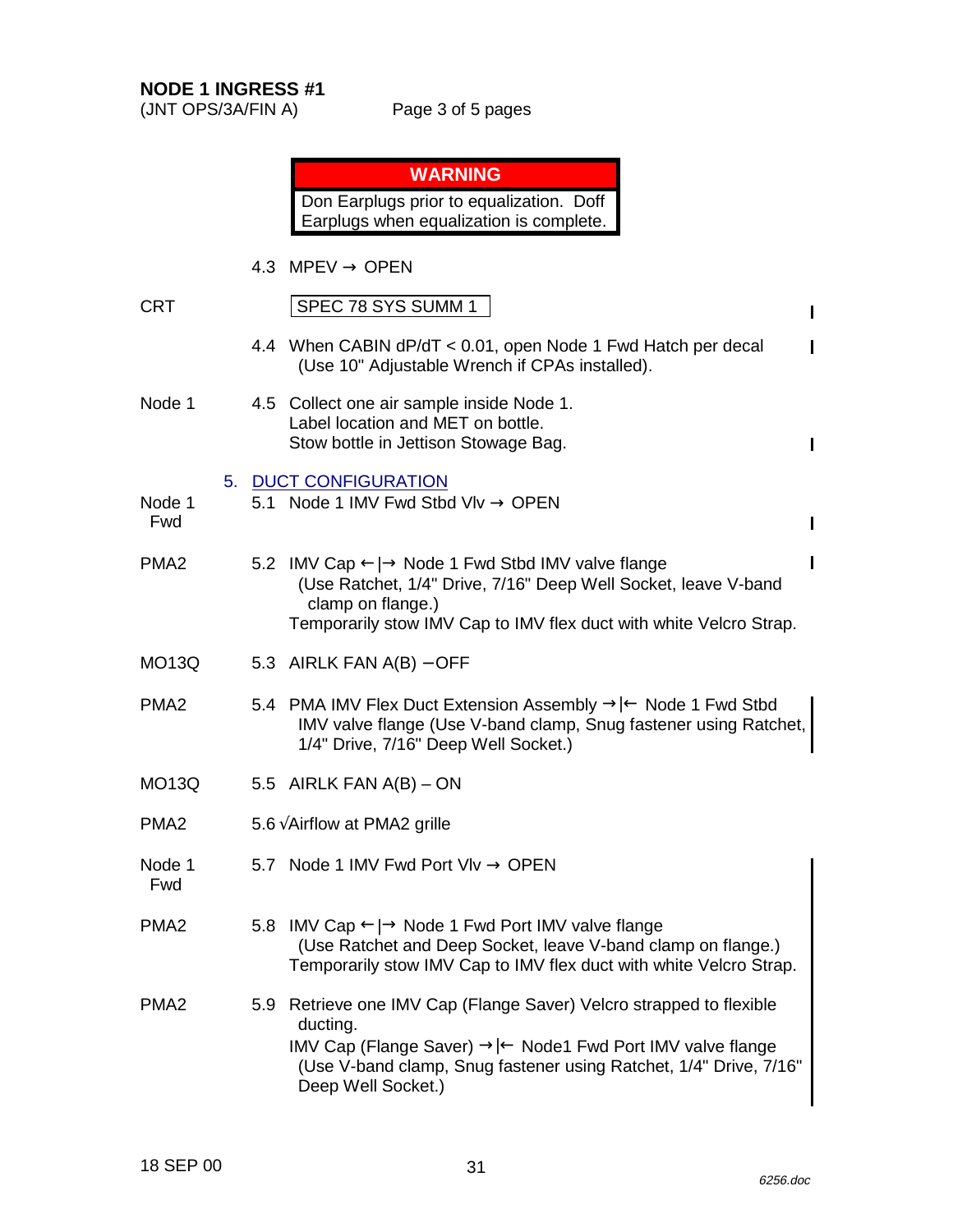(JNT OPS/3A/FIN A) Page 4 of 5 pages

- 5.10 PMA2 Hard Duct Grille Cover → Closed
- 5.11 Install Vestibule Closeout in PMA2/Node 1 CBM Vestibule.

### 6. CREW INGRESS

6.1 Relocate Tool Bag, Jettison Stowage Bag, and Ingress Equipment Bag to ISS. Set up necessary ISS cue cards.

Node 1 6.2 √Node 1 Interior Lights (eight) – Full Bright

**CAUTION** It may take 30 minutes for cold lights to come up full bright. Lights must come up to full bright before turning them off.

- 6.3 Configure lighting per crew preference.
- 6.4 Retrieve two IMV Fan Outlet Grille Covers from NOD1O4\_A1 and place over Node 1 IMV Aft Port IMV Fan outlet grilles NOD1OP3 and NOD1OP4 using Gray Tape.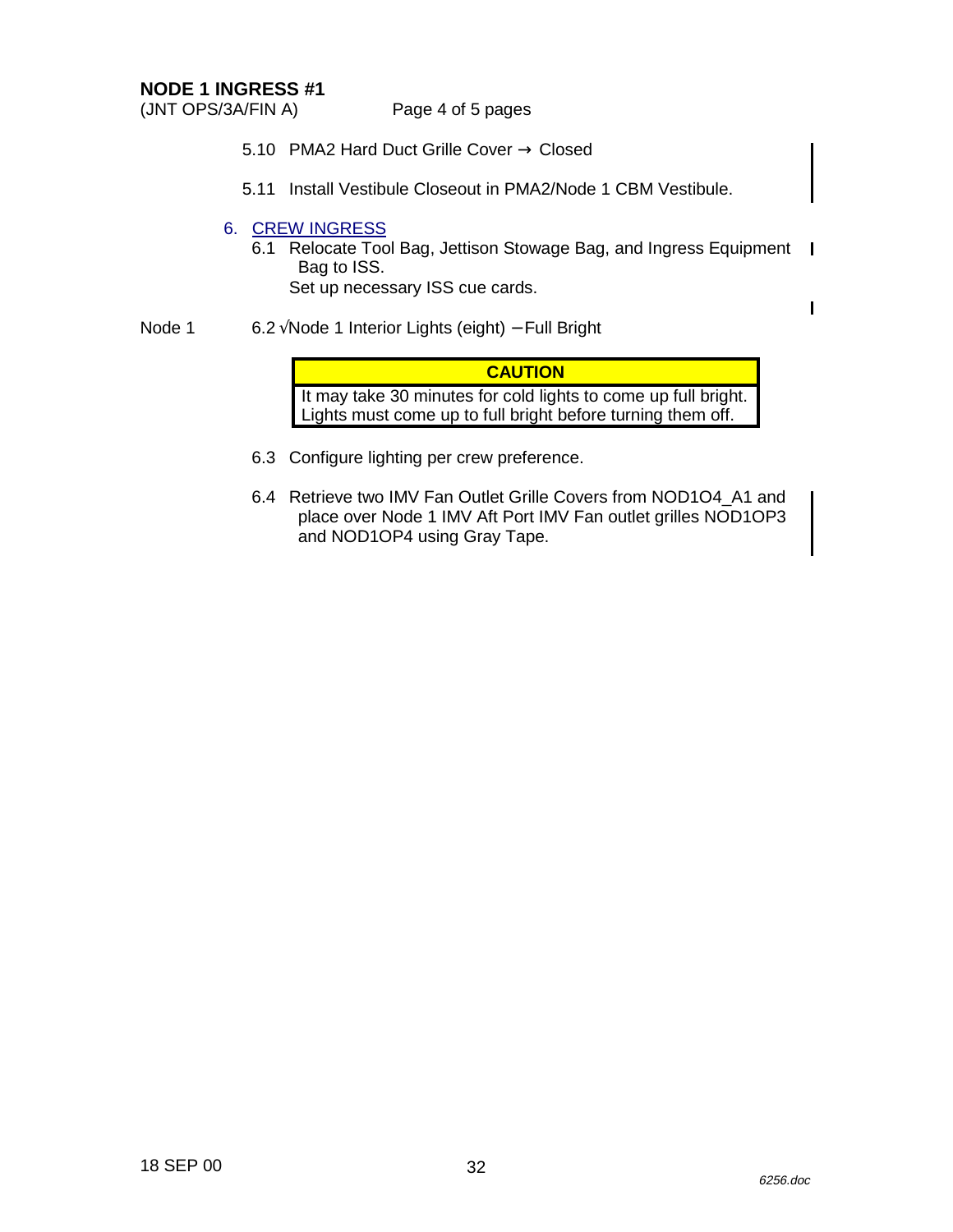(JNT OPS/3A/FIN A) Page 5 of 5 pages



- PMA2 IMV Flex Duct installed on Node Fwd Stbd IMV Flange.
- PMA2 Grille Cover closed.
- Node Cabin Fan activated.
- Node lights on.
- Air sample collected, ISS PFE installed.
- Node IMV Aft Stbd Flange Saver Cap Installed
- PMA2 IMV Flex Duct installed on Node Aft Port IMV Flange.
- PMA1 Hard Duct Cap removed and stowed on Velcro, and ducts retrieved from FGB and installed on PMA1 Hard Duct.
- Node Aft Port IMV Fan and FGB Fans activated.

Figure1.- Post ISS Ingress #1 Configuration. (FD04)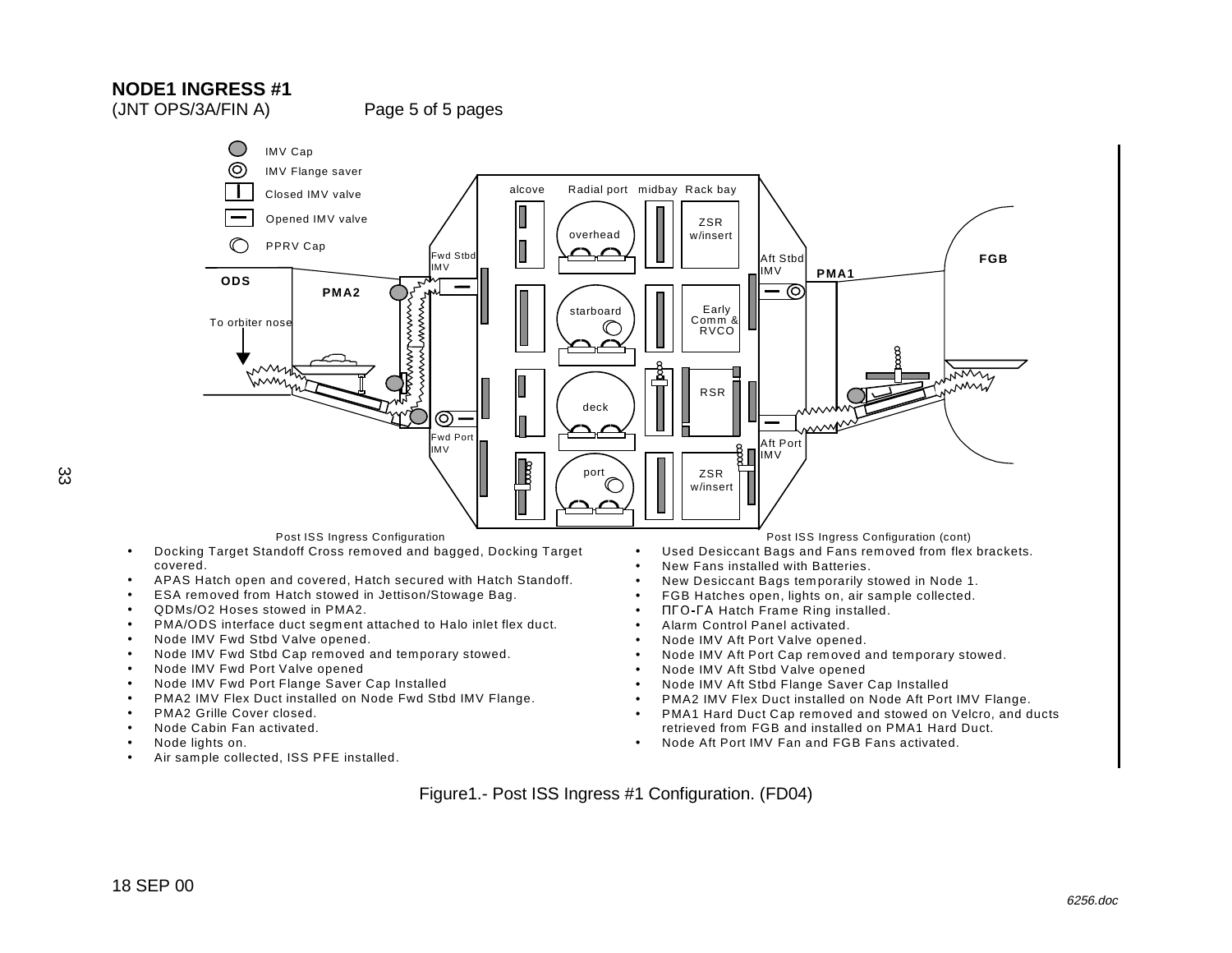This Page Intentionally Blank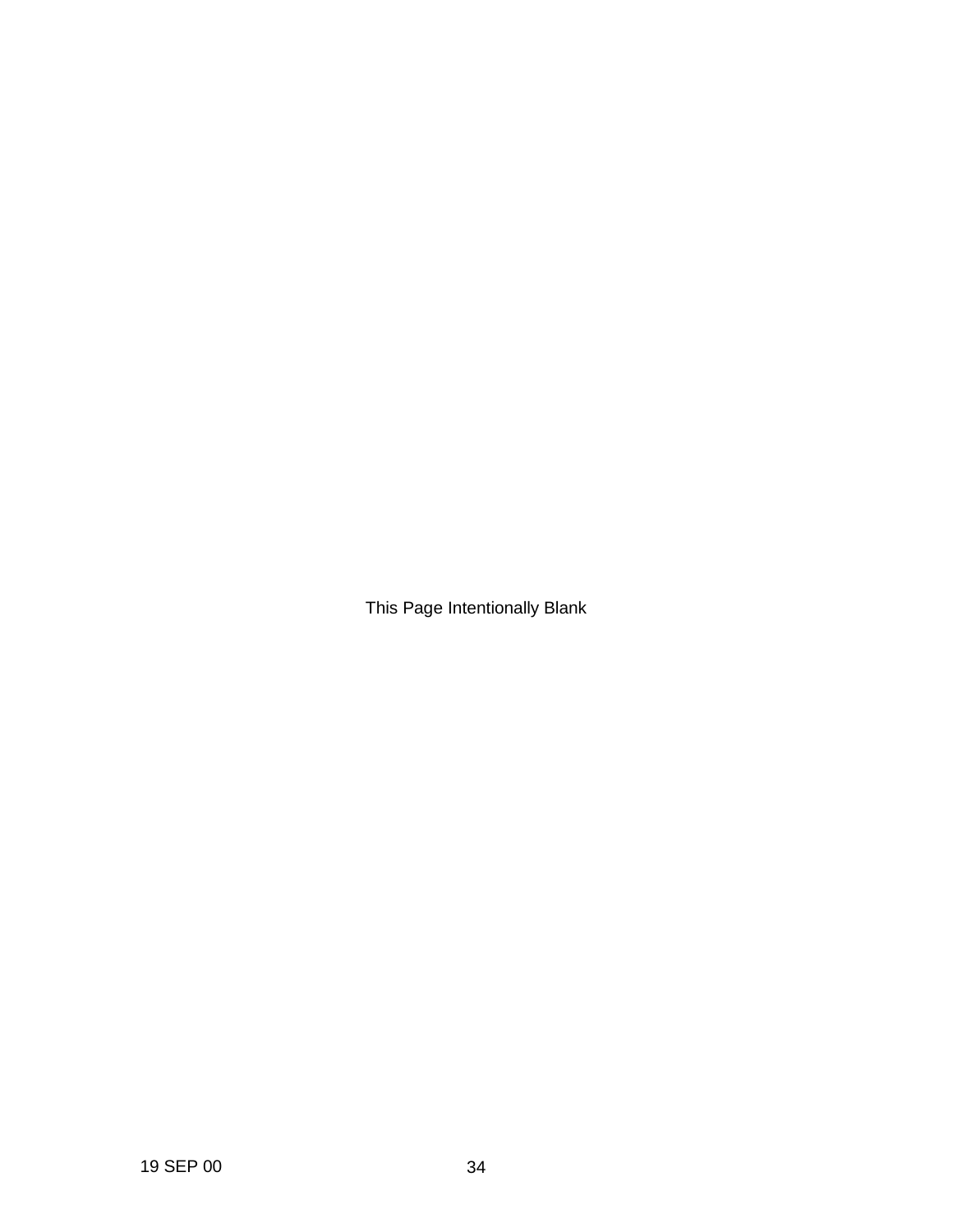(JNT OPS/3A/FIN A) Page 1 of 5 pages

### TOOLS AND EQUIPMENT REQUIRED:

- NOD1O1 Internal Sampling Adapter (ISA) Stbd CTB
- NOD1O4 Vacuum Access Jumper (VAJ) 35 ft A1
- NOD1O4 Vacuum Access Jumper (VAJ) 5 ft  $C<sub>2</sub>$
- Ingress Fluke 87 Multimeter Equip Thermal Protective Gloves (Deerskin) Bag Bungees and Anchors

**NOTE** Do not begin this procedure until the Orbiter is fully equalized with Node/FGB volume. The leak check pass/fail criteria was set using these volumes. Using other volumes changes the criteria.

- 1. Z1 PRESSURE DOME PRESSURIZATION AND GROSS LEAK CHECK SM 78 SYS SUMM 1
	- 1.1 Record CABIN dP/dt;  $R_1 =$  \_\_\_\_\_\_\_\_\_\_.
- Node 1 1.2 Uncap Overhead MPEV.

**Overhead** 

#### **WARNING**

- 1. Perform the following step only when all one-way Hatches are protected against negative pressure.
- 2. Don Earplugs prior to equalization. Doff Earplugs when equalization is complete.
- 3. Expect dP/dt alarm upon equalization.
- 1.3 Overhead MPEV  $\rightarrow$  OPEN
- 
- 1.4 Wait 60 seconds.

# SM 78 SYS SUMM 1

CRT 1.5 Record CABIN dP/dt;  $R_2 =$  (dR =  $R_2 - R_1 =$  ) If  $dR$   $>=$  0.01, pressure dome gross leak check failed Overhead MPEV  $\rightarrow$  CLOSED

√**MCC-H** >>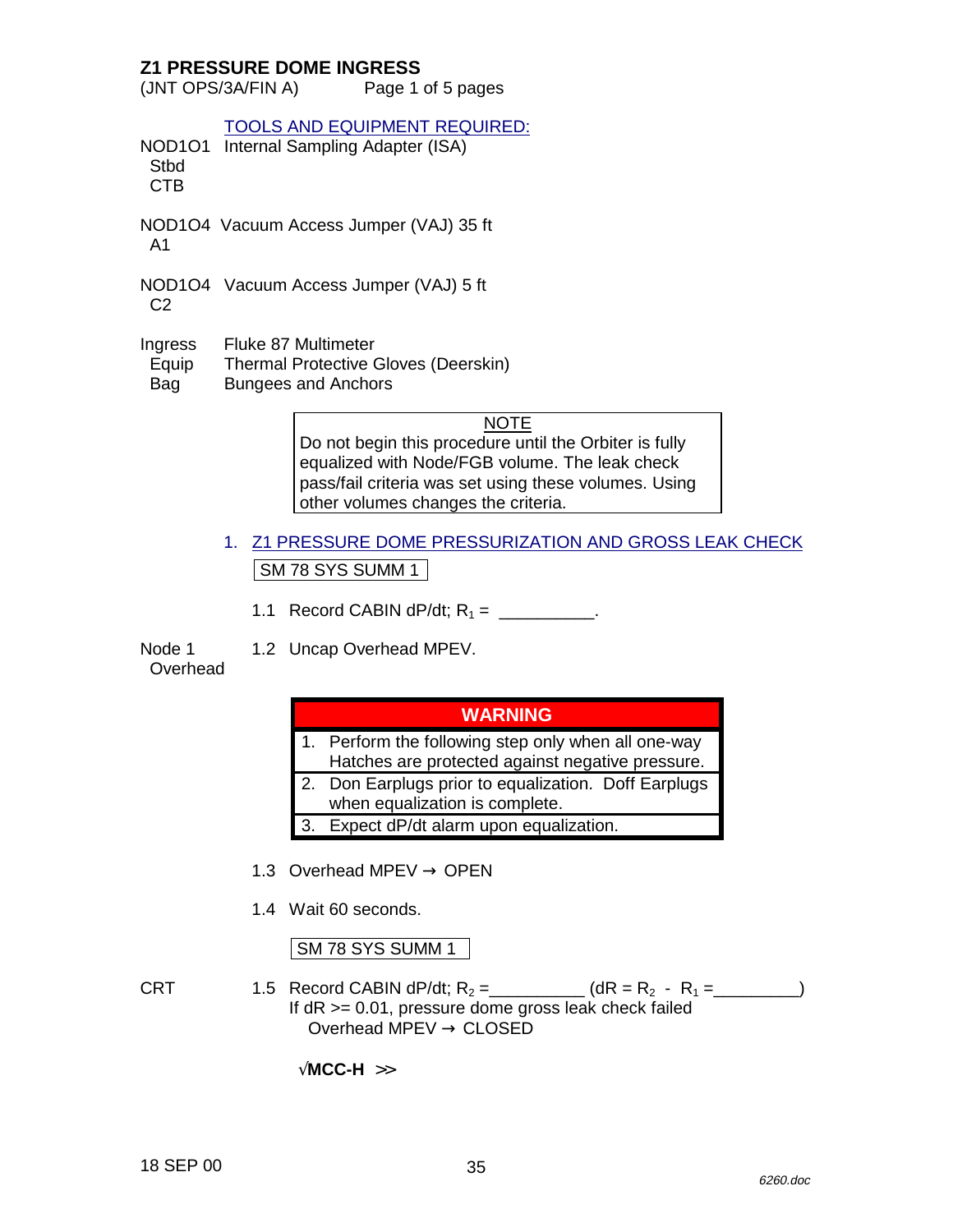(JNT OPS/3A/FIN A) Page 2 of 5 pages

Node 1  $1.6$  Overhead MPEV  $\rightarrow$  CLOSED Overhead Record MET,  $T_1 = \_$ 

- 1.7 Start 15 minute timer to allow for thermal stabilization.
- 2. ISA/VAJ/MPEV SETUP
	- 2.1 ISA Sample Port Valve  $\rightarrow$  CLOSED, capped Refer to Figure 1.



Figure 1. - ISA Sample Valve.

**Deck** 

- Node 1 2.2 Deck MPEV CLOSED
	- 2.3 Uncap Deck MPEV.
	- 2.4 Uncap ISA VAJ ports and VAJ ends. Hand tighten VAJs to ISA, Overhead and Deck MPEV as shown in Figure 2 (Connect bent ends of VAJs to MPEVs).

# **WARNING**

Failure to secure ISA/VAJ Assembly may result in damage to equipment and/or injury to crew.

2.5 Secure VAJs to seat track with bungees and anchors.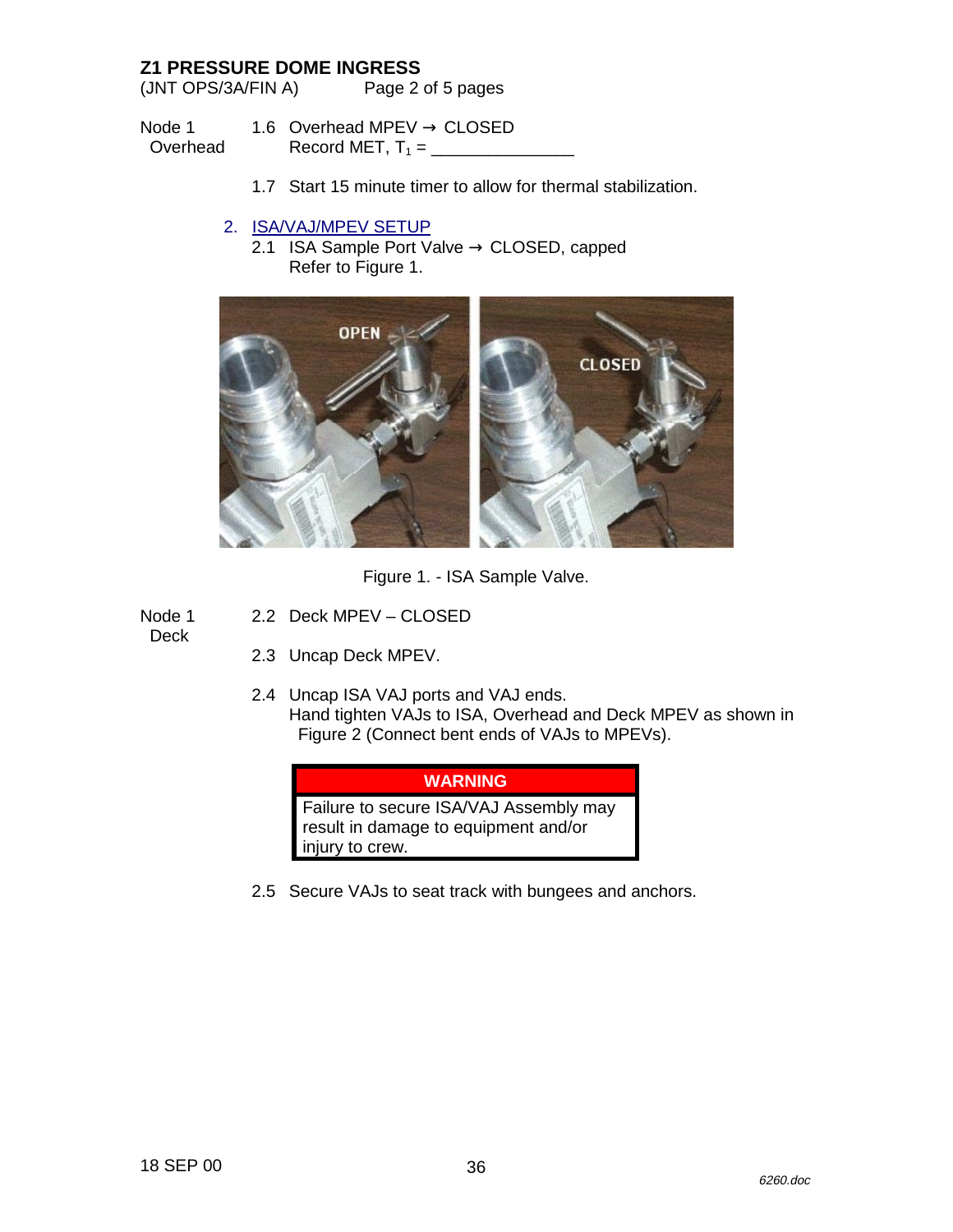(JNT OPS/3A/FIN A) Page 3 of 5 pages



Figure 2. - ISA/VAJ/MPEV Configuration.

# 3. MULTIMETER SETUP

- 3.1 √ISA Pressure Module − OFF
- 3.2 √Multimeter − OFF
- 3.3 Plug ISA Pressure Module into Multimeter COM to COM, V to  $\sqrt{\Omega} \rightarrow$  -
- 3.4 ISA Pressure Module  $\rightarrow$  mmHgA
- 3.5 Press and hold yellow button for 2 seconds while selecting V.

**NOTE** Each 0.0010 V on the Multimeter is equal to 1 mmHg.

# 4. CHECKING VAJ LEAK

4.1 Record Multimeter reading, P1 = \_\_\_\_\_\_\_\_\_\_\_V (0.6500 --- 0.7200 V expected)

Node 1 4.2 √Overhead MPEV – CLOSED

**Overhead** 

Node 1 4.3 Deck MPEV  $\rightarrow$  OPEN Deck Wait 15 seconds.

> 4.4 If air flow/whistling sound coming from VAJ Deck MPEV  $\rightarrow$  CLOSED

> > √**MCC-H** >>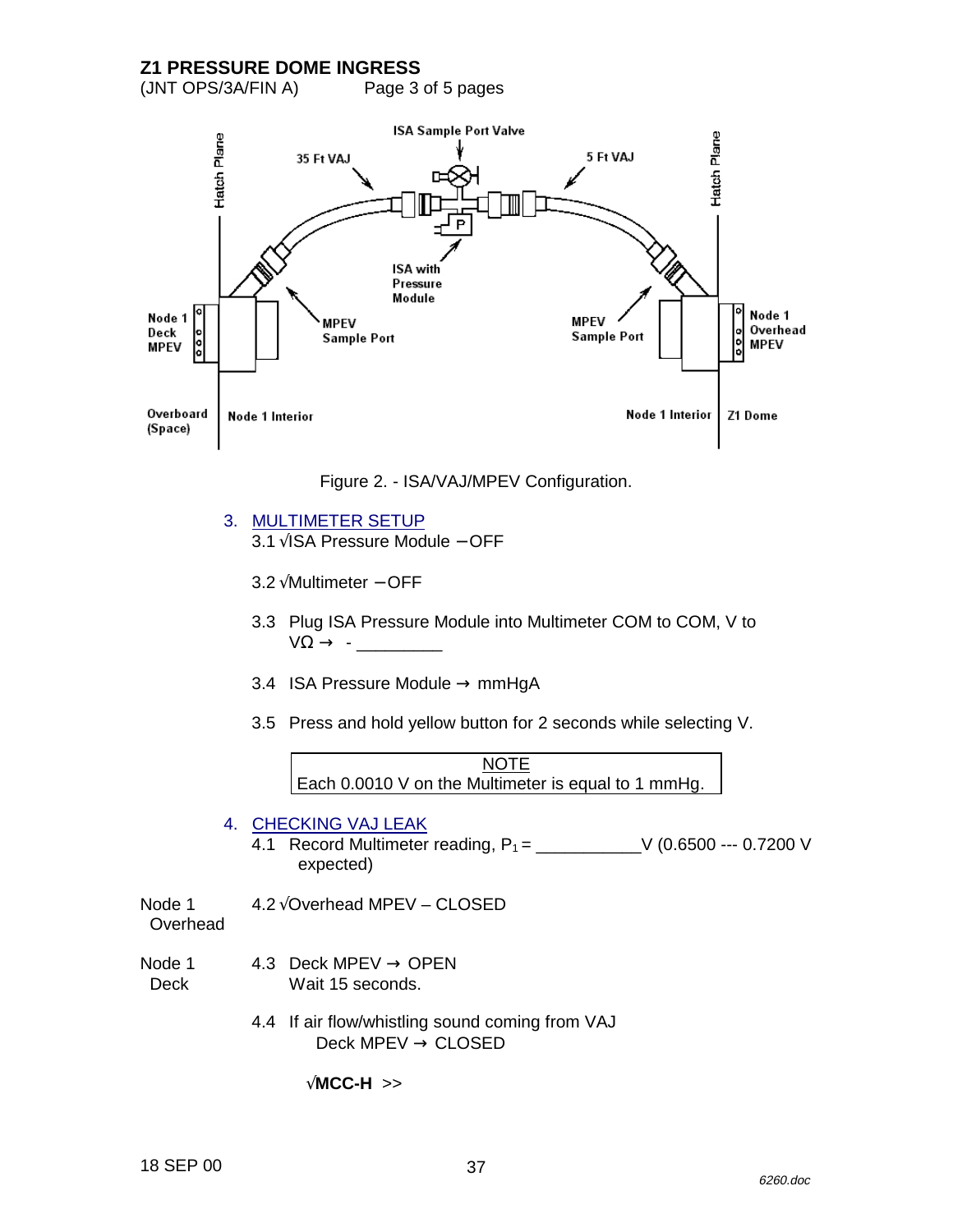|                       | (JNT OPS/3A/FIN A) Page 4 of 5 pages                                                                                                                                         |
|-----------------------|------------------------------------------------------------------------------------------------------------------------------------------------------------------------------|
|                       | 4.5 Record:                                                                                                                                                                  |
| Node 1<br><b>Deck</b> | 4.6 Deck MPEV $\rightarrow$ CLOSED                                                                                                                                           |
|                       | 4.7 Verify Multimeter reading is not increasing.                                                                                                                             |
| Node 1<br>Overhead    | 5. Z1 PRESSURE DOME FINE LEAK CHECK<br>5.1 When MET $>$ T <sub>1</sub> + 15 minutes<br>Overhead MPEV $\rightarrow$ OPEN                                                      |
|                       | 5.2 Record:                                                                                                                                                                  |
|                       | 5.3 Overhead MPEV $\rightarrow$ CLOSED                                                                                                                                       |
|                       | 5.4 Start 15 minute timer.                                                                                                                                                   |
|                       | 5.5 When MET = $T_3$ + 15 minutes<br>Overhead MPEV $\rightarrow$ OPEN<br>Overhead MPEV $\rightarrow$ CLOSED<br>If $dP > 0.0450$ V, fine leak check failed, $\sqrt{MCC-H} >>$ |
|                       | <b>NOTE</b>                                                                                                                                                                  |

If Multimeter reading has decreased by  $> 0.0450$  V (i.e., 45 mmHg) over 15 minutes; then the Z1 Pressure Dome is leaking overboard at a rate of > 1 lb/hour (at a cabin pressure of ∼700 mmHg).

- 6. Z1 PRESSURE DOME INGRESS
	- 6.1 Multimeter  $\rightarrow$  OFF
	- 6.2 ISA Pressure Module  $\rightarrow$  OFF
	- 6.3 Uncap ISA Sample Port Valve
	- 6.4 ISA Sample Port Valve  $\rightarrow$  OPEN
	- 6.5 Disconnect 5 ft VAJ from Overhead MPEV. Temporarily stow per crew preference.

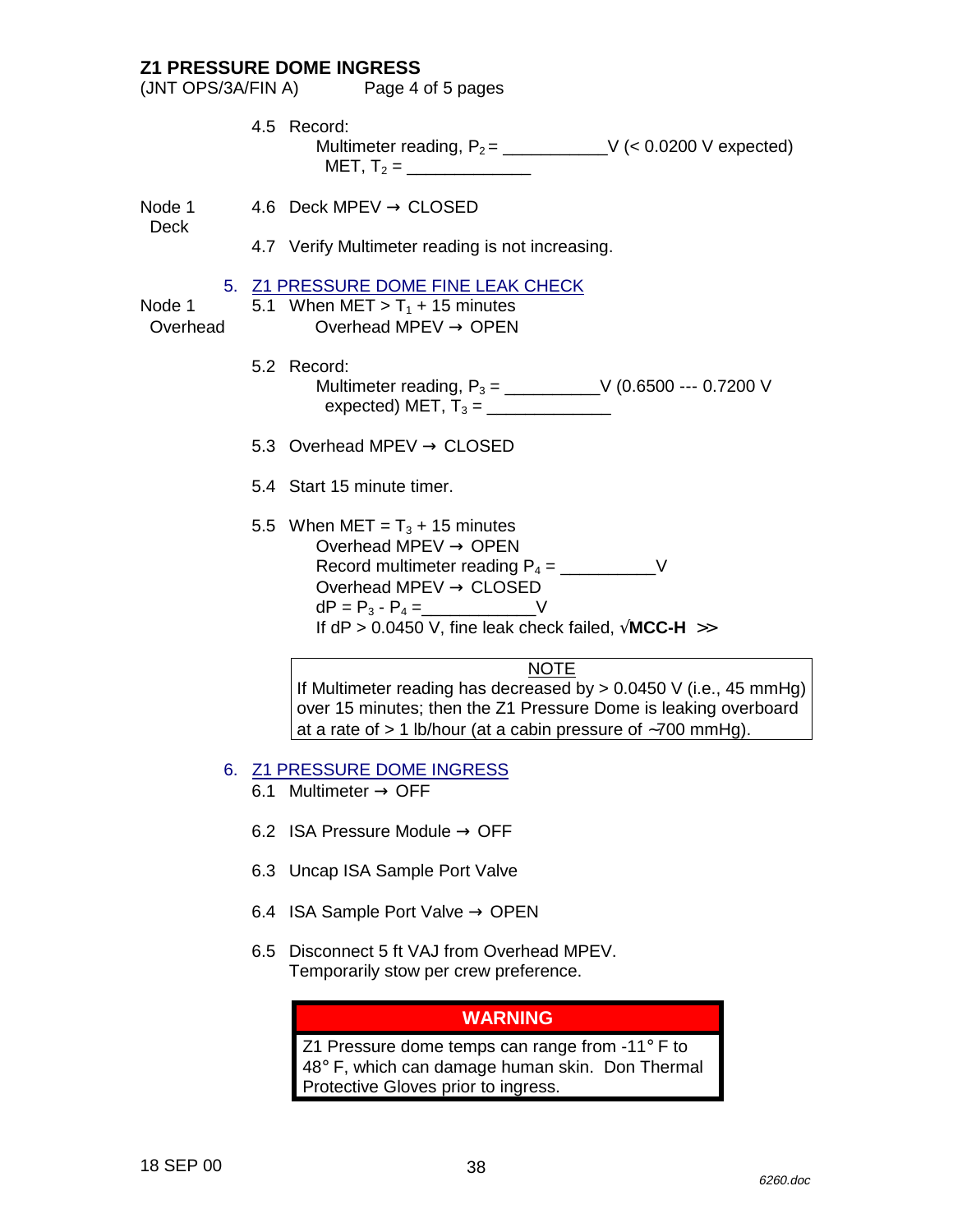**Z1 PRESSURE DOME INGRESS**<br>(JNT OPS/3A/FIN A) Page 5 of 5 pages  $(JNT OPS/3A/FIN A)$ 

- 6.6 Open Node 1 Overhead Hatch per decal.
- 6.7 Inform **MCC-H**, "Z1 Vestibule Ingress Complete."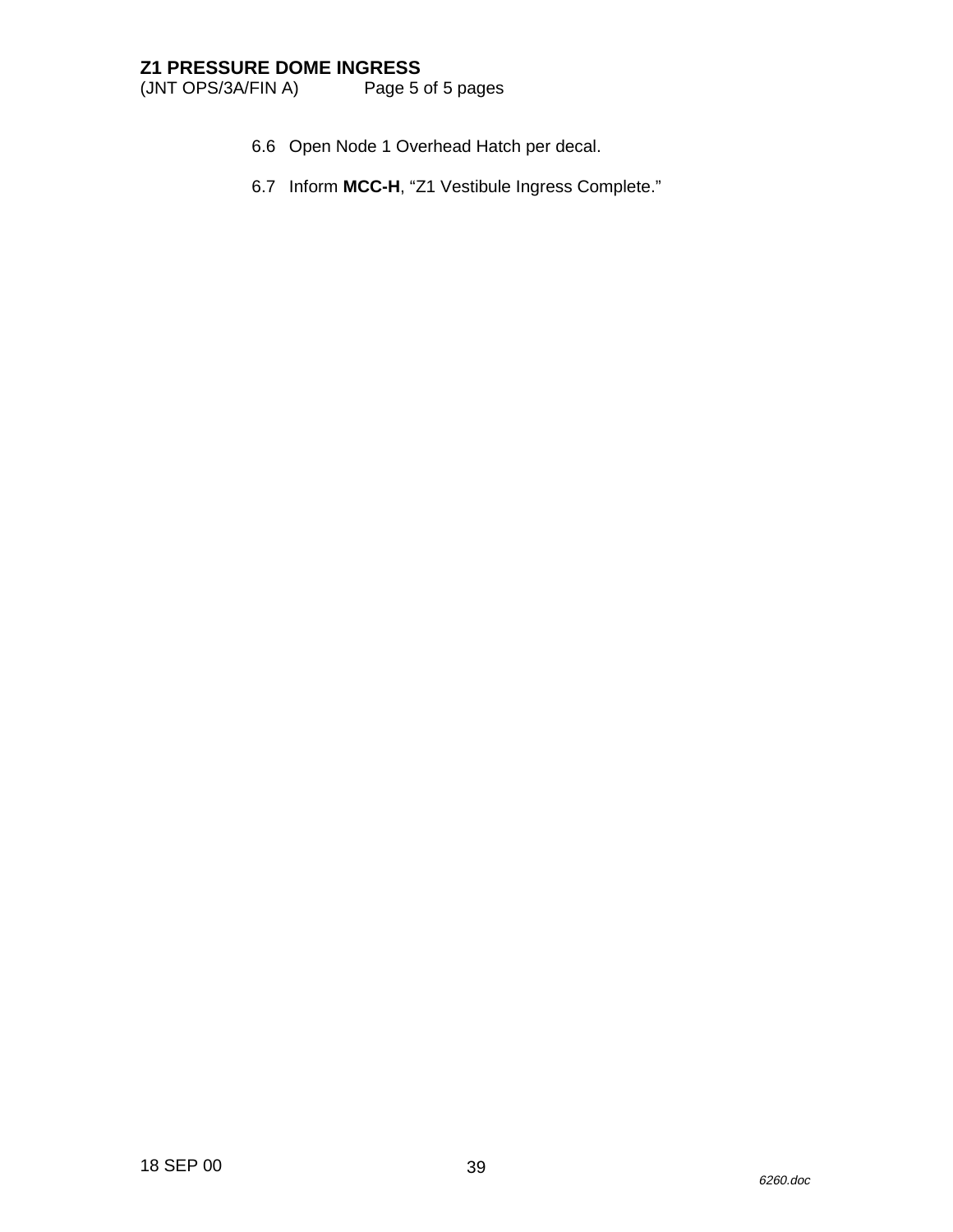This Page Intentionally Blank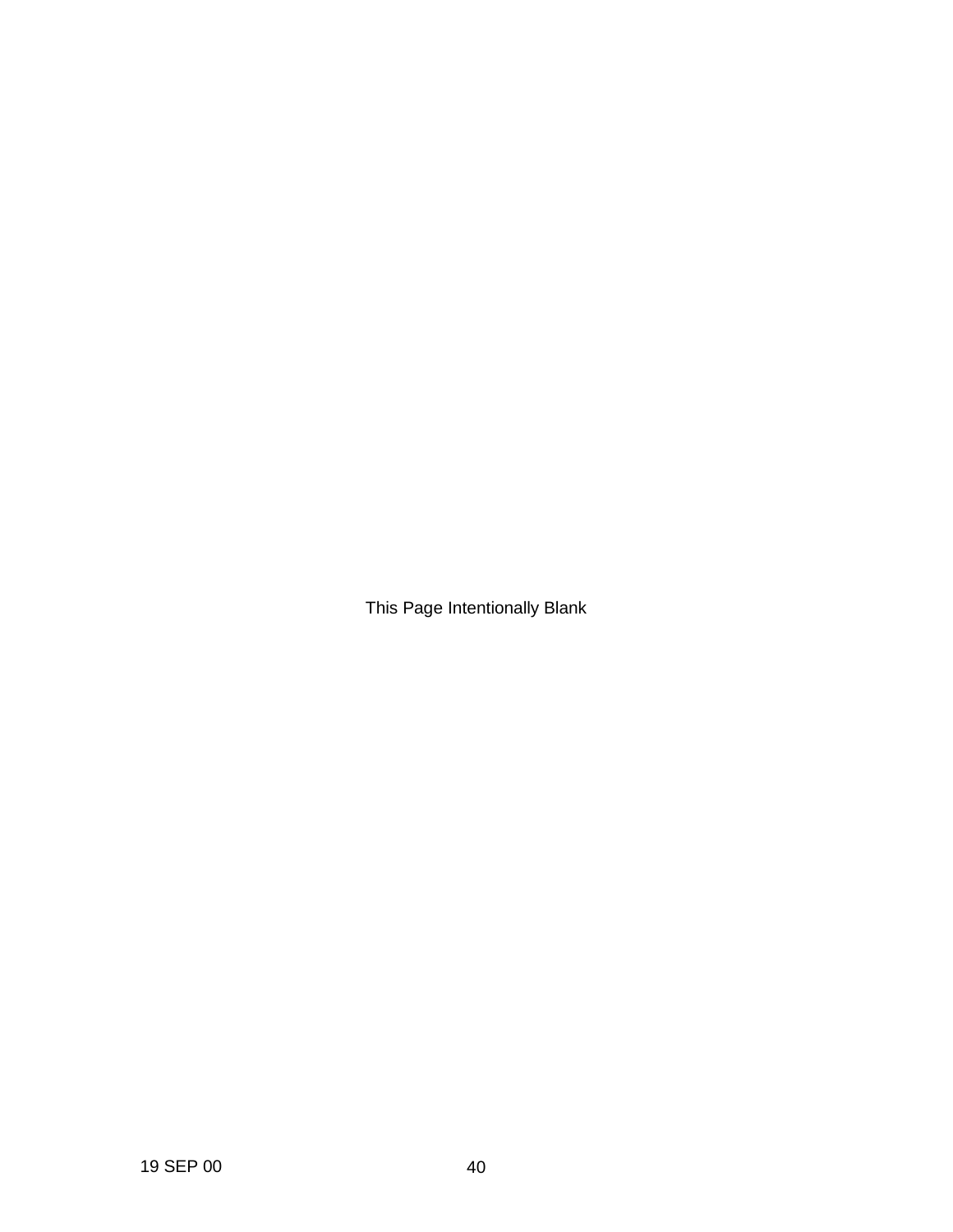**PMA1 INGRESS**

(JNT OPS/3A/FIN A) Page 1 of 2 pages

# TOOLS AND EQUIPMENT REQUIRED:

Ingress Flashlight Equip Dry Wipes Bag Ratchet, 1/4" Drive 7/16" Deep Well Socket Velcro Strap

# NODE 1 AFT HATCH OPENING

- Node 1 1. MPEV  $\rightarrow$  Open
- Aft

# CRT | SM 78 SYS SUMM 1

2. When CABIN dP/dT < 0.01, open Node 1 Aft Hatch per decal.

Notify **MCC**, "Node 1 Aft Hatch Open."

#### NODE 1 AFT IMV CONFIGURATION FOR INGRESS

- Node 1 3. Node1 IMV Aft Port Valve  $\rightarrow$  Open
- Aft
- 4. Node1 IMV Aft Stbd Valve  $\rightarrow$  Open
- PMA1 5. √PMA1 Grille Cover Open
	- 6. Cap ←|→ PMA1 hard duct (Ratchet, 1/4" Drive, 7/16" Deep Well Socket). Leave band clamp on duct. Stow Cap on nearby avionics close out labeled "Ventilation Duct Cap Stowage."
	- 7. IMV Cap  $\leftarrow \rightarrow$  Node1 Aft Port IMV Valve Flange (Ratchet, 1/4" Drive, 7/16" Deep Well Socket). Stow IMV cap in PMA2 IMV Cap stowage location (Air Duct Jumper Launch Restraint).
	- 8. PMA1 IMV Flex Duct →|← Node 1 Aft Port IMV Valve Flange (Snug fastener using ratchet, 1/4" Drive, 7/16" Deep Well Socket)
	- 9. IMV Cap ← → Node1 Aft Stbd IMV Valve Flange (Ratchet, 1/4" Drive, 7/16" Deep Well Socket). Stow IMV Cap in PMA1 IMV Cap stowage location (Air Duct Jumper Launch Restraint).
	- 10. Retrieve IMV Flange Saver from PMA2, then IMV Flange Saver →|← Node 1 Aft Stbd IMV Valve Flange (Snug fastener using ratchet, 1/4" Drive, 7/16" Deep Well Socket)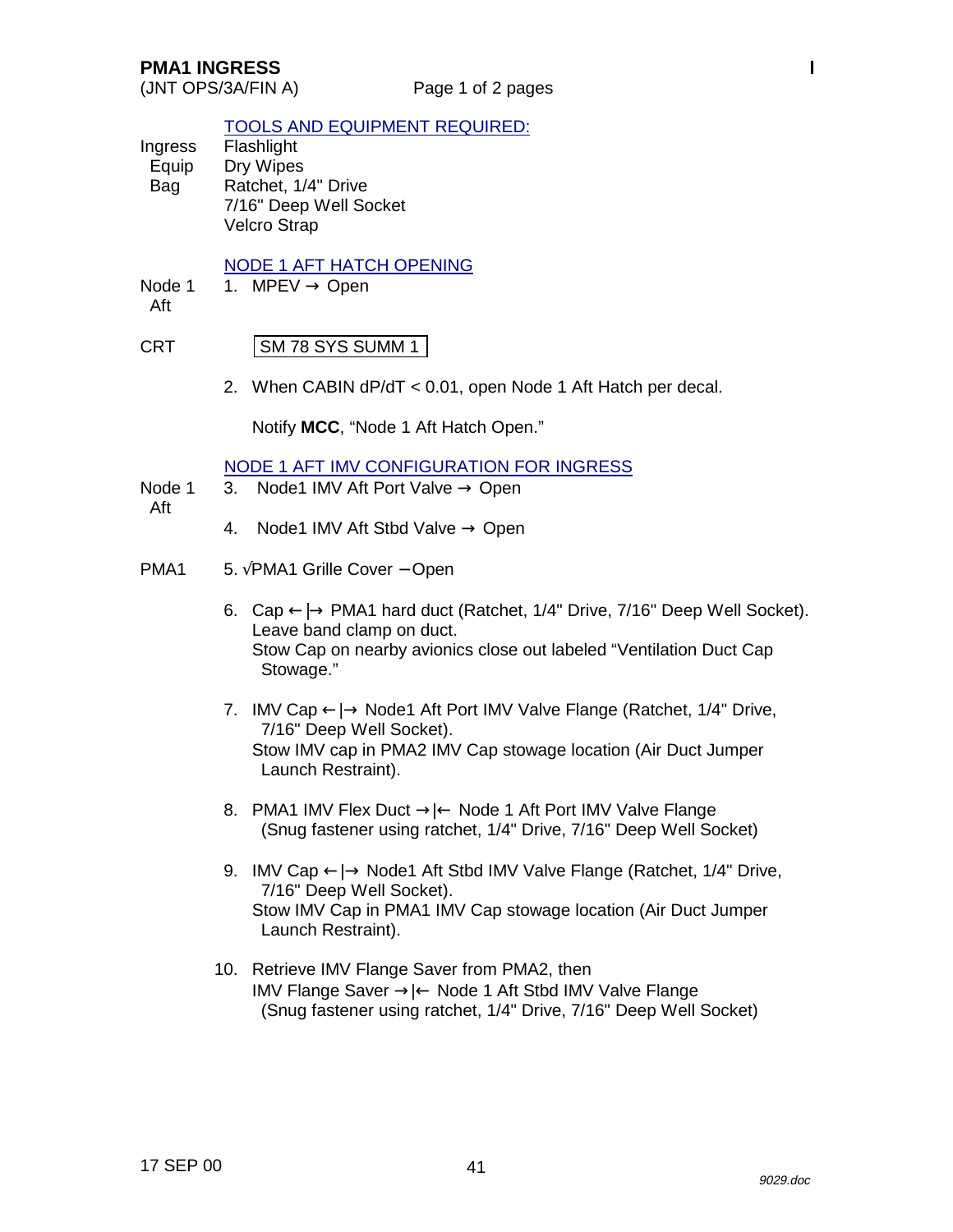# **PMA1 INGRESS**

(JNT OPS/3A/FIN A) Page 2 of 2 pages

#### DESICCANT INSTALLATION AND PORTABLE FAN DISASSEMBLY

- PMA1/ 11. Desiccant Bag Assemblies (four)  $\leftarrow \rightarrow$  used Portable Fans (one in PMA, Node 1 three in Node).
	- Stow used Desiccant Bag Assemblies in old wrappers located on Handrail, seal with Gray Tape. Stow on NOD1S4.

# **WARNING**

Do not attempt to open battery compartments of used Portable Fans. Doing so could release caustic material from corroded Batteries.

12. Portable Fan Assemblies (one in PMA, three in Node) ←|→ flexible brackets.

Put used Portable Fan Assemblies in plastic bags (four) taped to Handrail.

Stow them in Jettison/Stowage Bag.

13. Retrieve four replacement Portable Fan Assemblies from NOD1P4\_E3 and four Desiccant Bag Assemblies from NOD1S4.

# **CAUTION** Do not remove Desiccant Bag Assemblies from cellophane covers until ready for final Node Egress.

14. As necessary, temporarily stow Desiccant Bag Assemblies in Node 1 using Duct Tape.

42

15. For each Portable Fan Assembly (four) √Fan Pwr – OFF

Remove Batteries (16) from NOD1D4\_K4 and install (four each)

Portable Fan Assemblies (three in Node 1 one in PMA1) →|← flexible brackets

16. Report to **MCC**, "PMA1 Ingress complete."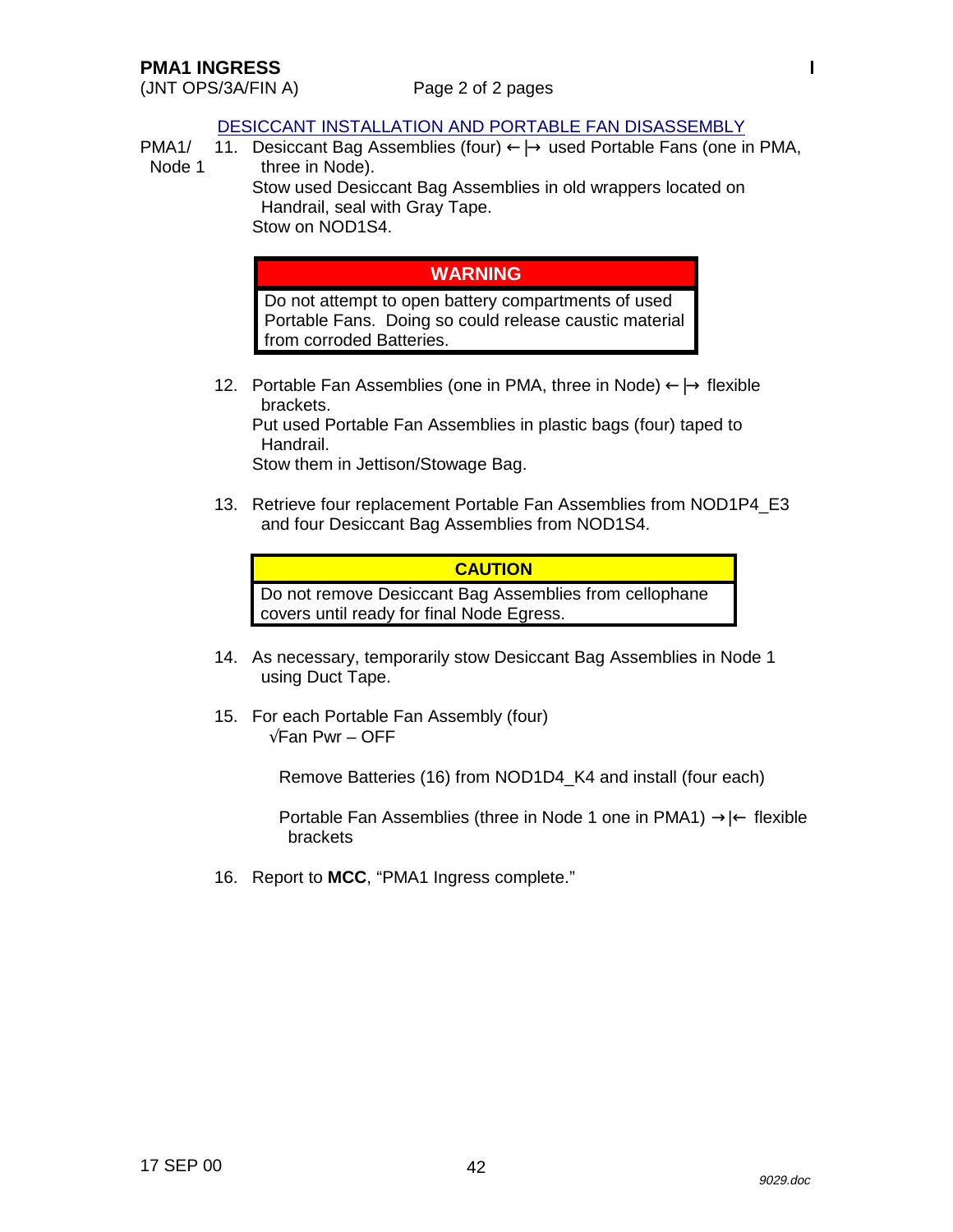**PMA2 INGRESS #2**

(JNT OPS/3A/FIN A) Page 1 of 3 pages

TOOLS AND EQUIPMENT REQUIRED:

- Tool Bag Tool Table Cloth 10" Adjustable Wrench 1-1/2" Open End Wrench 4" Ratchet Wrench, 1/4" Drive 7/16" Deep Socket, 1/4" Drive
- Ingress Flashlight Equip Jettison/Stowage Bag Bag Rubber Gloves (two pair) Towel Docking Target Base Plate Cover Docking Target Standoff Cross Bag

PMA2 Docking Mechanism Accessory Kit APAS APAS Hatch Tool

- Hatch Cleaning Pads
- MF43M Photo TV Flood Lighting
	- 1. SETTING UP EXTERNAL AIRLOCK FOR ODS AND PMA INGRESS 1.1 Relocate Tool Bag, Jettison Stowage Bag to Ext A/L.

ODS 1.2 Temporarily stow EMUs.

1.3 √**MCC-H**, "Go for PMA2 Ingress."

ODS 1.4 ODS Equal vlv (one) – remove cap, stow Hatch Equal vlv (one)  $\rightarrow$  NORM

√ODS Hatch ∆P ≤ 0.2 psid

#### 2. ODS VESTIBULE INGRESS Open ODS Hatch per decal. Equal vlv (one)  $\rightarrow$  OFF, install cap

# **WARNING**

- 1. Surfaces may be below freezing for a short time after initial ODS hatch opening.
- 2. Avoid direct contact with vestibule surfaces until VESTIBULE TEMP 1.2 (two) indicate  $> 40^{\circ}$  F (SM 177 EXTERNAL AIRLOCK).

Rotate Centerline Camera Diffuser Duct into vestibule. Wipe any condensate from vestibule volume and report to **MCC-H**.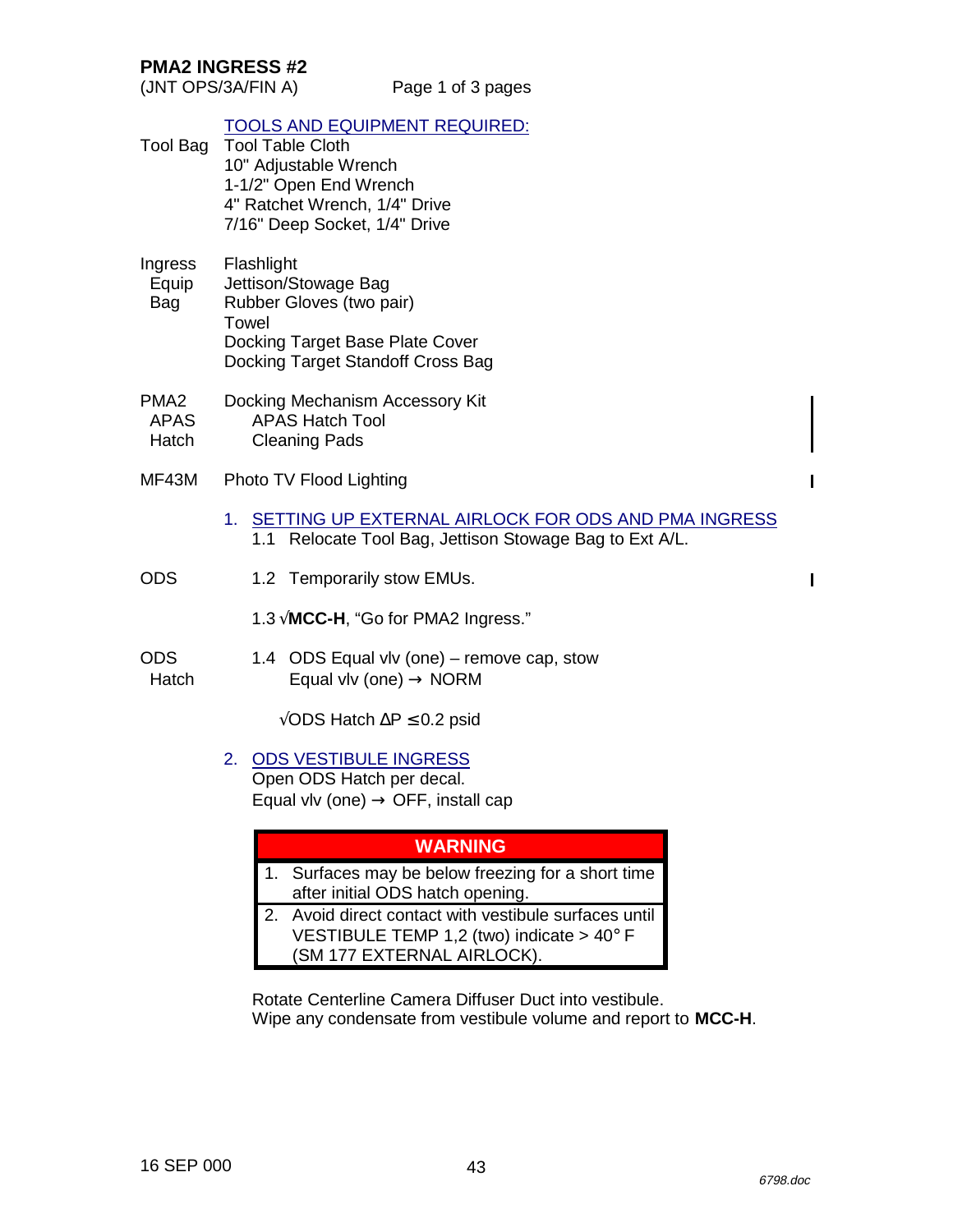# 3. INGRESS OPERATIONS PREPARATION

|         | <b>CAUTION</b>                                          |
|---------|---------------------------------------------------------|
| $1_{-}$ | When the Standoff Cross is not mounted, it should be in |
|         | its bag and the Docking Target Base Plate should be     |
|         | covered. The surfaces of these items are very easily    |
|         | scratched, which could impede future dockings.          |
|         |                                                         |

- 2. Donning of Rubber Gloves required in handling of Docking Target Standoff Cross and Docking Target Base Plate.
- 3.1 Remove Docking Target Standoff Cross from Docking Target Base Plate (10" Adjustable Wrench, 1-1/2" Open End Wrench). Temporary stow jamnut by continuing to rotate it  $\curvearrowright$  onto smaller, non-threaded diameter of receptacle.
- 3.2 Insert cross into Docking Target Standoff Cross Bag. Temporarily stow in Jettison Stowage Bag.
- 3.3 Install Docking Target Base Plate Cover.
- 3.4 Stow tools.

#### 4. PMA2 INGRESS OPERATIONS

APAS 4.1 Select 'PAБOЧEE ПОЛОЖЕНИЕ' (Working Position) torque setting Hatch on APAS hatch tool.

> Insert tool in hatch actuator socket (ensure fully seated). Rotate tool 3 --- 4 turns in direction of 'OTKP' (Open) arrow until it clicks.

Remove tool. Allow Hatch Seals to relax for three minutes.

#### **CAUTION**

APAS Hatch Seals require 3 minutes to relax before opening Hatch.

Open Hatch. Install APAS Hatch Cover. Secure Hatch in open position to PMA APAS Hatch Standoff.

- MO13Q 4.2 AIRLK FAN A(B) − OFF
- Ext A/L 4.3 Halo Inlet Flex Duct  $\leftarrow$   $\rightarrow$  Halo
	- 4.4 Obtain PMA/ODS Interface Duct from PMA2. PMA/ODS Interface Duct →|← Halo Inlet Flex Duct (Use T-handle clamp).

 $\mathbf I$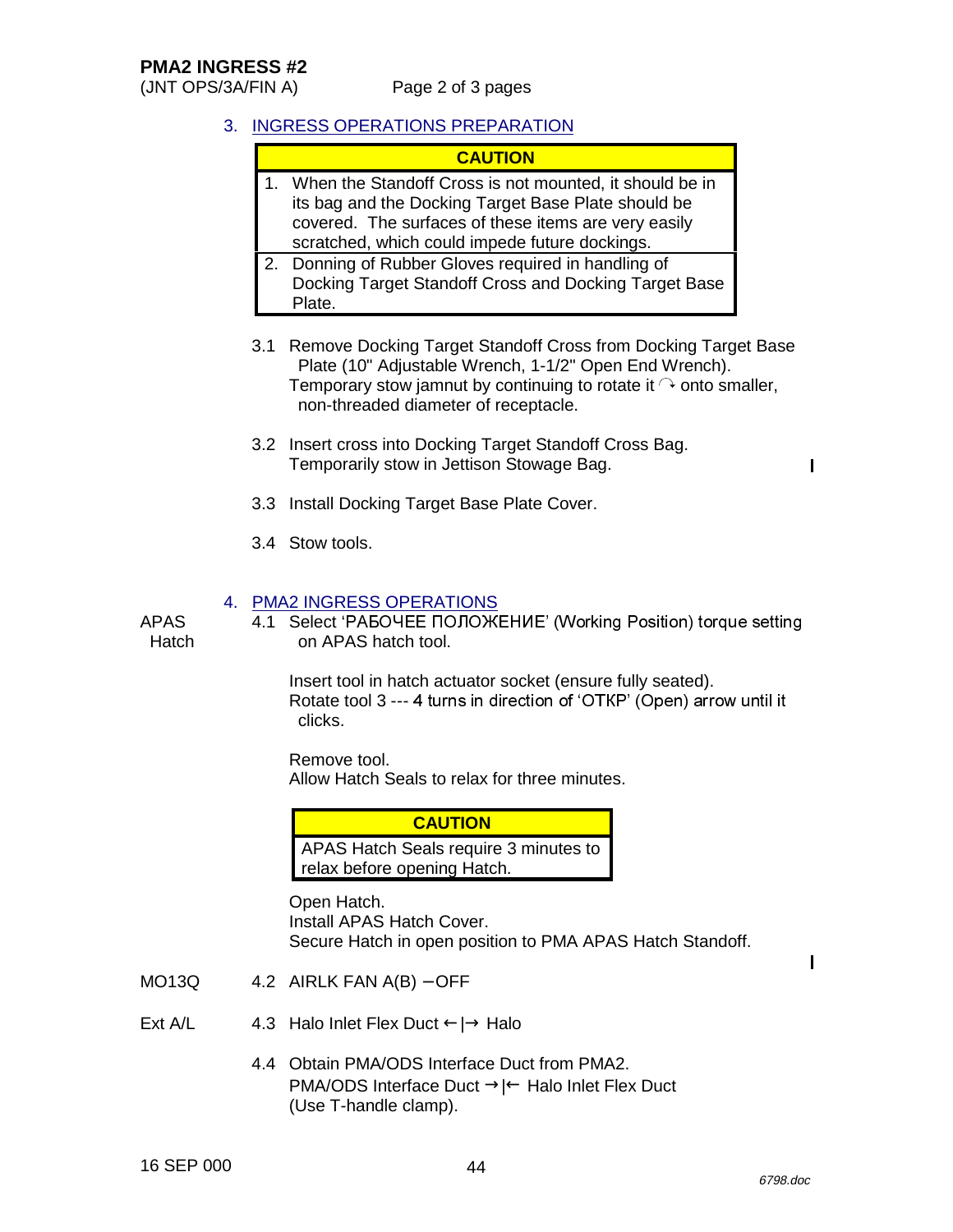**PMA2 INGRESS #2**

(JNT OPS/3A/FIN A) Page 3 of 3 pages

- ODS 4.5 Stow Centerline Camera Diffuser Duct along starboard top of Hatch External Airlock wall (in straps).  $\begin{array}{c} \hline \end{array}$
- MO13Q 4.6 AIRLK FAN A(B) − ON
- PMA2 4.7 √Airflow from PMA2 Duct Grille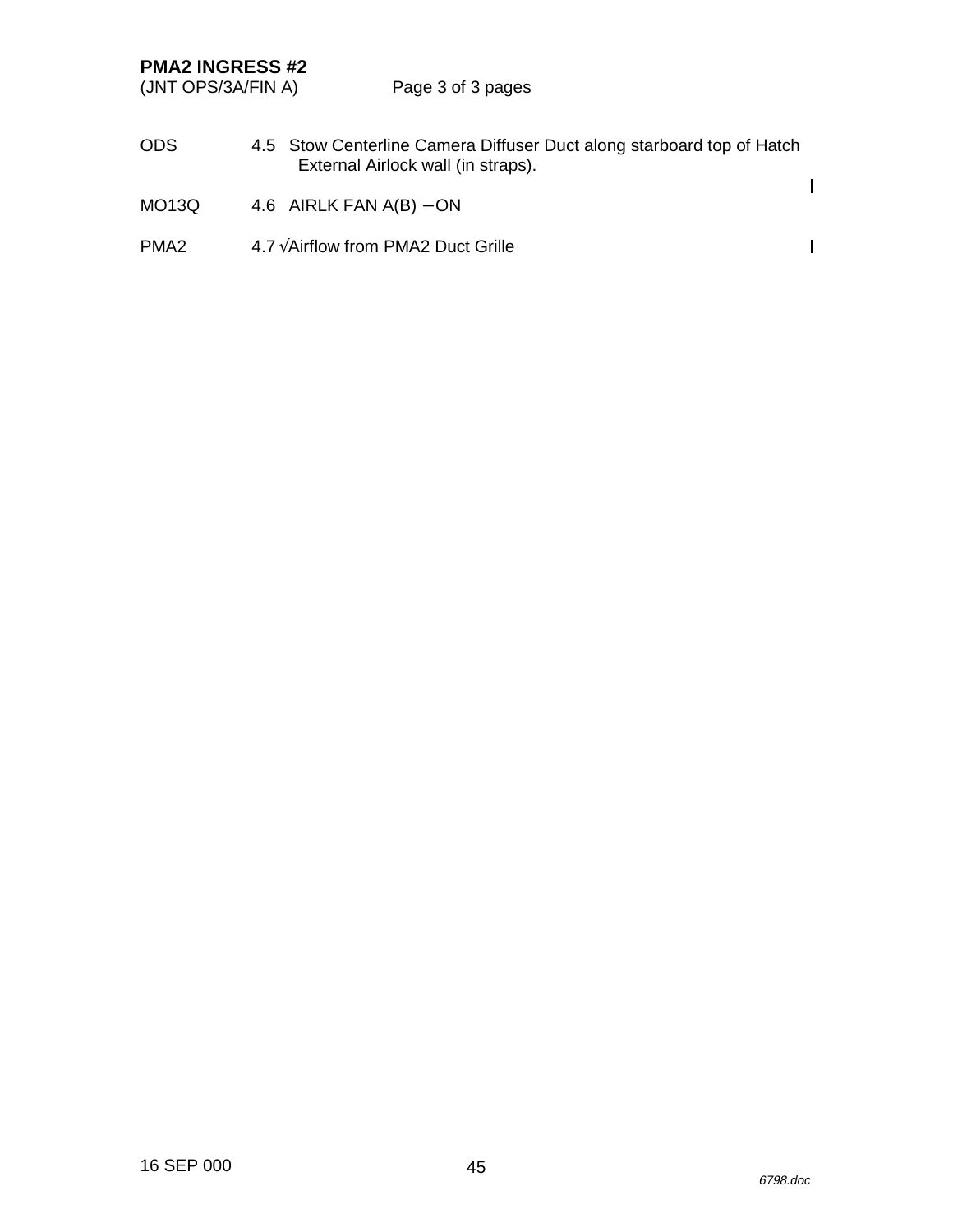This Page Intentionally Blank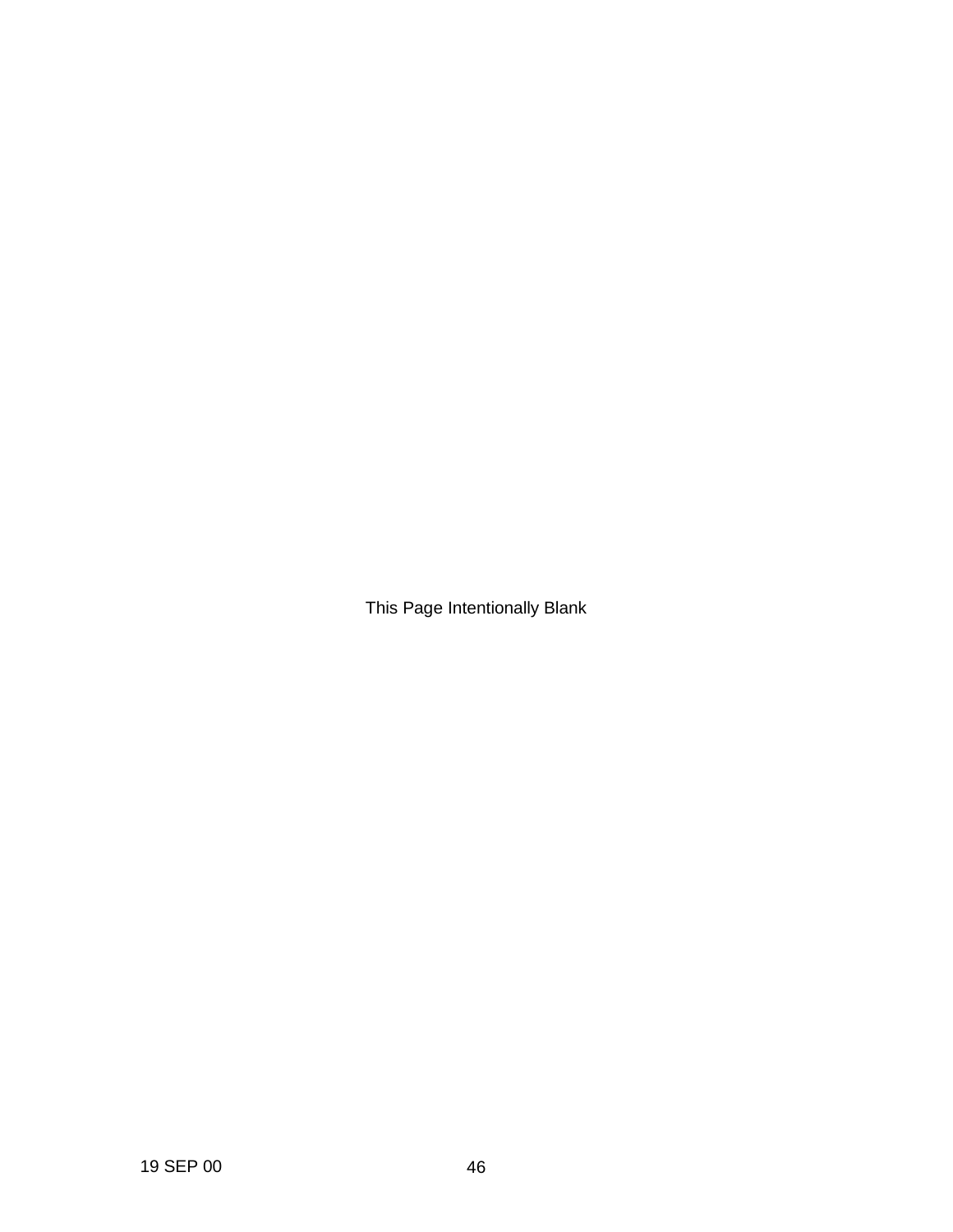$(JNT OPS/3 A/FIN A)$ 

|  | Page 1 of 3 pages |
|--|-------------------|
|  |                   |

# TOOLS REQUIRED:

Tool Bag 10" Adjustable Wrench

|                |  | 1. SETTING UP FOR NODE 1 INGRESS<br>1.1 QDMs (two) $\leftarrow \rightarrow$ existing LEH O2 lines<br>Obtain two HIUs.<br>Install HIU and QDM to each of the two 70-ft O2 Hoses.                              |
|----------------|--|--------------------------------------------------------------------------------------------------------------------------------------------------------------------------------------------------------------|
| L2             |  | 1.2 $\sqrt{O2}$ XOVR SYS 1, SYS 2 (two) – OP                                                                                                                                                                 |
| C7             |  | 1.3 $\sqrt{LEH}$ O2 SPLY 1,2 vlv (two) – OP                                                                                                                                                                  |
| MO32M          |  | 1.4 LEH O2 5,6 vlv (two) $\rightarrow$ CL<br>Free end of 70-ft O2 Hoses (two) $\rightarrow$ $\leftarrow$ LEH O2 5, 6 vlv outlet<br>LEH O2 5, 6 vlv (two) $\rightarrow$ OP                                    |
| MO39M<br>MO42F |  | 1.5 MIDDECK COMM CCU PWR $\rightarrow$ OFF<br>Comm cables $\rightarrow$ $\leftarrow$ MHA<br>CCU PWR $\rightarrow$ ON (HIU control volume, as required)<br>XMIT/ICOM MODE - PTT/PTT (to alleviate comm noise) |
|                |  | 1.6 Don masks.<br>Mask O2 Control $\rightarrow$ EMERGENCY<br>Momentarily pull masks away from faces and verify O2 flow.<br>Verify comm.                                                                      |
|                |  | 1.7 Mask O2 Control $\rightarrow$ NORM                                                                                                                                                                       |
|                |  | 1.8 Doff masks.<br>Route both QDM/70-ft O2 Hoses to Ext A/L.                                                                                                                                                 |
|                |  | 1.9 Relocate Tool Bag and Ingress Equipment Bag to Ext A/L.                                                                                                                                                  |

2. OPENING NODE1 FWD HATCH Node1  $\overline{\text{Node1} + \text{Fwd} \text{ MPEV} \rightarrow \text{Open}}$  Fwd Hatch

# CRT SPEC 78 SYS SUMM 1

When CABIN dP/dT < 0.01, open Node1 Fwd Hatch per decal. (Use 10" Adjustable Wrench if CPAs installed.)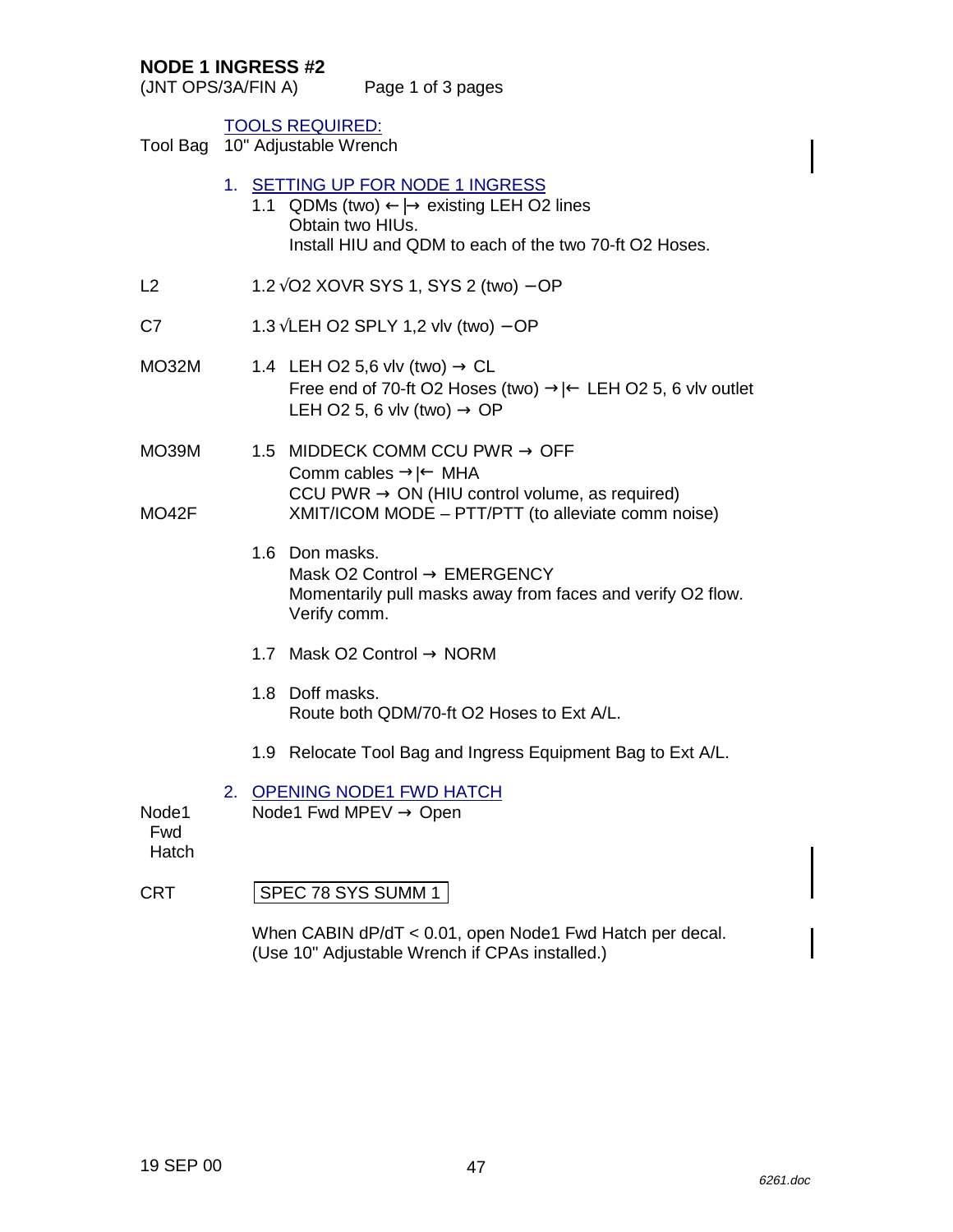| <b>NODE 1 INGRESS #2</b><br>(JNT OPS/3A/FIN A) | Page 2 of 3 pages                                                                                                                              |
|------------------------------------------------|------------------------------------------------------------------------------------------------------------------------------------------------|
| Node1                                          | 3. CREW INGRESS<br>3.1 Position Photo TV Flood Lighting as necessary                                                                           |
|                                                | 3.2 Node1 Fwd Stbd IMV vlv $\rightarrow$ Open<br>Node1 Fwd Port IMV vlv $\rightarrow$ Open<br>Handle stowed.                                   |
| PMA <sub>2</sub>                               | 3.3 PMA2 Duct Grille Cover $\rightarrow$ Closed                                                                                                |
|                                                | 3.4 Relocate Tool Bag and Ingress Equipment Bag to ISS.<br>Set up necessary ISS cue cards.                                                     |
| NOD1<br>$D4_D1$                                | 3.5 Unstow PPRV caps (two) and install on Node1 Port, Starboard<br>Hatches.                                                                    |
|                                                | 4. PORTABLE FAN ASSEMBLY SETUP<br>4.1 Relocate Node1 Fan/Clamp/Bracket Assemblies (three) to each<br>planned work site in Node 1 as necessary. |

Per work site as necessary

4.2 Fan Power  $\rightarrow$  High

NOTE Low power position setting has been disabled.

- 4.3 √Fan RPM control position − Full CW
- 4.4 √Fan is running

 $\mathbf{I}$ 

 $\mathbf{I}$ 

 $\overline{1}$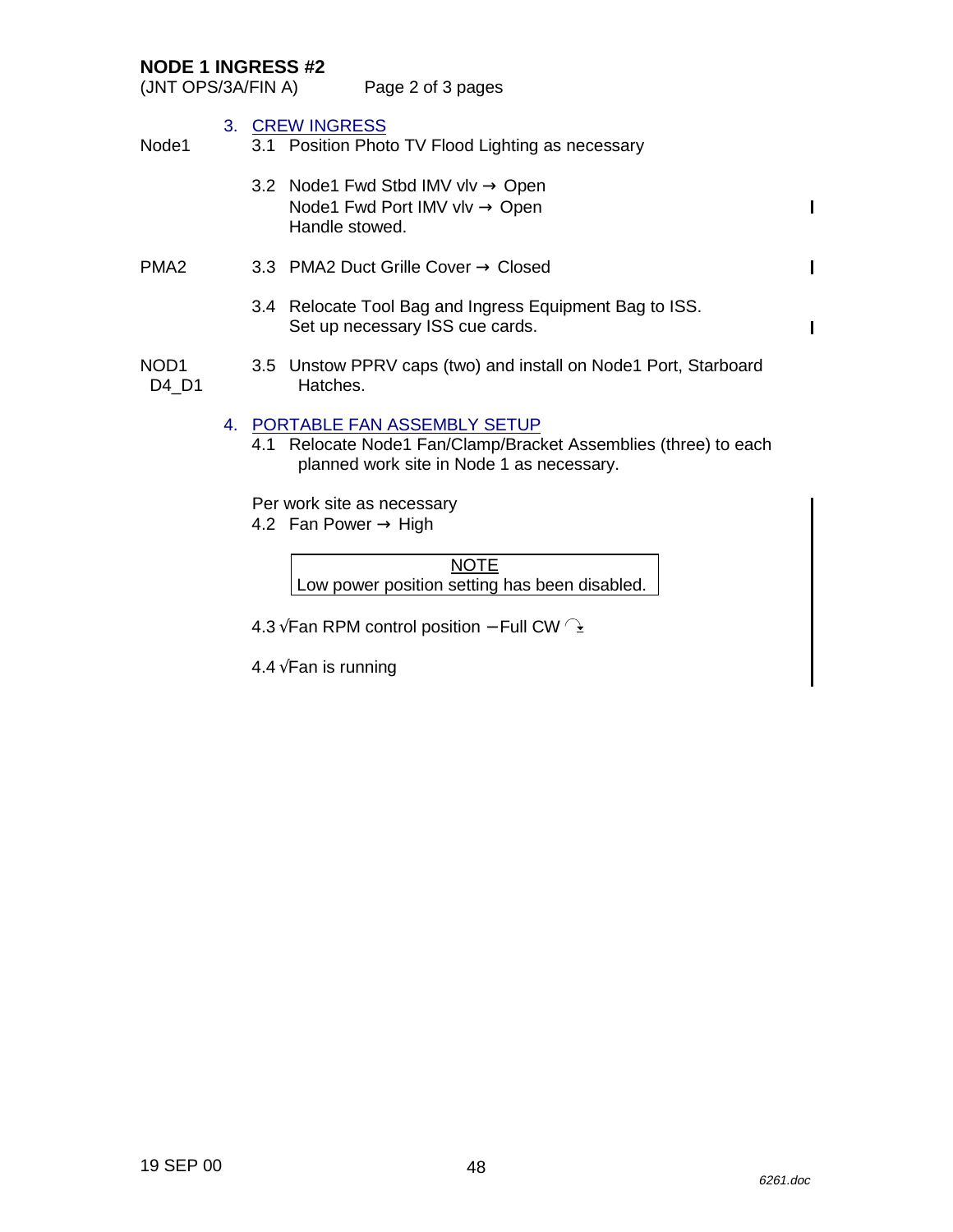(JNT OPS/3A/FIN A) Page 3 of 3 pages



Changes:

- Docking Target Standoff Cross removed and bagged, Docking Target covered.
- APAS Hatch open and covered, Hatch secured with Hatch Standoff.
- QDMs/O2 Hoses stowed in PMA 2.
- Node IMV Fwd Stbd Valve opened.
- Node IMV Fwd Port Valve opened.
- PMA 2 Grille Cover closed.
- PPRV Caps installed on PPRVs.
- FGB Hatches open, lights on.
- Alarm Control Panel activated.
- ISS PFE Installed in Node PFE Locker.

Figure 1.- Post ISS Ingress #2 Configuration (FD09).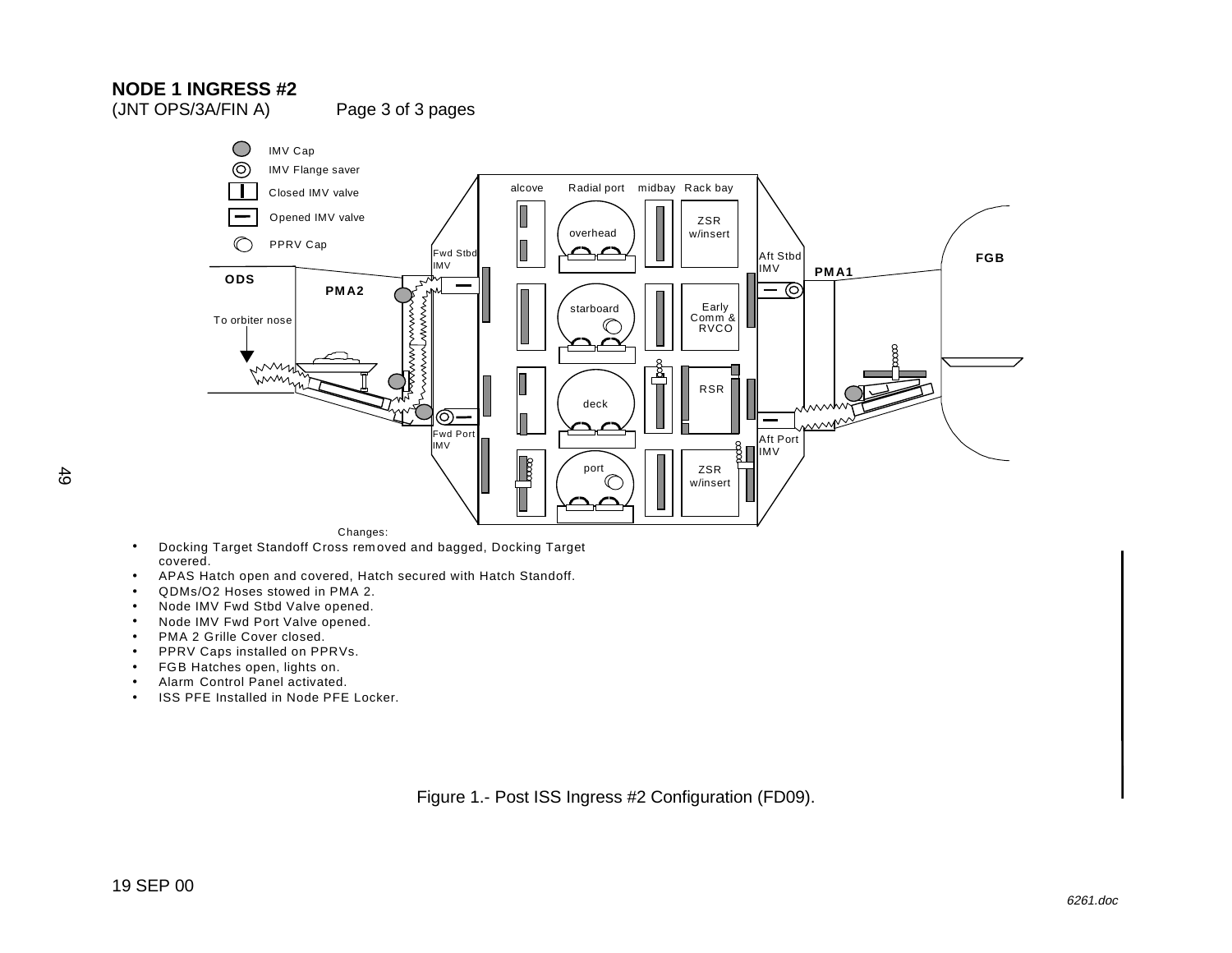This Page Intentionally Blank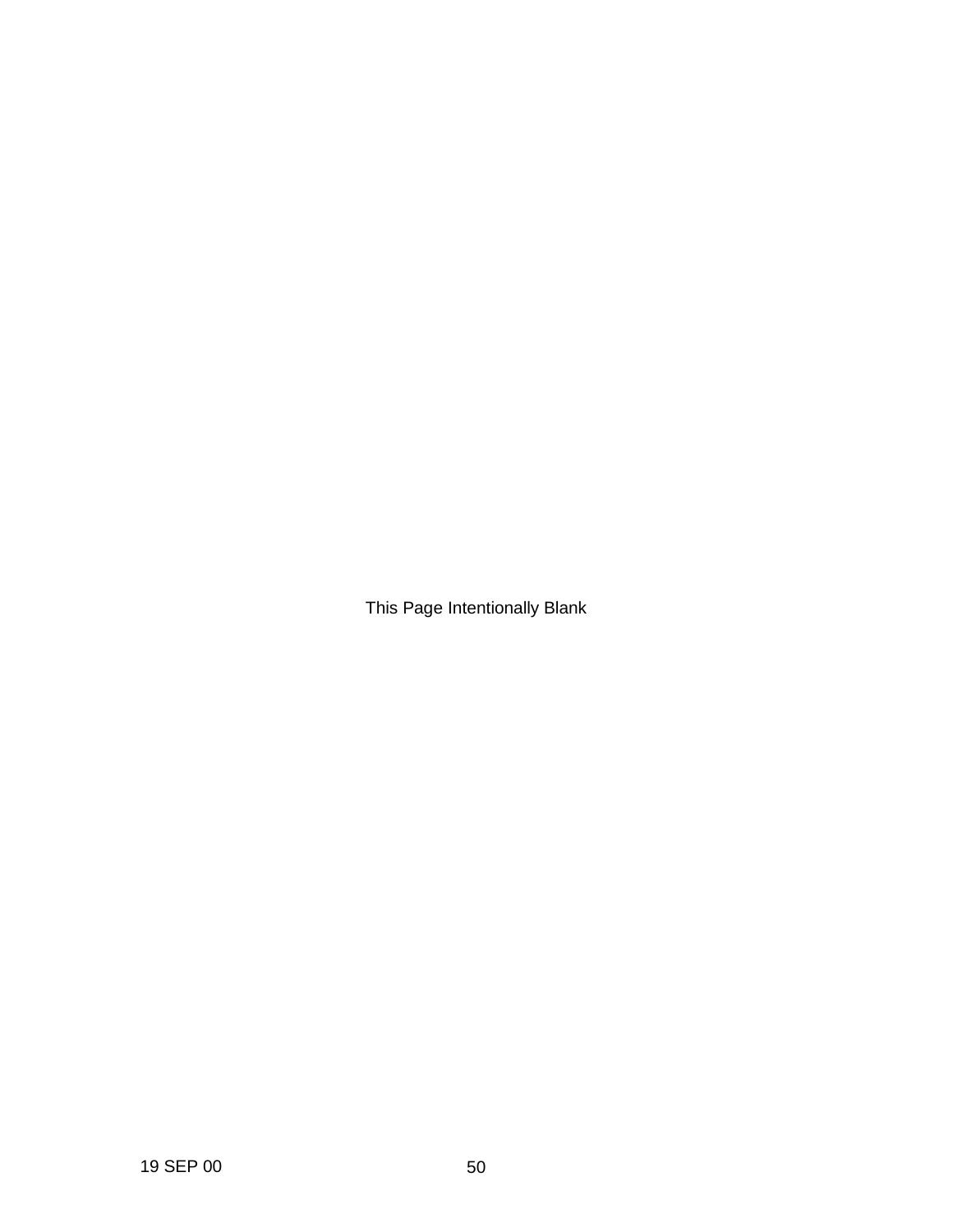# POC PROCEDURES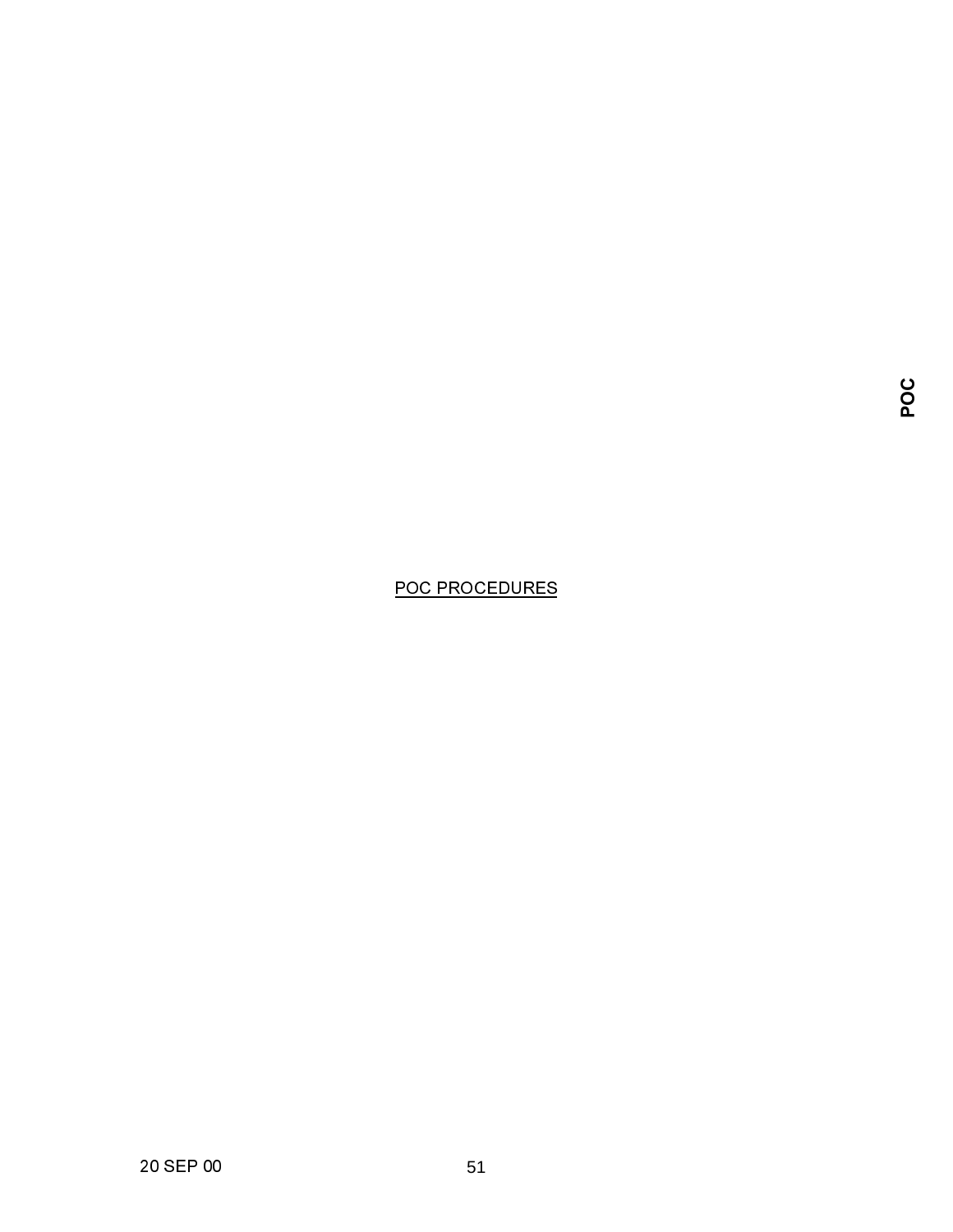This Page Intentionally Blank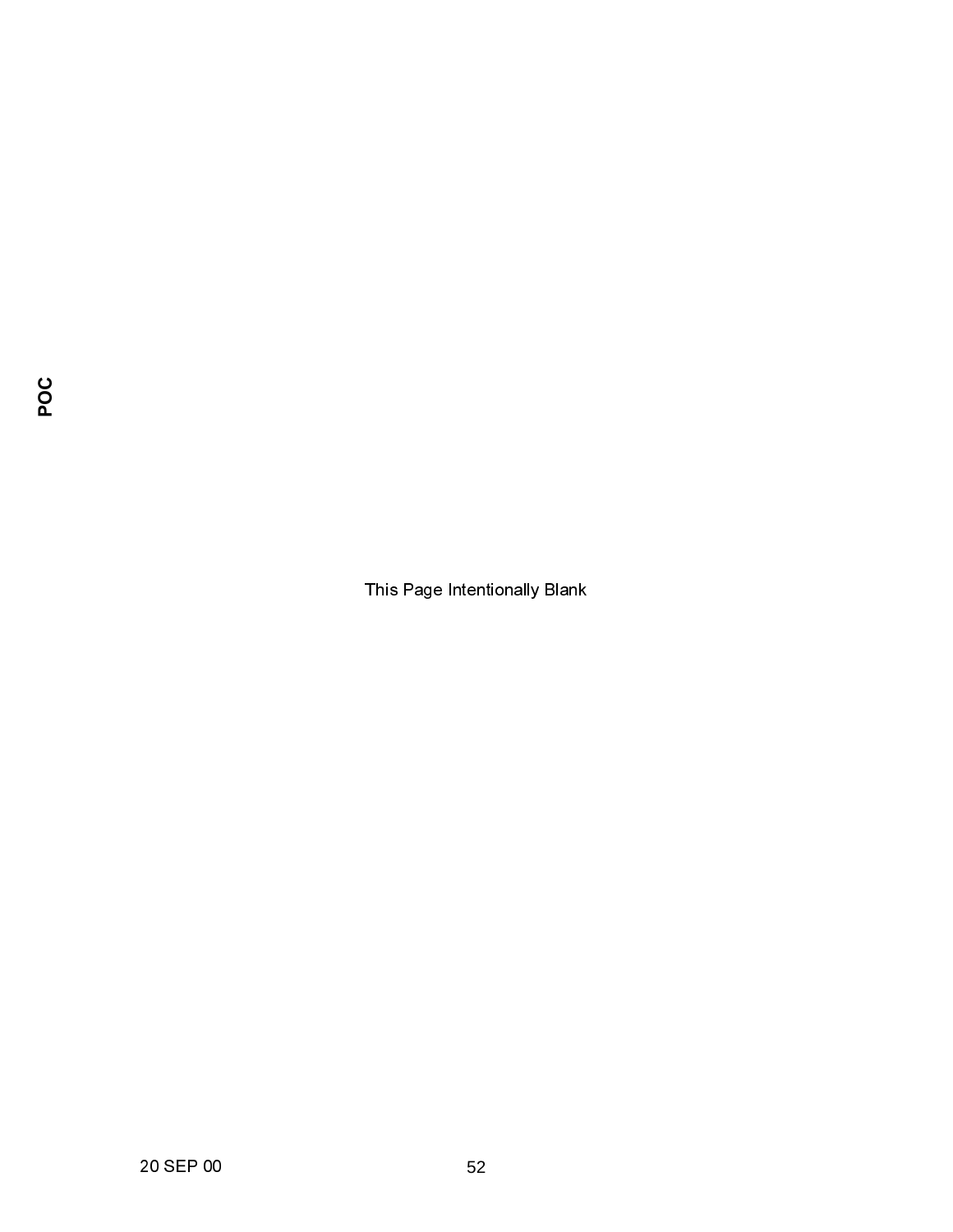**EPCS SETUP**

(JNT OPS/3A/FIN A/MULTI) Page 1 of 12 pages

If Setting up in the Shuttle AFD

1. UNSTOWING PCS MF71C PCS Thinkpads (two) ORB Power Supply Adapter Cable 10' (two) KIT, IBM THINKPAD (one 1553 Card and 22-inch Adapter Cable in each Kit) (two) ORB DC Power Cable 6' (one) ORB DC Power Cable 10' (one) ORB 1553 Data Cable 8' (two) RS/ORB DC Power Supply (two)

2. POWER OFF VERIFICATION Pwr Sply √PCS1 28V DC PWR SPLY switch − Off √PCS2 28V DC PWR SPLY switch − Off

> Refer to UTILITY OUTLET PLUG-IN PLAN ORBIT CONFIGURATION (FDF, REF DATA FS, UTIL PWR) for DC UTIL PWR outlet availability.

| A15             | $\sqrt{DC}$ UTIL PWR MNC – OFF (J2) |
|-----------------|-------------------------------------|
| O <sub>19</sub> | $\sqrt{DC}$ UTIL PWR MNA – OFF      |

3. PCS POWER AND DATA CABLE CONNECTIONS Refer to Figure 1.

Connect 22" Adapter cable to the 1553 PC Card for both PCSs. Insert 1553 PC Card into either PCS PCMCIA slot for both PCSs.

Connect both Power Supply Adapter Cable 10' to PCS 1,2 and to 28V DC power supply outlets (J2).

- A15 Connect PCS 1 Power Supply Adapter Cable 10' to MNC DC UTIL power outlet (J2) and to 28V DC power supply outlet (J1).
- O19 Connect PCS 2 ORB DC Power Cable 6' to DC UTIL PWR MNA outlet (J2) and to 28V DC power supply outlet (J1).
- L12/A3 Connect PCS 1 ORB 1553 Data Cable 8' to N1-1 (J103) outlet and to 1553 PC Card Adapter Cable.

Connect PCS 2 ORB 1553 Data Cable 8' to N1-2 (J107) outlet and to 1553 PC Card Adapter Cable.

**NOTE** About 1 minute into PCS bootup, the user will be required to enter the "b -r" command.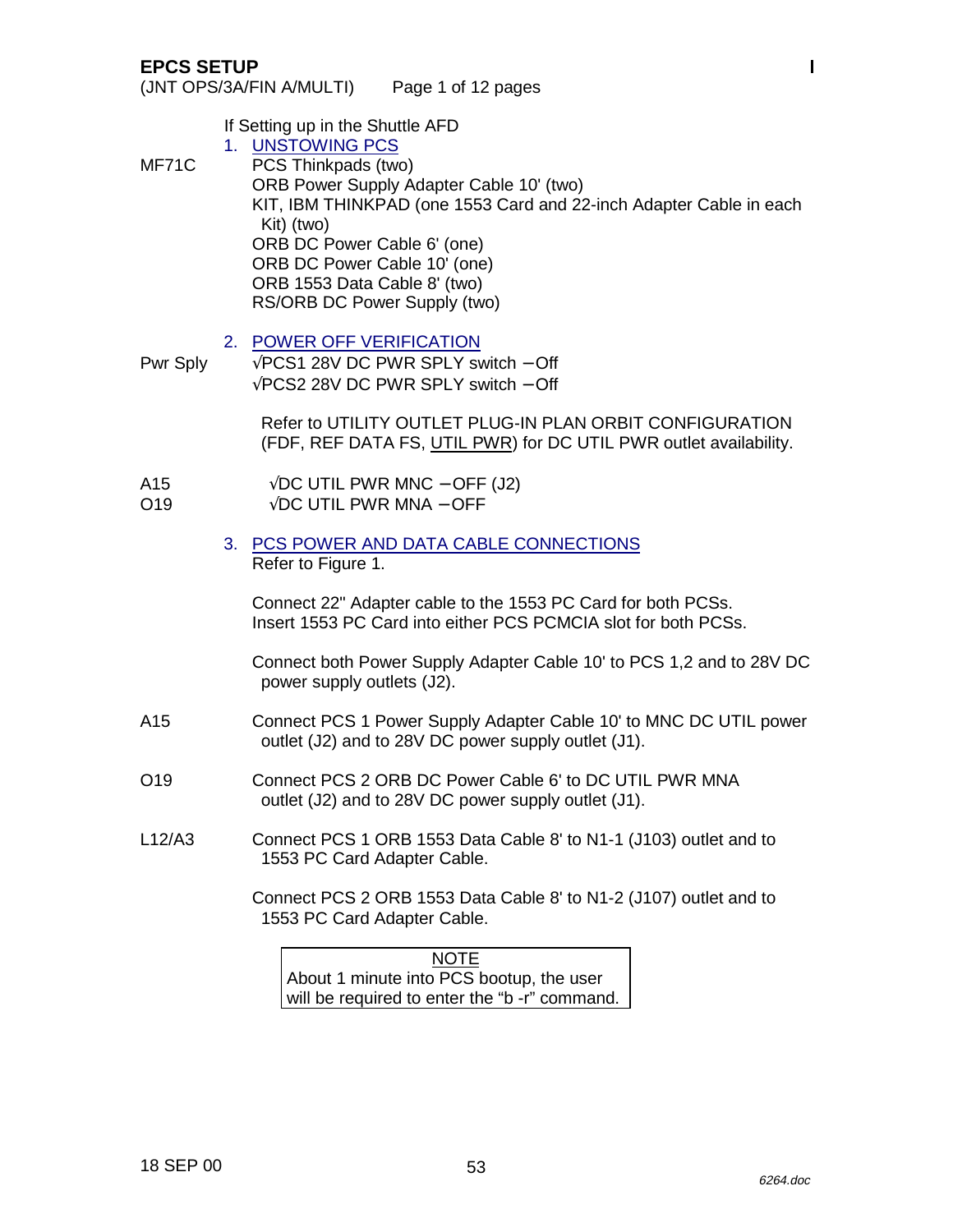# **EPCS SETUP**

- 4. TURNING ON PCS A15 DC UTIL PWR MNC − ON (J2)
- Pwr Sply PCS1 28V DC PWR SPLY switch  $\rightarrow$  On (Lt On) O19 DC UTIL PWR MNA − ON
- Pwr Sply PCS2 28V DC PWR SPLY switch  $\rightarrow$  On (Lt On)
- PCS PCS 1,2 Thinkpad PWR switches  $\rightarrow$  On
	- ~1 minute into bootup, user will see Screen title: '**<<<< Current Boot Parameters >>>>**'
		- Prompt: Select (b)oot or (i)nterpreter, then:
		- Type "b -r" at the prompt within 5 seconds.

\*\*\*\*\*\*\*\*\*\*\*\*\*\*\*\*\*\*\*\*\*\*\*\*\*\*\*\*\*\*\*\*\*\*\*\*\*\*\*\*\*\*\*\*\*\*\*\*\*\*\*\*\*\*\*\*\*\* If the command prompt missed Wait 2 minutes for the desktop to appear with

the taskbar at the bottom of the display.

sel Exit

Wait for '**type any key to continue**'.

PCS Thinkpad PWR switch  $\rightarrow$  Off, then On

Wait for command prompt. \*\*\*\*\*\*\*\*\*\*\*\*\*\*\*\*\*\*\*\*\*\*\*\*\*\*\*\*\*\*\*\*\*\*\*\*\*\*\*\*\*\*\*\*\*\*\*\*\*\*\*\*\*\*\*\*\*\*

- 5. CONNECTING PCS TO MDM DATA (IF MDMs ARE UP AND RUNNING)
- PCS2 After bootup when taskbar appears at bottom of display sel Arrow directly above PCS logo (as required) sel Start/Restart PCS CDS (as required) sel Icon to open PCSCDS Main Control Panel Window (as required)

<sup>√</sup>Status Box is green and '**Connected**' is displayed in the PCSCDS Main Control Panel Window (as required)

| <b>NOTE</b>                                                         |
|---------------------------------------------------------------------|
| Per SPN 13756, when the PCSCDS Main Control Panel is iconified,     |
| an informational popup alerting a Limit Server failure will not be  |
| shown. Loss of the Limit Server leads to the loss of limit sensing. |
| Restoring the CDS UI icon will provide the popup.                   |

Do not iconify PCSCDS Main Control Panel Window.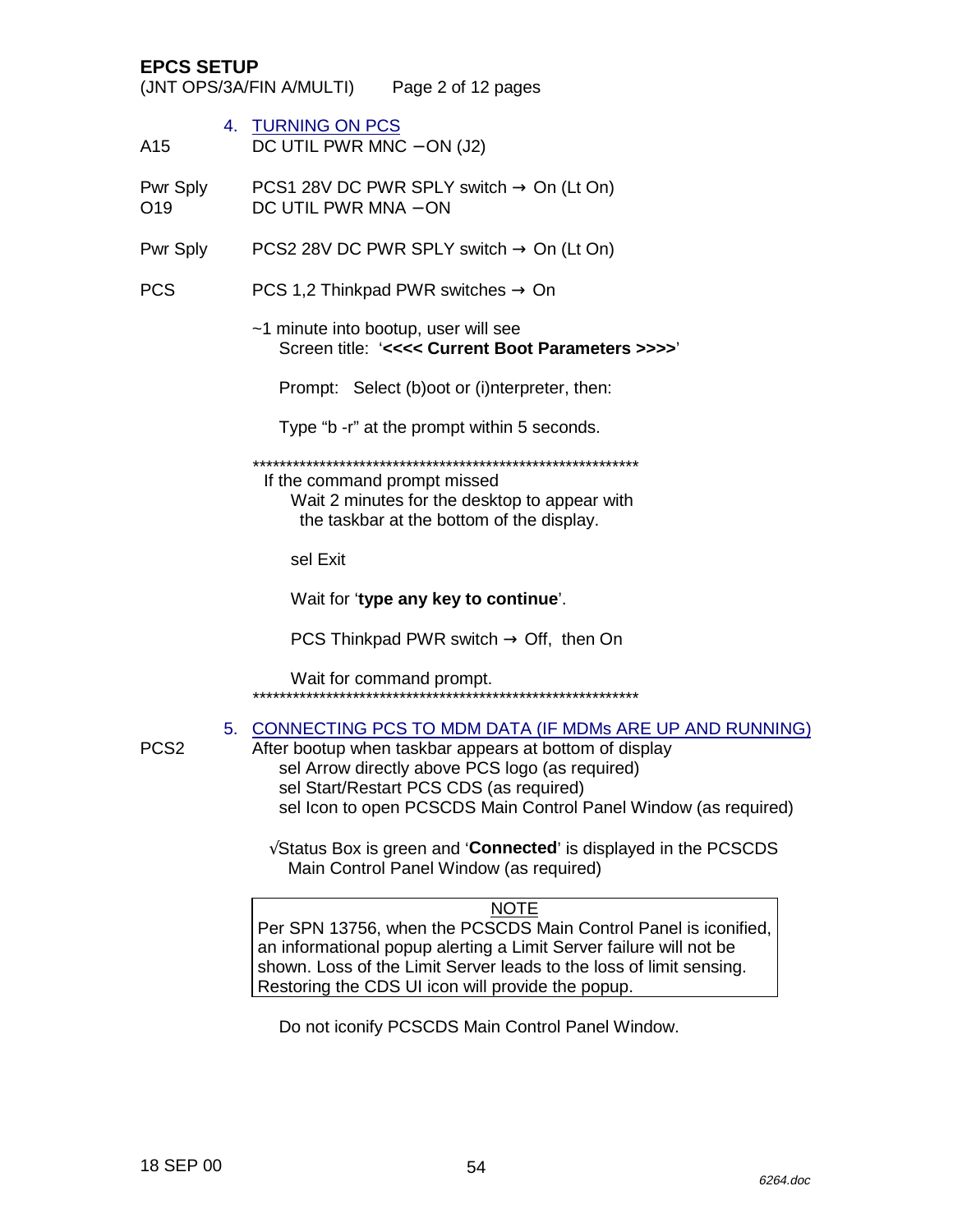\*\*\*\*\*\*\*\*\*\*\*\*\*\*\*\*\*\*\*\*\*\*\*\*\*\*\*\*\*\*\*\*\*\*\*\*\*\*\*\*\*\*\*\*\*\*\*\*\*\*\*\*\*\*\*\*\*\*

If Status Box is not green, select CONNECT TO

MDM button if the MDMs are on.

\*\*\*\*\*\*\*\*\*\*\*\*\*\*\*\*\*\*\*\*\*\*\*\*\*\*\*\*\*\*\*\*\*\*\*\*\*\*\*\*\*\*\*\*\*\*\*\*\*\*\*\*\*\*\*\*\*\*

### **NOTE**

Per SPN 12171, NCS may not be able to process a PCS connect request. If the first PCS or Early Comm connection with NCS is dropped for any reason, NCS will refuse all connection requests until the remaining PCS connections are dropped. At that time, NCS will start processing connect requests.

#### **NOTE**

- 1. PCS connection to MDM is indicated by green in the Status Box and '**Connected**' message displayed in the PCSCDS Main Control Panel Window only when the associated Node MDM is up and running as the Primary MDM.
- 2. If MDMs are not up and running and step 5 is executed, expect a PCS '**CW Server Error Msg**' and a '**CDS Signon Fail**'.
- After connected to the MDMs, if the PCS displays '**The MDM Connection has failed**', open the PCSCDS Main Control Panel Window and select CONNECT TO MDM button to reconnect.

If no joy, close all displays and anything iconified and redo step 5. If still no joy, perform {LOSS OF PCS TELEMETRY}, all (SODF: ISS MAL: C&DH), then

#### 6. PCS CONFIGURATION FOR DISPLAYS (AS REQUIRED)

NOTE After PCSCDS has been selected, wait 30 seconds before starting CDDF displays.

sel Arrow above PCS logo sel Start PCS CDDF display

After approx 1 minute, √'**Increment 3A Home Page**' is displayed.

\*\*\*\*\*\*\*\*\*\*\*\*\*\*\*\*\*\*\*\*\*\*\*\*\*\*\*\*\*\*\*\*\*\*\*\*\*\*\*\*\*\*\*\*\*\*\*\*\*\*\*\*\*\*\*\*\*\* If GMT - static or telemetry fields in Caution & Warning Tool Bar are cyan, perform {PCS RECONNECT}, all (SODF: ISS OPS: C&DH), then: \*\*\*\*\*\*\*\*\*\*\*\*\*\*\*\*\*\*\*\*\*\*\*\*\*\*\*\*\*\*\*\*\*\*\*\*\*\*\*\*\*\*\*\*\*\*\*\*\*\*\*\*\*\*\*\*\*\*

Displays may now be selected as desired.

Inform **MCC-H** when complete. >>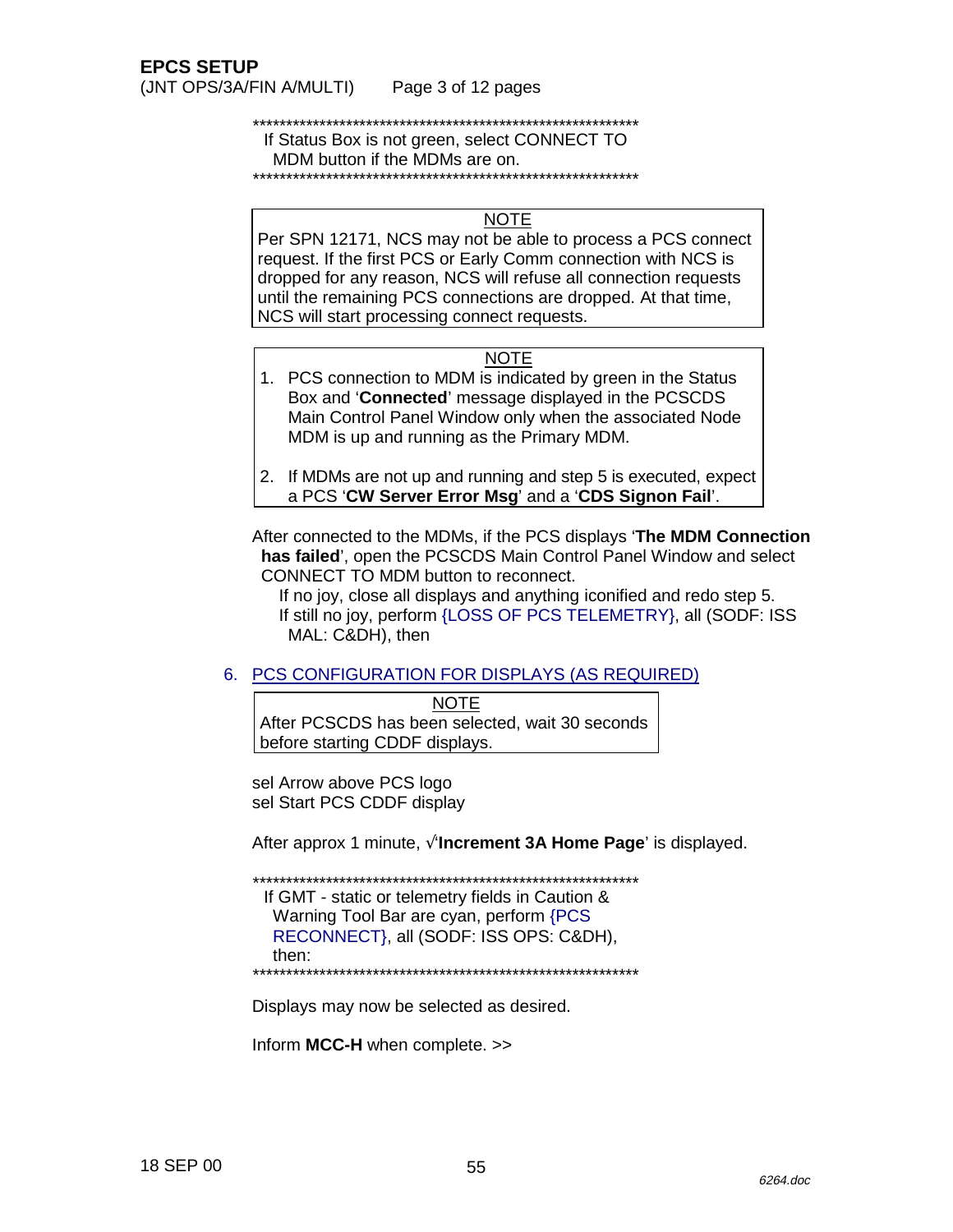**EPCS SETUP**

(JNT OPS/3A/FIN A/MULTI) Page 4 of 12 pages

|                                    |     | If Setting up in the FGB<br>7. UNSTOWING PCS<br><b>PCS Thinkpad</b><br>ORB Power Supply Adapter Cable 10'<br>KIT, IBM THINKPAD (one 1553 Card and 22-inch Adapter Cable in each<br>Kit)<br>RS DC Power and 1553 Data Cable 8'<br><b>RS/ORB DC Power Supply</b> |
|------------------------------------|-----|----------------------------------------------------------------------------------------------------------------------------------------------------------------------------------------------------------------------------------------------------------------|
|                                    |     | 8. POWER OFF VERIFICATION<br>If N1-2 is Primary, use switches and connectors on Panel 427.<br>If N1-1 is Primary, use switches and connectors on Panel 227.                                                                                                    |
| 427(227)<br>Pwr Sply               |     | On panel OUTLET PWR-10/3 AMPS (PBC-10/3)<br>$\sqrt{\text{Switch}} - \text{Off}$<br>$\sqrt{PCS}$ 28V DC PWR SPLY switch – Off                                                                                                                                   |
|                                    |     | 9. PCS POWER AND DATA CABLE CONNECTIONS<br>Refer to Figure 2.                                                                                                                                                                                                  |
|                                    |     | Connect 22" Adapter cable to the 1553 PC Card<br>Insert 1553 PC Card into either PCS PCMCIA slot                                                                                                                                                               |
| 427(227)<br>Pwr Sply<br><b>PCS</b> |     | Connect RS DC Power and 1553 Data Cable 8' to<br>Receptacle on panel GNC 2/RS Bus 8 (GNC 1/RS Bus 7)<br>28V DC power supply outlet (J1)<br>22" Adapter Cable                                                                                                   |
| Pwr Sply                           |     | Connect the ORB Power Supply Adapter Cable 10' to the PCS and to the<br>RS/ORB DC power supply outlet (J2).                                                                                                                                                    |
| 427(227)                           |     | Connect the cable protruding from the GNC 2/RS Bus 8 (GNC 1/RS<br>Bus 7) panel (cables are labeled 77KM-2120-1670 and<br>77KM-2120-2190 respectively) to the 10A connector on panel<br>OUTLET PWR-10/3 AMPS (PBC-10/3).                                        |
|                                    |     | <b>NOTE</b><br>About 1 minute into PCS bootup, the user<br>will be required to enter the "b -r" command.                                                                                                                                                       |
| 427(227)<br>Pwr Sply<br><b>PCS</b> | 10. | <b>TURNING ON PCS</b><br>On panel OUTLET PWR-10/3 AMPS (PBC-10/3)<br>Switch $\rightarrow$ ON<br>28V DC PWR SPLY switch $\rightarrow$ On (Lt On)<br>PCS Thinkpad PWR switch $\rightarrow$ On                                                                    |
|                                    |     | ~1 minute into bootup, user will see<br>Screen title: '<<<< Current Boot Parameters >>>>'                                                                                                                                                                      |
|                                    |     | Prompt: Select (b) oot or (i) nterpreter, then:                                                                                                                                                                                                                |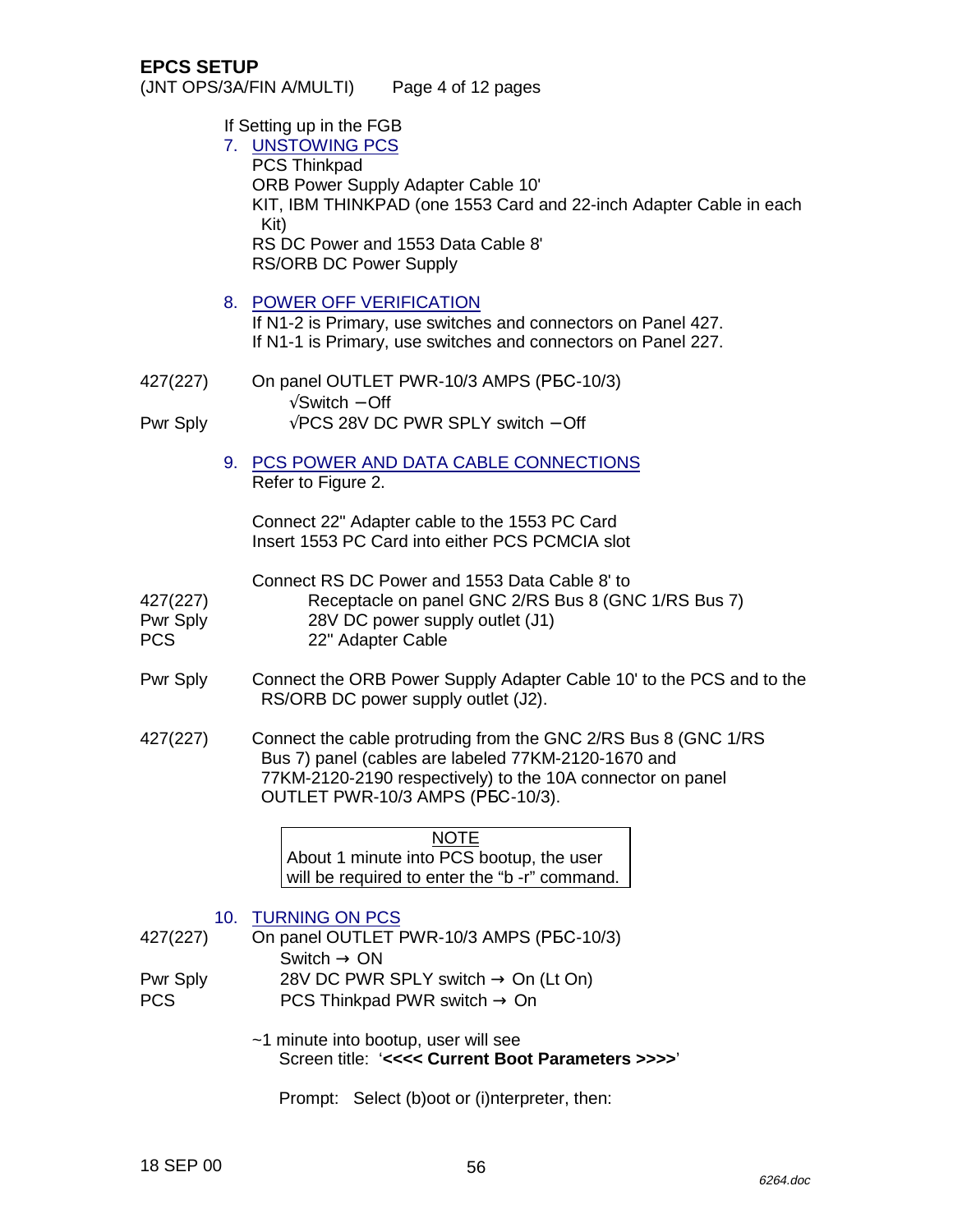**EPCS SETUP** (JNT OPS/3A/FIN A/MULTI)

Page 5 of 12 pages

Type "b -r" at the prompt within 5 seconds.

#### 

If the command prompt missed

Wait 2 minutes for the desktop to appear with the taskbar at the bottom of the display.

sel Exit

Wait for 'type any key to continue'.

PCS Thinkpad PWR switch  $\rightarrow$  Off, then On

Wait for command prompt.

# 11. CONNECTING PCS TO MDM DATA (IF MDMs ARE UP AND RUNNING)

PCS<sub>2</sub>

After bootup when taskbar appears at bottom of display sel Arrow directly above PCS logo (as required) sel Start/Restart PCS CDS (as required) sel Icon to open PCSCDS Main Control Panel Window (as required)

 $\sqrt{3}$  Status Box is green and 'Connected' is displayed in the PCSCDS Main Control Panel Window (as required)

**NOTE** Per SPN 13756, when the PCSCDS Main Control Panel is iconified, an informational popup alerting a Limit Server failure will not be shown. Loss of the Limit Server leads to the loss of limit sensing. Restoring the CDS UI icon will provide the popup.

Do not iconify PCSCDS Main Control Panel Window.

If Status Box is not green, select CONNECT TO MDM button if the MDMs are on.

# **NOTE**

Per SPN 12171, NCS may not be able to process a PCS connect request. If the first PCS or Early Comm connection with NCS is dropped for any reason, NCS will refuse all connection requests until the remaining PCS connections are dropped. At that time, NCS will start processing connect requests.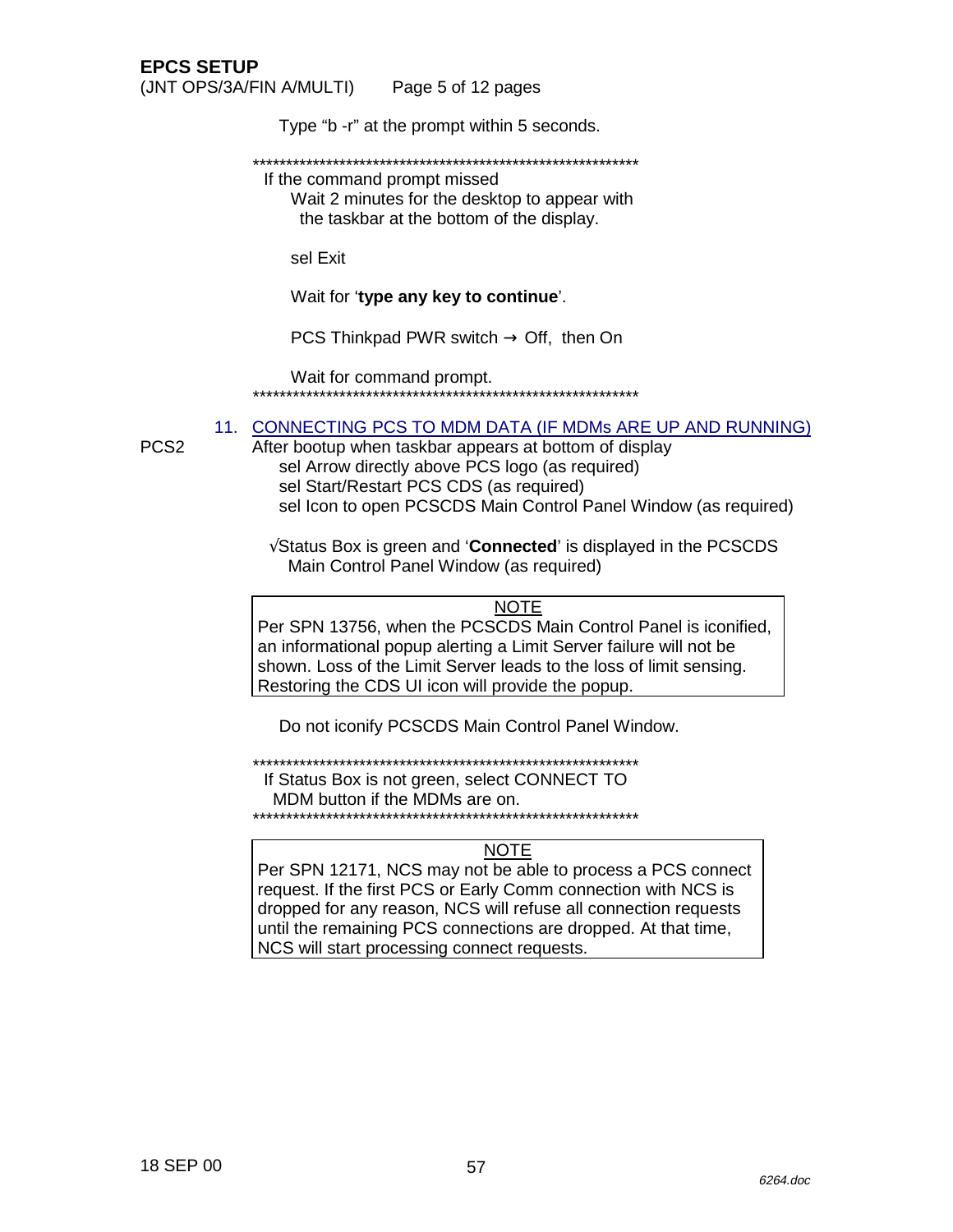#### **NOTE**

- 1. PCS connection to MDM is indicated by green in the Status Box and 'Connected' message displayed in the PCSCDS Main Control Panel Window only when the associated Node MDM is up and running as the Primary MDM.
- 2. If MDMs are not up and running and step 5 is executed, expect a PCS 'CW Server Error Msg' and a 'CDS Signon Fail'.

After connected to the MDMs, if the PCS displays 'The MDM Connection has failed', open the PCSCDS Main Control Panel Window and select CONNECT TO MDM button to reconnect.

If no joy, close all displays and anything iconified and redo step 5. If still no joy, perform {LOSS OF PCS TELEMETRY}, all (SODF: ISS MAL: C&DH).

#### 12. PCS CONFIGURATION FOR DISPLAYS (AS REQUIRED)

**NOTE** After PCSCDS has been selected, wait 30 seconds before starting CDDF displays.

sel Arrow above PCS logo sel Start PCS CDDF display

After approx 1 minute,  $\sqrt{2}$  **increment 3A Home Page** is displayed.

If GMT - static or telemetry fields in Caution & Warning Tool Bar are cyan, perform {PCS RECONNECT}, all (SODF: ISS OPS: C&DH), then: \*\*\*\*\*\*\*\*\*\*\*\*\*\*\*\*\*\*\*\*\*\*\*\*\*\*\*\*\*\*\*\*\*\*\*\*

Displays may now be selected as desired.

Inform MCC-H when complete. >>

#### If Setting up in the Service Module

13. UNSTOWING PCS

**PCS Thinkpad** ORB Power Supply Adapter Cable 10' KIT, IBM THINKPAD (one 1553 Card and 22-inch Adapter Cable in each  $Kit)$ RS DC Power and 1553 Data Cable 8' **RS/ORB DC Power Supply** 

14. POWER OFF VERIFICATION

 $\sqrt{PCS}$  28V DC PWR SPLY switch – Off Pwr Splv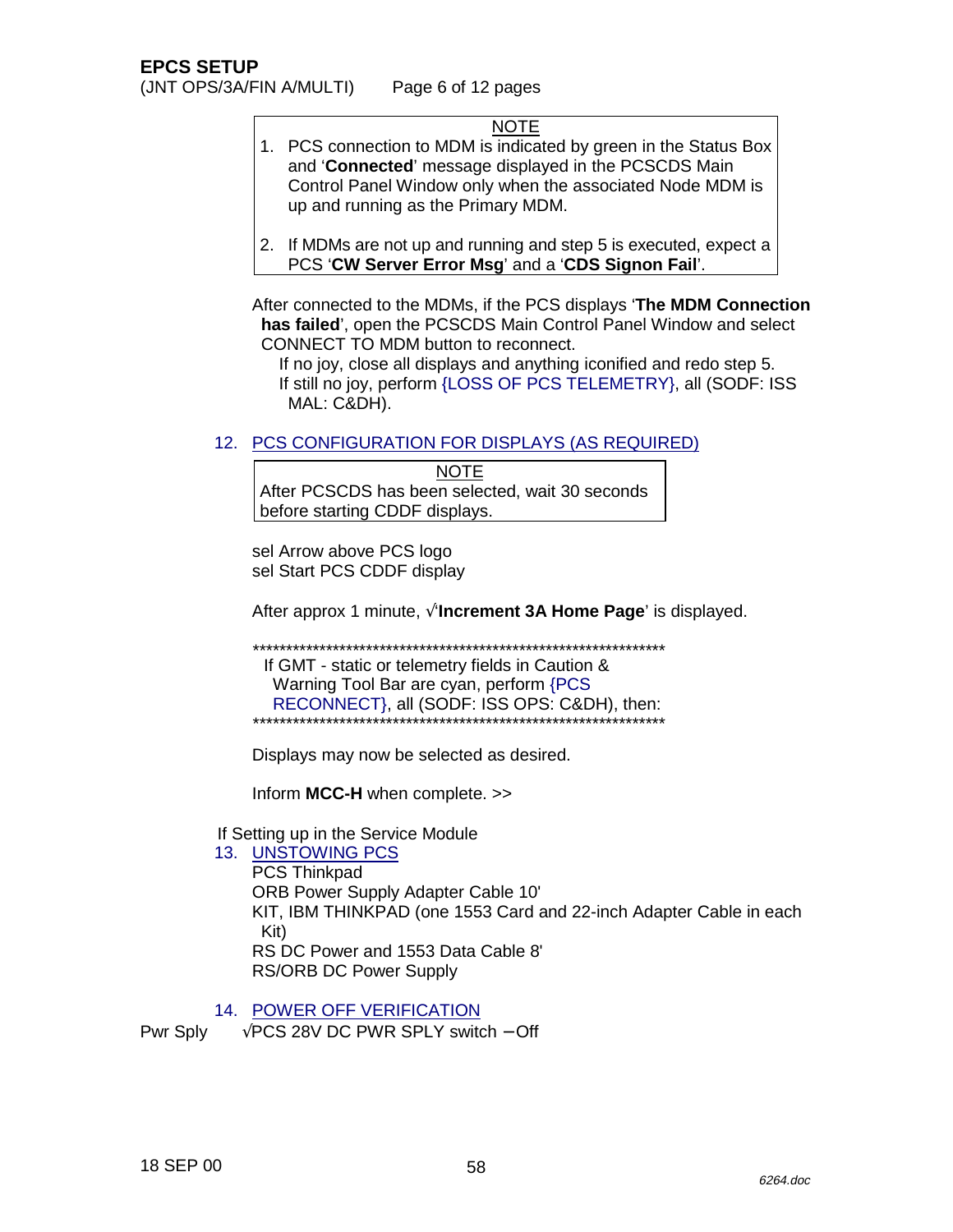15. PCS POWER AND DATA CABLE CONNECTIONS Refer to Figure 3.

Connect 22" Adapter cable to the 1553 PC Card. Insert 1553 PC Card into either PCS PCMCIA slot.

|            | Connect RS DC Power and 1553 Data Cable 8' to   |
|------------|-------------------------------------------------|
| Aft of 209 | Receptacle labeled "LAPTOP" on panel aft of 209 |
| Pwr Sply   | 28V DC power supply outlet (J1)                 |
| PCS.       | 22" Adapter Cable                               |
|            |                                                 |

Pwr Sply Connect the ORB Power Supply Adapter Cable 10' to the PCS and to the RS/ORB DC power supply outlet (J2)

| <b>NOTE</b>                                  |
|----------------------------------------------|
| About 1 minute into PCS bootup, the user     |
| will be required to enter the "b-r" command. |

#### 16. TURNING ON PCS

Pwr Sply **PCS** 

28V DC PWR SPLY switch  $\rightarrow$  On (Lt On) PCS Thinkpad PWR switch  $\rightarrow$  On

~1 minute into bootup, user will see Screen title: '<<<< Current Boot Parameters >>>>'

Prompt: Select (b) oot or (i) nterpreter, then:

Type "b -r" at the prompt within 5 seconds

If the command prompt missed

Wait 2 minutes for the desktop to appear with the taskbar at the bottom of the display.

sel Exit

Wait for 'type any key to continue'.

PCS Thinkpad PWR switch  $\rightarrow$  Off, then On

Wait for command prompt. **.....................** \*\*\*\*\*\*

- 
- 17. CONNECTING PCS TO MDM DATA (IF MDMs ARE UP AND RUNNING)

PCS<sub>2</sub>

- After bootup when taskbar appears at bottom of display sel Arrow directly above PCS logo (as required) sel Start/Restart PCS CDS (as required) sel Icon to open PCSCDS Main Control Panel Window (as required)
	- $\sqrt{3}$  Status Box is green and 'Connected' is displayed in the PCSCDS Main Control Panel Window (as required)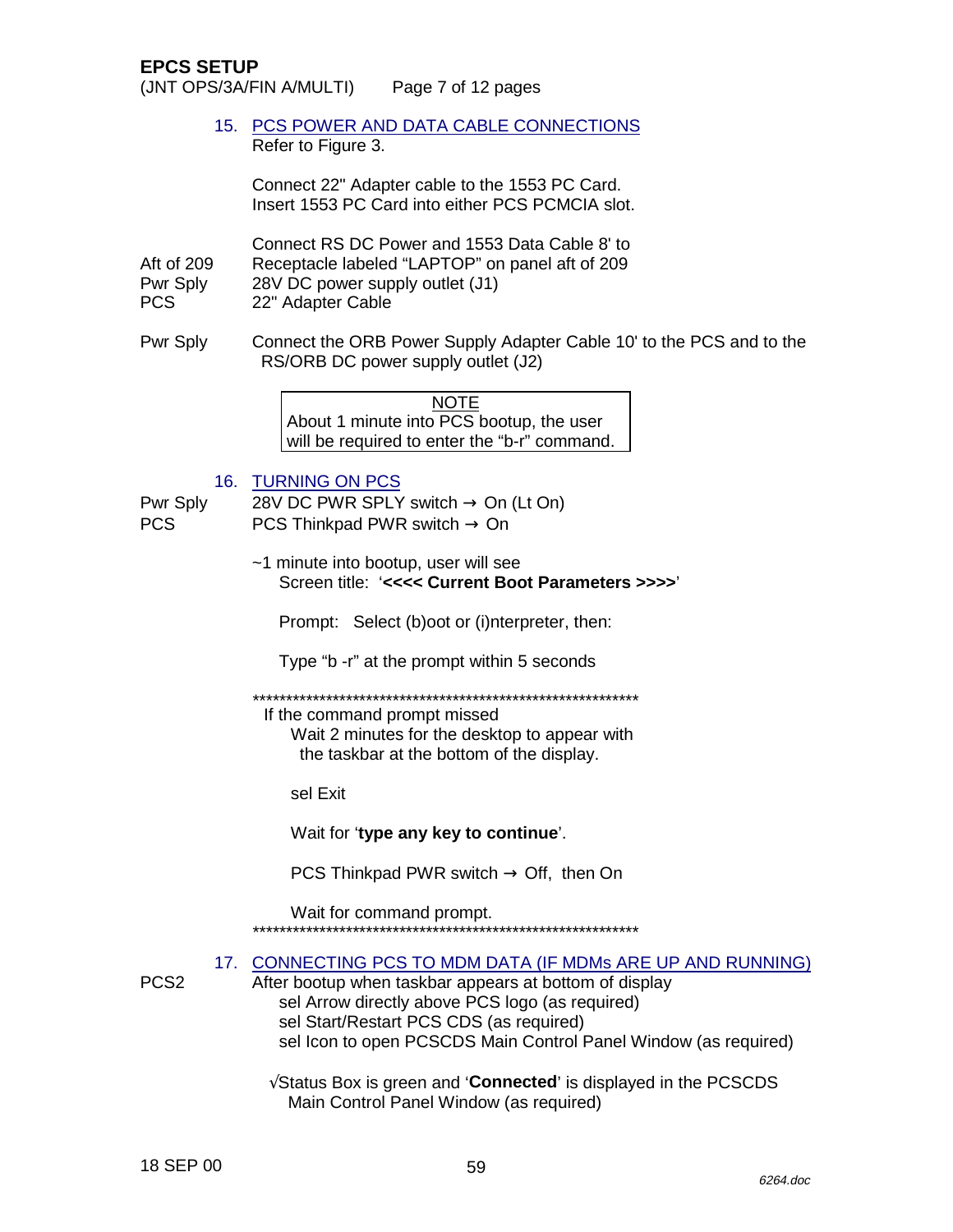**NOTE** 

Per SPN 13756, when the PCSCDS Main Control Panel is iconified. an informational popup alerting a Limit Server failure will not be shown. Loss of the Limit Server leads to the loss of limit sensing. Restoring the CDS UI icon will provide the popup.

Do not iconify PCSCDS Main Control Panel Window.

If Status Box is not green, select CONNECT TO MDM button if the MDMs are on.

#### **NOTE**

Per SPN 12171, NCS may not be able to process a PCS connect request. If the first PCS or Early Comm connection with NCS is dropped for any reason, NCS will refuse all connection requests until the remaining PCS connections are dropped. At that time, NCS will start processing connect requests.

#### **NOTE**

- 1. PCS connection to MDM is indicated by green in the Status Box and 'Connected' message displayed in the PCSCDS Main Control Panel Window only when the associated Node MDM is up and running as the Primary MDM.
- 2. If MDMs are not up and running and step 5 is executed, expect a PCS 'CW Server Error Msg' and a 'CDS Signon Fail'.

After connected to the MDMs, if the PCS displays 'The MDM Connection has failed', open the PCSCDS Main Control Panel Window and select CONNECT TO MDM button to reconnect.

If no joy, close all displays and anything iconified and redo step 5. If still no joy, perform {LOSS OF PCS TELEMETRY}, all (SODF: ISS MAL: C&DH).

# 18. PCS CONFIGURATION FOR DISPLAYS (AS REQUIRED)

**NOTE** After PCSCDS has been selected, wait 30 seconds before starting CDDF displays.

sel Arrow above PCS logo sel Start PCS CDDF display

After approx 1 minute,  $\sqrt{\ }$ **increment 3A Home Page**' is displayed.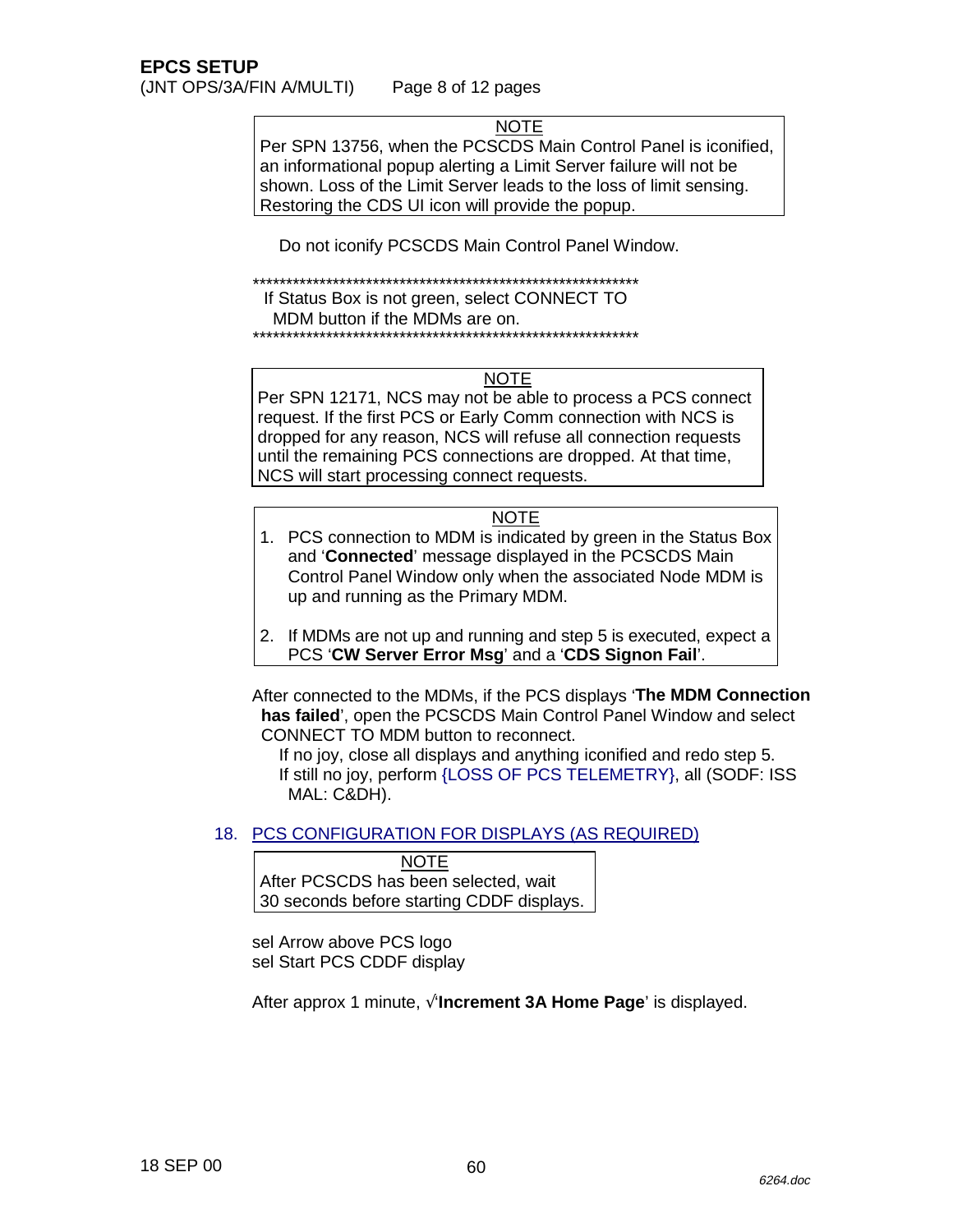If GMT - static or telemetry fields in Caution & Warning Tool Bar are cyan, perform {PCS RECONNECT}, all (SODF: ISS OPS: C&DH), then: 

Displays may now be selected as desired.

Inform MCC-H when complete. >>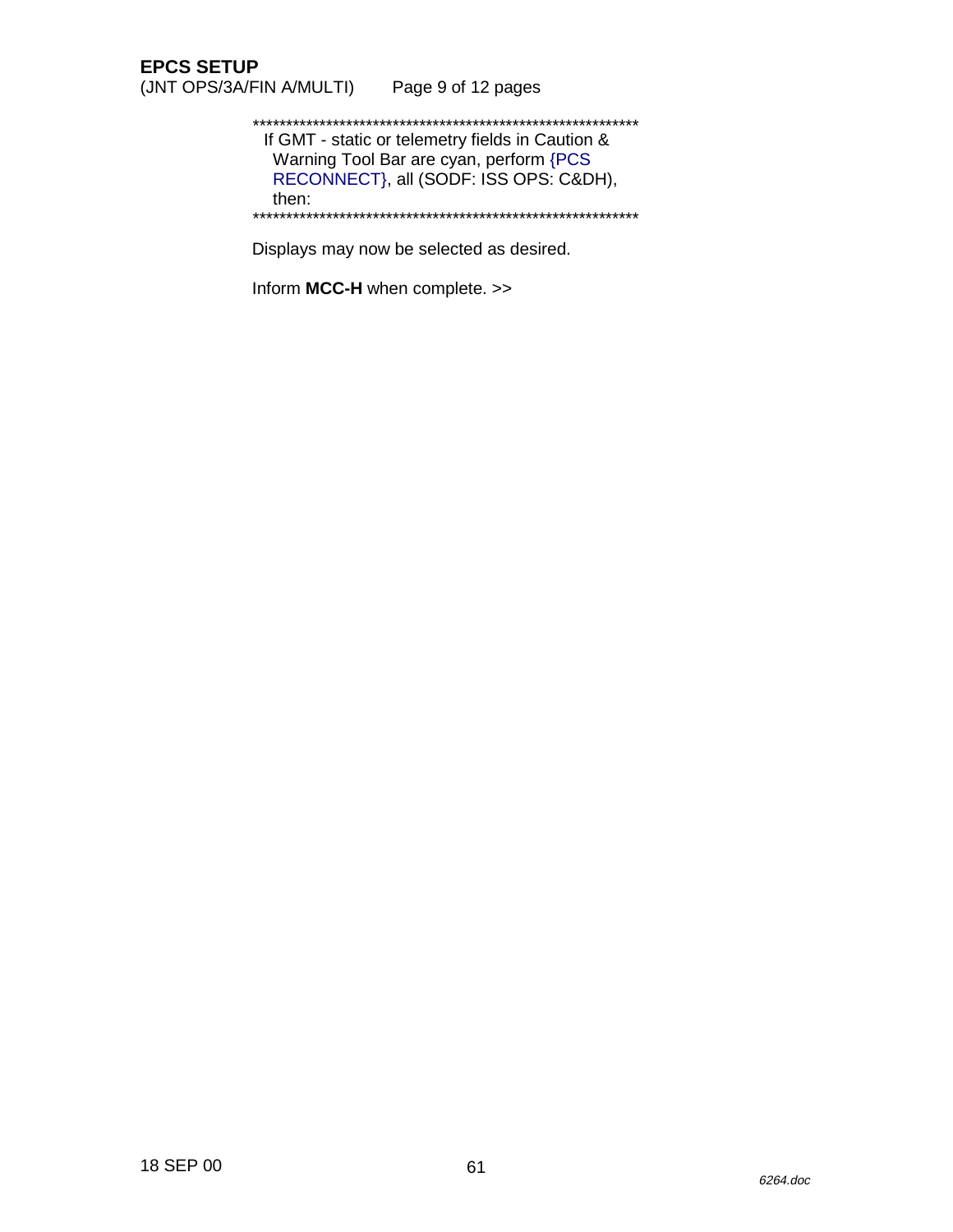**EPCS SETUP**

(JNT OPS/3A/FIN A/MULTI) Page 10 of 12 pages





| <b>NOTE</b>                                                  |
|--------------------------------------------------------------|
| The 1553 Data Cable I/Fs with a 22-inch pigtail connector    |
| (Ch A and B) connects to the 1553 Card that inserts into the |
| PC Card PCMIA Upper slot in the PCS.                         |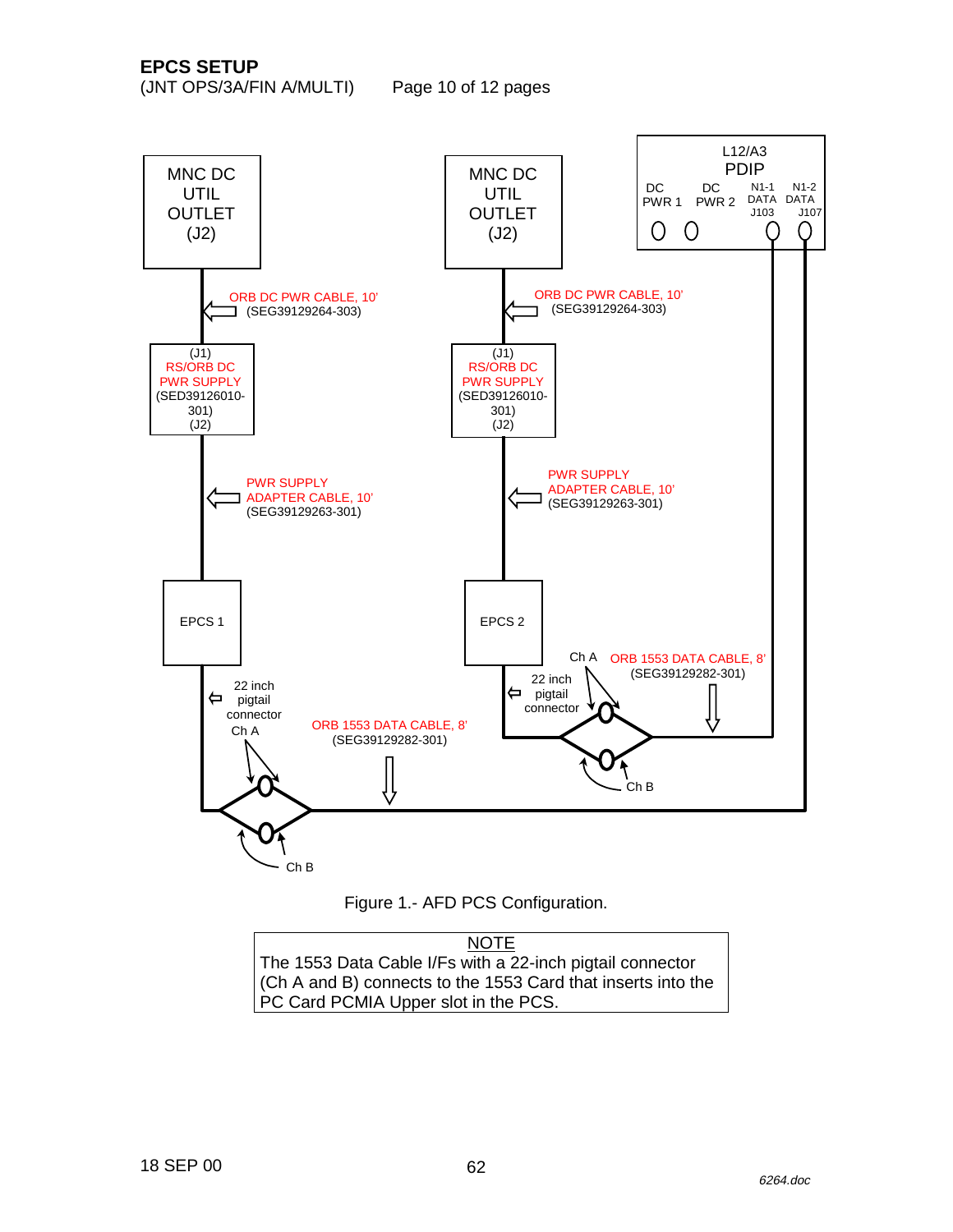

- 1. The Russian Power Cable is fixed in place and only needs to be connected to the Russian 10A PWR outlet.
- 2. The 1553 Data cable I/Fs with a 22-inch pigtail connector (Ch A and B) connects to the 1553 Card that inserts into the PC Card PCMIA Upper slot in the PCS.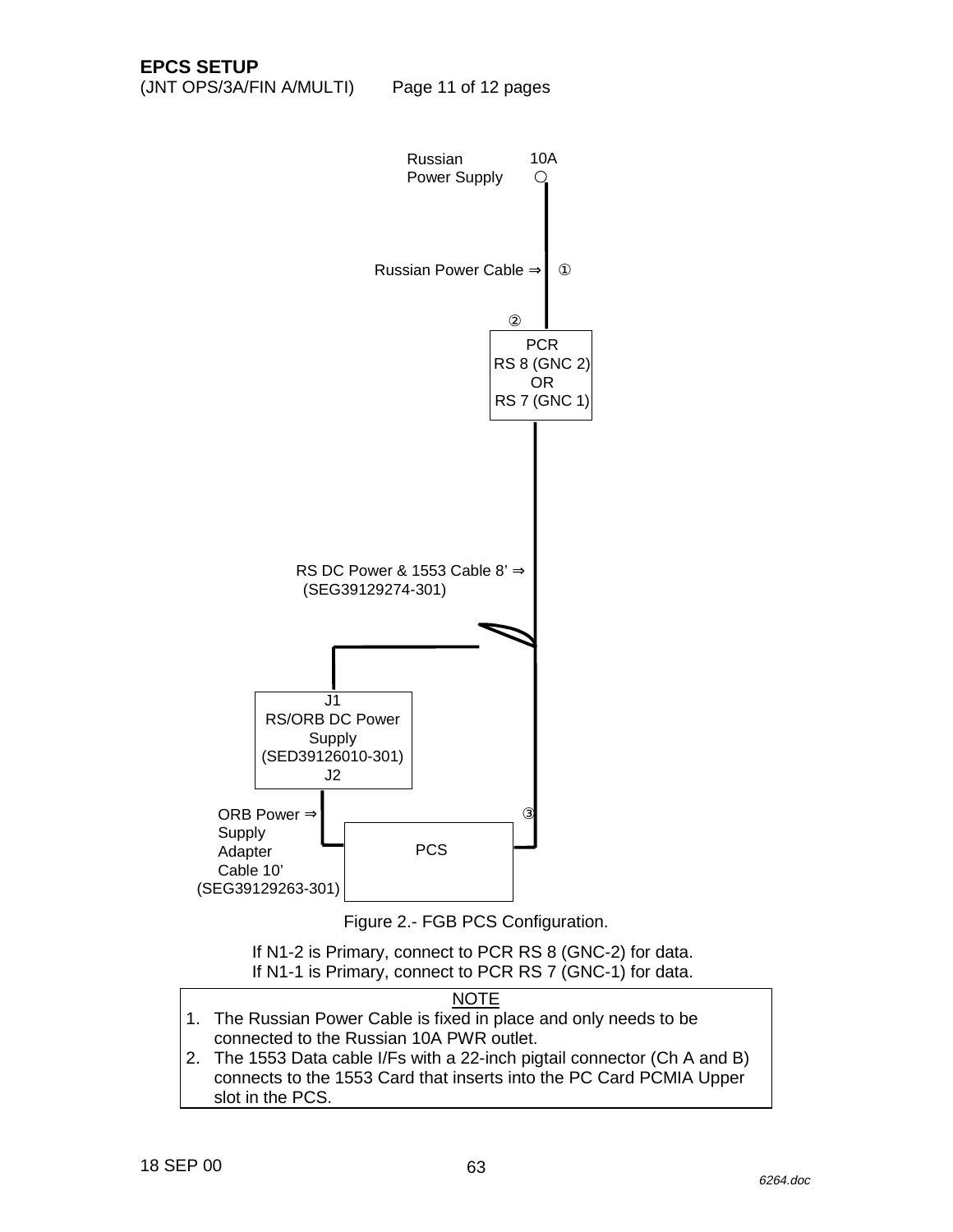



If N1-2 is Primary, connect to PCR RS 8 (GNC-2) for data. If N1-1 is Primary, connect to PCR RS 7 (GNC-1) for data.

**NOTE** The 1553 Data cable I/Fs with a 22-inch pigtail connector (Ch A and B) connects to the 1553 Card that inserts into the PC Card PCMIA Upper slot in the PCS.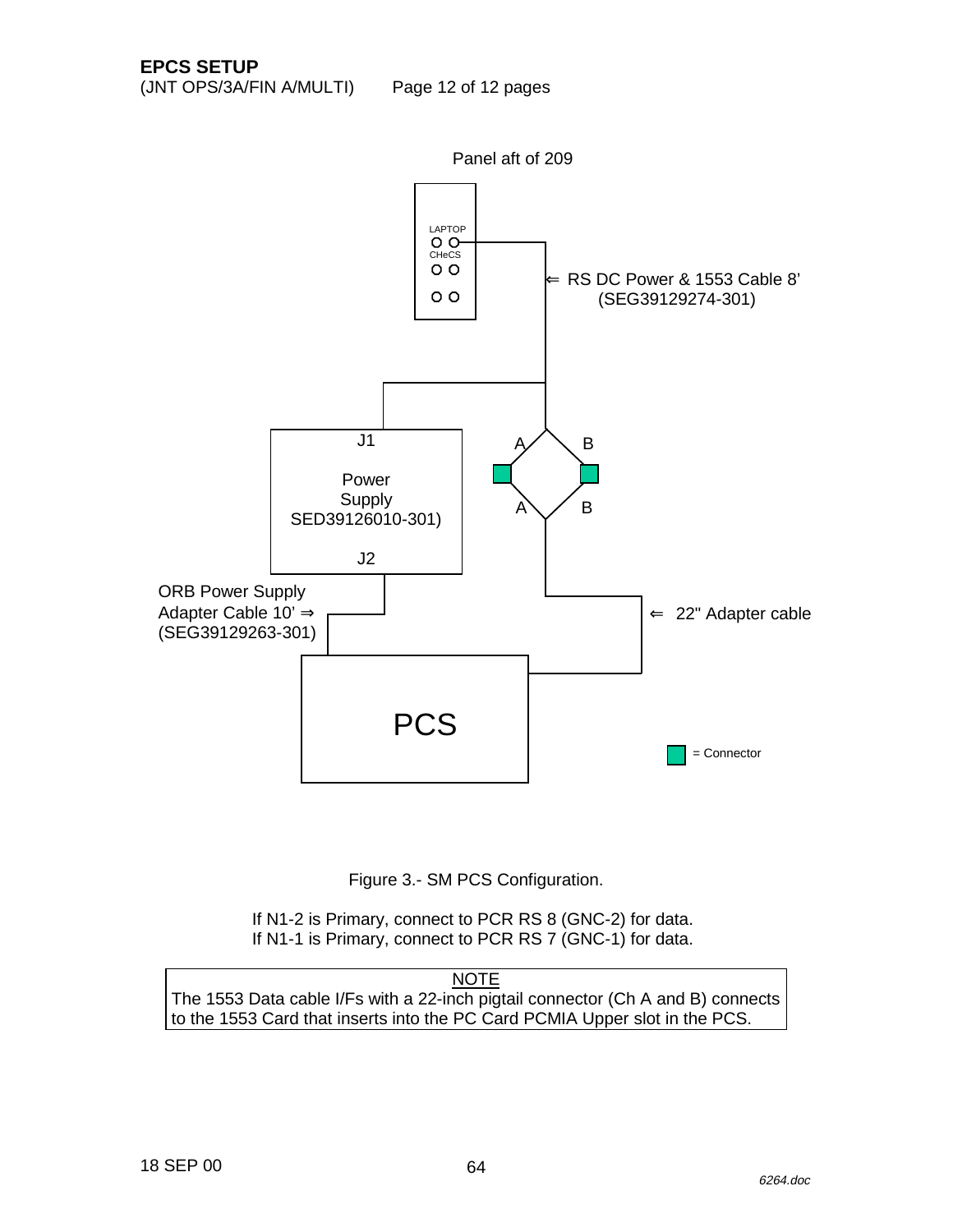# **EPCS DEACTIVATION** (JNT OPS/3A/FIN A/MULTI)

|                                    | 1. PCS POWERDOWN<br>Close all display windows.<br>Disconnect CDS from MDM.<br>Close CDS Window.                                                                                |
|------------------------------------|--------------------------------------------------------------------------------------------------------------------------------------------------------------------------------|
|                                    | At the taskbar on bottom of display,<br>sel EXIT                                                                                                                               |
|                                    | On 'Logout Confirmation' window,<br>sel OK                                                                                                                                     |
|                                    | When 'Type any key to continue' appears,                                                                                                                                       |
| <b>PCS</b>                         | If shuttle AFD<br>PCS 1,2 Thinkpad PWR switches $\rightarrow$ Off                                                                                                              |
| Pwr Sply                           | PCS1 28V DC PWR SPLY switch $\rightarrow$ Off (Lt Off)<br>PCS2 28V DC PWR SPLY switch $\rightarrow$ Off (Lt Off)                                                               |
| O <sub>19</sub><br>A15<br>L12/AA   | DC UTIL PWR MNA - OFF (J1)<br>DC UTIL PWR MNC - OFF (J2)<br>DC PWR 2 CAB PL - OFF                                                                                              |
| <b>PCS</b><br>Pwr Sply<br>PБC-10/3 | If ISS RS<br>PCS Thinkpad PWR switch $\rightarrow$ Off<br>PCS 28V DC PWR SPLY switch $\rightarrow$ Off (Lt Off)<br>RS Power switch $\rightarrow$ Off                           |
| L12/A3                             | 2. EPCS POWER AND DATA CABLE DISCONNECT<br>If shuttle AFD<br>Disconnect both ORB 1553 Data Cables 8' from N1-1 (J103) and<br>N1-2 (J107) from the 1553 PC Card Adapter Cables. |
|                                    | Disconnect both the ORB DC Power Cable 6' and ORB DC Power<br>Cable 10' from the RS/ORB DC power supply (J1) and the ORB DC<br>(J2) outlets, A15 MNC, and O19 MNA.             |
|                                    | Disconnect both the ORB Power Supply Adapter Cable 10' from the<br>PCS DC power outlet and the RS/ORB DC Power Supply (J2).                                                    |
| РБС -10/3                          | If ISS RS<br>Disconnect RS Power Cable.                                                                                                                                        |
|                                    | Disconnect RS DC Power and 1553 Data Cable 8' to PCR outlet and<br>the RS/ORB DC power supply outlet (J1) and the 1553 PC Card<br>Adapter Cable.                               |
| Pwr Sply                           | Disconnect the ORB Power Supply Adapter Cable 10' from the<br>RS/ORB DC power supply outlet (J2) and from the PCS.                                                             |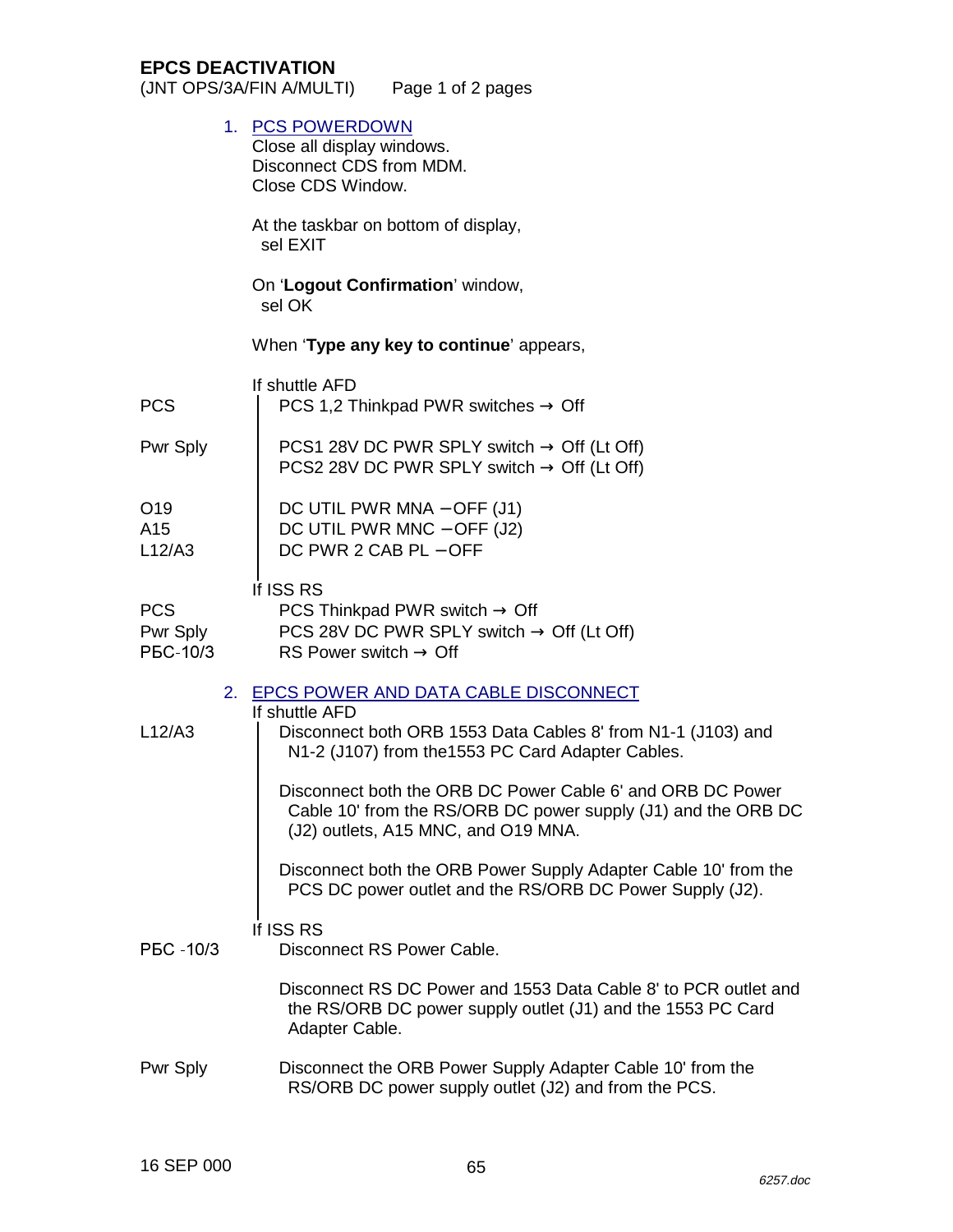# **EPCS DEACTIVATION**

(JNT OPS/3A/FIN A/MULTI) Page 2 of 2 pages

3. STOWING PCS MF71C PCS Thinkpads (two) 20V DC Power Cables 10' (two) PCS KITS, IBM THINKPAD (two) (One 1553 card and 22-inch Adapter Cable in each Kit) If shuttle AFD Stow: ORB DC Power Cable 6' (one) ORB DC Power Cable 10' (one) ORB 1553 Data Cable 8' (two) RS/ORB DC Power Supply (two) If ISS RS Stow:

RS DC PWR and 1553 Data Cable 8' in the FGB RS/ORB DC Power Supply (one)

 $\overline{1}$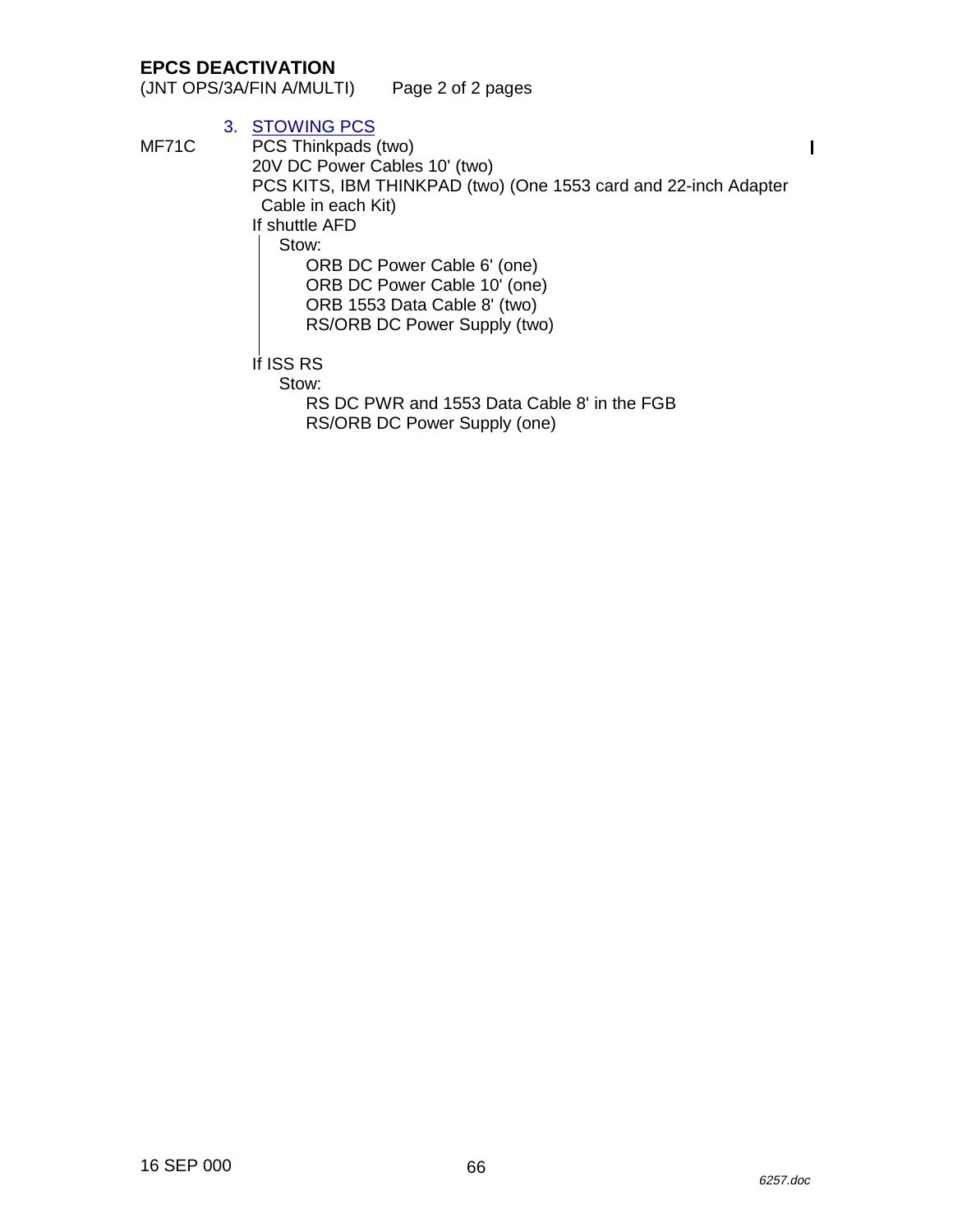# **MATED<br>OPERATIONS** OPERATIONS

# MATED OPERATIONS PROCEDURES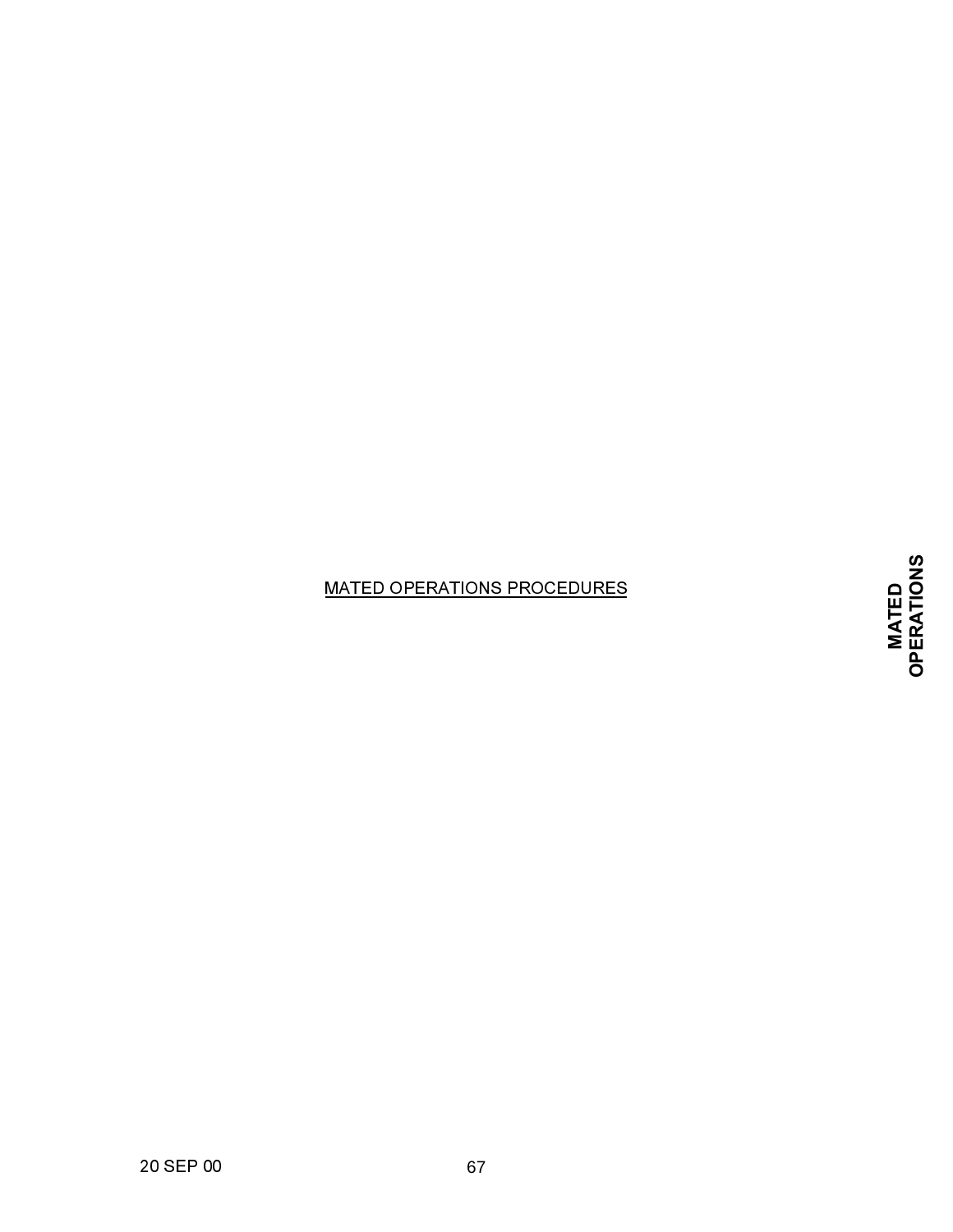# **MATED<br>OPERATIONS** OPERATIONS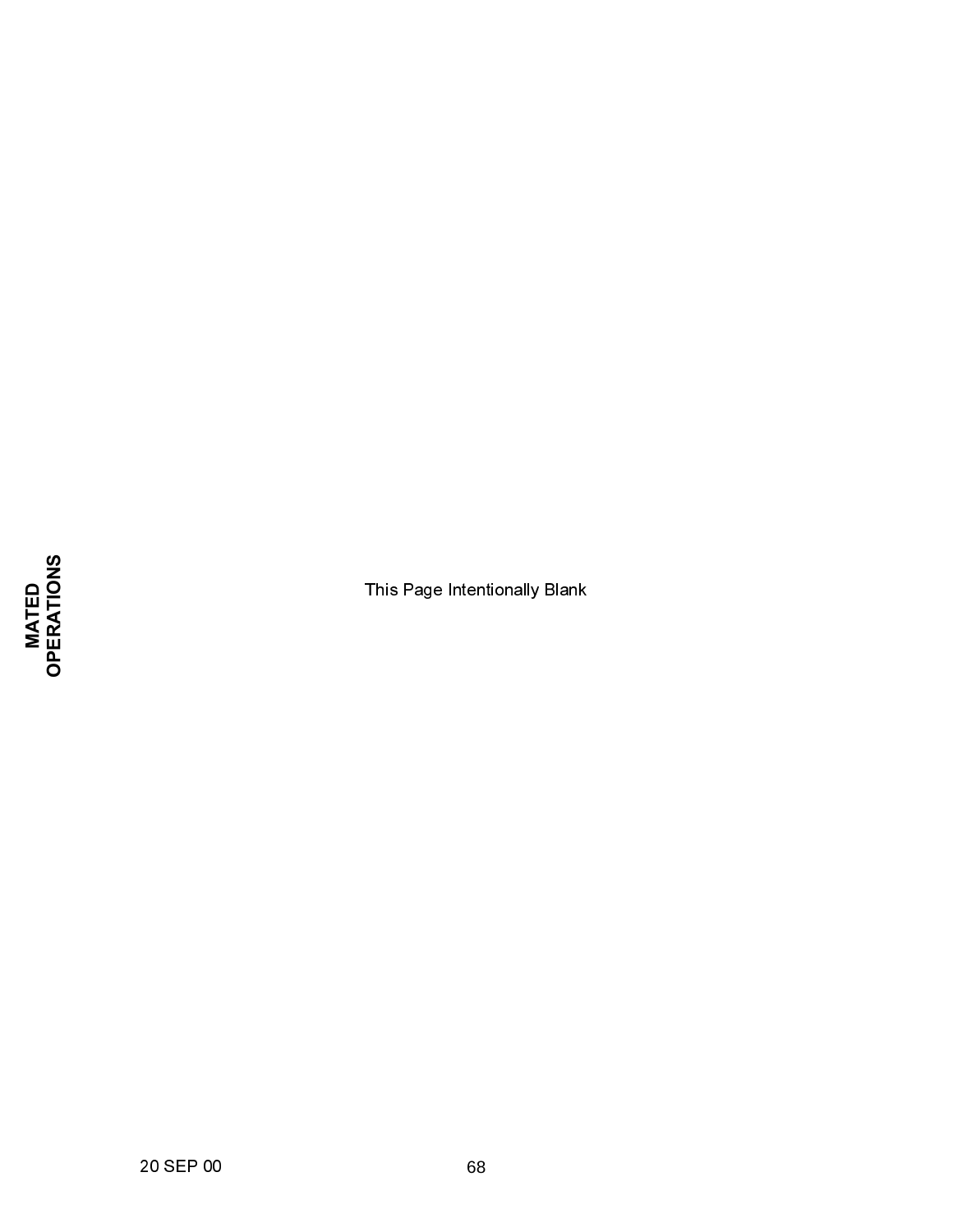# **HANDOVER ATTITUDE CONTROL RS THRUSTERS TO ORBITER**

(JNT OPS/3A/FIN) Page 1 of 1 page

**NOTE** ISS steps should be performed by appropriate crew, but may be performed by **MCC-H** or **MCC-M**.

# 1. VERIFYING ORBITER NOT IN CONTROL

C3 √DAP: A/FREE/VERN(ALT)

# GNC 20 DAP CONFIG

√DAP A12, B12 loaded

Orbiter ⇒ ISS, **MCC-H**, "Orbiter ready to begin controlling attitude of Mated Stack."

2. CONFIGURING ISS TO FREE DRIFT If this step is being performed by ground **MCC-H** ⇒ **MCC-M**, "Perform Russian steps to mode Thrusters to Indicator."

If this step is being performed by ISS crew, Perform steps to mode Thrusters to Indicator.

ISS (**MCC-H**) ⇒ Orbiter, "ISS is in Free Drift."

3. ASSUMING CONTROL WITH ORBITER If ALT DAP required O14, PRI RJD DRIVER, LOGIC (sixteen) − ON

 O15, O16:F

> If required attitude per Flight Plan is LVLH, DAP − A/LVLH/VERN(ALT)

If required attitude per Flight Plan is Inertial, DAP − A/INRTL/VERN(ALT)

GNC UNIV PTG

When rates are damped < 0.1 deg/sec/axis, DAP − A/AUTO/VERN(ALT)

Shuttle ⇒ ISS, **MCC-H**, "Orbiter has established attitude control."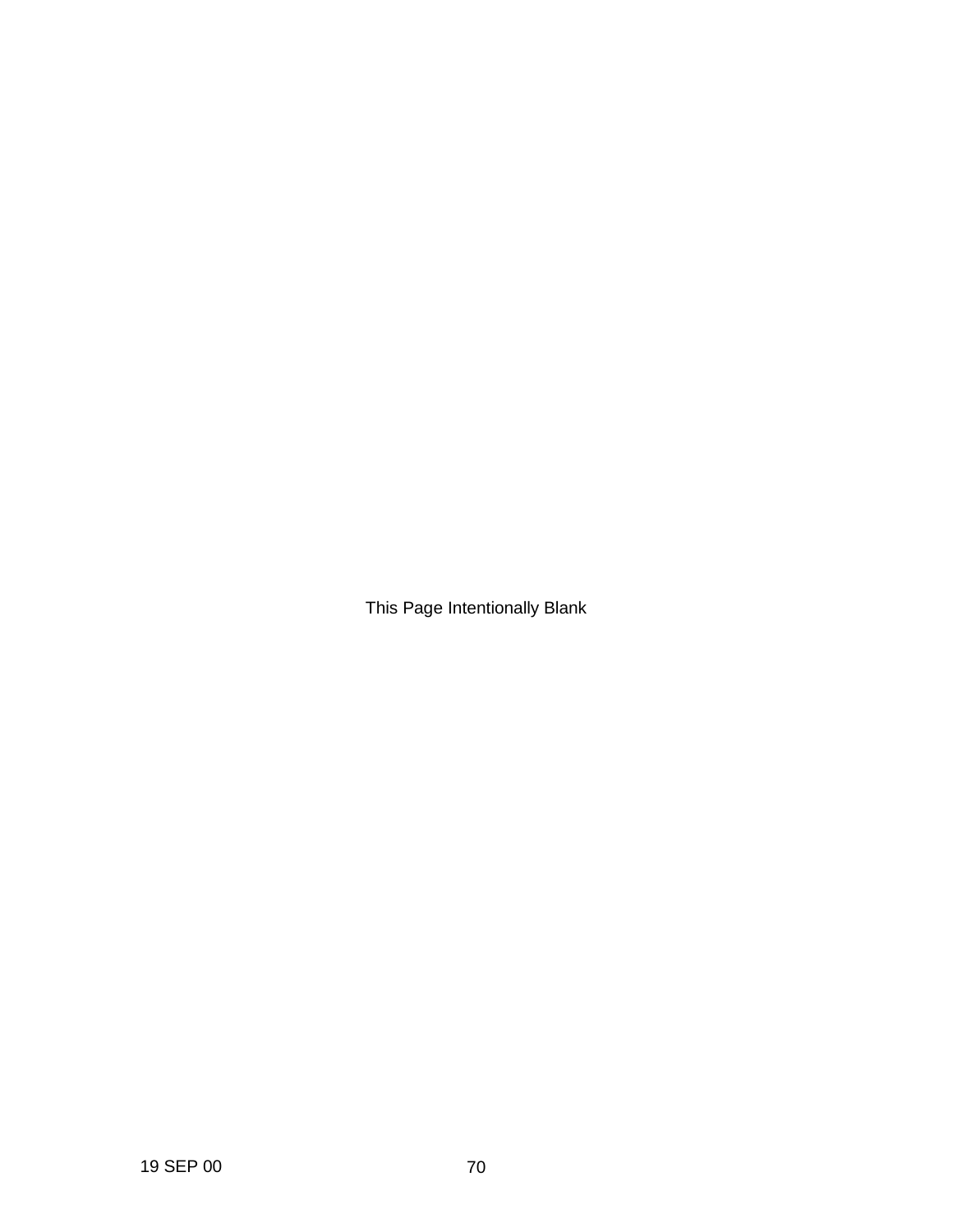# **HANDOVER ATTITUDE CONTROL ORBITER TO RS THRUSTERS**

(JNT OPS/ 3A/FIN) Page 1 of 1 page

NOTE ISS steps should be performed by appropriate crew, but may be performed by **MCC-H** or **MCC-M**.

1. VERIFYING ISS NOT IN CONTROL PCS SM: MCS SM: MCS

'MCS Status'

Verify RS GNC Mode − Indicator

# 2. PREPARING ISS TO TAKE CONTROL

If this step is being performed by ground,

**MCC-H** ⇒ **MCC-M**, "Perform preparatory Russian steps to mode Indicator to Thrusters."

If this step is being performed by ISS crew, Perform preparatory Russian steps to mode Indicator to Thrusters.

ISS(**MCC-H**) ⇒ Orbiter,"ISS ready to begin controlling attitude of Mated Stack."

3. PLACING ORBITER INTO FREE DRIFT C3(A6) DAP: FREE

Orbiter ⇒ ISS, **MCC-H**,"Orbiter is in Free Drift."

4. ASSUMING CONTROL WITH ISS If this step is being performed by ground, Russian **MCC-H** ⇒ **MCC-M**, "Perform Russian steps to mode Indicator to Thrusters."

If this step is being performed by ISS crew, Perform Russian steps to mode Indicator to Thrusters.

ISS(**MCC-H**) ⇒ Orbiter, "ISS has assumed attitude control."

# 5. RETURNING ORBITER TO NOMINAL CONFIGURATION If ALT DAP, return to Group B powerdown

- O14, PRI RJD DRIVER, LOGIC (sixteen) − OFF
- O15, RJDA-1A L2/R2 MANF DRIVER − ON

O16:F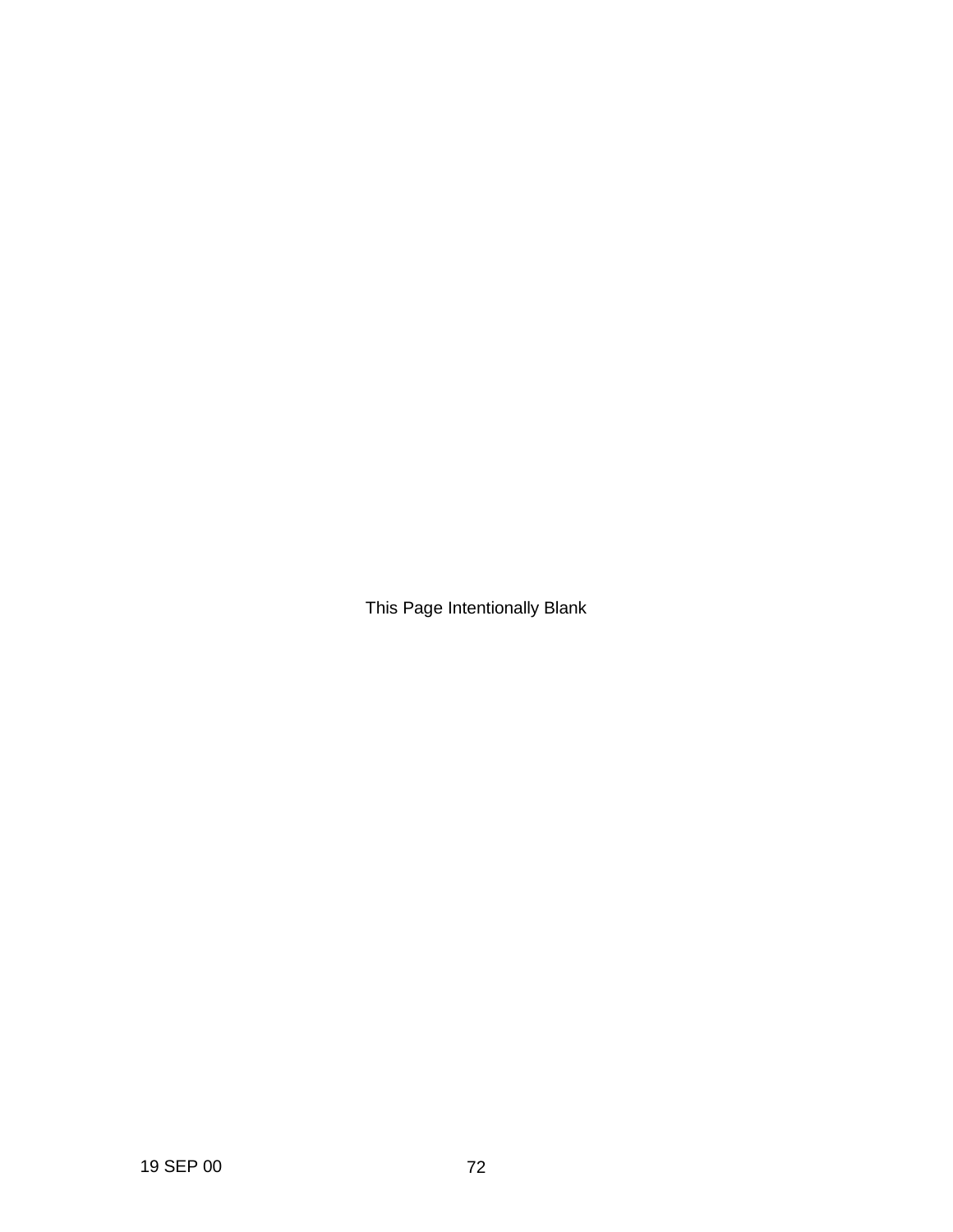# **NOTE**

- 1. Purpose is to pressurize stack to 14.96 psia from 14.7 psia using orbiter O2 while maintaining ISS O2 concentration below US Segment limit of 24.1 %.
- 2. O2 repress will be repeated as required to allow adequate mixing and to avoid higher than acceptable O2 concentration in orbiter cabin.

# FDA, C/W LIMITS RESET

- NOTE 1. CABIN PRESS H/W C/W upper limit is not changed because it is adequate for the target pressures.
- 2. PPO2 limits are inhibited to avoid nuisance alarms.
- 3. O2 is limit-sensed by O2 concentration.
- 1. Contact **MCC-H** for uplink of B/U C/W and SM ALERT limit resets via TMBU, if desired.

| <b>B/U C&amp;W</b>   | PARAM ID | <b>ENA/INH</b> | HI EU |
|----------------------|----------|----------------|-------|
| <b>CABIN PRESS</b>   | 0612405  |                | 14.96 |
| PPO <sub>2</sub> A   | 0612511  | <b>INH</b>     |       |
| PPO <sub>2</sub> B   | 0612513  | <b>INH</b>     |       |
| SH PPO2-1            | 0472012  | <b>INH</b>     |       |
| SH PPO2-2            | 0472113  | <b>INH</b>     |       |
| H2O LOOP 1 ICH OUT T | 0612724  | <b>INH</b>     |       |
| H2O LOOP 2 ICH OUT T | 0612744  | <b>INH</b>     |       |

| H/W C&W            | <b>CHANNEL</b> | <b>ENA/INH</b> |
|--------------------|----------------|----------------|
| PPO <sub>2</sub> A | 34             | INH            |
| PPO <sub>2</sub> B |                | INH            |

- 2. √**MCC-H** for repress Cryo configuration
- Node 1  $3. \sqrt{PPRV}$  caps installed on port, stbd Hatches

### O2 REPRESS INITIATION

- OCAC 4. Perform OCAC filter cleaning  $OCAC$  PWR  $\rightarrow$  OFF
- C5 5. DIRECT O2 vlv − OP
	- 6. When '**S78 O2 CONC**' or '**S66 CABIN PRESS**' or '**S210 NODE 1 CAB PRESS**' message DIRECT O2 vlv – CL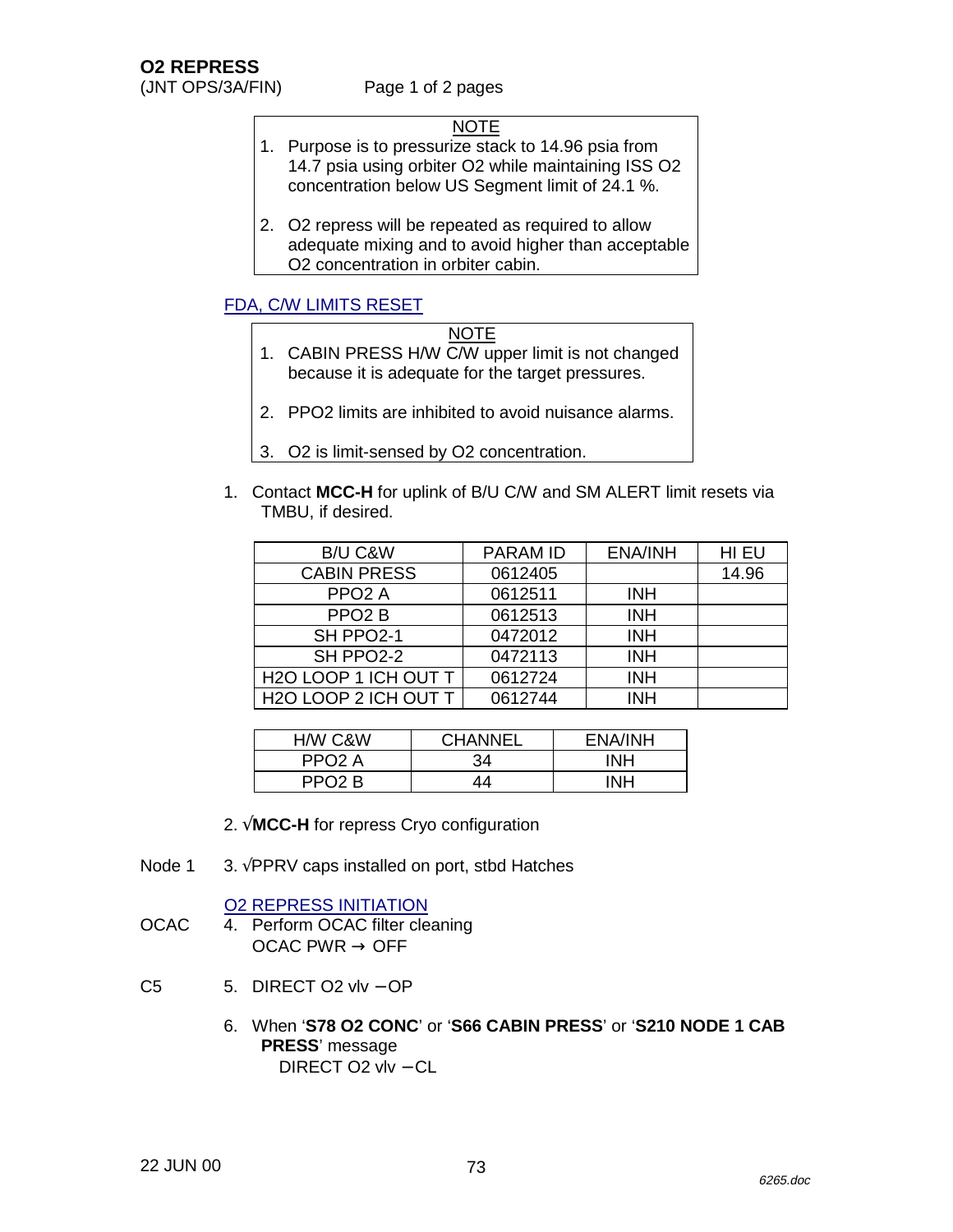(JNT OPS/3A/FIN) Page 2 of 2 pages

7. **MCC-H** may ask for another cycle. Wait for O2 to mix and O2 concentration to stabilize.

On call from **MCC-H**, repeat steps 5 --- 7.

- OCAC 8. OCAC PWR  $\rightarrow$  ON
	- 9. √MCC-H for post-repress cryo configuration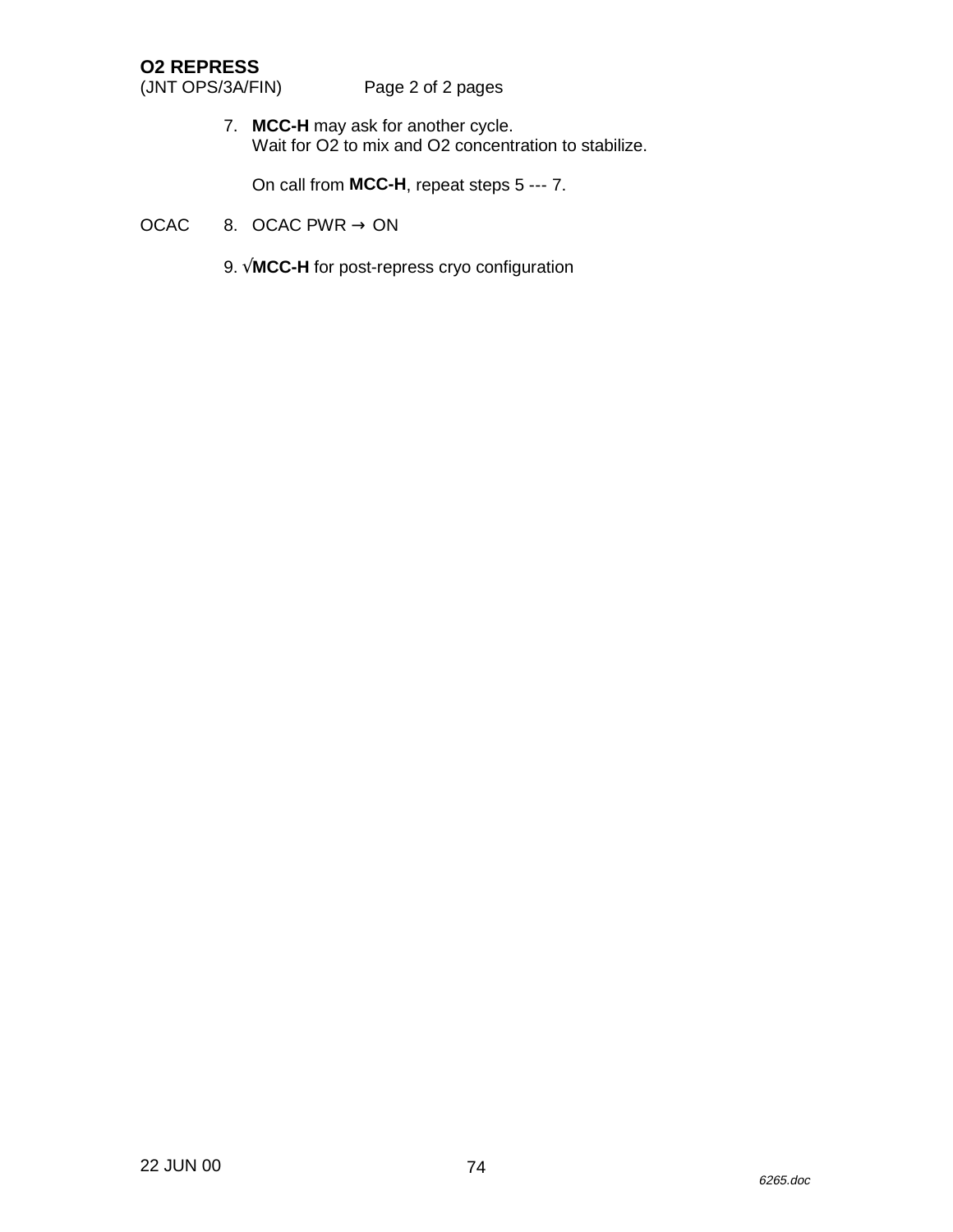**GENERIC DEPRESS**

(JNT OPS/3A/FIN) Page 1 of 1 page

- NOTE
- 1. **MCC** will provide MET/EVENT and desired pressure values for use in this procedure.
- 2. Expect possible dP/dT Klaxon alarm during depress.
- MO10W 1. √14.7 CABIN REG INLET SYS 1,SYS 2 (two) − CL
- AW82B 2. AIRLK DEPRESS vlv cap − Vent, remove AIRLK DEPRESS vlv − 0

# SM 66 ENVIRONMENT

- CRT 3. If PPO2 < 2.7 at anytime during depress C5 DIRECT O2 vlv − OP
- CRT 4. When CABIN PRESS = desired pressure C5 DIRECT O2 vlv − CL AW82B AIRLK DEPRESS vlv − CL

Install AIRLK DEPRESS vlv cap

| MET/EVENT | <b>DESIRED</b>  |
|-----------|-----------------|
|           | <b>PRESSURE</b> |
|           |                 |
|           |                 |
|           |                 |
|           |                 |
|           |                 |
|           |                 |
|           |                 |
|           |                 |
|           |                 |
|           |                 |
|           |                 |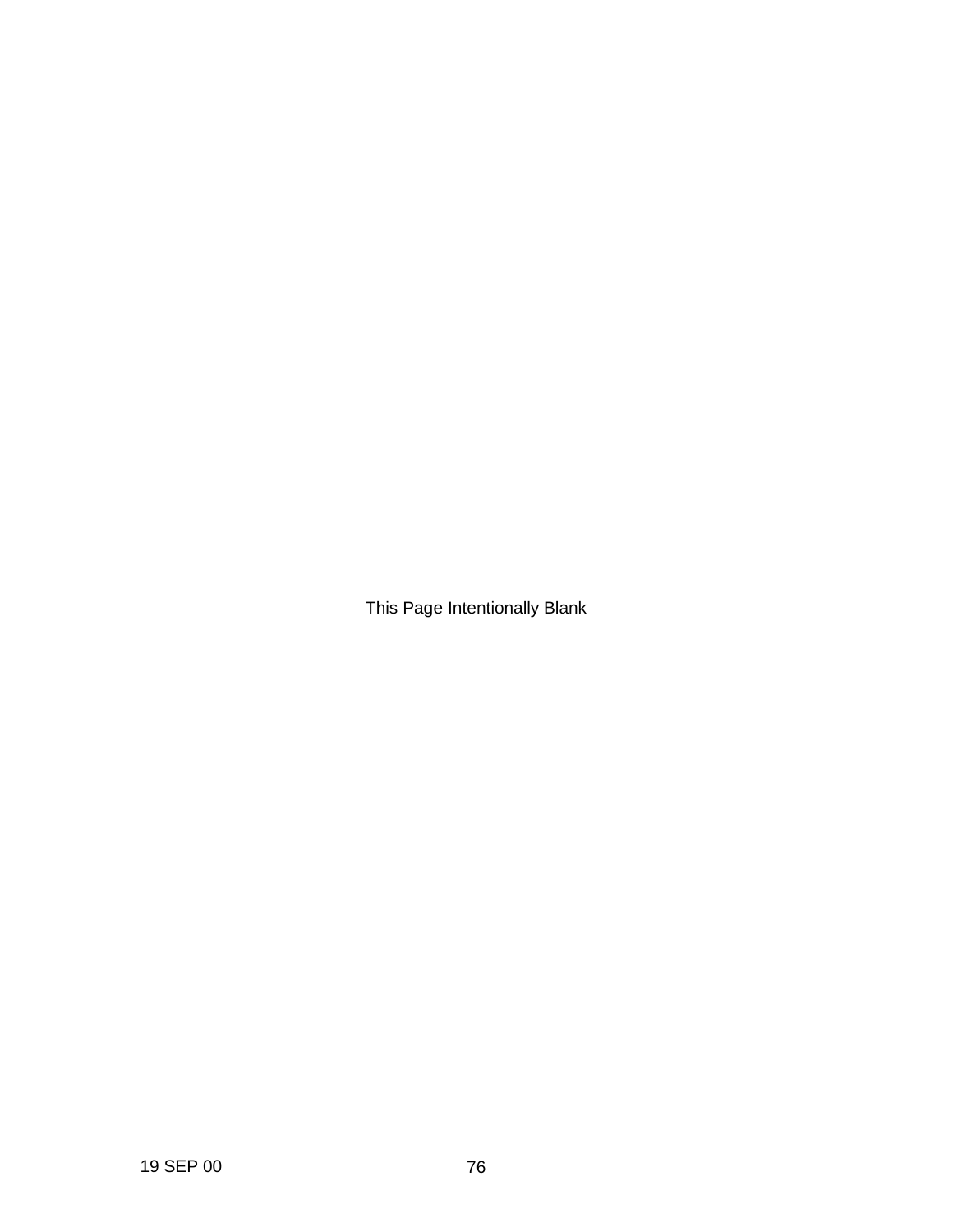(JNT OPS/3A/FIN) Page 1 of 1 page

**NOTE** 

**MCC** will provide MET/EVENT and desired pressure values for use in this procedure.

**WARNING** Terminate all WCS activity during repress.

- L2 1. O2/N2 CNTLR VLV SYS 1 − OP (N2) 2 − AUTO
- MO10W 2. O2 REG INLET SYS 2 − OP
	- 3. 14.7 CAB REG INLET SYS 1 vlv − OP

4. **On MCC GO** 14.7 CABIN REG INLET SYS 2 vlv – OP

SM 66 ENVIRONMENT

CRT 5. When CABIN PRESS = desired pressure

MO10W 14.7 CAB REG INLET SYS 1, SYS 2 vlv (two) – CL

| MET/EVENT | <b>DESIRED</b><br><b>PRESSURE</b> |
|-----------|-----------------------------------|
|           |                                   |
|           |                                   |
|           |                                   |
|           |                                   |
|           |                                   |
|           |                                   |
|           |                                   |
|           |                                   |
|           |                                   |
|           |                                   |

# 6. If required

Go to PCS 1(2) CONFIG (ORB OPS, ECLS).

If not required

MO10W O2 REG INLET SYS 2 − CL L2 O2/N2 CNTLR VLV SYS 2 − CL (O2)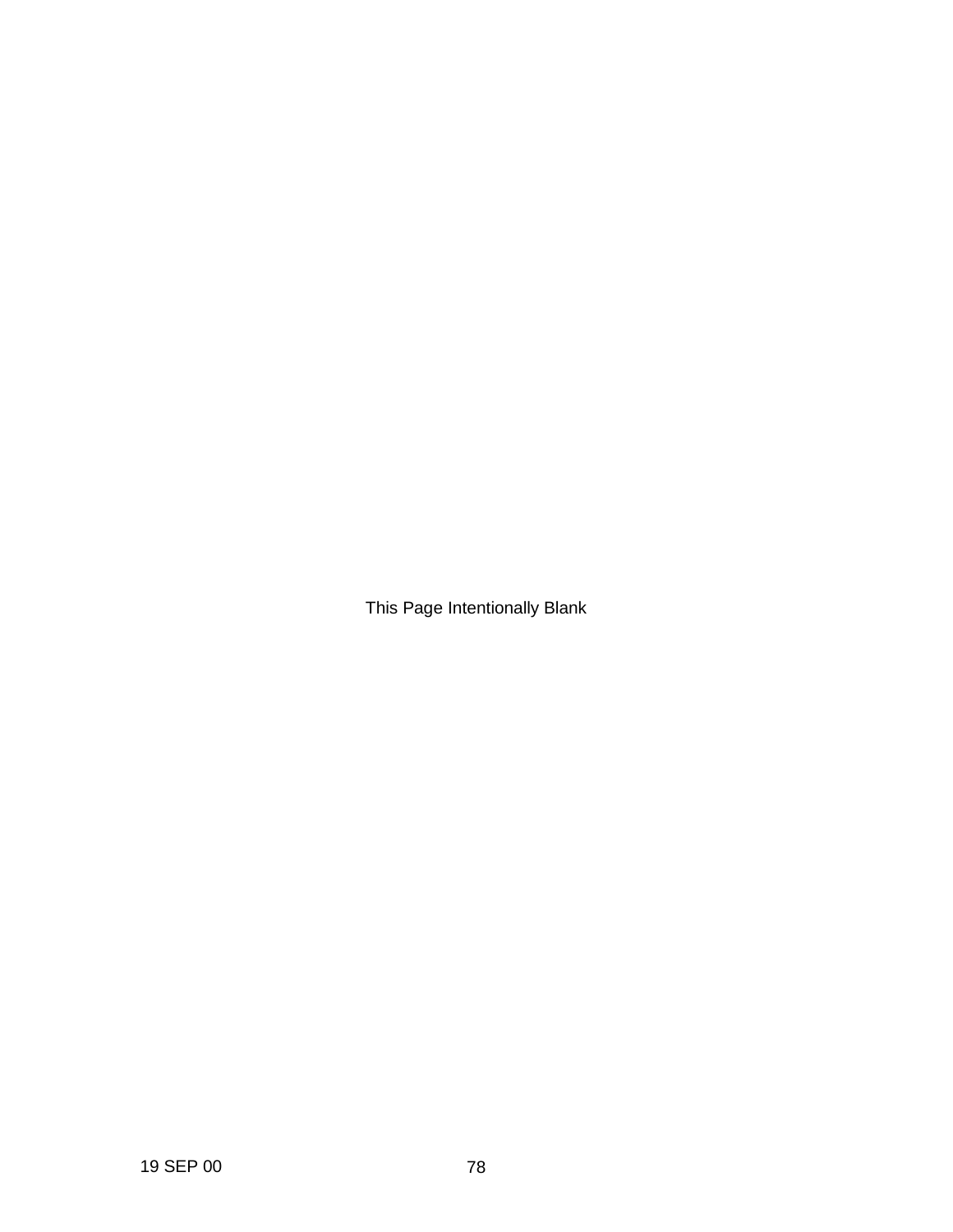# EGRESS STATION PROCEDURES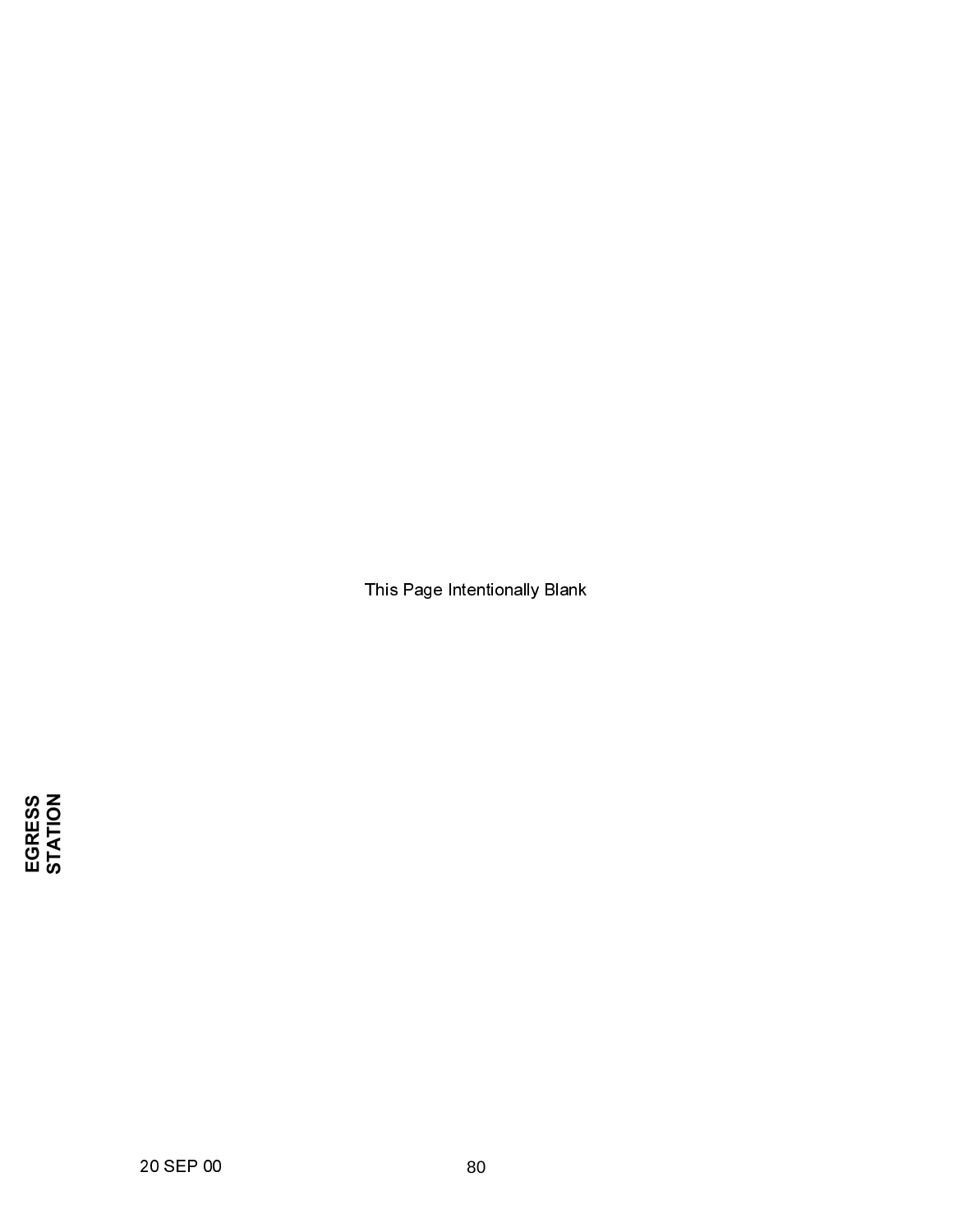# **Z1 PRESSURE DOME EGRESS**

(JNT OPS/3A/FIN A) Page 1 of 3 pages

TOOLS AND EQUIPMENT REQUIRED:

- NOD1O1 Internal Sampling Adapter (ISA) Stbd CTB
- NOD1O4 Vacuum Access Jumpers (VAJ) 35 ft A1
- NOD1O4 Vacuum Access Jumpers (VAJ) 5 ft  $C<sub>2</sub>$

Ingress Fluke 87 Multimeter Equip

Bag

# 1. Z1 PRESSURE DOME EGRESS

- Node 1 1.1 Inspect Z1 Dome Hatch Seals and seal surfaces for condensation, Overhead contamination, or damage (nicks, cuts, etc.). If hatch seal damage is found, √**MCC-H**. If condensate present, dry Hatch Seals with Dry Wipe (using blotting technique).
	- 1.2 √All returning items removed from Z1 Dome
	- 1.3 Close Node1 Overhead Hatch per decal.

# 2. ISA/VAJ/MPEV SETUP

- 2.1 Connect 5 ft VAJ to Node1 Overhead MPEV as shown in Figure 2.
- 2.2 ISA Sample Port Valve CLOSED, capped Refer to Figure 1.



Figure 1.- ISA Sample Valve.

Node1 Deck

eck MPEV – CLOSED

2.4 √Multimeter COM to COM, V to VΩ→  $\mid$  - \_\_\_\_\_\_\_\_\_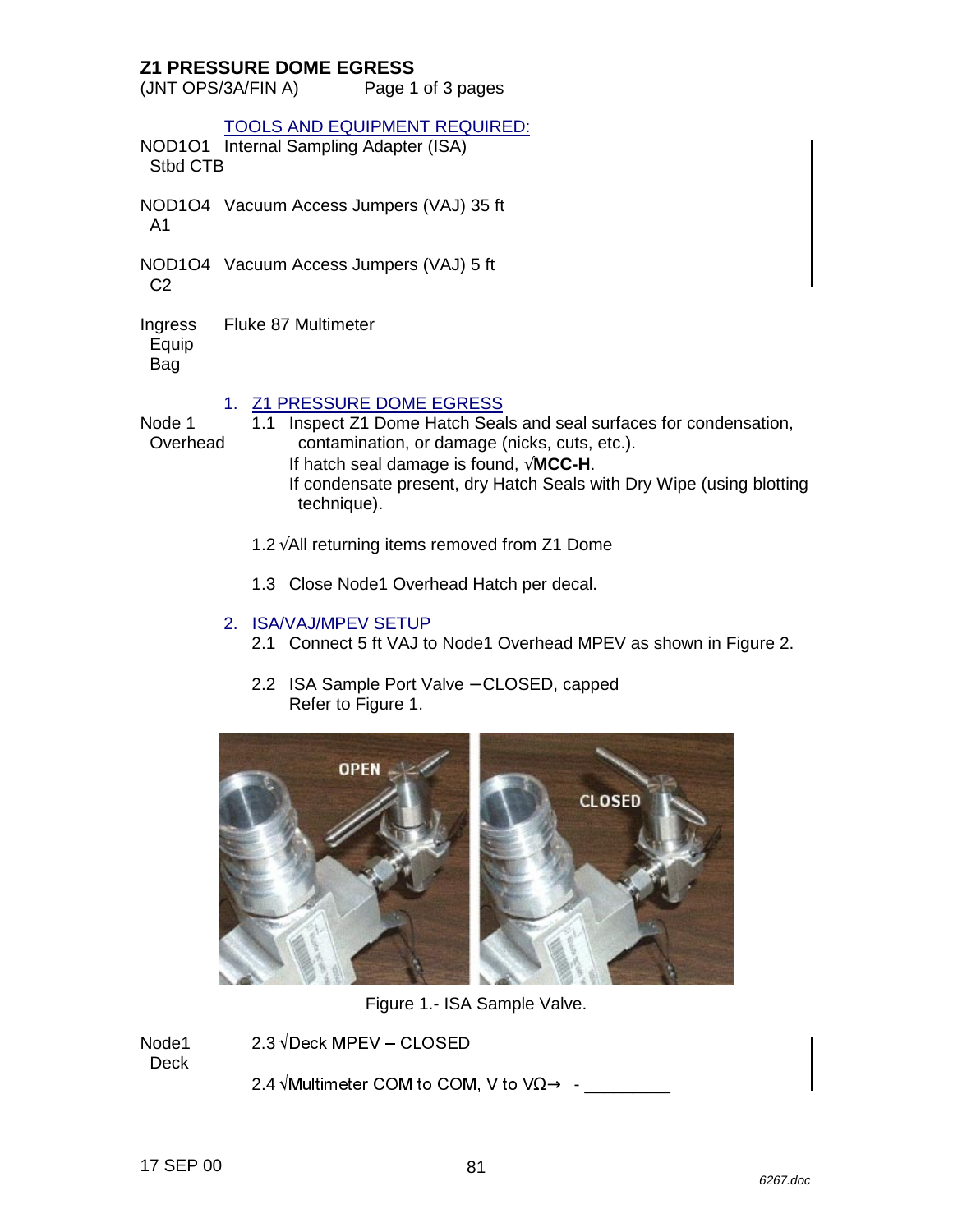# **Z1 PRESSURE DOME EGRESS**

(JNT OPS/3A/FIN A) Page 2 of 3 pages

- 2.5 ISA Pressure Module  $\rightarrow$  mmHgA
- 2.6 Press and hold yellow button for 2 seconds while selecting V.
- 2.7 Verify Multimeter reading 0.6700 --- 0.7600

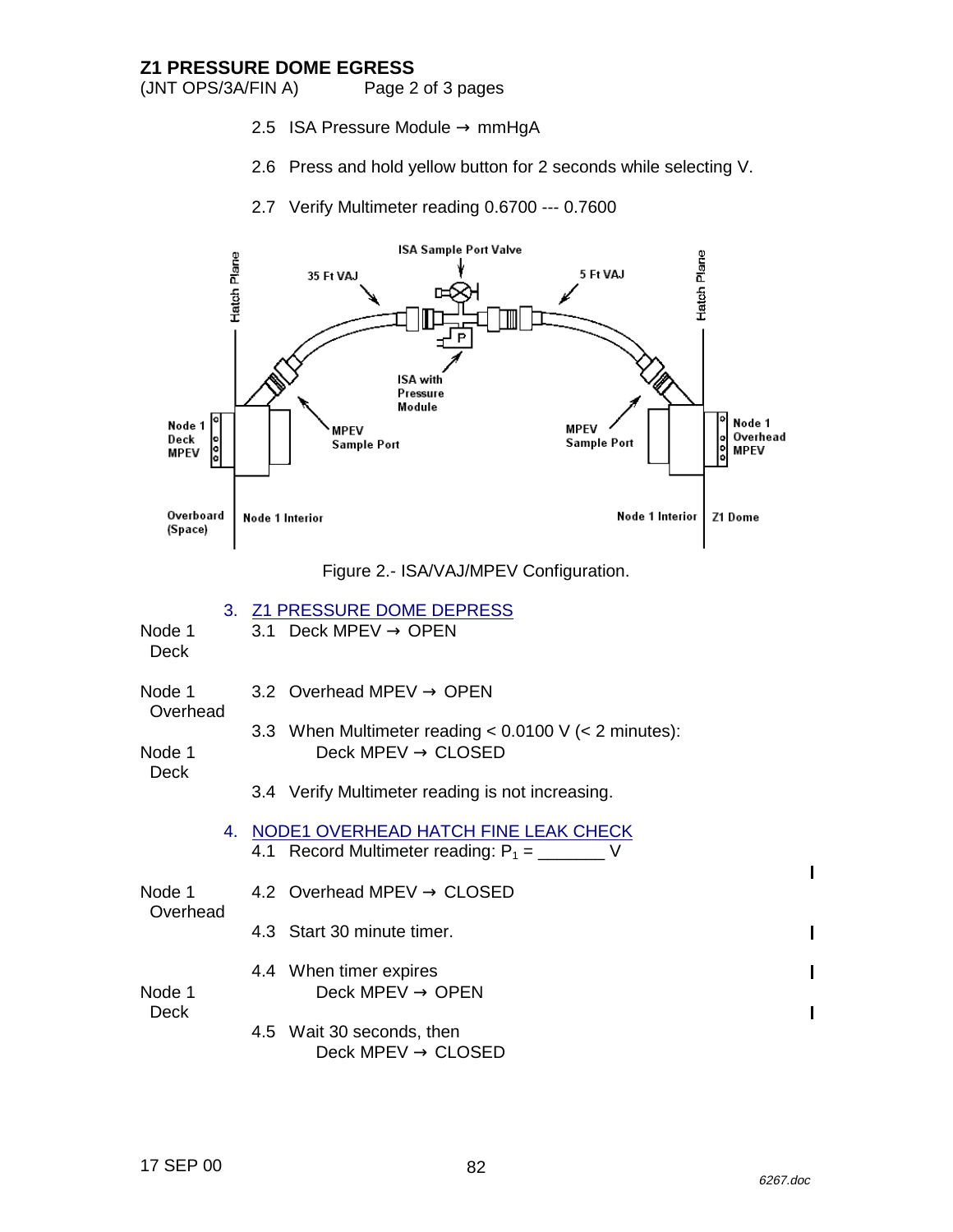# **Z1 PRESSURE DOME EGRESS**

(JNT OPS/3A/FIN A) Page 3 of 3 pages

Node 1 4.6 Overhead MPEV  $\rightarrow$  OPEN **Overhead** 

> 4.7 Record multimeter reading: P2 = \_\_\_\_\_\_\_ V  $(dP = P_2 - P_1 = V)$ If dP > 0.0005 V, hatch leak check failed Overhead MPEV  $\rightarrow$  CLOSE

> > √**MCC-H** >>

#### **NOTE**

If Multimeter reading has increased by > 0.0005 V (i.e., 0.5 mmHg) over 30 minutes, then overhead hatch is leaking at a rate which would cause the Z1 dome volume to repressurize to ~3 psia (and ~30 deg F dewpoint) in five days.

### 5. DISMANTLE AND STOW EQUIPMENT

- 
- Node 1  $5.1$  Overhead MPEV  $\rightarrow$  CLOSE
- **Overhead**
- 5.2 Multimeter  $\rightarrow$  OFF
- 5.3 ISA Pressure Module  $\rightarrow$  OFF
- 5.4 Disconnect and stow Multimeter in Ingress Equipment Bag.
- 5.5 Uncap ISA Sample Port Valve
- 5.6 ISA Sample Port Valve  $\rightarrow$  OPEN
- 5.7 Wait 30 seconds, then ISA Sample Port Valve → CLOSED, capped
- 5.8 Disconnect VAJs, cap ends. Stow 5 ft VAJ in NOD1O4\_C2. Stow 35 ft VAJ in NOD1O4\_A1.
- 5.9 Cap all ISA ports and stow in NOD1O1 Stbd CTB.

### 6. CAP DECK AND OVERHEAD MPEV

Node 1 6.1 Hand tighten Deck MPEV Cap.

Deck

- Node 1 6.2 Hand tighten Overhead MPEV Cap.
- **Overhead**
- 6.3 Inform **MCC-H**, "Z1 Vestibule Egress Complete."

 $\mathbf{I}$ 

 $\overline{\phantom{a}}$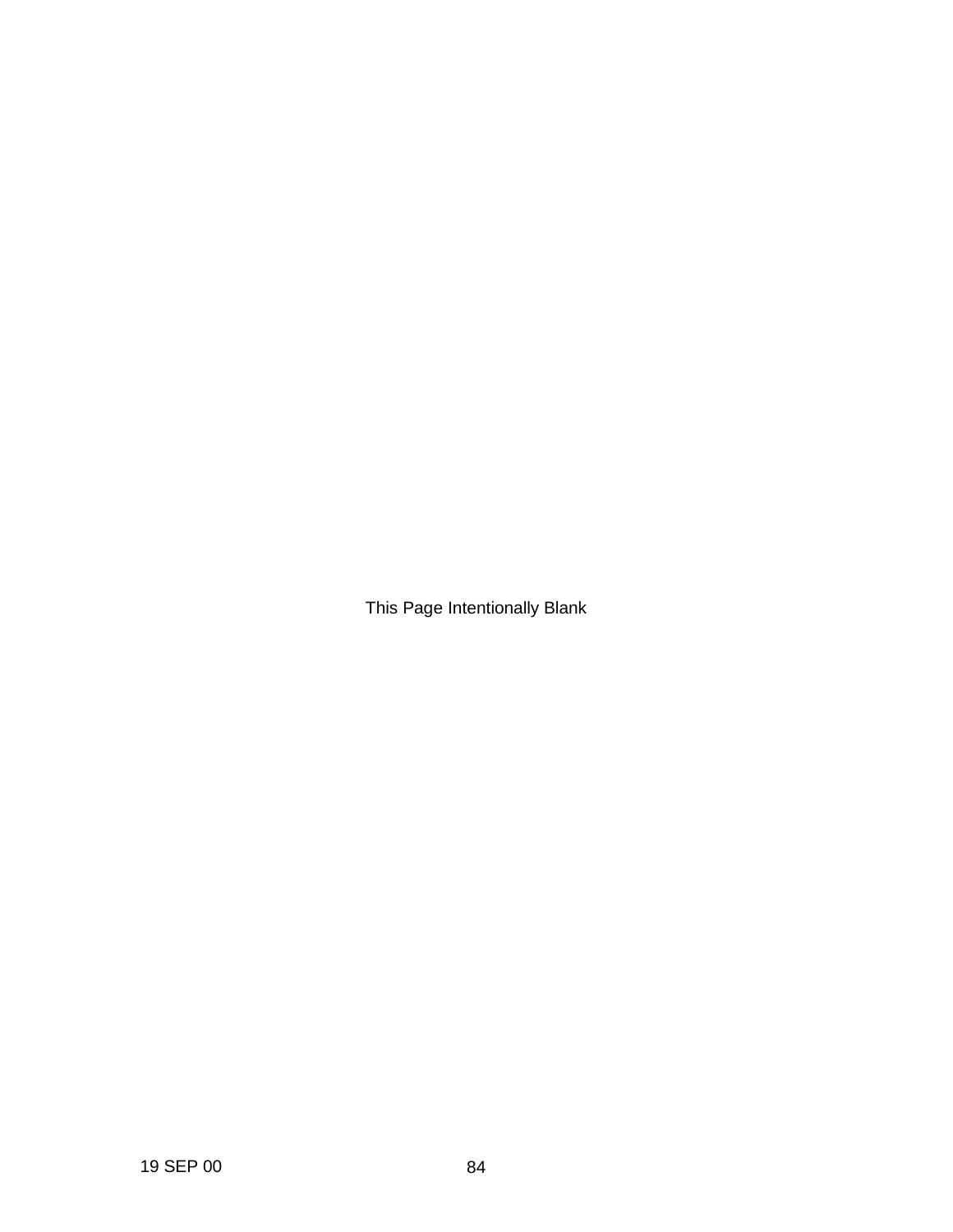**NODE 1 EGRESS #1**

(JNT OPS/3A/FIN A) Page 1 of 2 pages

| Ingress<br>Equip<br>Bag     | <b>TOOLS AND EQUIPMENT REQUIRED:</b><br>Flashlight<br>Dry Wipes<br><b>Gray Tape</b>                                                                                                                                                               |  |
|-----------------------------|---------------------------------------------------------------------------------------------------------------------------------------------------------------------------------------------------------------------------------------------------|--|
|                             | 1. VERIFYING PMA1 EGRESS CONFIGURATION<br>1.1 Inspect Aft Hatch Seals and seal surfaces for condensation,<br>contamination, or damage (nicks, cuts, etc.).<br>If condensate present, dry Hatch Seals with Dry Wipe (using blotting<br>technique). |  |
| PMA <sub>1</sub>            | 1.2 VAII equipment bags and returning items removed from PMA1                                                                                                                                                                                     |  |
| NOD <sub>1</sub><br>D4 G1   | 2. CONFIGURING FOR NODE 1 EGRESS<br>2.1 Stow Docking Mechanism Accessory Kit (used during FGB Ingress)<br><b>APAS Hatch Tool</b><br><b>Cleaning Pads</b>                                                                                          |  |
|                             | $2.2 \sqrt{All}$ equipment bags, ISS cue cards and returning items removed from<br>Node 1<br>Ingress Equipment Bag<br>Jettison/Stowage Bag                                                                                                        |  |
| Node 1<br><b>Deck</b>       | 2.3 MPEV $\rightarrow$ uncapped                                                                                                                                                                                                                   |  |
| Node 1<br>Fwd               | 2.4 Inspect Hatch Seals and seal surfaces for condensation,<br>contamination, or damage (nicks, cuts, etc.)<br>If condensate present, dry Hatch Seals with Dry Wipes (using a<br>blotting technique).                                             |  |
|                             | $2.5 \sqrt{MPEV}$ – CLOSED (not capped)                                                                                                                                                                                                           |  |
| PMA <sub>2</sub>            | 2.6 PMA2 Duct Grille Cover $\rightarrow$ Open                                                                                                                                                                                                     |  |
| Node 1                      | Node1 Fwd Stbd IMV VIv $\rightarrow$ (deploy handle) Close (stow handle)<br>2.7<br>Node1 Fwd Port IMV VIv $\rightarrow$ (deploy handle) Close (stow handle)                                                                                       |  |
| NOD <sub>1</sub><br>$P1_01$ | General Lighting Master Switch $pb \rightarrow On$<br>2.8 <sup>°</sup>                                                                                                                                                                            |  |
| Node 1<br>Fwd               | Close Node 1 Forward Hatch per decal.<br>2.9                                                                                                                                                                                                      |  |

Hatch

 $\mathbf{I}$ 

 $\mathbf I$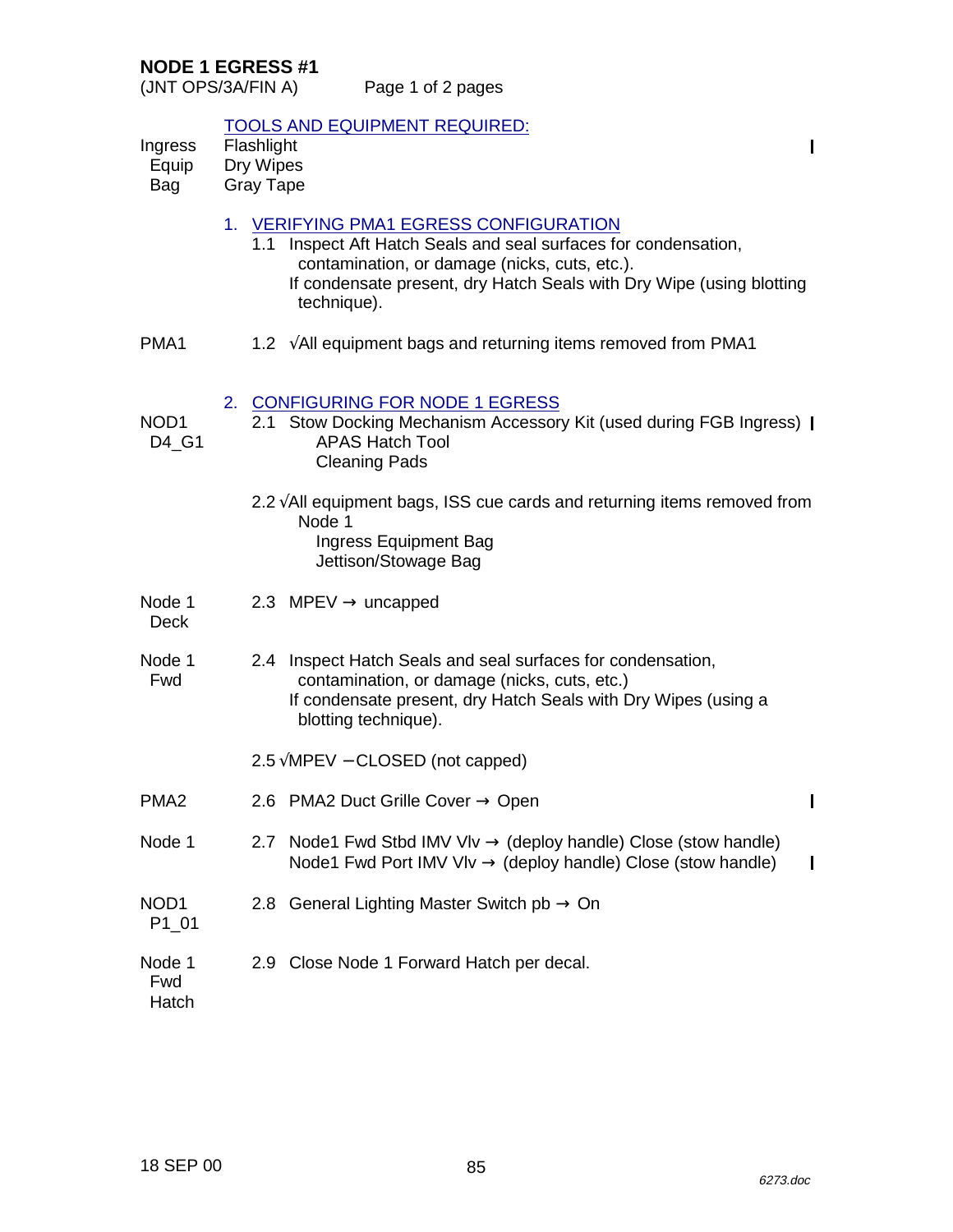# **NODE 1 EGRESS #1**

 $\bigcirc$ 

IM V C ap

(JNT OPS/3A/FIN A) Page 2 of 2 pages



P ost E gress C onfiguration

- N ode A ft P ort IM V F an deactivated; F G B F ans deactivated.
- P M A 1 to F G B duct rem oved from P M A 1 hard duct and stow ed in FG B .
- P M A 1 hard duct cap installed on hard duct; P M A 1 grille cover opened.
- N ode A ft P ort IM V fan deactivated;
- $\bullet$  FGB alarm control panel deactivated;  $\Pi$ ГO lights off.
- ГА-РМА1 Hatch closed.
- Q D M s, and ingress equipm ent rem oved
- P M A 2 grille cover opened.
- N ode F <sup>w</sup> d P ort & S tbd IM V valve closed, not capped
- N ode F <sup>w</sup> d H atch closed (M P E V closed, not c apped).
- P M A /O D S interface duct rem oved from H alo Inlet F lex D uct and stow ed in PMA2 (restrained to handrail).
- A P A S H atch S tandoff disengaged from H atch and restrained to handrail.
- A P A S H atch cover rem oved and stow ed in P M A 2.
- A P A S Hatch closed.
- D ocking target uncovered and standoff cross reinstalled.
- ODS Hatch closed.

Figure 1.- Post ISS Egress Configuration (FD04).

86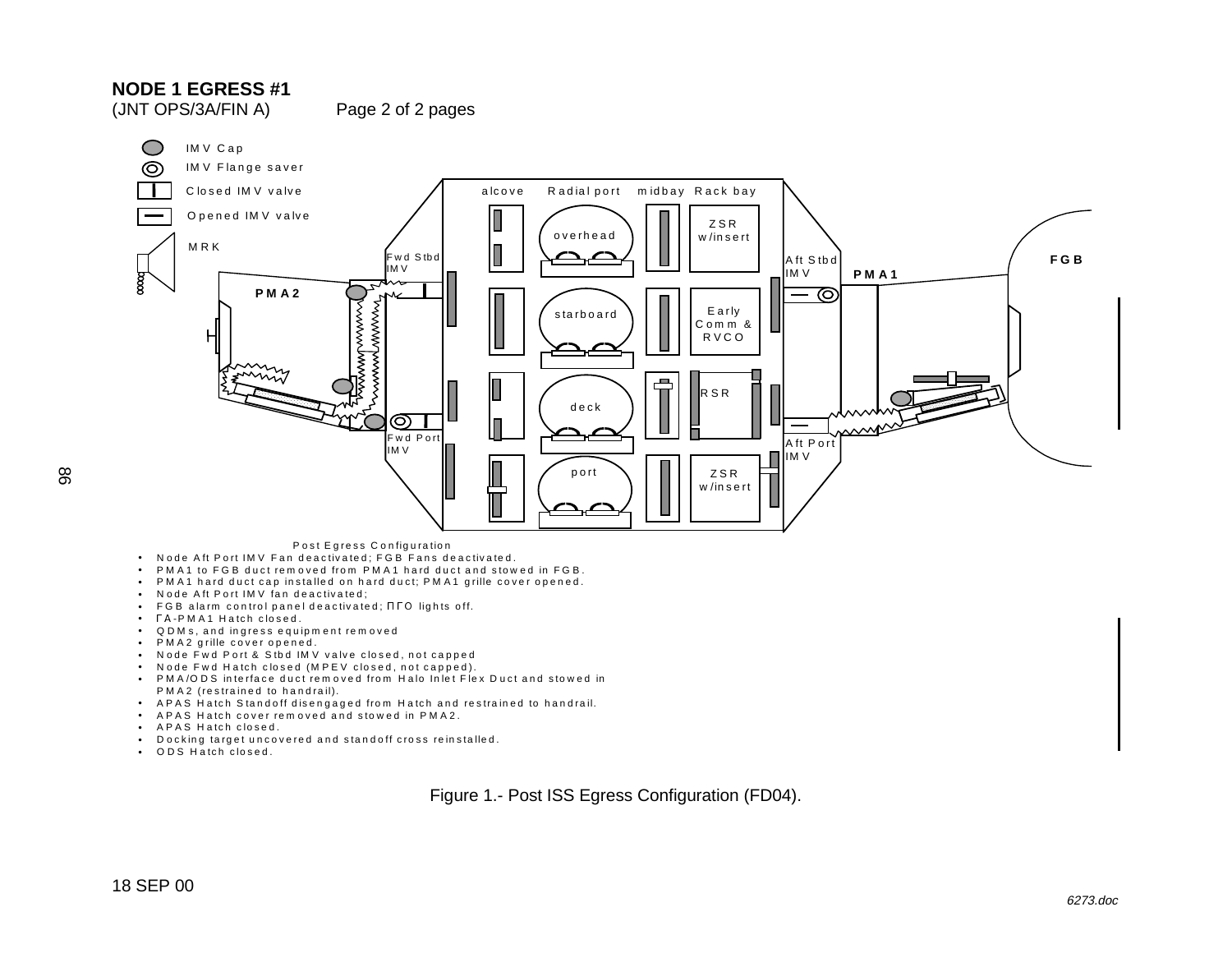# **NODE 1 CABIN FAN DEACTIVATION**

(JNT OPS/3A/FIN A) Page 1 of 2 pages

1. POWER BUS STATUS VERIFICATION

√**MCC-H** to verify proper loads on power bus

2. NODE 1 CABIN FAN DEACTIVATION

- PCS Node 1: ECLSS: Cab Fan Node 1 Cabin Fan
	- 2.1 **cmd** Off Arm **cmd** Off

√State – Off  $\sqrt{\text{Speed}}$ , rpm: 2000  $\pm$  50

### **NOTE**

Per SPN 15271, NCS R2 does not report the Cabin Fan's RPC data correctly to the PCS. The RPC position will indicate '**OPEN**' when it is actually closed. Continue with the procedure as written. **MCC-H** has insight to the correct status.

2.2 sel RPCM N14B B RPC 17

RPCM N14B B RPC 17

**cmd** RPC Position − Open (Verify − Op)

3. SMOKE DETECTOR 1 DEACTIVATION

Node 1: ECLSS: SD1 Node 1 Smoke Detector 1 'Monitoring'

3.1 √Status – Enabled

**cmd** Inhibit

√Status – Inhibited

3.2 sel RPCM N14B C RPC 03

RPCM N14B C RPC 03

**cmd** RPC Position − Open (Verify − Op)

4. SMOKE DETECTOR 2 DEACTIVATION Node 1: ECLSS: SD2 Node 1 Smoke Detector 2

'Monitoring'

4.1 √Status – Enabled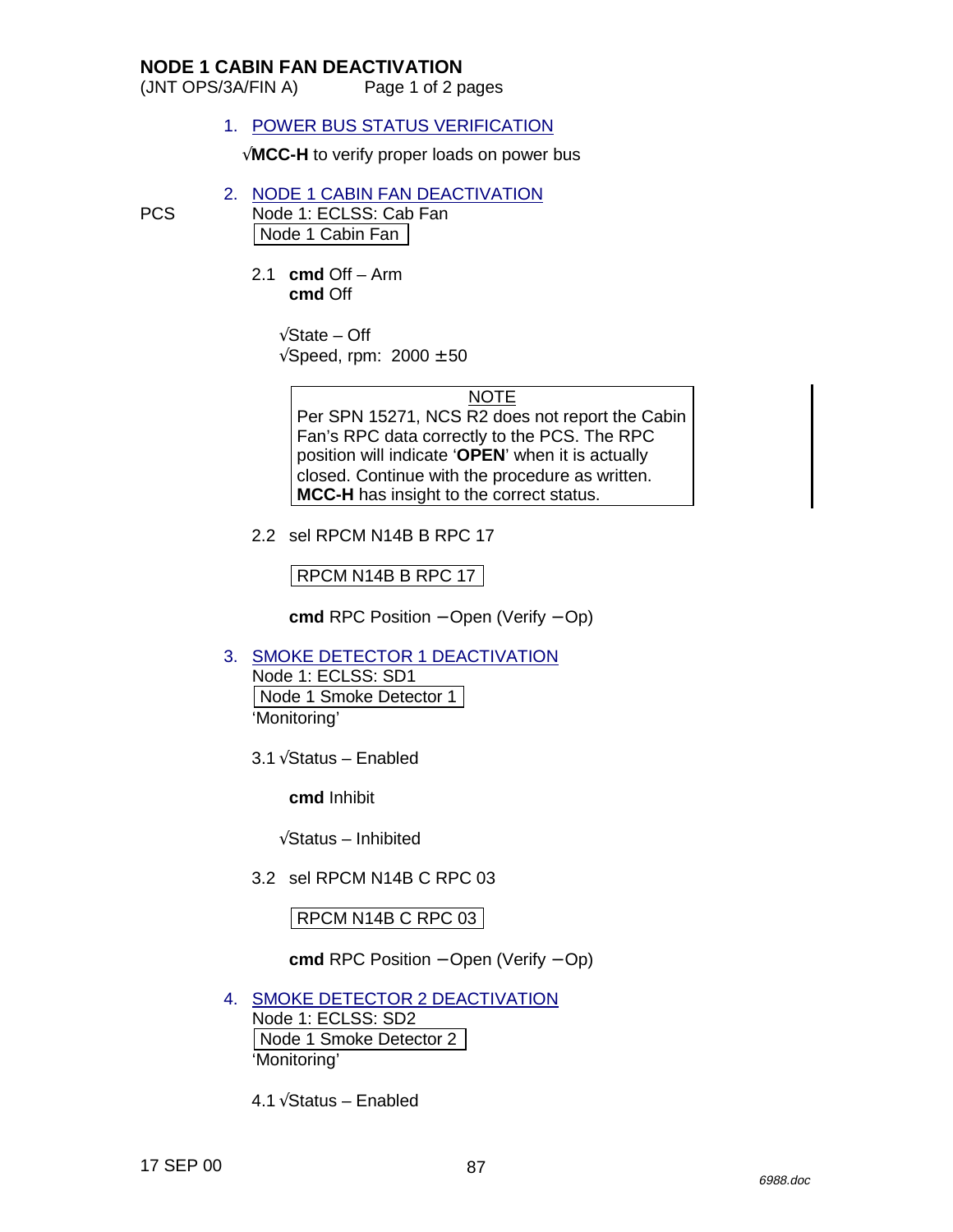# **NODE 1 CABIN FAN DEACTIVATION**

(JNT OPS/3A/FIN A) Page 2 of 2 pages

**cmd** Inhibit

√Status – Inhibited

4.2. sel RPCM N13B A RPC 16

RPCM N13B A RPC 16

**cmd** RPC Position − Open (Verify − Op)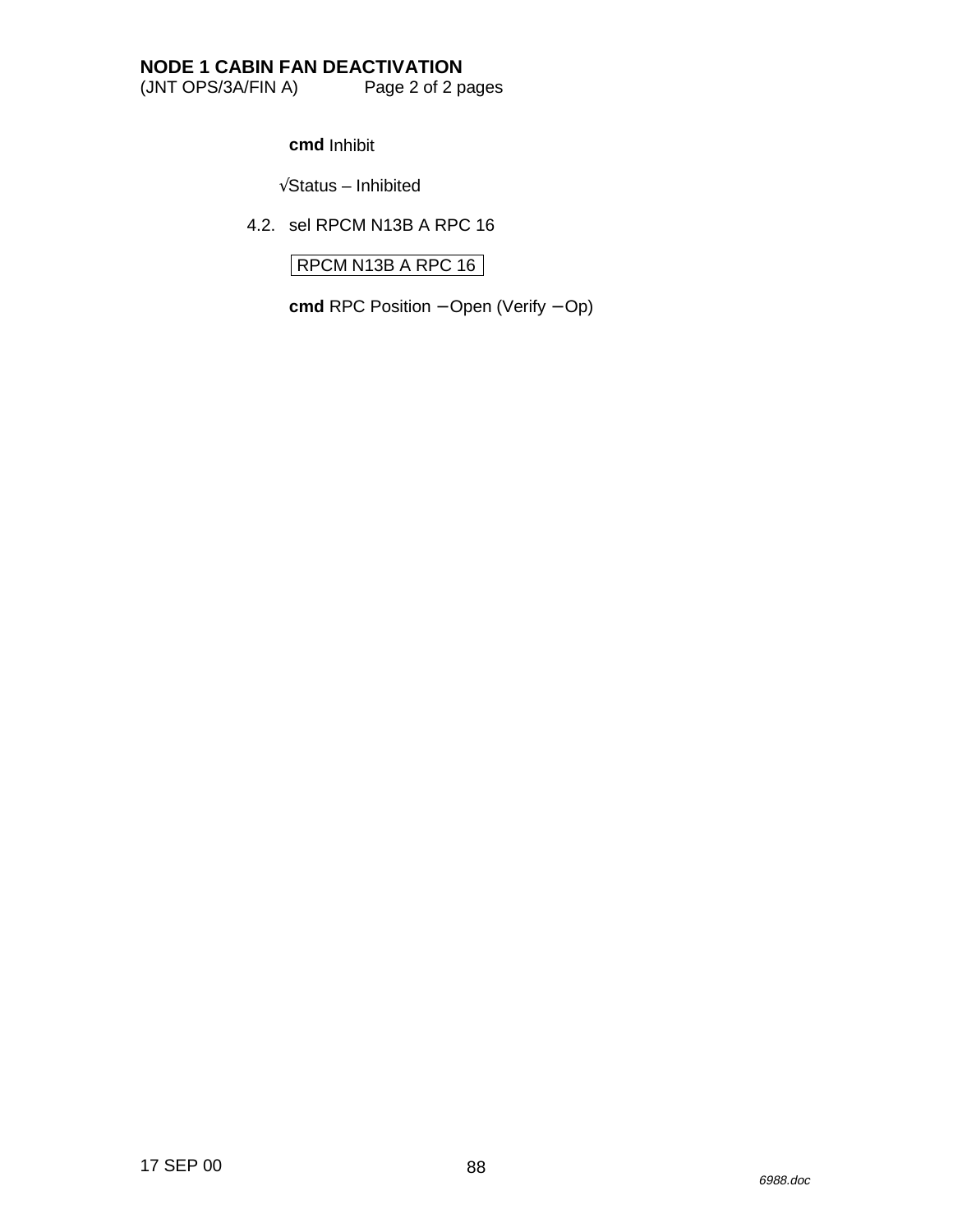**PMA2 EGRESS #1**

| (JNT OPS/3A/FIN A) | Page 1 of 3 pages |
|--------------------|-------------------|
|                    |                   |

| Tool Bag                     | <u>TOOLS AND EQUIPMENT REQUIRED:</u><br>10" Adjustable Wrench<br>1-1/2" Open End Wrench                                                                                                                                |  |  |
|------------------------------|------------------------------------------------------------------------------------------------------------------------------------------------------------------------------------------------------------------------|--|--|
| Ingress<br>Equip<br>Bag      | <b>Rubber Gloves</b>                                                                                                                                                                                                   |  |  |
| PMA2<br><b>APAS</b><br>Hatch | Docking Mechanism Accessory Kit<br><b>APAS Hatch Tool</b><br><b>Cleaning Pads</b>                                                                                                                                      |  |  |
| Jettison<br>Stwg<br>Bag      | Docking Target Standoff Cross (in Bag)                                                                                                                                                                                 |  |  |
|                              | 1. OXYGEN EQUIPMENT RELOCATION<br>1.1 Relocate QDMs and 70-ft O2 Hoses to shuttle.                                                                                                                                     |  |  |
| MO32M                        | 1.2 LEH O2 5, 6 vlv $(two) - CL$                                                                                                                                                                                       |  |  |
|                              | 1.3 70-ft O2 Hoses (two) $\leftarrow \rightarrow$ LEH O2 5, 6 viv outlet                                                                                                                                               |  |  |
| <b>Middeck</b>               | 1.4 QDM (two) $\leftarrow \rightarrow$ 70-ft O2 Hoses and comm cables<br>QDM (two) $\rightarrow$ $\leftarrow$ existing LES O2 lines and comm cables<br>Stow 70-ft O2 Hoses.                                            |  |  |
| MO32M                        | 1.5 LEH O2 5, 6 vlv (two) - OP                                                                                                                                                                                         |  |  |
| <b>MO13Q</b>                 | 2. CONFIGURING IMV AND HATCH FOR EGRESS<br>2.1 AIRLK FAN A(B) - OFF                                                                                                                                                    |  |  |
| Ext A/L                      | 2.2 PMA/ODS Interface Duct $\leftarrow$ $\rightarrow$ Halo Inlet Flex Duct<br>(Leave T-handle clamp attached to Halo Inlet Flex Duct).                                                                                 |  |  |
| PMA <sub>2</sub>             | 2.3 Stow free end of PMA/ODS Interface Duct into PMA2 on port side<br>Handrail.                                                                                                                                        |  |  |
| Ext A/L                      | 2.4 Halo Inlet Flex Duct $\rightarrow$ $\leftarrow$ Halo (Use T-handle clamp)                                                                                                                                          |  |  |
| MO13Q                        | 2.5 AIRLK FAN A(B) - ON<br>$\sqrt{\mathsf{A}}$ ifflow at halo                                                                                                                                                          |  |  |
|                              | 2.6 √All equipment bags and returning items removed from PMA2<br>Jettison Stowage Bag<br><b>Tool Bag</b><br>Ingress Equipment Bag<br>Docking Mechanism Accessory Kit<br><b>APAS Hatch Tool</b><br><b>Cleaning Pads</b> |  |  |

 $\mathbf{I}$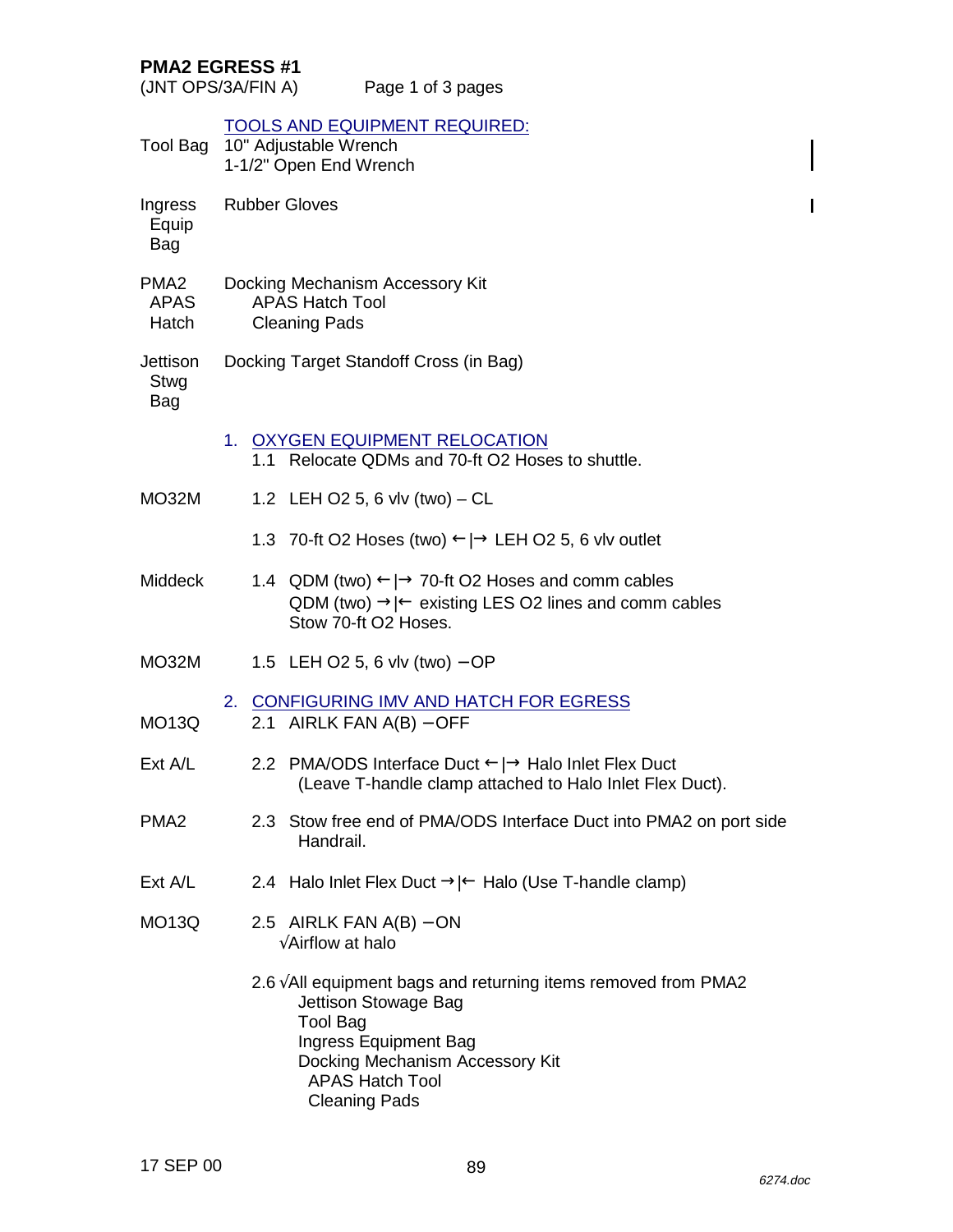# 3. APAS HATCH CLOSURE

### **CAUTION**

Hatch Seals are delicate. Exercise caution when inspecting/cleaning Hatch Seals.

ODS 3.1 Disconnect Hatch from PMA APAS Hatch Standoff. Secure Hatch Standoff to PMA handrail. Remove APAS Hatch Cover and stow it securely in PMA2. Inspect Hatch Seals and seal surfaces for debris/damage. Clean APAS Hatch Seals and surface with Cleaning Pads. Stow used pads in Docking Mechanisim Accessory Kit. Close APAS Hatch.

> Select 'РАБОЧЕЕ ПОЛОЖЕНИЕ' (Working Position) torque setting on Hatch Tool.

Insert tool in hatch socket (ensure fully seated).

Rotate tool 3 --- 4 turns in direction of '3ATP' (Close) arrow until tool clicks.

3.2 √APAS EQUAL VLV − OP

# **CAUTION**

Donning of Rubber Gloves required in handling of Docking Target Standoff Cross and Docking Target Base Plate.

- 3.3 Remove Docking Target Base Plate Cover from Target Base Plate. Stow Cover in Ingress Equipment Bag.
- 3.4 Obtain Docking Target Standoff Cross from Standoff Cross Bag. Stow Standoff Cross Bag in Ingress Equipment Bag.

**NOTE** Ensure key on Standoff Cross shaft is aligned with keyway on mating receptacle, and insert shaft until collar bottoms out on receptacle surface.

3.5 Insert Docking Target Standoff Cross into keyed receptacle on Docking Target Base Plate until shaft collar bottoms out.

 $\mathbf{I}$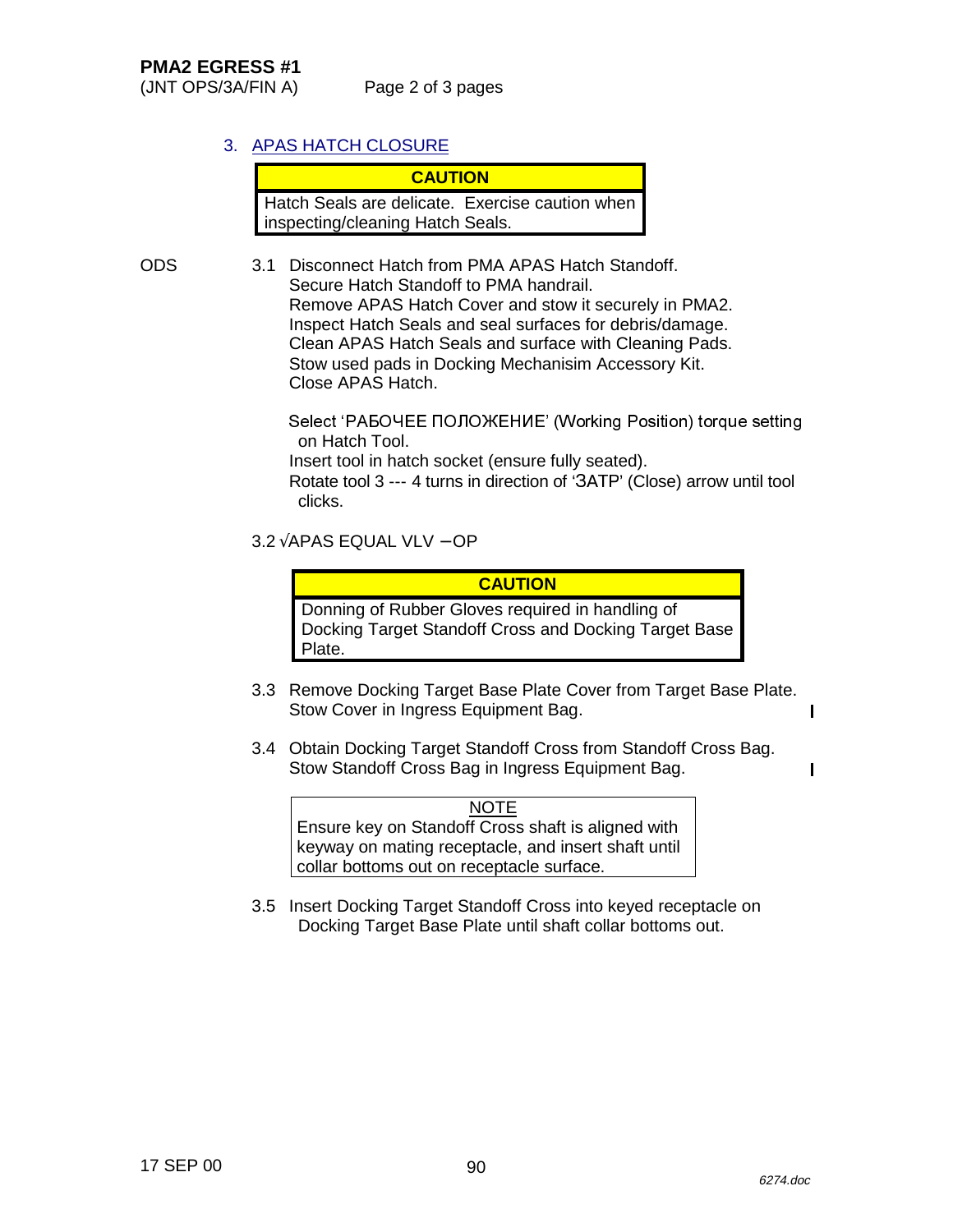NOTE

When all mating parts are correctly assembled, a groove on docking target standoff cross shaft should be visible above capnut (not recessed).

3.6 Ensure jamnut is positioned onto smaller, non-threaded diameter of docking target base plate receptacle.

Align and mate standoff cross threaded hexagonal capnut onto docking target base plate receptacle.

Continue to rotate hexagonal capnut  $\cap$ , and tighten firmly onto receptacle (10" Adjustable Wrench).

Thread jamnut onto receptacle, rotating  $\bigcap$ , until contact with hexagonal capnut shoulder occurs.

While maintaining a  $\Omega$  torque on hexagonal capnut, firmly tighten jamnut  $\cap$  against hexagonal capnut shoulder to a torque of 34 --- 36 in-lbf (1-1/2" Open End Wrench).

3.7 Stow tools.

 $\overline{1}$ 

- 4. ODS HATCH CLOSURE
	- 4.1 Close ODS Hatch per decal.

4.2 √Equal vlv (two) − OFF, capped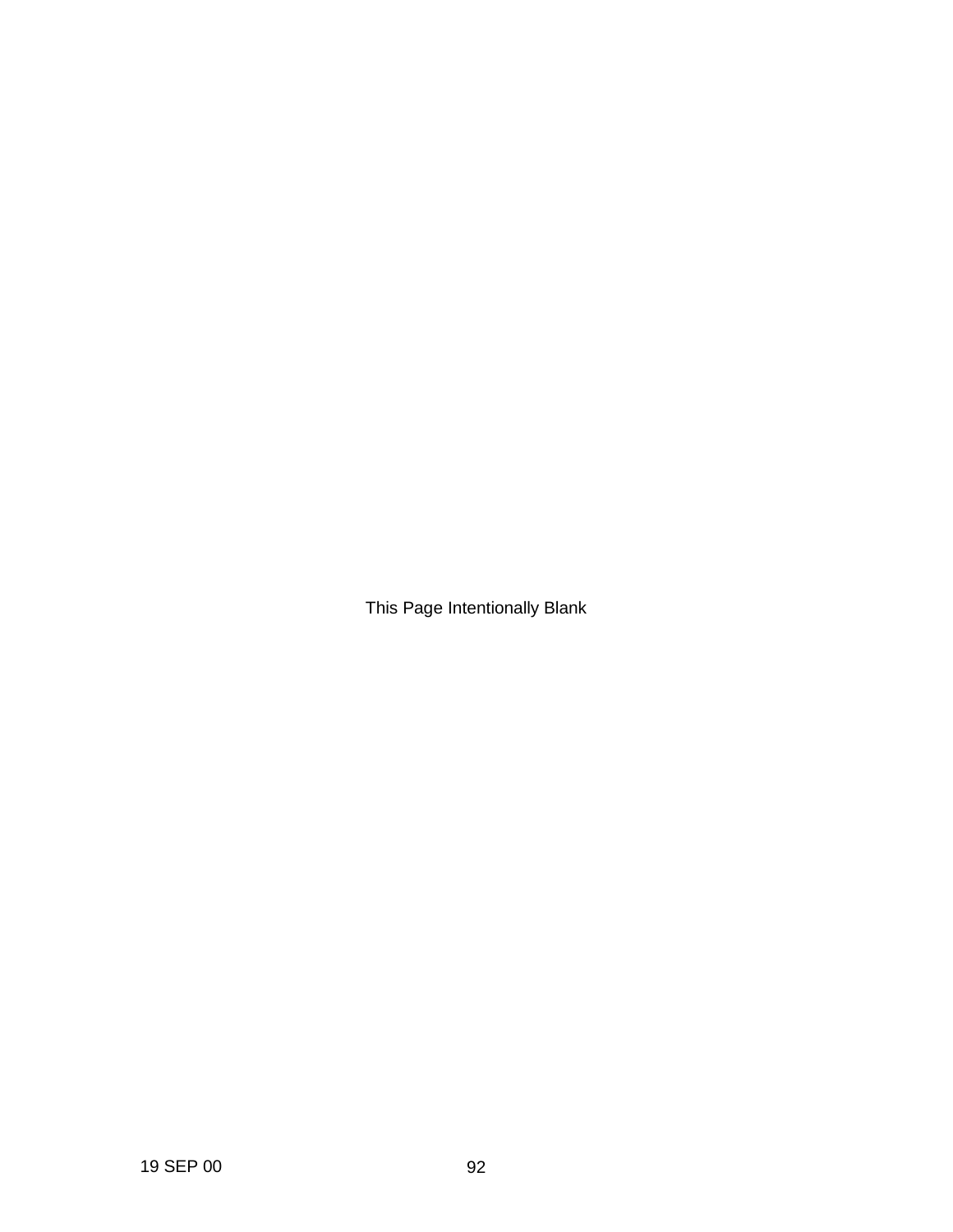# **NODE 1 AND PMA 1 MOISTURE REMOVAL KIT SETUP**

(JNT OPS/3A/FIN) Page 1 of 1 page

# TOOLS REQUIRED:

Ingress Flashlight

 Equip Portable Fan Assemblies (four) Bag Desiccant Bag Assemblies (four) Portable Fan Assemblies (four w/batteries) D-Cell Batteries (sixteen spares) Flexible Brackets (four, already installed) Handrail Clamps (two, already installed) Standard Short Screwdriver

# NODE 1 AND PMA 1 PORTABLE FAN CONFIGURATION

**NOTE** 

- 1. The exact locations of portable fans in Node 1 and PMA 1 are not critical.
- 2. Do not deploy Desiccant Bag Assemblies until just prior to Hatch closure.
- 1. Using Handrail Clamps and Flexible Brackets, mount four new Portable Fan Assemblies on the flexible brackets already installed in Node 1 (three) and PMA 1 (one).

# DESICCANT INSTALLATION AND PORTABLE FAN ACTIVATION

2. √Fan Pwr – Off

If required, replace Batteries. If required, stow used Batteries in Jettison/Stowage Bag.

- 3. Remove Desiccant Bag Assembly from plastic bag. Secure plastic bag to handrail with tape.
- 4. Desiccant Bag Assembly →|← Fan
- 5. Fan Power  $\rightarrow$  High

NOTE Low power position setting has been disabled.

- 6. √Fan RPM control position − Full CW
- 7. √Fans are running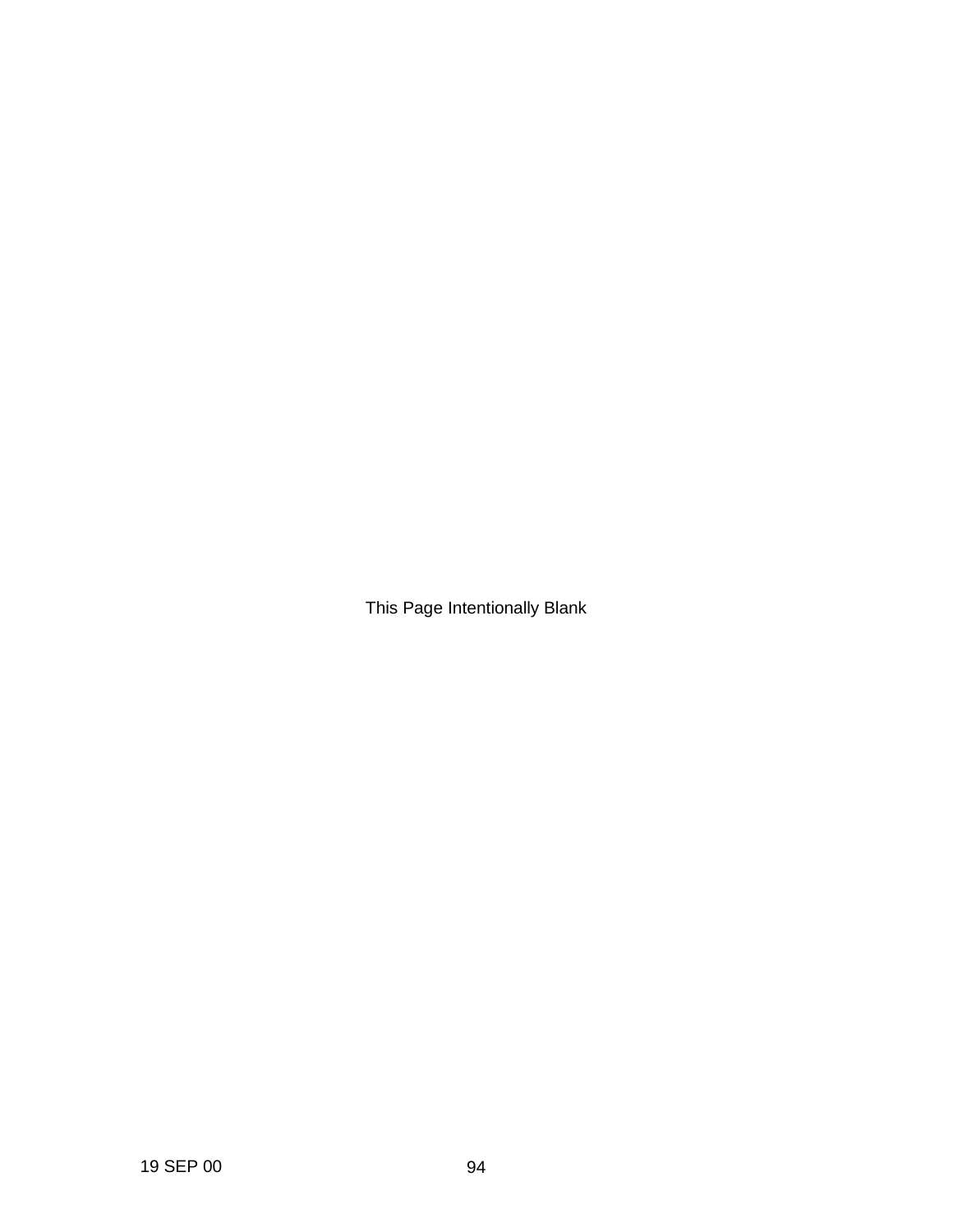# **FGB HATCH LEAK CHECK**

(JNT OPS/3A/FIN A/MULTI) Page 1 of 2 pages

| 1. REPORTA HATCH LEAK CHECK CONFIGURATION |
|-------------------------------------------|
|-------------------------------------------|

PCS

| .                 |  |
|-------------------|--|
| <b>FGB: ECLSS</b> |  |
| <b>FGB: ECLSS</b> |  |
| 'FGB'             |  |

1.1 Record Cab Press: \_\_\_\_\_\_ mmHg (FGB-NTO closeout press)

 $- 20$  mmHg

1.2 Desired pressure: \_\_\_\_\_\_\_\_ mmHg

### 2. FIRST PARTIAL DEPRESS **On MCC GO**



- 2.1 Perform {GENERIC DEPRESS} to drop to desired pressure (SODF: JNT OPS: MATED OPERATIONS), then: If at any time FGB-ΠΓO pressure decreases, stop depress, √MCC.
- 2.2 Record time and FGB-NFO pressure.

'FGB'

Cab Press: \_\_\_\_\_\_\_\_\_ mmHg

| GMT: |  |  |
|------|--|--|
|      |  |  |
|      |  |  |

# <u> 3. CONFIGURATION FOR FGB FA-PMA1 HATCH LEAK CHECK</u>

PCS FGB: ECLSS FGB: ECLSS 'Docking Adapter'

3.1 Record Cab Press: \_\_\_\_\_\_\_\_ mmHg (FGB-TA closeout press)

- 20 mmHg

3.2 Desired pressure: mmHg

# 4. SECOND PARTIAL DEPRESS **On MCC GO**

NOTE Estimated time for depress is ~1 minute.

4.1 Perform {GENERIC DEPRESS} to drop to desired pressure (SODF: JNT OPS: MATED OPERATIONS), then: If at any time FGB-FA pressure decreases, stop depress, √MCC.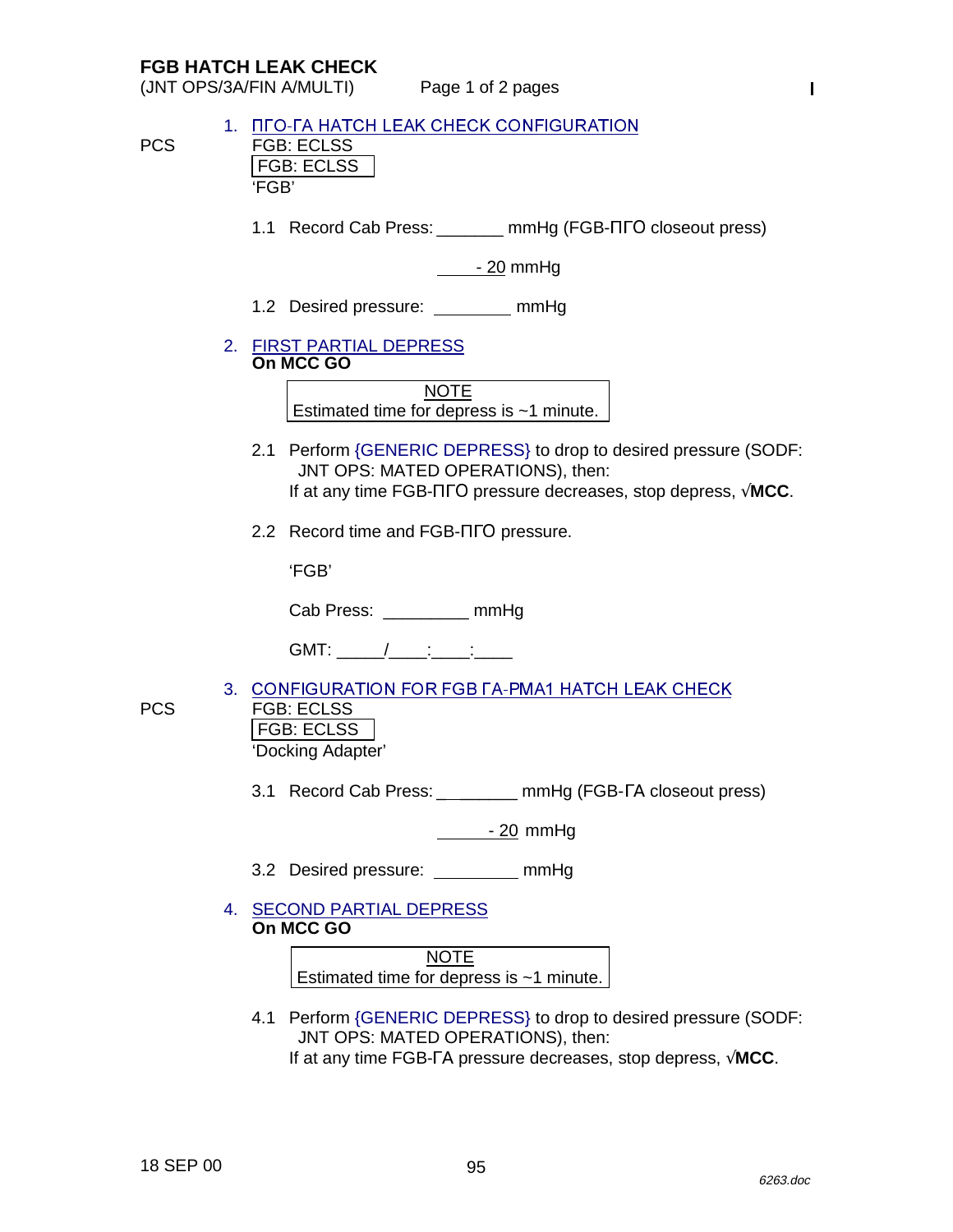# **FGB HATCH LEAK CHECK**

(JNT OPS/3A/FIN A/MULTI) Page 2 of 2 pages

4.2 Record time and FGB-FA pressure.

'Docking Adapter'

Cab Press: \_\_\_\_\_\_\_\_\_ mmHg

GMT: \_\_\_\_\_/\_\_\_\_:\_\_\_\_:\_\_\_\_

- <u>5. FGB ПГО-ГА НАТСН LEAK CHECK</u> PCS FGB: ECLSS FGB: ECLSS
	- 5.1 At GMT +30 minutes past previous GMT recorded in step 2.2, proceed.
	- 5.2 Record time and FGB-NFO pressure.

'FGB'

Cab Press: \_\_\_\_\_\_ mmHg

 $GMT:$  \_\_\_\_/\_\_\_\_:\_\_\_\_:\_\_\_\_\_

5.3 Report results of leak check to **MCC** (Nominal  $\leq$  4 mmHg  $\Delta$ ).

# <u>6. FGB ГА-РМА1 НАТСН LEAK CHECK</u> PCS FGB: ECLSS

# **FGB: ECLSS**

- 6.1 At GMT +30 minutes past previous GMT recorded in step 4.2, proceed.
- 6.2 Record time and FGB-FA pressure.

'Docking Adapter'

| Cab Press: | mmHg |
|------------|------|
|------------|------|

| GMT: |  |  |
|------|--|--|
|      |  |  |

6.3 Report results of leak check to **MCC** (Nominal  $\leq$  4 mmHg  $\Delta$ ).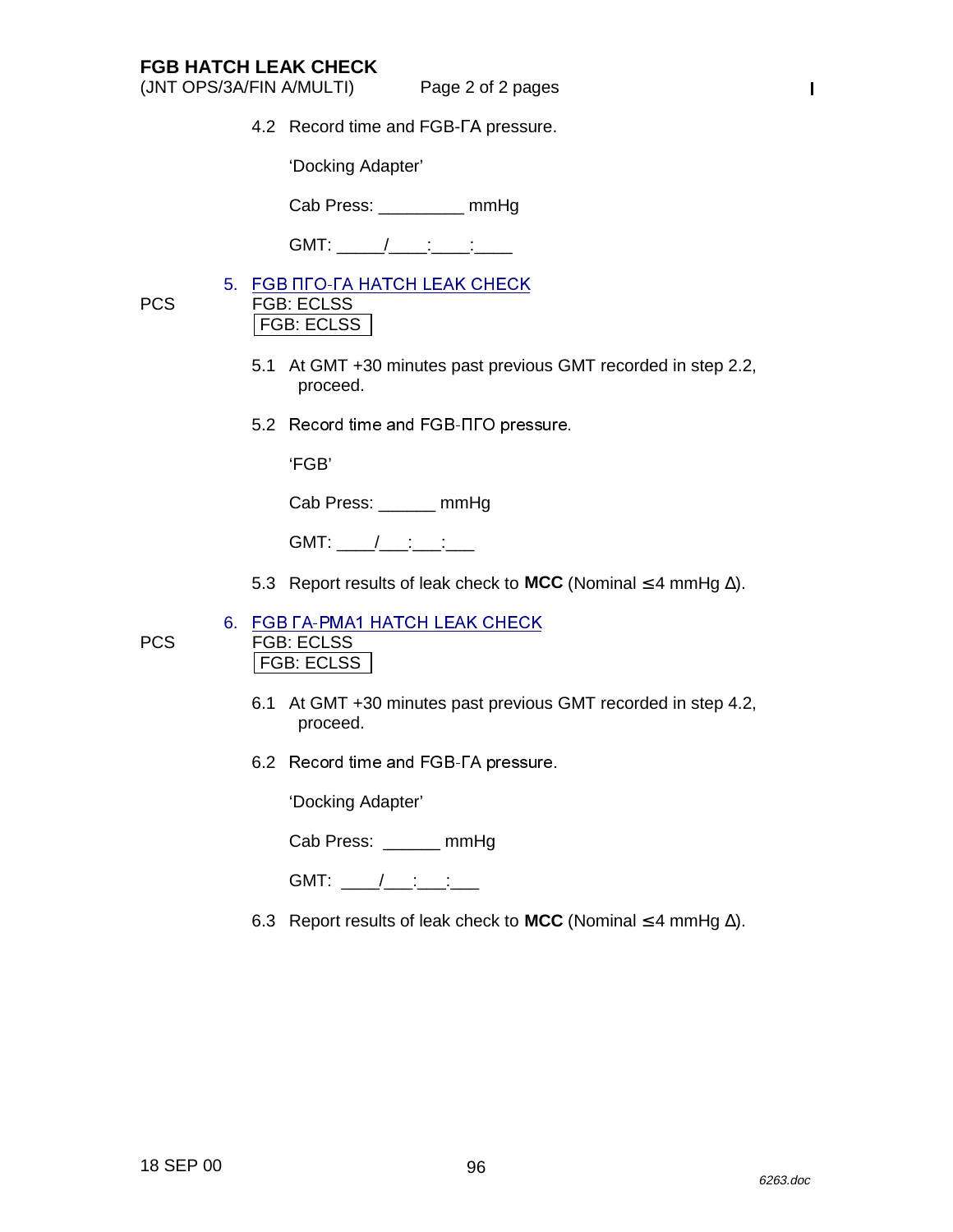**NODE 1 EGRESS #2**

Page 1 of 5 pages

| Tool Bag                         | <u>TOOLS AND EQUIPMENT REQUIRED:</u><br>Torque Wrench, 1/4" Drive<br>Ratchet, 1/4" Drive<br>7/16" Deep Well Socket                                                                                                                 |
|----------------------------------|------------------------------------------------------------------------------------------------------------------------------------------------------------------------------------------------------------------------------------|
| Ingress<br>Equip<br>Bag          | Flashlight<br>IMV Cap O-ring Replacement Kit (two)<br><b>Alcohol Wipes</b><br>Bore O-ring<br>Face O-ring<br><b>Braycote Lubricant</b><br><b>Rubber Gloves</b><br>Dry Wipes<br><b>Gray Tape</b><br>Atmosphere Sampling Bottle (one) |
| Node 1<br>Aft                    | 1. CONFIGURING FOR PMA1 EGRESS<br>1.1 √Node1 Aft Port IMV Valve – Open<br>Handle stowed.                                                                                                                                           |
|                                  | 1.2 √Node1 Aft Stbd IMV Valve - Open<br>Handle stowed.<br>1.3 PMA1 IMV Grille cover $\rightarrow$ Open                                                                                                                             |
| Node 1<br>Aft<br>Hatch           | 1.4 Inspect Aft Hatch Seals and seal surfaces for condensation,<br>contamination, or damage (nicks, cuts, etc.).<br>If condensate present, dry Hatch Seals with Dry Wipes (using a<br>blotting technique).                         |
| PMA <sub>1</sub>                 | 1.5 $\sqrt{All}$ equipment bags and returning items removed from PMA1                                                                                                                                                              |
|                                  | 2.<br><b>CONFIGURING FOR NODE 1 EGRESS</b>                                                                                                                                                                                         |
|                                  | <b>CAUTION</b><br>Verification that caps are removed from each PPRV is<br>required in order to provide fault tolerance to an<br>overpressure relief condition of Node1/PMA1 structure.                                             |
| Node 1<br>Port,<br>Stbd<br>Hatch | 2.1 Remove PPRV caps (two).                                                                                                                                                                                                        |
|                                  | 2.2 Stow caps in Rack NOD1D4_D1.                                                                                                                                                                                                   |
|                                  | Collect air sample (one) from inside Node 1.<br>2.3<br>Label location and MET on bottle.<br>Stow bottle (one) in Ingress Equipment Bag.                                                                                            |

 $\mathbf{I}$ 

I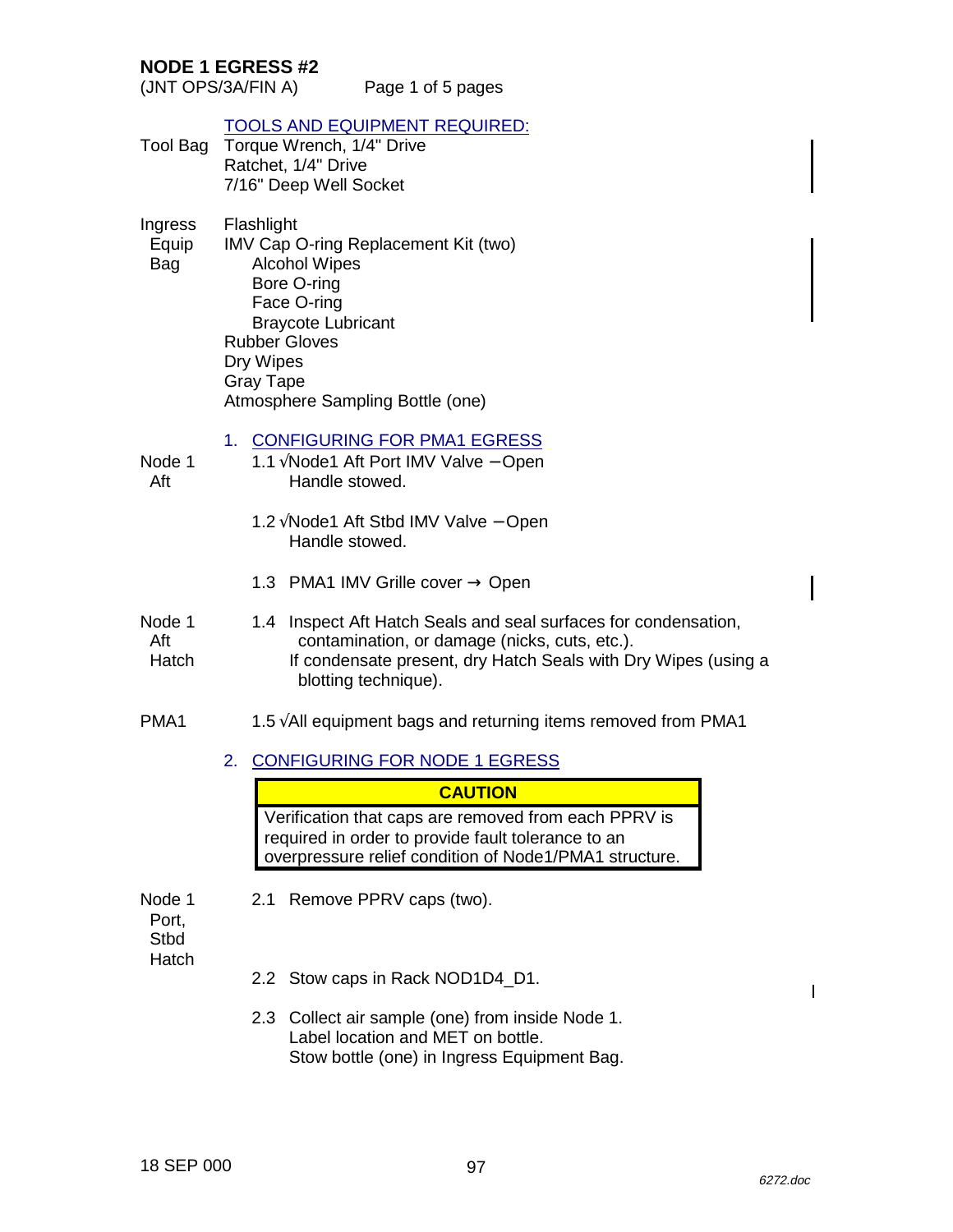# **NODE 1 EGRESS #2** (JNT OPS/3A/FIN A) Page 2 of 5 pages NOD1 2.4 Stow Docking Mechanism Accessory Kit (used during FGB Ingress) D4 G1 APAS Hatch Tool Cleaning Pads 2.5 √All equipment bags, ISS cue cards and returning items removed from Node 1 Photo TV Lights Ingress Equipment Bag Jettison/Stowage Bag

Node 1 2.6 Inspect Hatch Seals and seal surfaces for condensation, Fwd contamination, or damage (nicks, cuts, etc.) If condensate present, dry Hatch Seals with Dry Wipes (using a blotting technique).

- 2.7 √MPEV − CLOSED (capped)
- NOD1 2.8 General Lighting Master Switch  $pb \rightarrow On$  P1-01
	- 2.9 Remove covers from Node 1 IMV Aft Port Fan outlet grilles, NOD1OP3 and NOD1OP4 and stow in NOD1O4\_A1.
	- 3. CONFIGURING PMA2 IMV FOR EGRESS
- MO13Q 3.1 AIRLK FAN A(B) − OFF

Node 1 3.2 Node 1 Fwd Stbd IMV Vlv  $\rightarrow$  (deploy handle) Close (stow handle) Fwd Node 1 Fwd Port IMV Vlv  $\rightarrow$  (deploy handle) Close (stow handle)

PMA2 3.3 PMA2 IMV Duct Extension ← Node 1 Fwd Stbd IMV Valve Flange, using Ratchet and Deep Socket, leave V-band clamp on flange.

| <b>NOTE</b>                                                      |
|------------------------------------------------------------------|
| Donning of Rubber Gloves required during lubrication of O-rings. |

- 3.4 Retrieve Fwd Stbd IMV Cap from temporary stow location. Remove bore and face O-rings from IMV Cap and discard. Using Alcohol Wipes, clean IMV flange and grooves on IMV Cap. Inspect cap grooves for nicks or burrs. Report any damage to **MCC**. Lubricate new O-rings with a thin film of Braycote. Cap Braycote Tube and stow back in Ziplock Bag. Install IMV Cap Bore O-rings and Face O-rings.
- 3.5 IMV Cap →|← Node 1 Fwd Stbd IMV Valve Flange (Use Ratchet and Deep Socket) Torque V-band clamp to 34-36 in-lbf [3.8 to 4.1 N•m]. (Use Torque Wrench)

 $\mathbf{I}$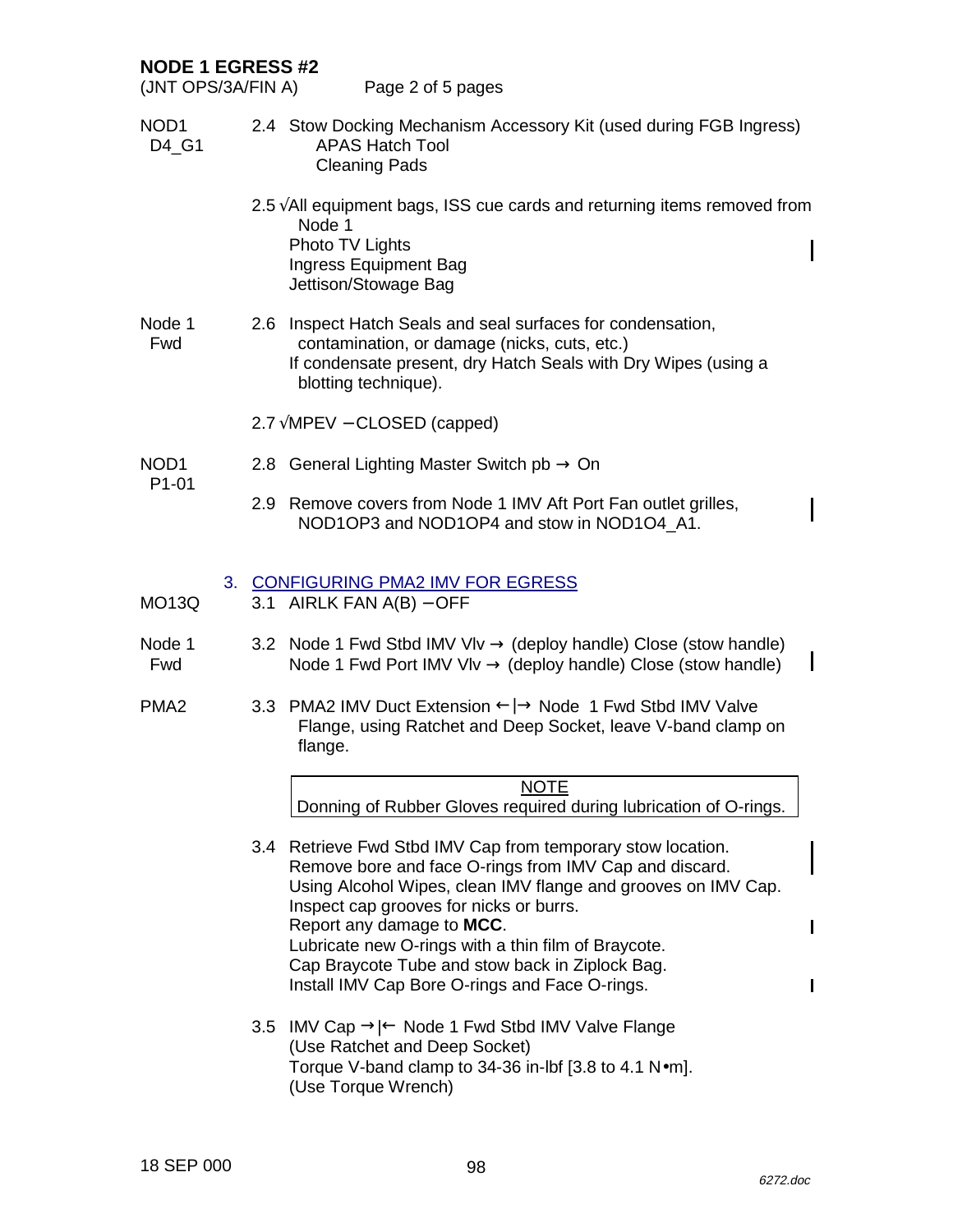(JNT OPS/3A/FIN A) Page 3 of 5 pages

- 3.6 IMV Cap (Flang Saver) ←|→ Node 1 Fwd Port IMV Valve Flange, using Ratchet and Deep Socket, leave V-band clamp on flange. Stow in PMA2 with White Velcro Strap.
- 3.7 Retrieve Fwd Port IMV Cap from temporary stow location. Remove bore and face O-rings from IMV Cap and discard. Using Alcohol Wipes, clean IMV flange and grooves on IMV Cap. Inspect cap grooves for nicks or burrs. Report any damage to **MCC**. Lubricate new O-rings with a thin film of Braycote. Cap Braycote Tube and stow back in Ziplock Bag. Install IMV Cap Bore O-Rings and Face O-Rings. Dispose of used gloves in Dry Trash. Dispose of used Alcohol Wipes in Ziplock Bags then place in Dry Trash.
- 3.8 IMV Cap →|← Node 1 Fwd Port IMV Valve Flange (Use Ratchet and Deep Socket) Torque V-band clamp to 34-36 in-lbf [3.8 to 4.1 N•m]. (Use Torque Wrench)
- 3.9 PMA2 IMV Duct Extension ←|→ PMA2 IMV Duct Jumper Stow Duct Extension, V-band clamp, Velcro ties in orbiter MDK (Ceil) Upper Port Small Bag.
- 3.10 IMV Cap ←|→ PMA2 IMV Duct Jumper launch restraint Stow IMV Cap in Jettison Stowage Bag, leave V-band clamp on flange.
- 3.11 PMA2 IMV Duct Jumper →|← PMA2 IMV Duct Jumper launch restraint. Secure with V-band clamp.

### **CAUTION**

Flight 3A is the last planned ingress of PMA2 prior to its unberthing. All stowed/loose items in PMA2 must be removed to prevent obstruction during reberthing operations.

# 4. CONFIGURING STATION/SHUTTLE IMV FOR EGRESS

- Ext A/L 4.1 PMA/ODS Interface Duct  $\leftarrow$   $\rightarrow$  Halo Inlet Flex Duct (Leave T-handle clamp attached to Halo Inlet Flex Duct).
	- 4.2 Secure to PMA Handrail with Velcro Straps.
	- 4.4 Halo Inlet Flex Duct →|← Halo (Use T-handle clamp)

I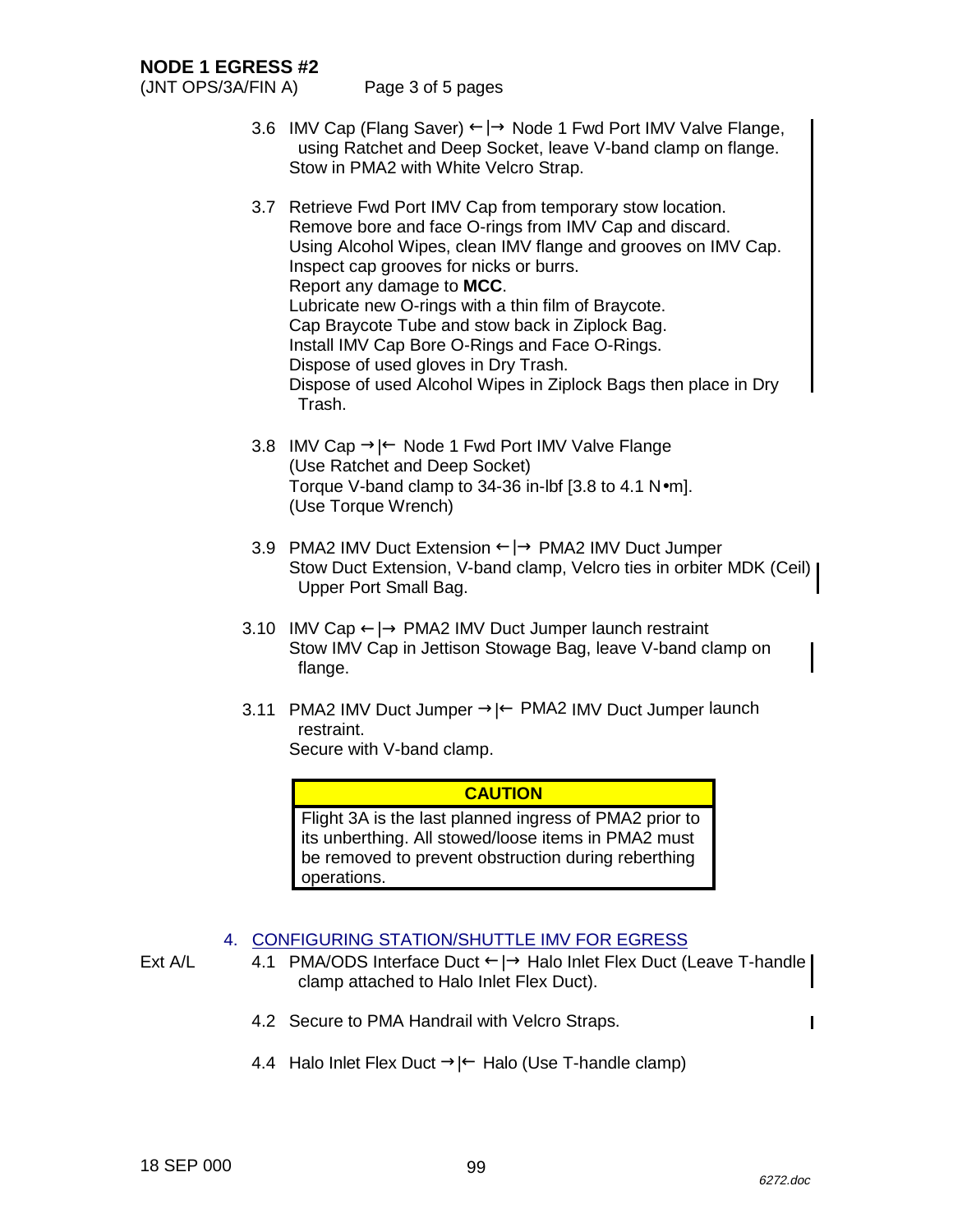# **NODE 1 EGRESS #2**

Page 4 of 5 pages

MO13Q 4.5 AIRLK FAN A(B) − ON √Airflow at halo

# **CAUTION**

The desiccant assemblies are very efficient at moisture absorption. Do not deploy them until ready for hatch closure. Once desiccants are deployed, expedite crew egress.

# 5. MOISTURE REMOVAL ACTIVATION AND NODE 1 EGRESS

- Node 1 5.1 For each of the four Node 1/PMA1 fans, perform {NODE 1 AND PMA1 MOISTURE REMOVAL KIT SETUP}, step 2 --- 7 (SODF: JNT OPS: EGRESS STATION), then:
	- 5.2 Close Node 1 Forward Hatch per decal.
	- 6. NODE 1 LIGHTING POWER REMOVAL
		- 6.1 Node 1: EPS: RPCM N14B B RPCM N14B B

sel RPC 1 **cmd** RPC Position − Open (Verify – Op)

6.2 Node 1: EPS: RPCM N14B C RPCM N14B C

- sel RPC [X]  $\,$  where [X] =  $\,$  2  $\,$   $\,$   $\,$  15  $\,$  16  $\,$ 

**cmd** RPC Position − Open (Verify – Op)

Repeat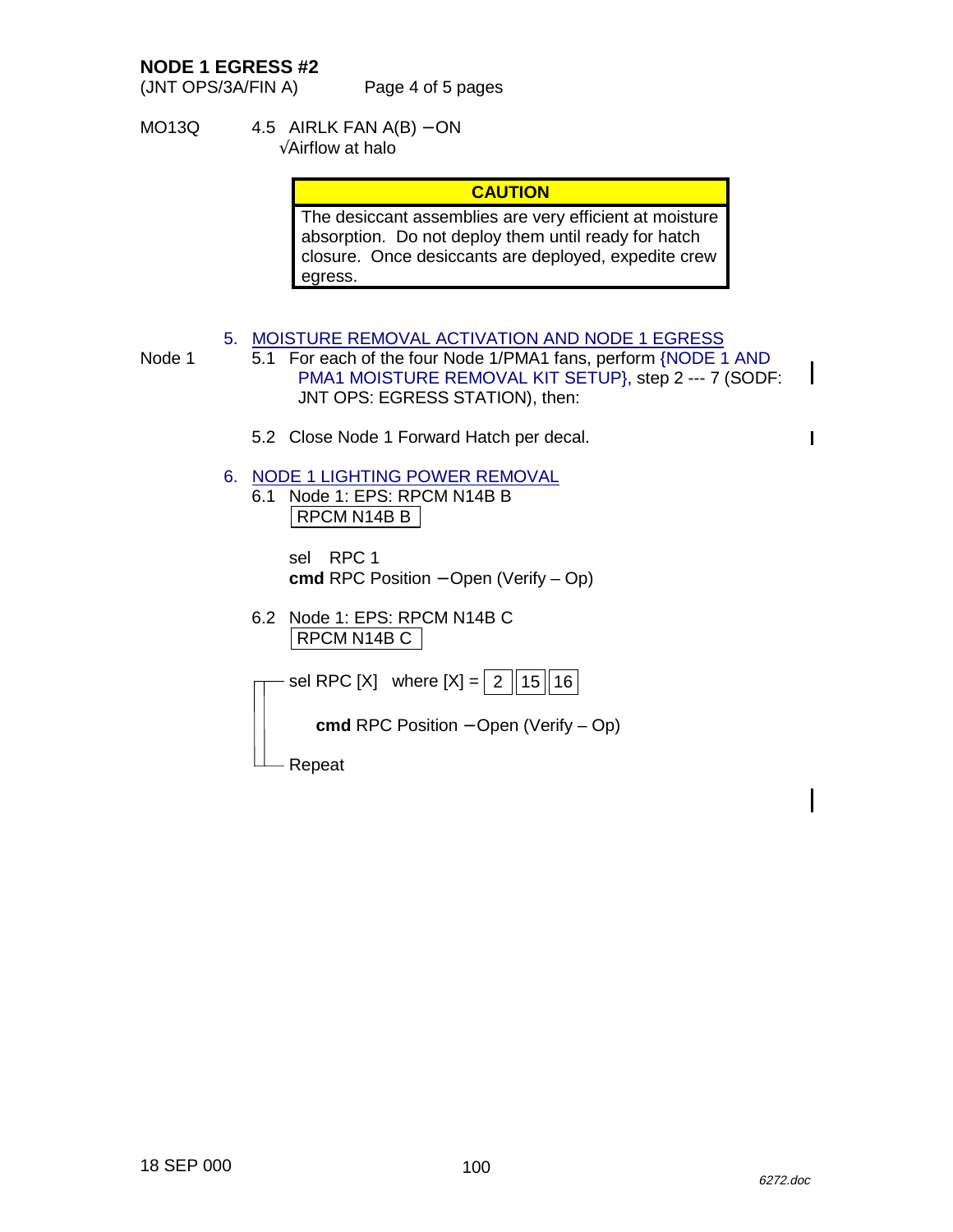# **NODE1 EGRESS #2**

(JNT OPS/3A/FIN A) Page 5 of 5 pages



- APAS Hatch Standoff disengaged from Hatch and restrained to handrail.
- APAS Hatch Cover removed and stowed in PMA2.

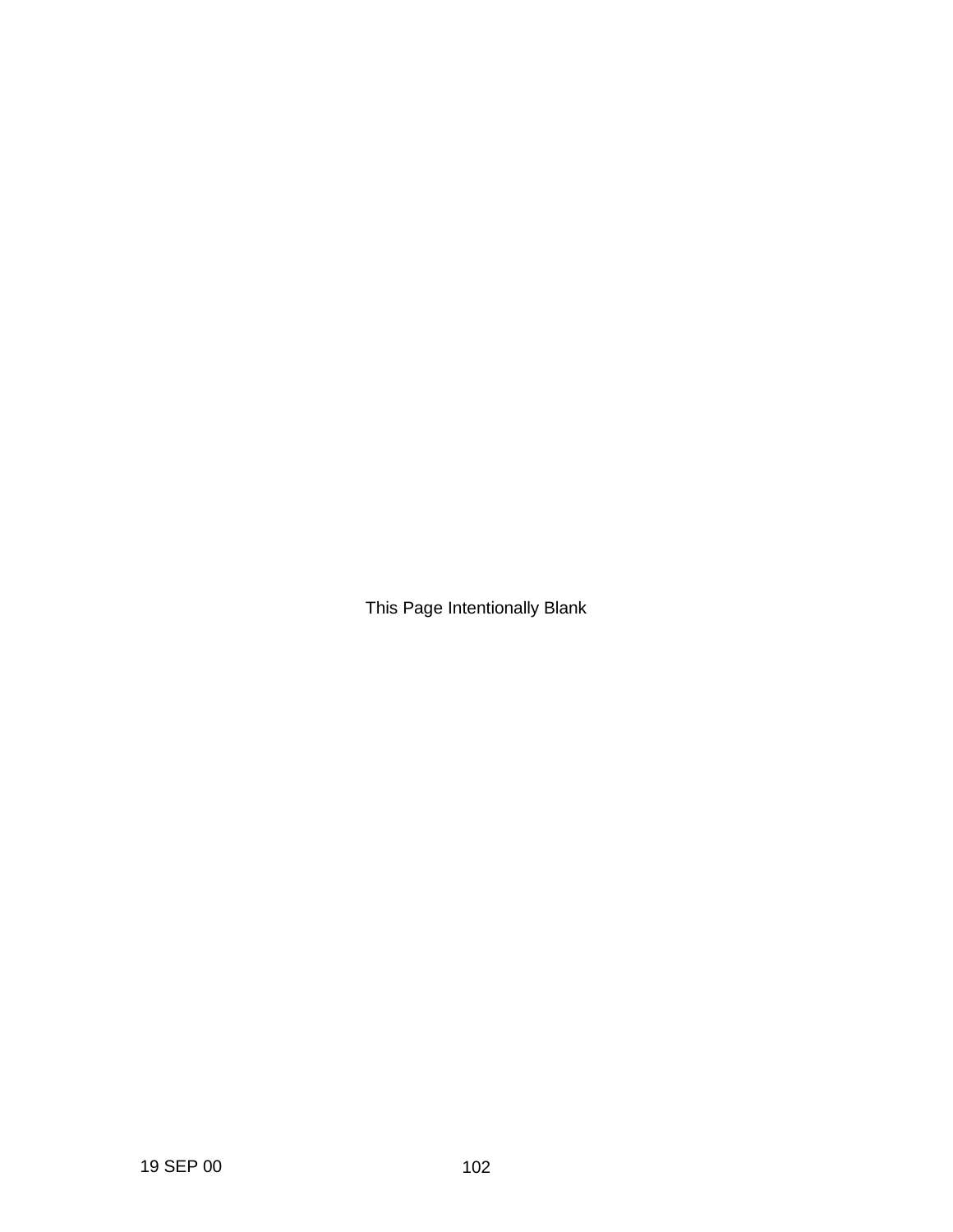**PMA2 EGRESS #2**

|                              | <b>TOOLS AND EQUIPMENT REQUIRED:</b><br>Tool Bag 10" Adjustable Wrench<br>1-1/2" Open End Wrench                                                                                                                                                                                  |  |  |  |  |
|------------------------------|-----------------------------------------------------------------------------------------------------------------------------------------------------------------------------------------------------------------------------------------------------------------------------------|--|--|--|--|
| Ingress<br>Equip<br>Bag      | <b>IMV Cap O-Ring Replacement Kit</b><br><b>Alcohol Wipes</b><br>Bore O-ring<br>Face O-ring<br><b>Braycote Lubricant</b><br><b>Rubber Gloves</b>                                                                                                                                  |  |  |  |  |
| PMA2<br><b>APAS</b><br>Hatch | Docking Mechanism Accessory Kit<br><b>APAS Hatch Tool</b><br><b>Cleaning Pads</b>                                                                                                                                                                                                 |  |  |  |  |
| Jettison<br>Stwg<br>Bag      | Docking Target Standoff Cross (in Bag)                                                                                                                                                                                                                                            |  |  |  |  |
|                              | 1. OXYGEN EQUIPMENT RELOCATION<br>1.1 Relocate QDMs and 70-ft O2 Hoses to shuttle.                                                                                                                                                                                                |  |  |  |  |
| MO32M                        | 1.2 LEH O2 5, 6 vlv (two) - CL                                                                                                                                                                                                                                                    |  |  |  |  |
|                              | 1.3 70-ft O2 Hoses (two) $\leftarrow \rightarrow$ LEH O2 5, 6 viv outlet                                                                                                                                                                                                          |  |  |  |  |
| Middeck                      | 1.4 QDM (two) $\leftarrow \rightarrow$ 70-ft O2 Hoses and comm cables<br>QDM (two) $\rightarrow$ $\leftarrow$ existing LES O2 lines and comm cables<br>Stow 70-ft O2 Hoses.                                                                                                       |  |  |  |  |
| MO32M                        | 1.5 LEH O2 5, 6 vlv (two) $-$ OP                                                                                                                                                                                                                                                  |  |  |  |  |
|                              | 2. APAS HATCH CLOSURE<br>2.1 √All equipment bags and returning items removed from PMA2<br>Photo TV Flood Lighting<br>Jettison Stowage Bag<br><b>Tool Bag</b><br><b>Ingress Equipment Bag</b><br>Docking Mechanism Accessory Kit<br><b>APAS Hatch Tool</b><br><b>Cleaning Pads</b> |  |  |  |  |
| <b>ODS Vest</b>              | 2.2 Disconnect Hatch from PMA APAS Hatch Standoff.<br>Secure Hatch Standoff to PMA Handrail.<br>Remove APAS Hatch Cover and return to earth.<br>Inspect Hatch Seals and seal surfaces for debris/damage.                                                                          |  |  |  |  |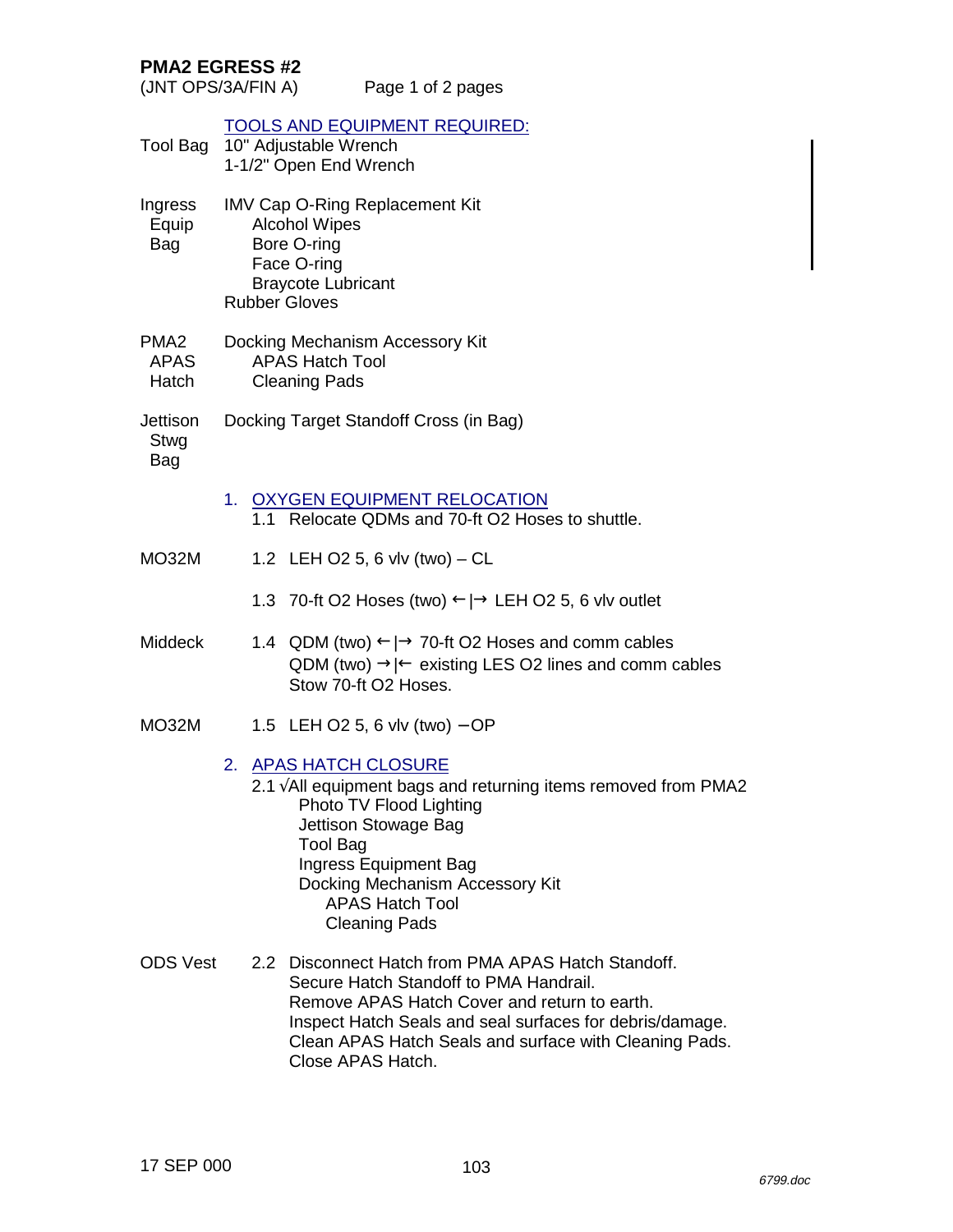Select 'РАБОЧЕЕ ПОЛОЖЕНИЕ' (Working Position) torque setting on Hatch Tool.

Insert tool in hatch socket (ensure fully seated).

Rotate tool 3 --- 4 turns in direction of '3ATP' (Close) arrow until tool clicks.

2.3 √APAS EQUAL VLV – OP

## **CAUTION**

Donning of Rubber Gloves required in handling of Docking Target Standoff Cross and Docking Target Base Plate.

- 2.4 Remove Docking Target Base Plate Cover from Target Base Plate. Stow cover in Ingress Equipment Bag.
- 2.5 Obtain Docking Target Standoff Cross from Standoff Cross Bag. Stow Standoff Cross Bag in Ingress Equipment Bag.

**NOTE** 

Ensure key on Standoff Cross shaft is aligned with keyway on mating receptacle, and insert shaft until collar bottoms out on receptacle surface.

2.6 Insert Docking Target Standoff Cross into keyed receptacle on Docking Target Base Plate until shaft collar bottoms out.

#### **NOTE**

When all mating parts are correctly assembled, a groove on Docking Target Standoff Cross shaft should be visible above capnut (not recessed).

2.7 Ensure jamnut is positioned onto smaller, non-threaded diameter of docking target base plate receptacle.

Align and mate standoff cross threaded hexagonal capnut onto docking target base plate receptacle.

Continue to rotate hexagonal capnut  $\cap$ , and tighten firmly onto receptacle (10" Adjustable Wrench, 80-100 in-lbs design torque). Thread jamnut onto receptacle, rotating  $\bigcap$ , until contact with hexagonal capnut shoulder occurs.

While maintaining a  $\Omega$  torque on hexagonal capnut, firmly tighten jamnut  $\bigcap$  against hexagonal capnut shoulder (1-1/2" Open End Wrench, 80-100 in-lbs design torque).

2.8 Stow tools.

### 3. ODS HATCH CLOSURE

ODS 3.1 Close ODS Hatch per decal.

**Hatch** 

3.2 √Equal vlv (two) − OFF, capped

 $\mathbf{I}$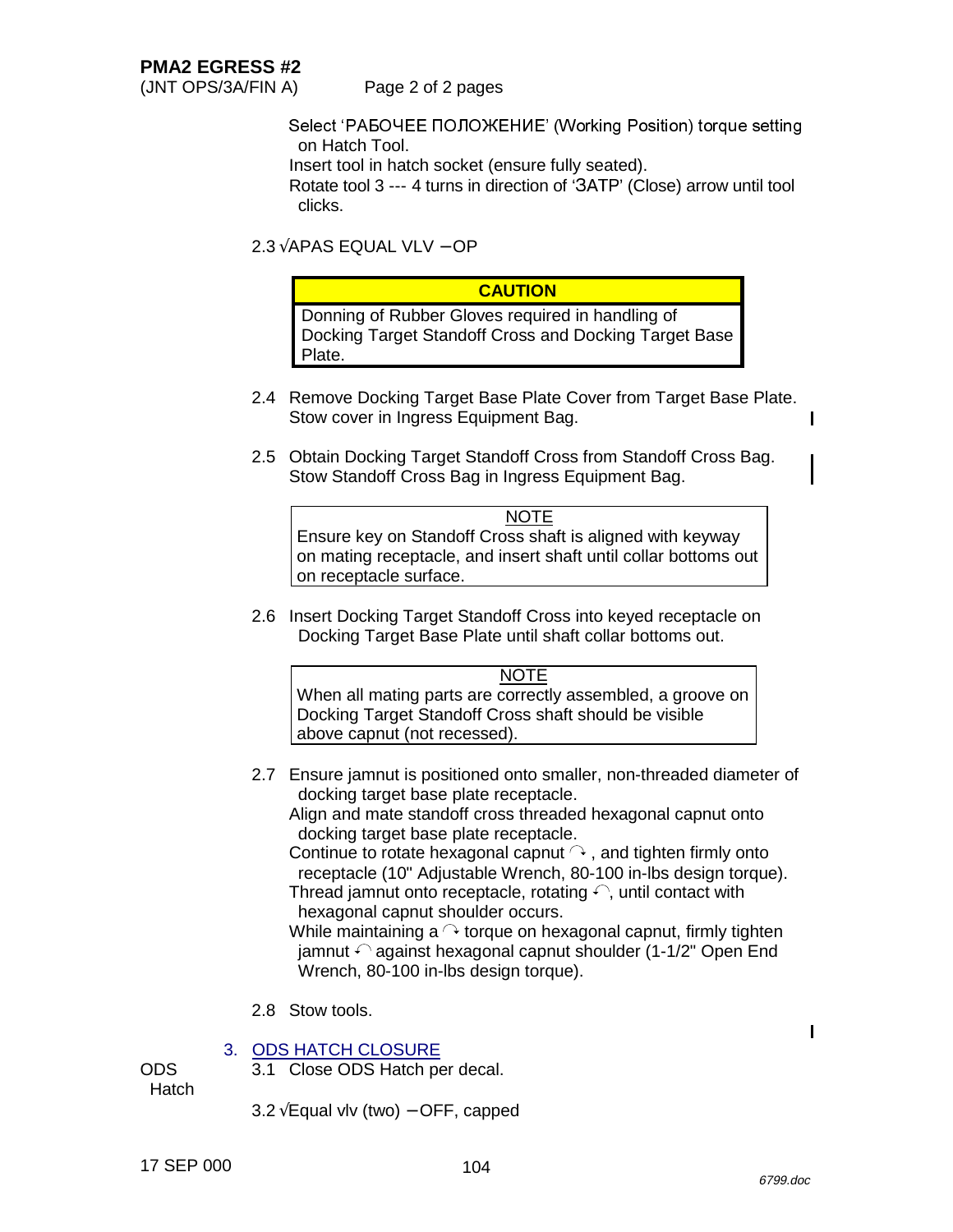### **ODS VESTIBULE/PMA2 DEPRESSURIZATION AND HATCH LEAK CHECK**

(JNT OPS/3A/FIN/MULTI) Page 1 of 1 page

- 1. √ODS Hatch closed
- 2. √ODS Hatch Equal vlv (two) OFF, caps installed
- A6L 3.  $\sqrt{cb}$  ESS 1BC(2CA) SYS PWR CNTL SYS 1(2) cl
	- 4.  $\sqrt{SYS PWR MMA(MNB)} \text{ctr (tb-ON)}$
	- 5. cb ESS 1BC(2CA) DEP SYS 1(2) VENT ISOL − cl
	- 6. cb MNA(B) DEP SYS  $1(2)$  VENT cl
	- 7. VEST DEP VLV SYS 1(SYS 2) VENT ISOL OP (tb-OP)
	- 8. VEST DEP VLV SYS 1(SYS 2) VENT OP (tb–OP) Wait 15 minutes.
	- 9. VEST DEP VLV SYS 1(SYS 2) VENT CL (tb–CL)

**NOTE MCC-H** will perform ODS Hatch, Node Fwd Hatch, and IMV leak check overnight.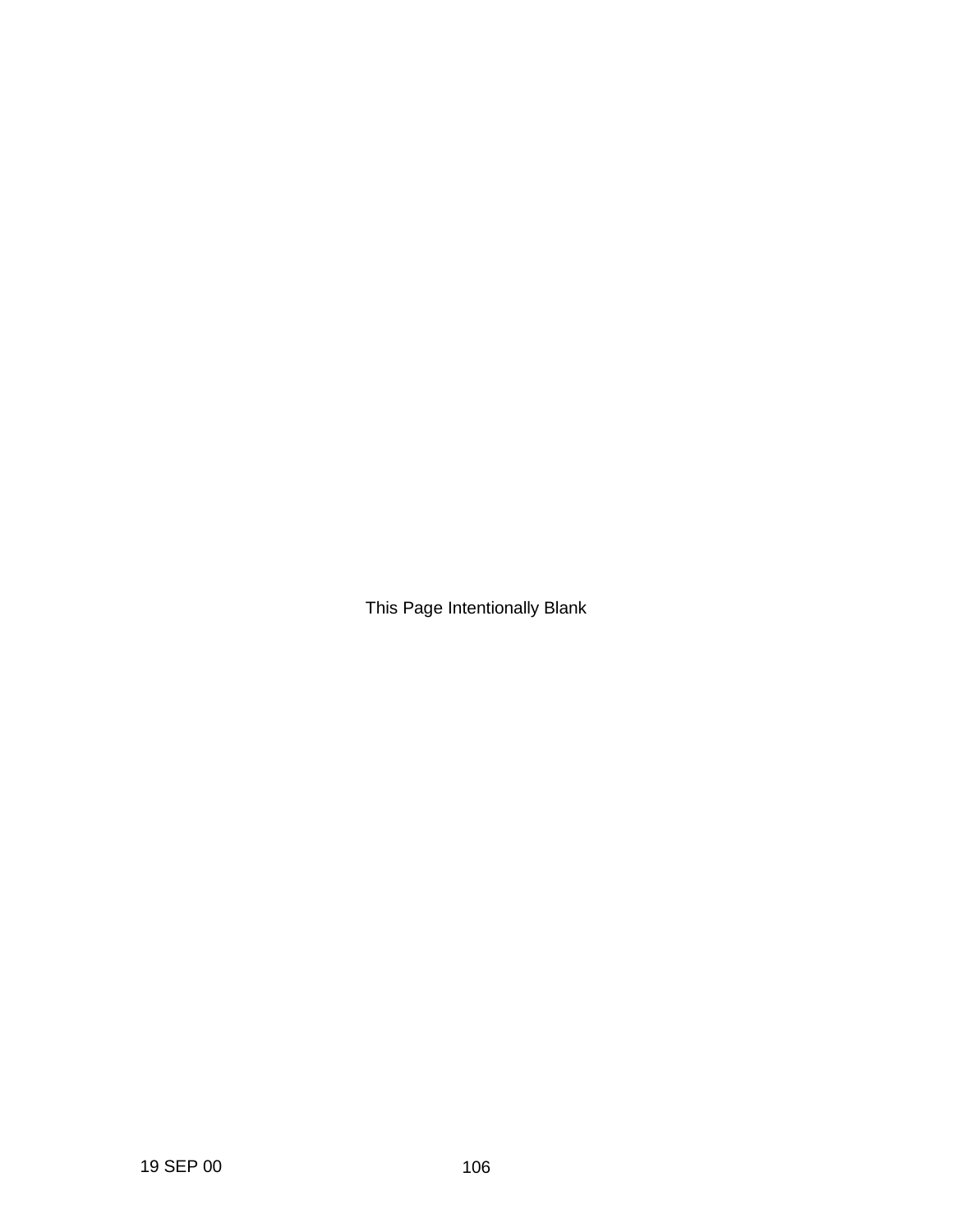# EMERGENCY RESPONSE PROCEDURES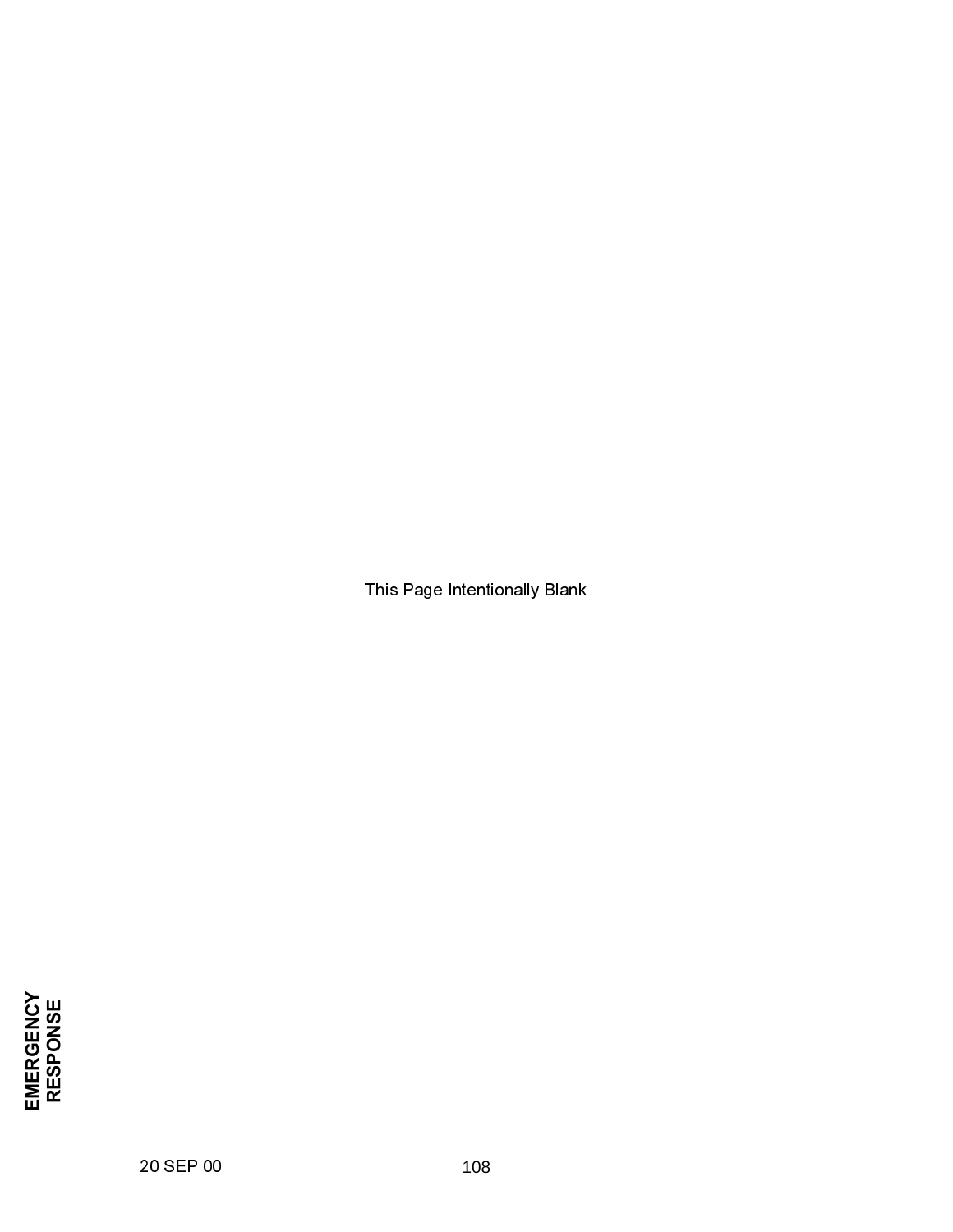(JNT OPS/3A/FIN A) Page 1 of 5 pages

| <b>NULLE</b>                                                                         |
|--------------------------------------------------------------------------------------|
| 1. This Expedited undocking should be used for the following failures                |
| Non-isolatable prop leak (shuttle)                                                   |
| Cabin Leak (shuttle)                                                                 |
| Loss of cooling (two cabin fans, water coolant loops, Freon coolant loops (shuttle)) |

2. Entrance to this procedure based on Cabin Leak or Loss of Cooling scenario assumes that this procedure will be worked concurrently with the associated FDF ORB PKT and ENTRY PKT powerdown.

 $NATF$ 

- 3. At least 20 minutes are required to perform mandatory activities through physical separation. An additional 45 minutes required for ANY ATTITUDE SEPARATION, or an additional 18 minutes required for SHUTTLE EMERGENCY SEPARATION (to OMS TIG).
- 4. Highly desirable steps are listed beginning with step 21. These steps should be performed as time permits.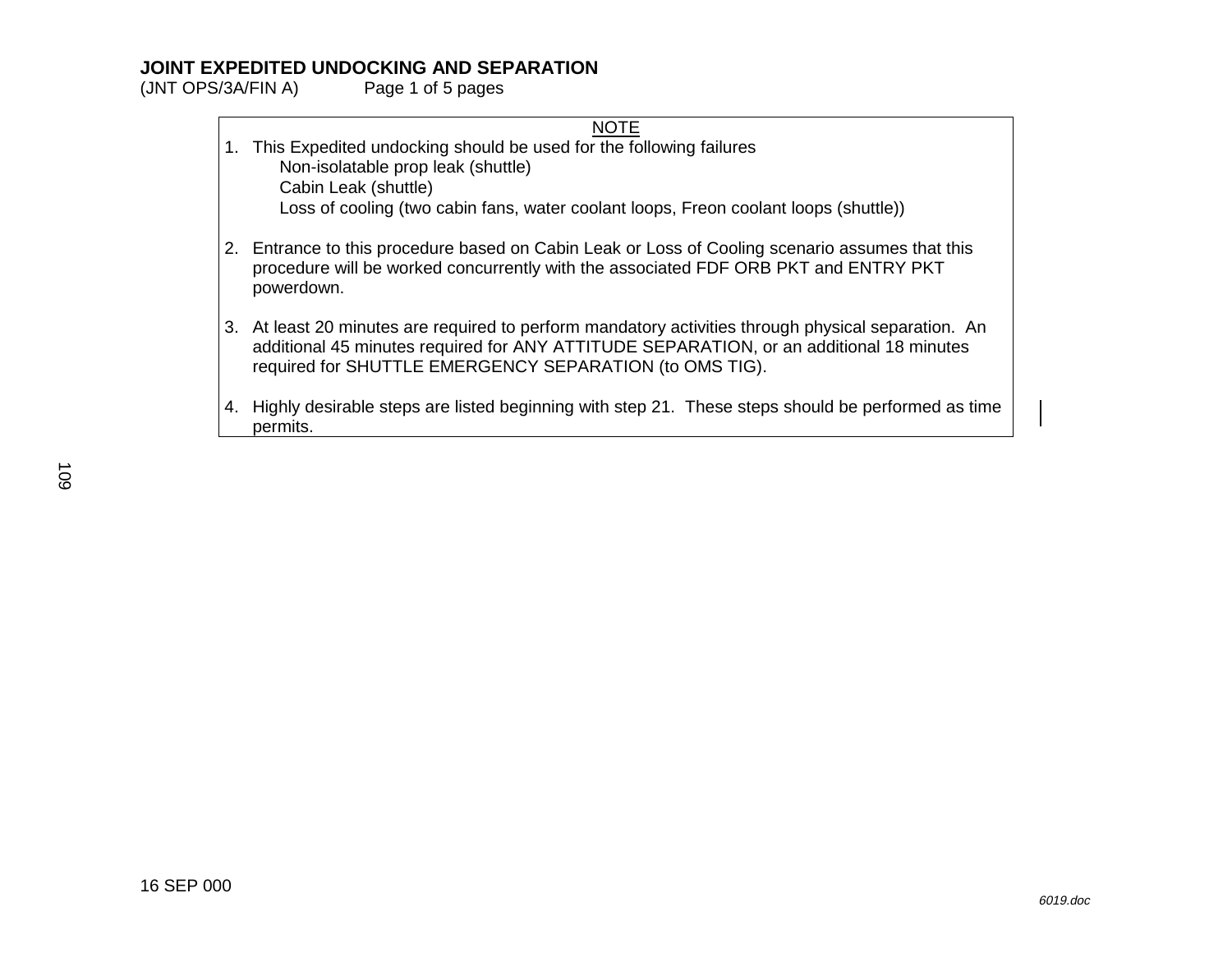(JNT OPS/3A/FIN A) Page 2 of 5 pages

| <b>CREW ABOARD ISS</b>                                                                                                            | <b>MS</b>                                                                                                                                                                                                                                                                                                                                                                                                                                                                                                                                                                                                          | CDR/PLT                                                                                                                                                                                                     |
|-----------------------------------------------------------------------------------------------------------------------------------|--------------------------------------------------------------------------------------------------------------------------------------------------------------------------------------------------------------------------------------------------------------------------------------------------------------------------------------------------------------------------------------------------------------------------------------------------------------------------------------------------------------------------------------------------------------------------------------------------------------------|-------------------------------------------------------------------------------------------------------------------------------------------------------------------------------------------------------------|
| MS1/MS4<br>IF COMM. VMCC<br>$\mathbf{1}$ .<br>If not using ISS atmosphere<br>Perform EMERGENCY ISS<br>EGRESS Cue Card, all (SODF: | MS3<br>2.<br>If time available,<br>PERFORMING ISS LOADSHED<br>Node 1 Loadshed<br>SM_220_NODE_1-2N<br>ITEM 4 +9 9 EXEC                                                                                                                                                                                                                                                                                                                                                                                                                                                                                              | CDR<br>PREPARING FOR UNDOCKING<br>3.<br>$\sqrt{\text{SENSE}}$ : -Z<br>A6U<br>$\sqrt{DAP}$ : LOZ<br>Pri RJD DRIVER, LOGIC (sixteen) - ON<br>014, 5.                                                          |
| JNT OPS: CUE CARD), then:                                                                                                         | MS2/3<br>4. Perform ISS SAFING (FDF, ORB PKT, PL<br>PWRDN) as required, then MS reports to<br>CDR "Pre-Undock ISS Safing complete."<br><b>NOTE</b>                                                                                                                                                                                                                                                                                                                                                                                                                                                                 | O <sub>15</sub><br>O16:F<br>All DDU cbs (six) - cl<br>O14.<br>O <sub>15</sub><br>O16:E                                                                                                                      |
|                                                                                                                                   | If time available, perform steps 21 --- 24 for<br><b>ECS powerup and EPCS shutdown.</b>                                                                                                                                                                                                                                                                                                                                                                                                                                                                                                                            | 6. If ISS controlling stack,<br>Perform HANDOVER ATTITUDE<br>CONTROL RS THRUSTERS TO<br>ORBITER (SODF: JNT OPS: MATED<br>OPERATIONS), then:                                                                 |
|                                                                                                                                   |                                                                                                                                                                                                                                                                                                                                                                                                                                                                                                                                                                                                                    | GNC_23_RCS<br>7.<br>Reselect manually deselected jets.                                                                                                                                                      |
| If performing UTILIZE ISS ATMOSPHERE procedure<br>for orbiter cabin leak, hold until procedure cplt and GO<br>from CDR.           | If performing UTILIZE ISS ATMOSPHERE procedure for orbiter<br>cabin leak, hold until procedure cplt and GO from CDR.                                                                                                                                                                                                                                                                                                                                                                                                                                                                                               | After applicable pre-undocking ISS SAFING complete,<br>UTILIZE ISS ATMOSPHERE cplt (if performed) and "ISS<br>Egress complete," CDR give "GO TO DEPRESS<br>VESTIBULE AND GO TO DEACT APCU."                 |
|                                                                                                                                   | MS3<br>8. PERFORMING APCU DEACT<br>L12U<br>APCU 1,2 CONV - OFF<br>$\sqrt{$ CONV tb – bp<br>$\sqrt{$ OUTPUT tb – bp<br><b>OUTPUT - OFF</b>                                                                                                                                                                                                                                                                                                                                                                                                                                                                          |                                                                                                                                                                                                             |
|                                                                                                                                   | MS1<br>9. DEPRESSURIZING SHUTTLE VESTIBULE<br>√ODS Hatch closed<br><b>ODS</b><br>$\sqrt{ODS}$ HATCH EQUAL VLVS (two) -<br>Hatch<br>OFF, caps installed<br>cb ESS 1BC SYS PWR CNTL SYS 1-cl<br>A6L<br>cb ESS 2CA SYS PWR CNTL SYS 2 - cl<br>cb ESS 1BC DEP SYS 1 VENT ISOL - cl<br>cb ESS 2CA DEP SYS 2 VENT ISOL - cl<br>cb ESS MNA DEP SYS 1 VENT<br>$-c$<br>cb ESS MNB DEP SYS 2 VENT<br>$-c$<br>SYS PWR MN A, MN B (two)<br>– on (hold<br>5 seconds)<br>$\sqrt{SYS$ PWR SYS 1, SYS 2 tb (two) – ON<br>VEST DEP VLV SYS 1(2) VENT ISOL (two) -<br>OP (tb-OP)<br>VEST DP VLV SYS 1(2) VENT (two) - OP (tb-<br>OP) | Do not perform next two steps until ready for undock.<br><b>PLT</b><br>10. FLT CNTLR PWRUP<br>GNC 25 RM ORBIT<br>SW RM INH $-$ ITEM 16 $(*)$<br>A6U<br>FLT CNTLR PWR - ON<br>CRT<br>SW RM INH - ITEM 16 (*) |

 $\mathbf I$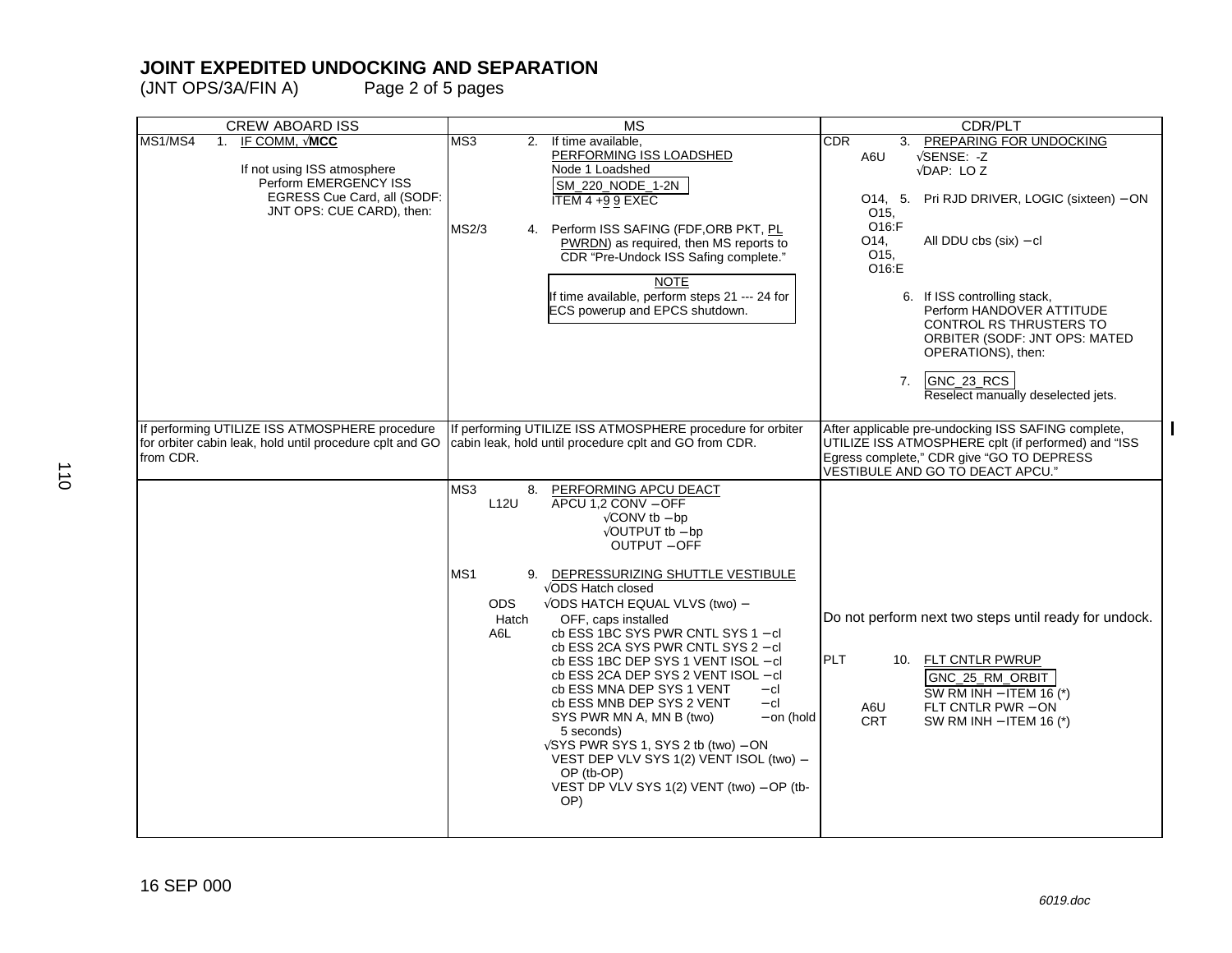(JNT OPS/3A/FIN A) Page 3 of 5 pages

|                        |                                                                                                    | <b>PLT</b> | 11. | <b>CONFIGURING DAP</b>                                                                   |
|------------------------|----------------------------------------------------------------------------------------------------|------------|-----|------------------------------------------------------------------------------------------|
| MS <sub>1</sub><br>12. | ODS PREPARATION FOR UNDOCKING<br>If required, perform PMA-2 HOOKS OPEN<br>(FDF, RNDZ, APDS), then: |            | A6U | <b>GNC UNIV PTG</b><br>$\sqrt{\text{Rates}}$ < 0.1 °/second<br>DAP: FREE                 |
|                        | Perform DOCKING MECHANISM PWRUP (FDF,<br>RNDZ, APDS), then:                                        |            |     | GNC_20_DAP_CONFIG<br>CONFIG DAP A,B to A7,B7                                             |
|                        | If Airlock Pressure < 8.0 PSIA<br>If time permits, terminate EVA & repress<br>airlock              |            |     | $\sqrt{}$ DAP A CNTL ACC – ITEM 28 +0 EXEC<br>$\sqrt{}$ DAP B CNTL ACC - ITEM 48 +0 EXEC |
|                        | If time not available, expect hooks motor<br>drive to fail during drive operation                  |            |     |                                                                                          |
|                        | Perform UNDOCKING PREP (FDF, RNDZ,<br>APDS), then:                                                 |            |     |                                                                                          |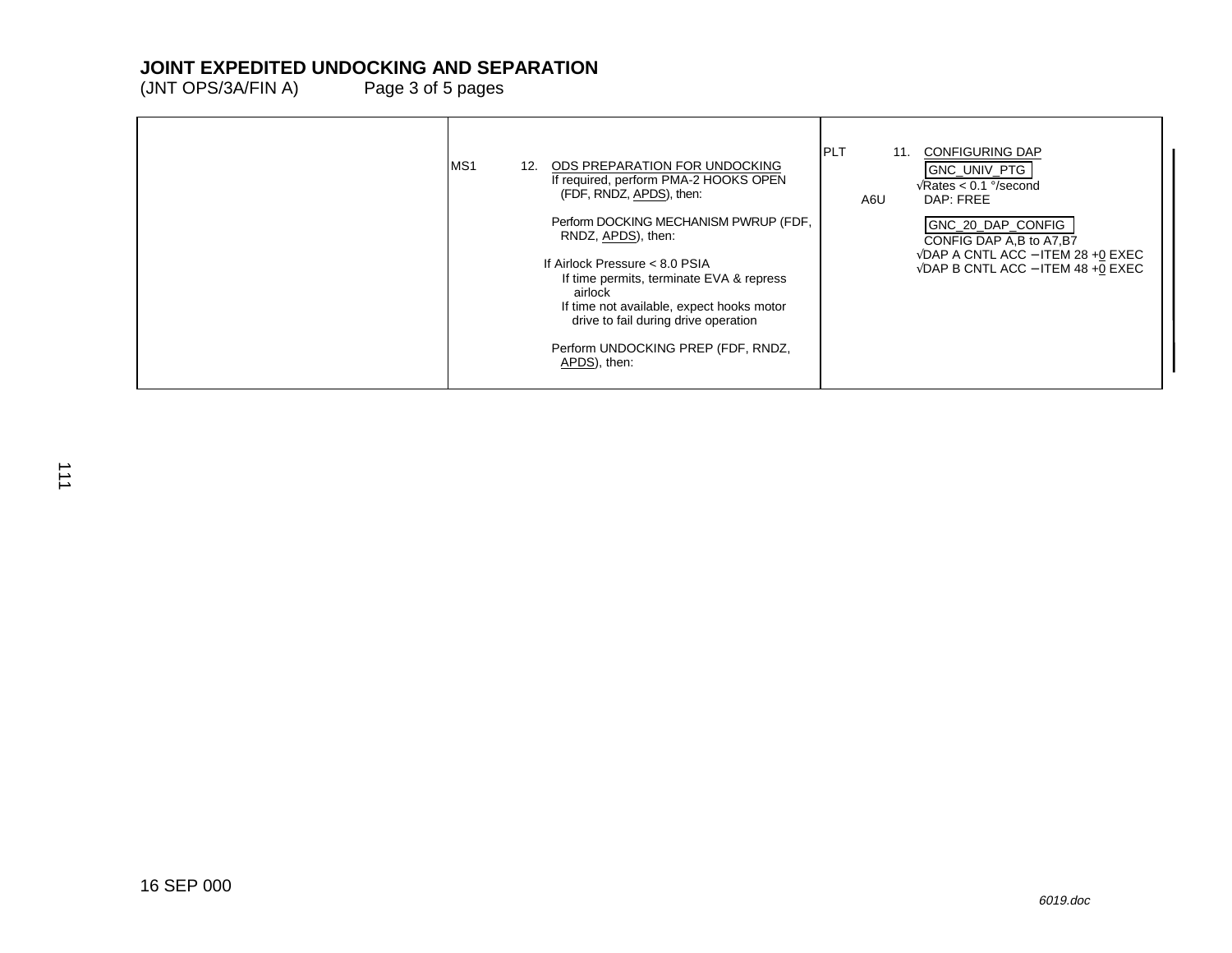(JNT OPS/3A/FIN A)

# Page 4 of 5 pages

| <b>MS</b>                                                                                                                                                                                                                                                                                                                                                                                                                                                                                                                                                                                                                                                                                                                                                                                                                                                                                                                                                                                                                                                                                                                                                                                                                                                                                                                                                                                                                                           | CDR/PLT                                                                                                                                                                                                                                                                  |  |  |  |
|-----------------------------------------------------------------------------------------------------------------------------------------------------------------------------------------------------------------------------------------------------------------------------------------------------------------------------------------------------------------------------------------------------------------------------------------------------------------------------------------------------------------------------------------------------------------------------------------------------------------------------------------------------------------------------------------------------------------------------------------------------------------------------------------------------------------------------------------------------------------------------------------------------------------------------------------------------------------------------------------------------------------------------------------------------------------------------------------------------------------------------------------------------------------------------------------------------------------------------------------------------------------------------------------------------------------------------------------------------------------------------------------------------------------------------------------------------|--------------------------------------------------------------------------------------------------------------------------------------------------------------------------------------------------------------------------------------------------------------------------|--|--|--|
| Hold until given "GO TO UNDOCK" from CDR.                                                                                                                                                                                                                                                                                                                                                                                                                                                                                                                                                                                                                                                                                                                                                                                                                                                                                                                                                                                                                                                                                                                                                                                                                                                                                                                                                                                                           | CDR give MS "GO for COMMAND UNDOCKING."                                                                                                                                                                                                                                  |  |  |  |
| A7L<br>13.<br><b>COMMAND UNDOCKING</b><br>MS <sub>1</sub><br>After DAP configured, and On MCC GO (if Comm),<br>***********************************<br>If HOOKS 1(2) OP It failed ON<br>APDS PWR $A_{\rm{ns}}$ – OFF<br>$\sqrt{\mathsf{A}_{\text{DS}}}$ , failed Its off<br>*************************************<br>pb APDS CIRC PROT OFF - push ( $\sqrt{1}$ t on)<br>$-2:20$<br>15. pb UNDOCKING - push<br>√HOOKS 1, HOOKS 2 CL lt (two) – off<br>CRT<br>√HOOKS 1, HOOKS 2 POS < 92 % and decr<br><b>CRT</b><br>If HOOKS 1(2) fail to drive (HOOKS 1(2) DRV CMD - OFF),<br>pb OPEN HOOKS - push<br>If HOOKS 1(2) appear to stop before reaching end-of-travel<br>(HOOKS $1(2)$ POS $> 4$ % and not decr), allow for single motor<br>drive time (~4:40) before performing pnl A7L pwr cycle.<br>$-1:30$<br>A7L $16.$ $\sqrt{INTERF}$ SEALED It – off<br>$\sqrt{RDY}$ to HK It – off (HOOKS 1, HOOKS 2 POS ~30 %)<br>17. $\sqrt{H}$ OOKS 1, HOOKS 2 OP Its (two) – on<br>0:00<br><b>CRT</b><br>$\sqrt{H}$ OOKS 1, HOOKS 2 POS = 4 %<br>√UNDOCK COMPLETE It – on<br>$(+2:20)$<br>If HOOKS 1(2) fail to open (confirmed by no physical separation)<br>A7L<br>pb PWR OFF - push<br>$\sqrt{MCC}$ (if time permits)<br><b>FIRE PYROS:</b><br>A6L<br>PYRO PWR MN A, MN C (two) – ON<br>A7L<br>PYROS Ap, Bp, Cp (three) – ON ( $\checkmark$ Its on)<br>$pb$ PYRO CIRC PROT OFF – push ( $\checkmark$ t on)<br>ACT HOOKS FIRING - push<br>After Separation: | <b>CDR</b><br>14. After separation cplt<br>If OMS $TIG < 1$ hour<br>Go to SHUTTLE EMERGENCY SEPARATION (FDF, RNDZ,<br>CONTINGENCY OPS).<br>If OMS TIG $\geq 1$ hour<br>МS<br>Unstow HHL.<br><b>CDR</b><br>Go to ANY ATTITUDE SEPARATION (FDF, RNDZ,<br>CONTINGENCY OPS). |  |  |  |
| pb PYRO CIRC PROT ON - push (√OFF It off)<br>PYROS Ap, Bp, Cp (three) – OFF ( $\checkmark$ lts off)<br>A6L<br>PYRO PWR MN A, MN C (two) – OFF<br>MS1<br>POST UNDOCKING<br>18.<br>$pb$ PWR OFF $-$ push<br>A7L<br>STATUS It (eighteen) – off                                                                                                                                                                                                                                                                                                                                                                                                                                                                                                                                                                                                                                                                                                                                                                                                                                                                                                                                                                                                                                                                                                                                                                                                         |                                                                                                                                                                                                                                                                          |  |  |  |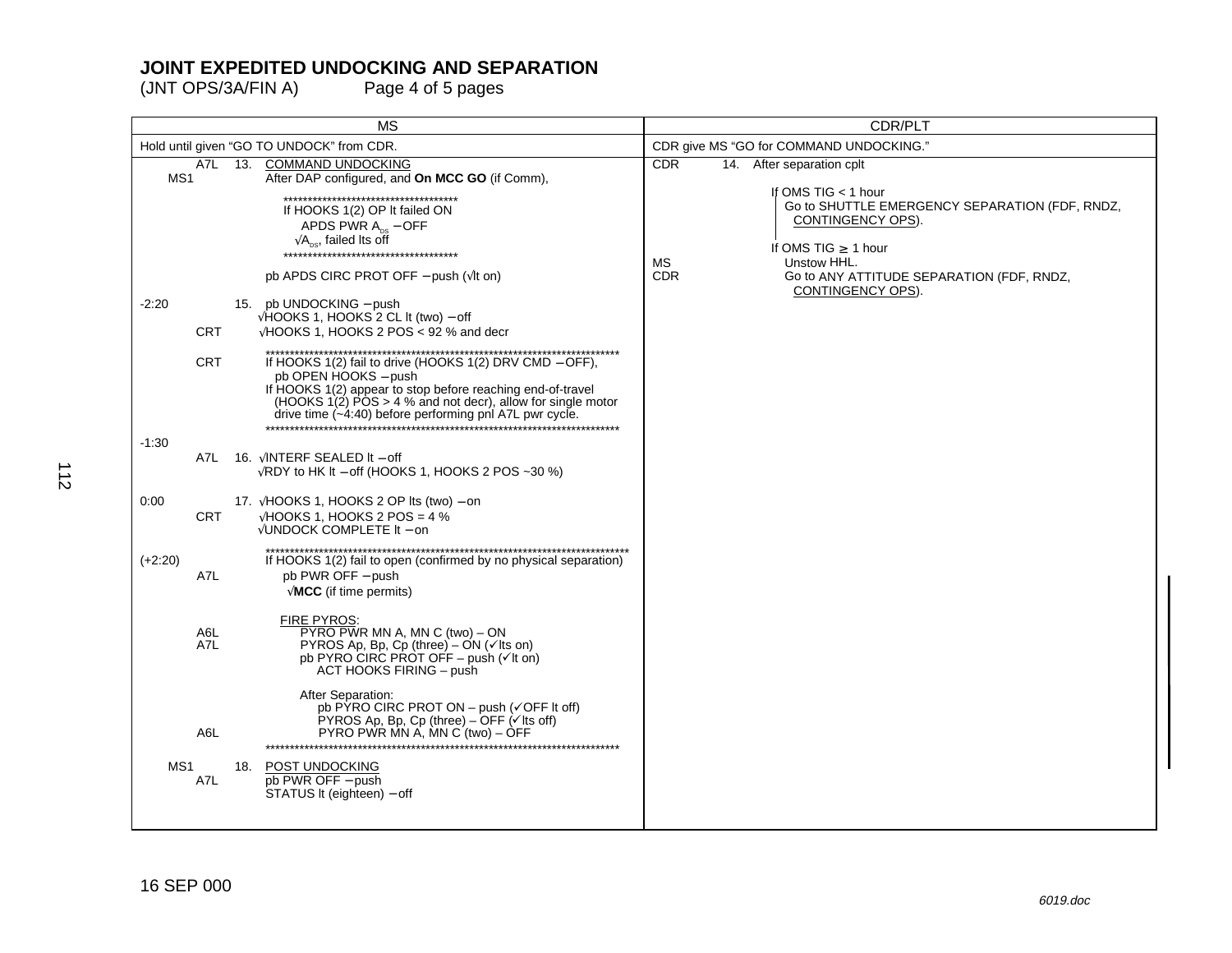(JNT OPS/3A/FIN A) Page 5 of 5 pages

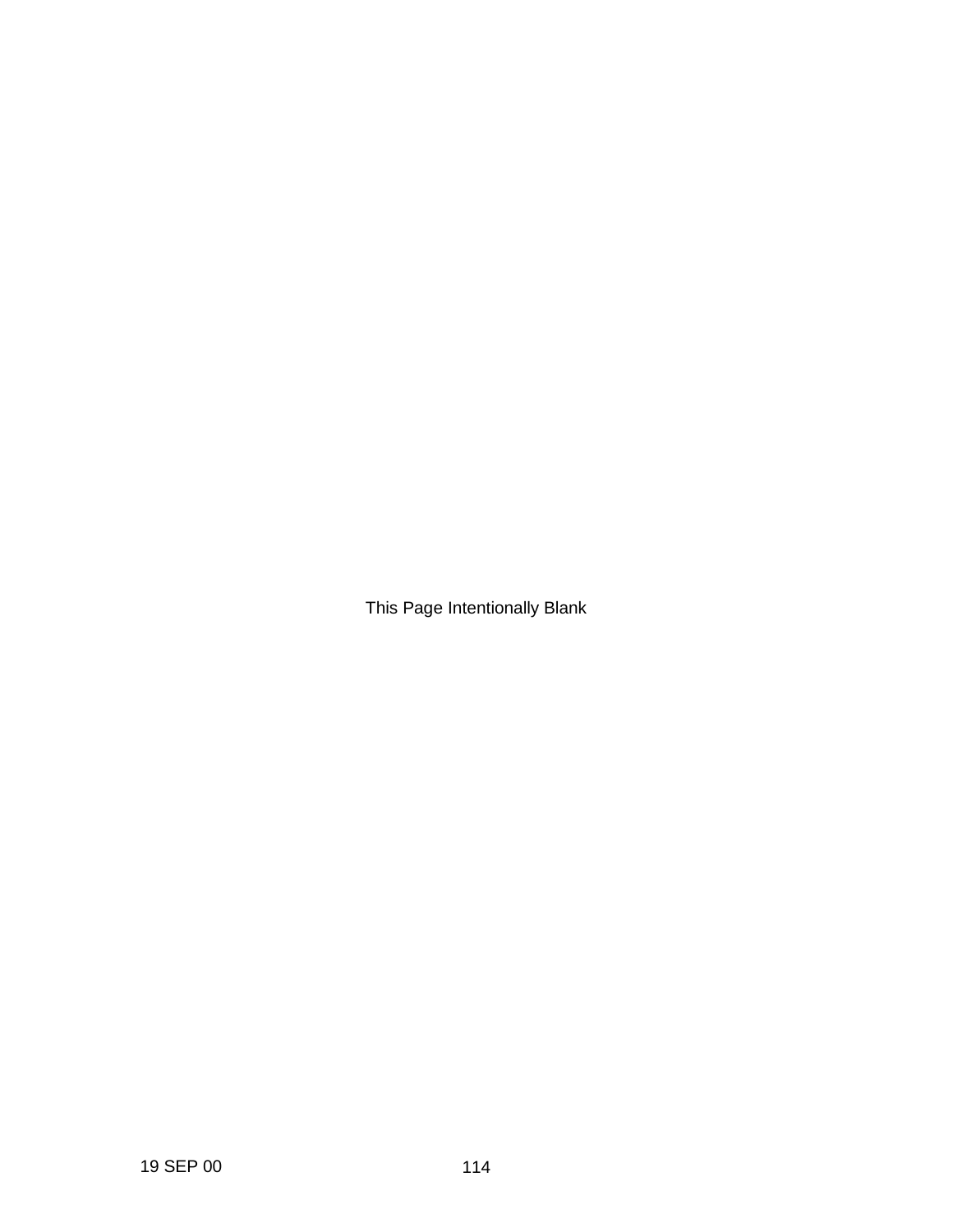# **CUE CARD PROCEDURES**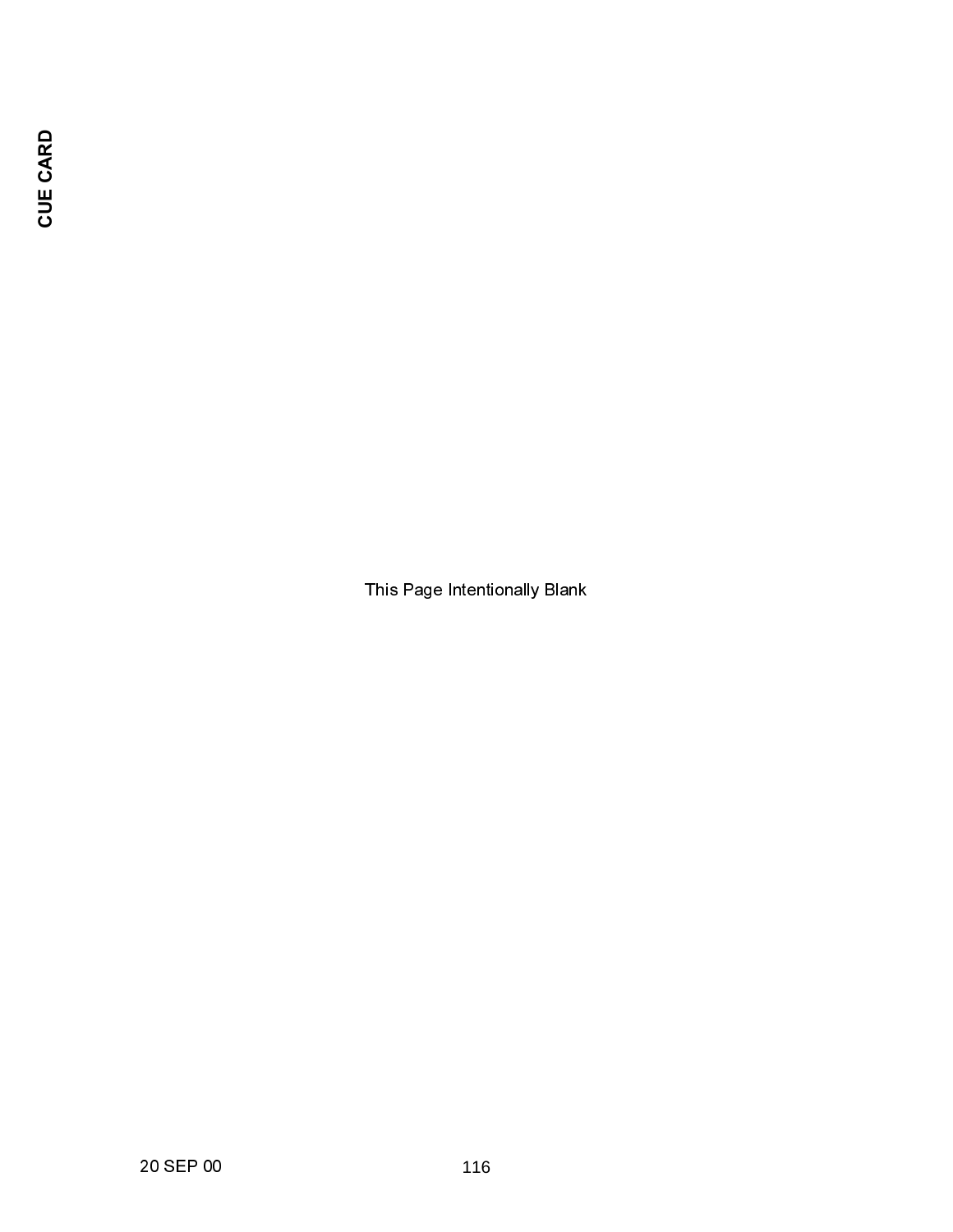TOP



SM <sub>Пр</sub>К-СУ



#### **ISS CONTINGENCY EGRESS**

(JNT OPS/3A/FIN A/MULTI) (HC) Page 1 of 2 pages

- If Progress Hatch open
	- 1. Clear hatchway and close Progress Hatch with hatch tool.
	- 2. Remove cap from vestibule depressurization valve.
	- 3. Report, "Progress 1 Egress Complete."

If SM Hatches open

- 4. Remove tools and equipment from SM.
- 5. Clear hatchway and close SM NpK-CY Hatch with hatch tool.
- $SM$   $\neg$ p $K$ рК 6. √КВД ПрК-СУ – ELECTRICAL CONTROL
	- 7. Deactivate lights.

Panels 466,

SM PO

 $SM$   $\neg$   $\neg$   $\neg$   $\neg$   $\vee$ 

434, 417

- $\mathsf{SM}\,\Pi$ хO 8. √КВД ПхO-CУ – ELECTRICAL CONTROL
- FGB <sub>ITO-CY</sub> FO-CY 9. Clear hatchway and close SM  $TxO-CY$  Hatch with hatch tool.
	- 10. Report, "SM Egress Complete."

If FGB Hatches open

- FGB <sub>ITO</sub> 11. Remove tools and equipment from FGB.
	- 12. Clear hatchway and close FGB NFO-CY Hatch with hatch tool.
	- 13. √КВД ПГО-СУ ELECTRICAL CONTROL
- Panels 14. Deactivate lights.

430, 414

- FGB 15. √ PMA1 − ELECTRICAL CONTROL
	- 16. Clear hatchway and close FGB FA-PMA1 Hatch with hatch tool.
	- 17. Report, "FGB Egress Complete."
	- If Z1 Vestibule pressurized
- Node 1 18. Remove tools and equipment from Z1.
	- 19. Close Node 1 Ovhd hatch per decal.
		- 20. Hand tighten free end of ISA/VAJ Hose Assembly to Node 1 Overhead MPEV.
		- 21. ISA Sample Port Valve  $\rightarrow$  CLOSED
		- 22. Node 1 Deck MPEV  $\rightarrow$  OPEN
		- 23. Node 1 Ovhd MPEV  $\rightarrow$  OPEN
		- 24. Wait 20 Seconds
		- 25. Node 1 Deck MPEV  $\rightarrow$  CLOSED
		- 26. Node 1 Ovhd MPEV  $\rightarrow$  CLOSED
		- 27. ISA Sample Port Valve  $\rightarrow$  OPEN
		- 28. Disconnect VAJs from both Ovhd and Deck MPEVs, cap both MPEVs.
		- 29. Report, "Z1 Egress Complete."

19 SEP 00

JNT OPS-1a/3A/A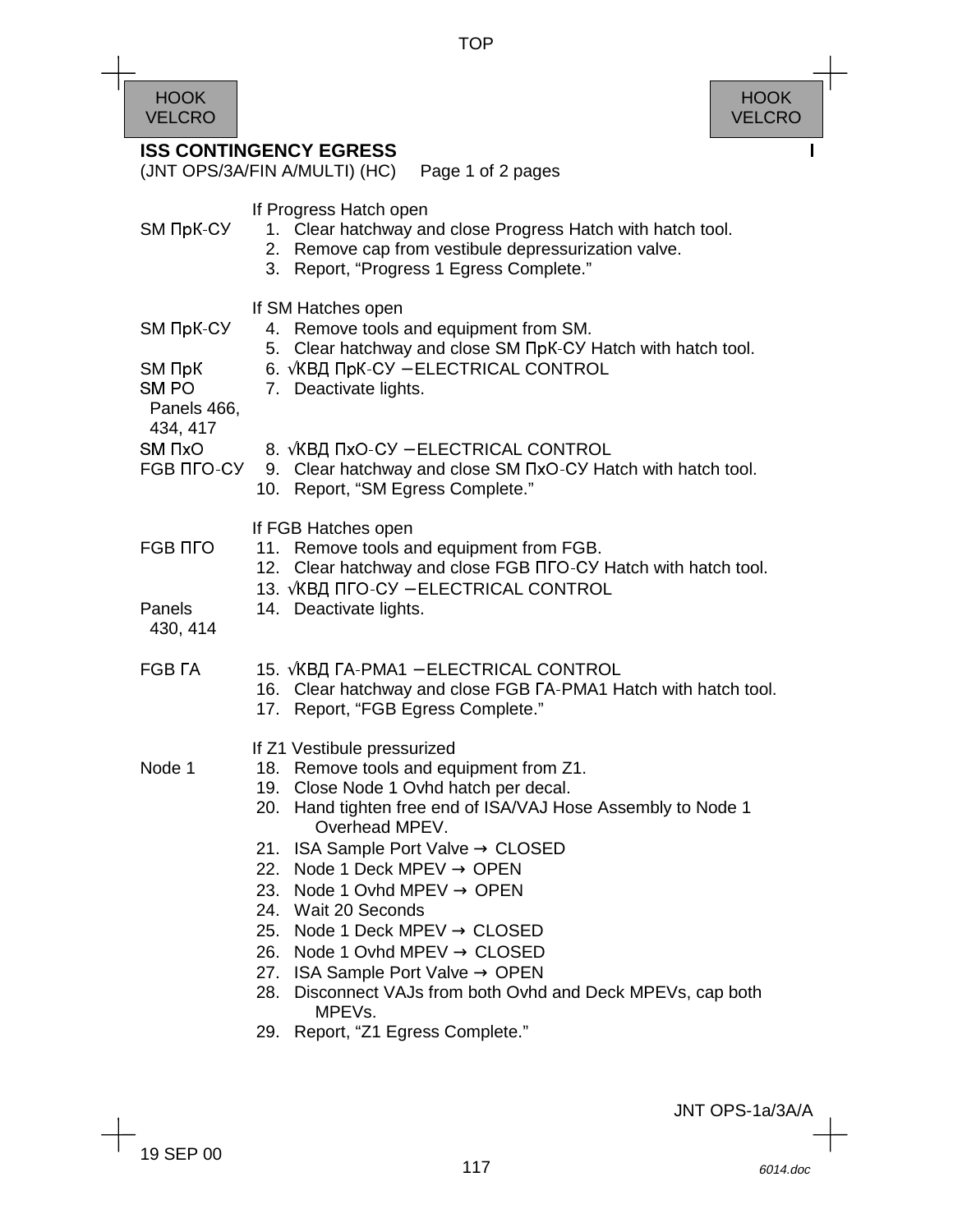



# **ISS CONTINGENCY EGRESS**

(JNT OPS/3A/FIN A/MULTI) (HC) Page 2 of 2 pages

If Node 1 open

| Node 1                  | 30. Remove tools and equipment from Node 1.<br>Remove two PPRV Caps.<br>31.                                                              |
|-------------------------|------------------------------------------------------------------------------------------------------------------------------------------|
| Port, Stbd<br>Hatches   | Stow in NOD1D4_D1.                                                                                                                       |
|                         | Remove two IMV Grille covers from NOD1OP3 and NOD1OP4.<br>32.<br>Stow in NOD1O4 A1.                                                      |
|                         | Install and activate four Moisture Removal Kits.<br>33.                                                                                  |
| Node 1 Fwd              | Node 1 Fwd Port, Stbd IMV vlvs (two) $\rightarrow$ CLOSED<br>34.                                                                         |
| PMA <sub>2</sub>        | Clear hatchway and close Node 1 Fwd Hatch per decal<br>35.<br>(Use 10" Adjustable Wrench if CPAs installed).                             |
|                         | 36. √MPEV – CLOSED                                                                                                                       |
|                         | 37. Report, "Node 1 Egress Complete."                                                                                                    |
|                         | If PMA2 open                                                                                                                             |
| <b>MO13Q</b>            | 38. AIRLK FAN $A(B) \rightarrow$ OFF                                                                                                     |
| PMA <sub>2</sub>        | 39. Disconnect PMA/Node extension duct from starboard IMV flange.<br>(Use Rachet and Deep Well Socket. Leave V-band clamp on<br>flange.) |
|                         | 40. Install IMV Cap to starboard IMV flange.                                                                                             |
|                         | Tighten V-band clamp 34 --- 36 in-lbf $(3.8 \text{ to } 4.1 \text{ N}\bullet\text{m})$ .                                                 |
|                         | 41. Remove Flange Saver Cap from port IMV flange.                                                                                        |
|                         | (Use Rachet and Deep Well Socket. Leave V-band clamp on<br>flange.)                                                                      |
|                         | Stow Flange Saver Cap in PMA2 cap stowage location.                                                                                      |
|                         | Install IMV Cap to port IMV flange.<br>42.                                                                                               |
|                         | Tighten V-band clamp 34 --- 36 in-lbf (3.8 to 4.1 Nom).                                                                                  |
| Ext A/L                 | Disconnect Station/Shuttle Extension ducting.<br>43.                                                                                     |
|                         | Stow in PMA2.                                                                                                                            |
| <b>ODS</b><br>Vestibule | Clear hatchway and close PMA2 APAS Hatch with APAS hatch<br>44.<br>tool.                                                                 |
|                         | 45. $\sqrt{APAS}$ EQUAL VLV $\rightarrow$ OPEN                                                                                           |
|                         | 46. Remove Docking Target baseplate cover, then                                                                                          |
|                         | Install Docking Cross by hand on PMA2 APAS Hatch.                                                                                        |
|                         | 47. Report, "PMA2 Egress Complete."                                                                                                      |
| Ext A/L                 | 48. Clear hatchway and close ODS Hatch per decal.                                                                                        |
|                         | $\sqrt{$ Equal VIvs (two) – OFF, capped                                                                                                  |
|                         | 49. Report, "ODS Hatch Closed, ISS Egress Complete."                                                                                     |

JNT OPS-1b/3A/A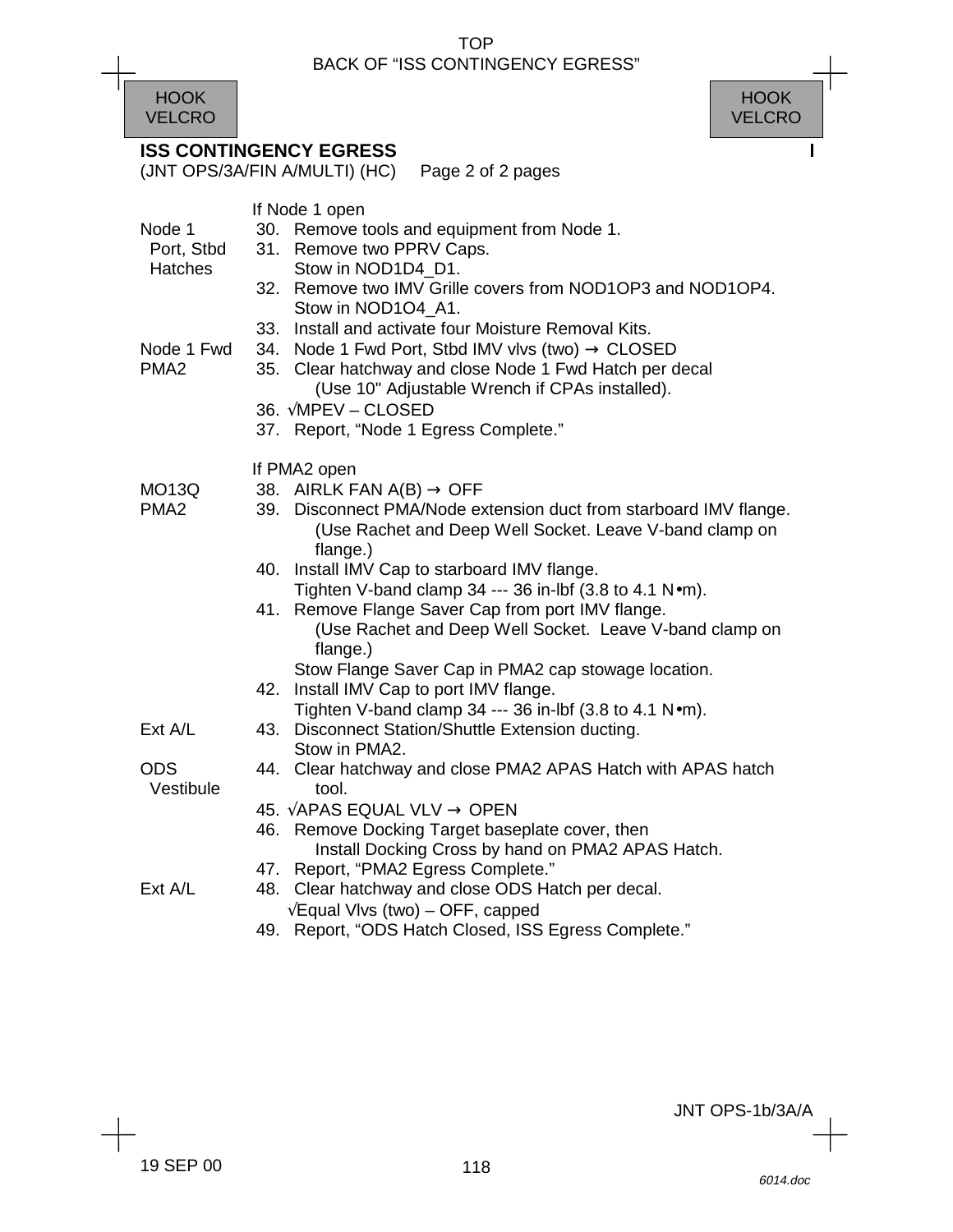## **EMERGENCY ISS EGRESS**

(JNT OPS/3A/FIN A/MULTI) (HC) Page 1 of 2 pages If Progress 1 Hatch open  $SM$   $\n *ThK-CY*\n$  1. Clear hatchway and close Progress Hatch with hatch tool. 2. Remove cap from vestibule depressurization valve. 3. Clear hatchway and close SM NpK-CY Hatch with hatch tool.  $SM$   $\neg$ p $K$ рК 4. √КВД ПрК-СУ – ELECTRICAL CONTROL 5. Report, "Progress 1 Egress Complete." If FGB Hatches open **FGB FA** A 6. √КВД ГА-РМА1 – ELECTRICAL CONTROL 7. Clear hatchway and close FGB TA-PMA1 Hatch with hatch tool. 8. Report, "Russian Segment Egress Complete." If Z1 Vestibule pressurized Node 1 9. Open Node 1 Ovhd Hatch per decal. If Node 1 open Node 1 Fwd 10. Node 1 Fwd Port, Stbd IMV vlvs (two)  $\rightarrow$  CLOSED<br>PMA2 11. Clear hatchway and close Node 1 Fwd Hatch using 11. Clear hatchway and close Node 1 Fwd Hatch using 10" adjustable wrench. 12. √MPEV – CLOSED 13. Report, "Node 1 Egress Complete." If PMA2 open Ext A/L 14. Disconnect Station/Shuttle Extension ducting. Stow in PMA2. ODS Vest 15. Clear hatchway and close PMA2 APAS Hatch with APAS hatch tool 16.  $\sqrt{APAS}$  EQUAL VLV  $\rightarrow$  OPEN 17. Remove Docking Target baseplate cover, then install Docking Cross by hand on PMA2 APAS Hatch. 18. Report, "PMA2 Egress Complete." Ext A/L 19. Clear hatchway and close ODS Hatch per decal. √Equal Vlvs (two) – OFF, capped 20. Report, "ODS Hatch Closed, ISS Egress Complete."

JNT OPS-2a/3A/A

П